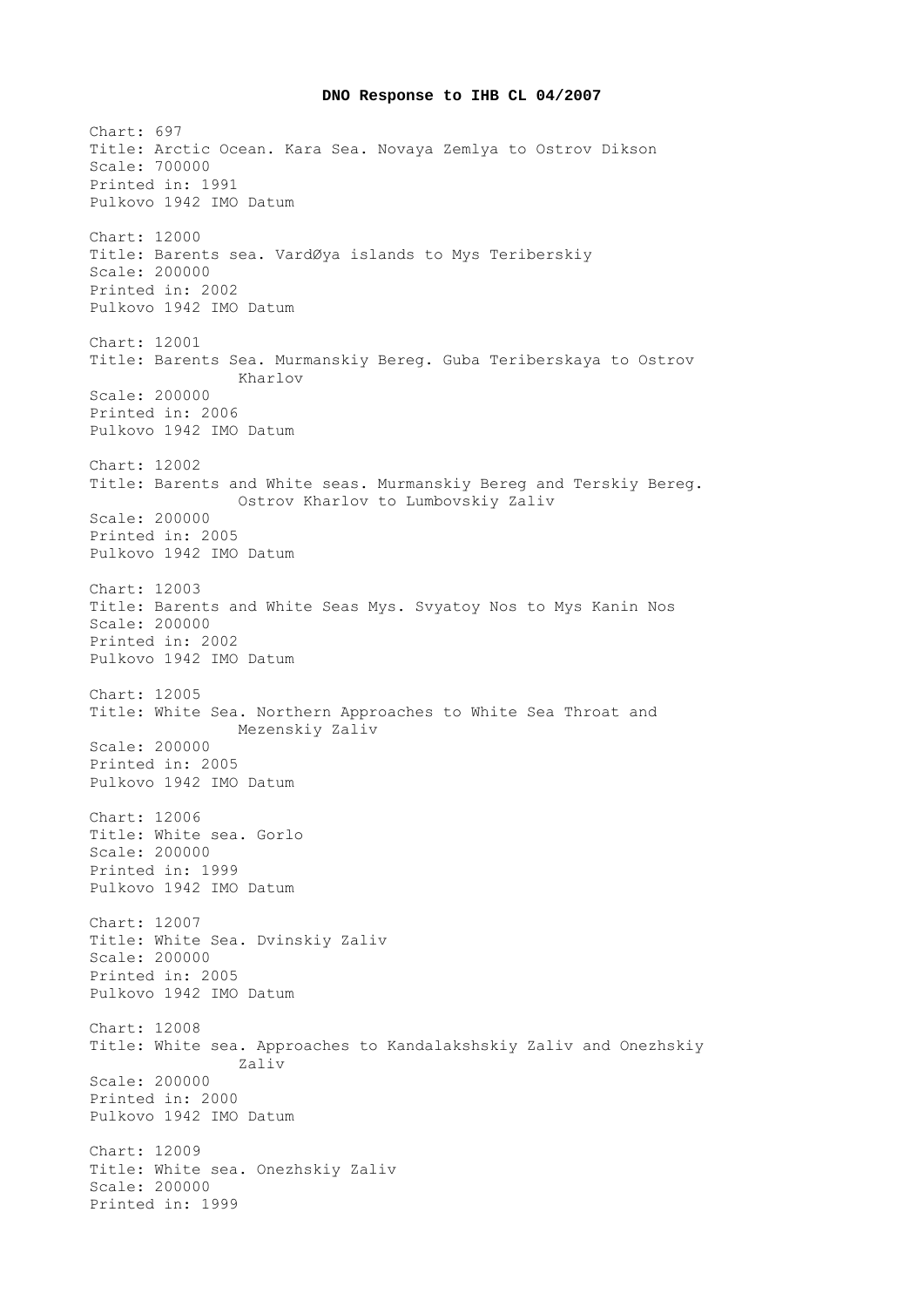Pulkovo 1942 IMO Datum Chart: 12011 Title: Barents Sea. Southeastern Part. Reka Madakha to Mys Svyatoy Nos (Timanskiy) Scale: 200000 Printed in: 2005 Pulkovo 1942 IMO Datum Chart: 12012 Title: Barents sea. SE part. Chyoshskaya Guba Scale: 200000 Printed in: 1998 Pulkovo 1942 IMO Datum Chart: 12013 Title: Barents sea. SE part. Ostrov Kolguev to Khodovarikha lighthouse Scale: 200000 Printed in: 1994 Pulkovo 1942 IMO Datum Chart: 12014 Title: Barents sea. SE part. Mys Svyatoy Nos (Timanaskiy) to Guba Kolokolkova Scale: 200000 Printed in: 1994 Pulkovo 1942 IMO Datum Chart: 12015 Title: Barents sea. SE part. Guba Kolokolkova to Mys Chernaya Lopatka and Pecherskaya Guba Scale: 200000 Printed in: 1995 Pulkovo 1942 IMO Datum Chart: 12016 Title: South-east part of Barents sea. Mys Chernaya Lopatka to Proliv Yugorskiy Shar Scale: 200000 Printed in: 1995 Pulkovo 1942 IMO Datum Chart: 12017 Title: Barents sea. SE part. Area NW of Ostrov Kolguyev Scale: 200000 Printed in: 1994 Pulkovo 1942 IMO Datum Chart: 12042 Title: White Sea. Kandalakshskiy Zaliv Scale: 200000 Printed in: 2004 Pulkovo 1942 IMO Datum Chart: 12050 Title: Mys Tsypnavolok to Mys Vorony Scale: 200000 Printed in: 2006 Pulkovo 1942 IMO Datum Chart: 12100 Title: Barents Sea. Mys Kul'neset to Mys Tsypnavolok and Varangerfjorden Scale: 200000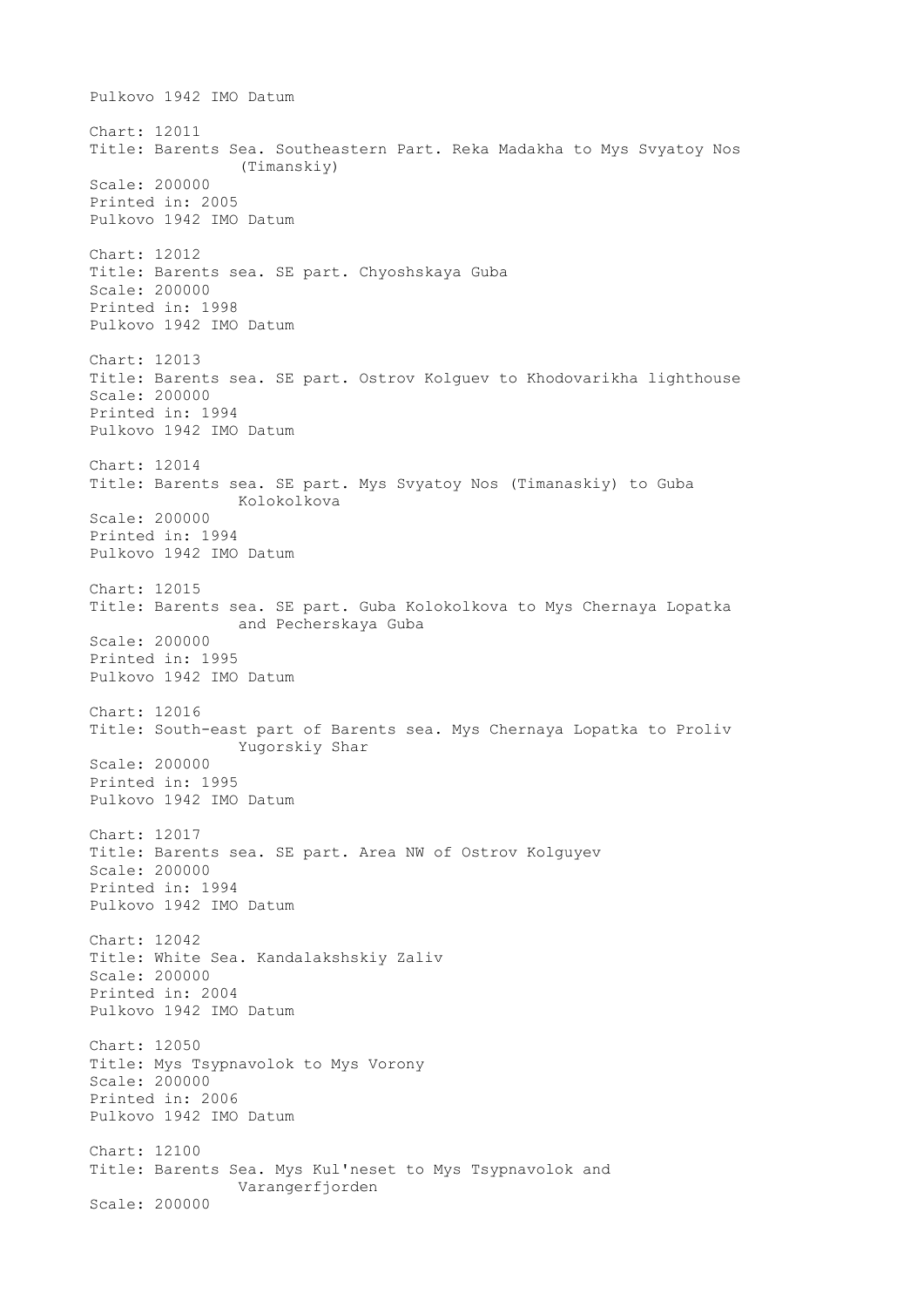Printed in: 2004 Pulkovo 1942 IMO Datum Chart: 12210 Title: Barents sea. Zemlya Frantsa Josifa. SW approach to Proliv Britanskiy Kanal Scale: 200000 Printed in: 1996 Pulkovo 1942 IMO Datum Chart: 12211 Title: Barents sea. Zemlya Frantsa Josifa. SE approach to Proliv Britanskiy Kanal Scale: 200000 Printed in: 1996 Pulkovo 1942 IMO Datum Chart: 12212 Title: Barents sea. Zemlya Frantsa Iosifa. Approaches to Proliv Morgana Scale: 200000 Printed in: 1994 Pulkovo 1942 IMO Datum Chart: 12213 Title: Barents sea. Zemlya Frantsa Josifa. Ostrov Rudol'fa to Ostrov Greham Bell Scale: 200000 Printed in: 1996 Pulkovo 1942 IMO Datum Chart: 12214 Title: Barents sea. Zemlya Frantsa Josifa. Ostrov Arthur to Ostrov Rudol'fa Scale: 200000 Printed in: 1996 Pulkovo 1942 IMO Datum Chart: 12215 Title: Barents sea. Zemlya Frantsa Josifa. Proliv Britanskiy Kanal Scale: 200000 Printed in: 1996 Pulkovo 1942 IMO Datum Chart: 12216 Title: Barents Sea. Zemlya Frantsa Iosifa. Proliv De-Bryuyne to Proliv Berezkina Scale: 200000 Printed in: 2006 Pulkovo 1942 IMO Datum Chart: 12217 Title: Barents sea. Zemlya Frantsa Iosifa, W part Scale: 200000 Printed in: 1996 Pulkovo 1942 IMO Datum Chart: 12230 Title: Barents sea. Approaches to Ostrov Viktoriya Scale: 200000 Printed in: 1996 Pulkovo 1942 IMO Datum Chart: 12305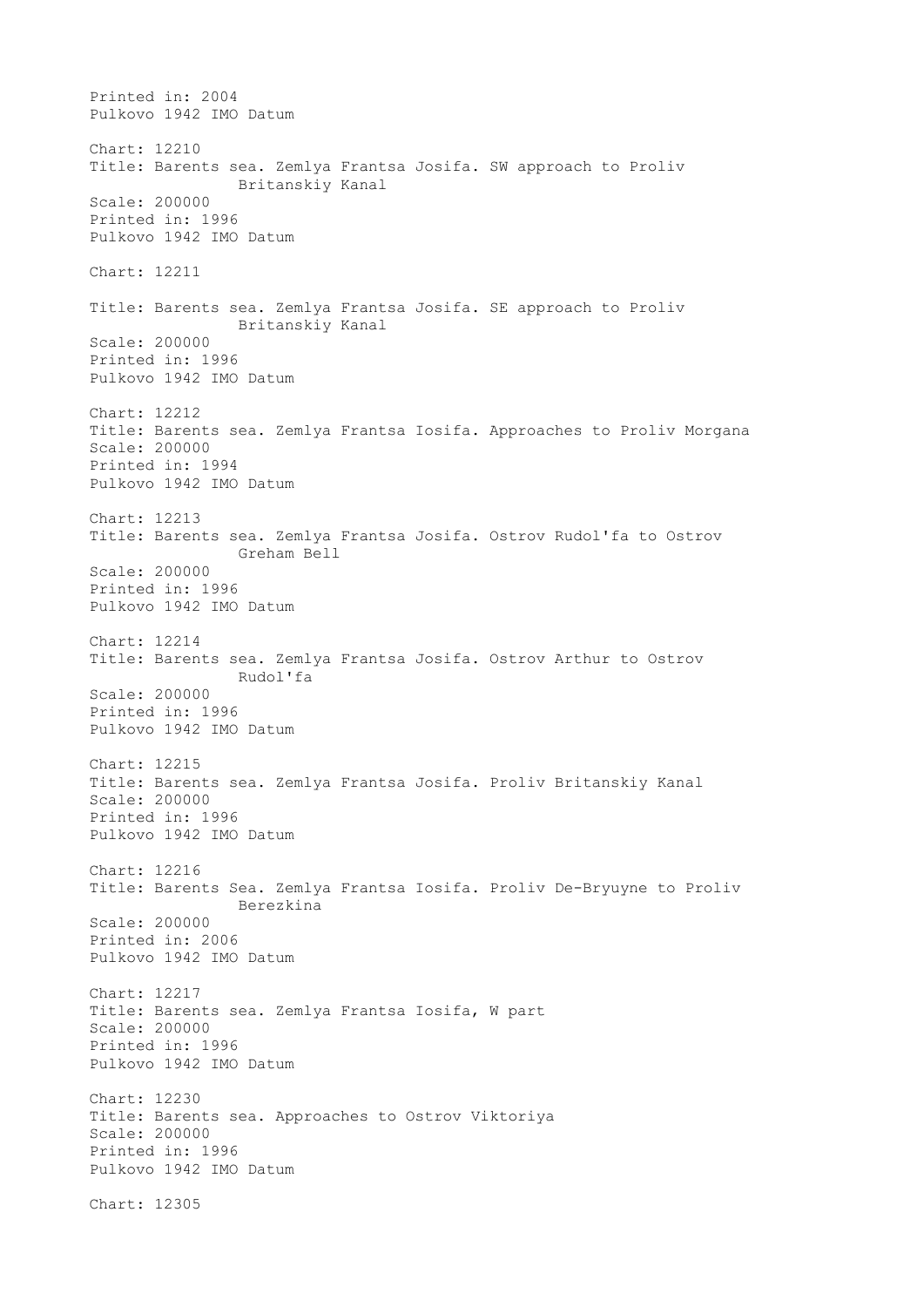Title: Kara sea. Proliv Karskiye Vorota and approaches Scale: 200000 Printed in: 1994 Pulkovo 1942 IMO Datum Chart: 12306 Title: Barents and Kara Seas. Proliv Karskiye Vorota and Proliv Yugorskiy Shar Scale: 200000 Printed in: 2004 Pulkovo 1942 IMO Datum Chart: 12307 Title: Kara sea. Poluostrov Yugorskiy. Bukhta Rifovaya to Reka Pul'sedayakha Scale: 200000 Printed in: 1995 Pulkovo 1942 IMO Datum Chart: 12308 Title: Kara Sea. Baydaratskaya Guba Scale: 200000 Printed in: 2005 Pulkovo 1942 IMO Datum Chart: 12309 Title: Kara sea. Yugorskiy Poluostrov to Ostrova Sharapovy Koshki Scale: 200000 Printed in: 2003 Pulkovo 1942 IMO Datum Chart: 12310 Title: Kara sea. Poluostrov Yamal. Mys Kharasovoy to Reka PilЁyakha Scale: 200000 Printed in: 1994 Pulkovo 1942 IMO Datum Chart: 12311 Title: Kara sea. Reka Khardeyakha (Sedaya) to Ostrov Belyy Scale: 200000 Printed in: 1994 Pulkovo 1942 IMO Datum Chart: 12312 Title: Kara Sea. Approaches to Obskaya Guba Scale: 200000 Printed in: 2003 Pulkovo 1942 IMO Datum Chart: 12321 Title: Kara sea. Poluostrov Yavay to Ostrov Dikson Scale: 200000 Printed in: 1995 Pulkovo 1942 IMO Datum Chart: 12322 Title: Arctic ocean. Kara sea. Ostrov Dikson, Ostrov Vil'kitskogo and Ostrov Sverdrupa Scale: 200000 Printed in: 1996 Pulkovo 1942 IMO Datum Chart: 12323 Title: Kara Sea. Area North-West of Ostrov Sverdrupa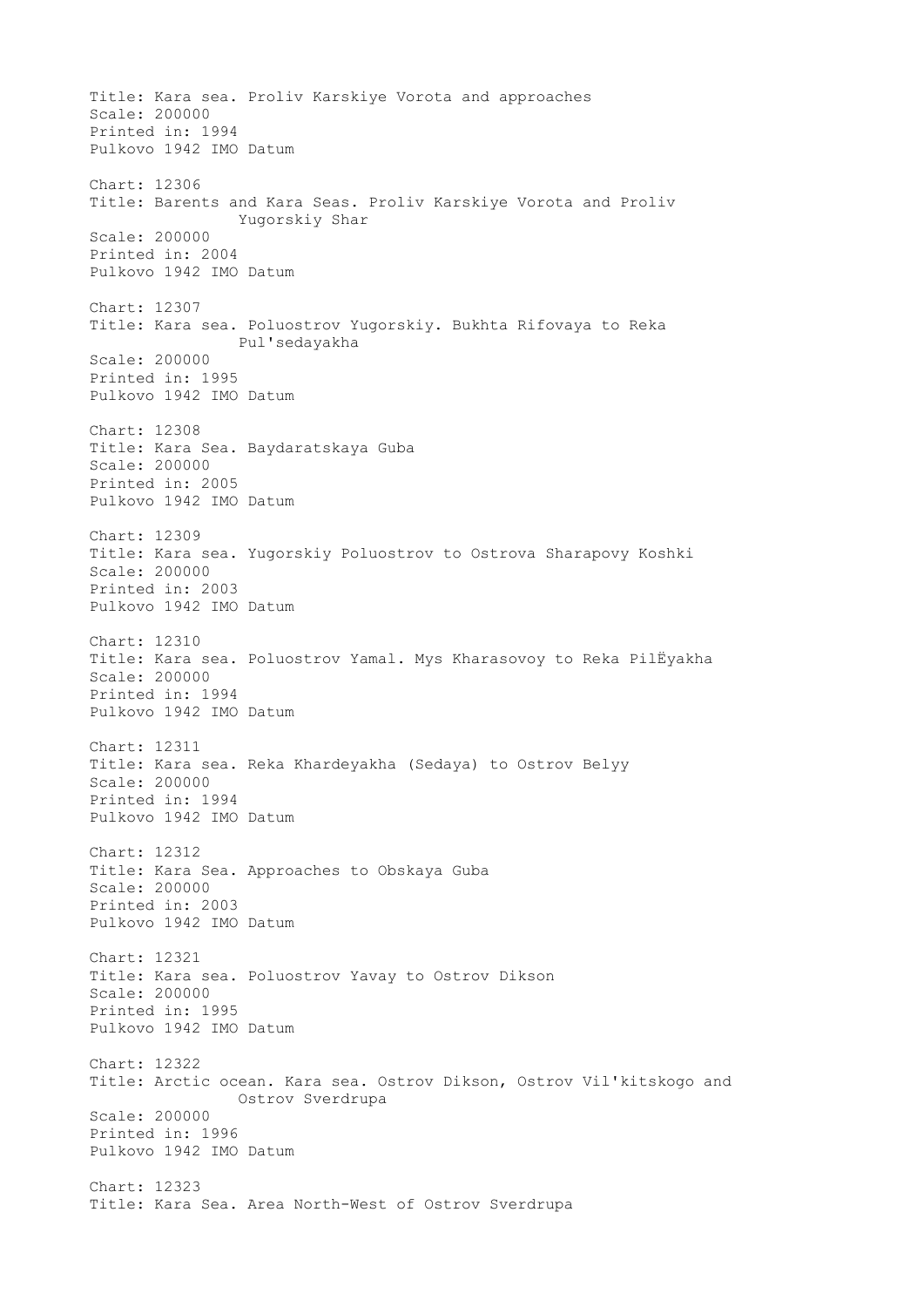Scale: 200000 Printed in: 2004 Pulkovo 1942 IMO Datum Chart: 12324 Title: Kara sea. Ostrova Izvestiy TSIK. Area NW of Ostrov Pologiy-Sergeyeva Scale: 200000 Printed in: 2000 Pulkovo 1942 IMO Datum Chart: 12327 Title: Kara Sea. Ostrov Dikson to Ostrova Kamennyy and Ostrov Sverdrupa Scale: 200000 Printed in: 2002 Pulkovo 1942 IMO Datum Chart: 12328 Title: Kara Sea. Poluostrov Taymyrskiy. Pyasinskiy Zaliv and Shkhery Minina Scale: 200000 Printed in: 2002 Pulkovo 1942 IMO Datum Chart: 12329 Title: Kara sea. Poluostrov Taymyr. Ostrova Chell'mana to Mys Dubinskogo Scale: 200000 Printed in: 1994 Pulkovo 1942 IMO Datum Chart: 12330 Title: Kara Sea. Ostrov Ringnesa to Ostrov Gavrilova Scale: 200000 Printed in: 2002 Pulkovo 1942 IMO Datum Chart: 12331 Title: Kara Sea. South Part of Arkhipelag Nordenshel'da Scale: 200000 Printed in: 2004 Pulkovo 1942 IMO Datum Chart: 12332 Title: Kara Sea. Poluostrov Taymyr. Bukhta Knipovicha to Mus Poluostrovnoy Scale: 200000 Printed in: 2002 Pulkovo 1942 IMO Datum Chart: 12333 Title: Kara sea. Proliv Vil'kitskogo Scale: 200000 Printed in: 1994 Pulkovo 1942 IMO Datum Chart: 12334 Title: Kara and Laptevykh seas. Proliv Vil'kitskogo, E part Scale: 200000 Printed in: 1994 Pulkovo 1942 IMO Datum Chart: 12335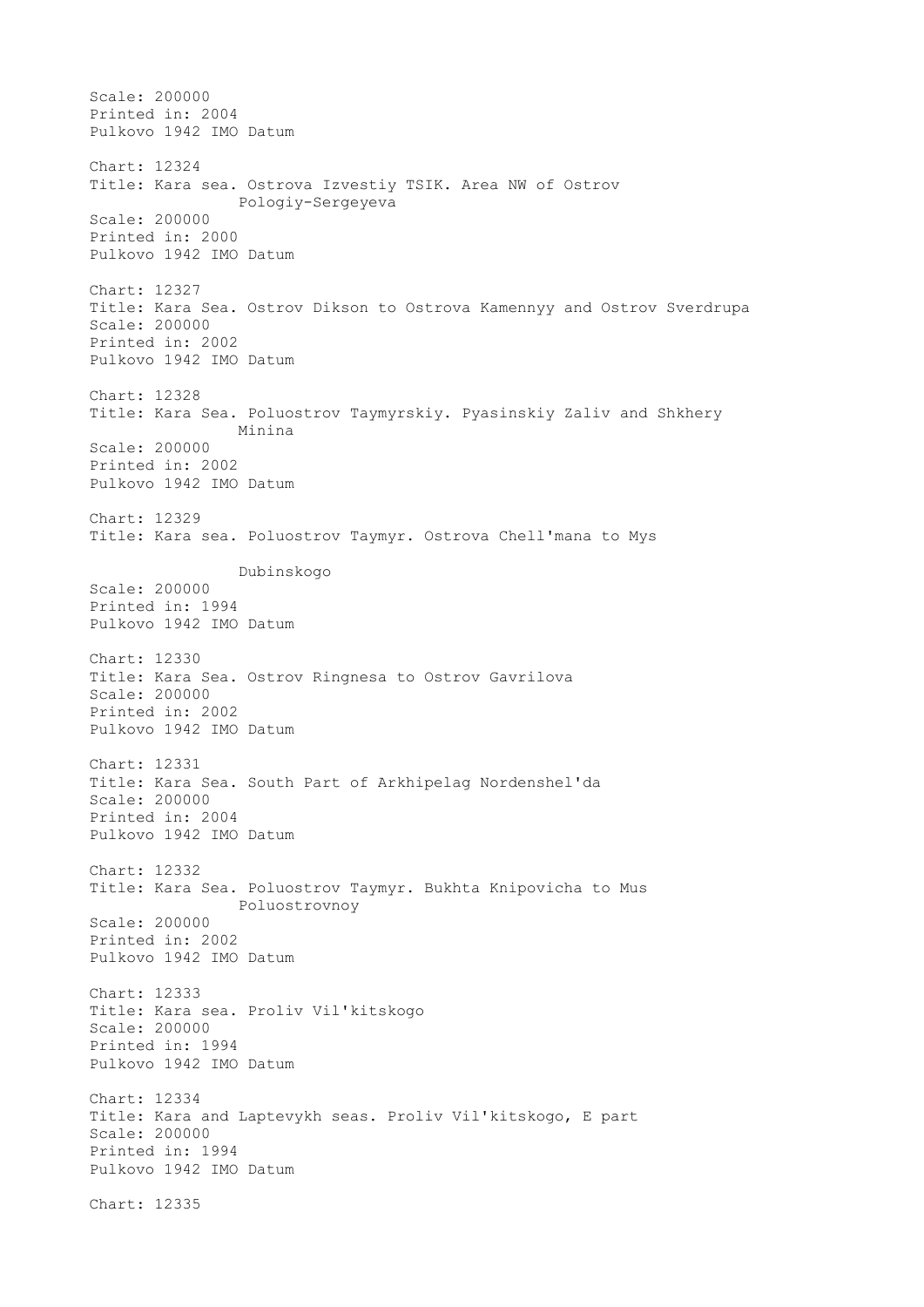Title: Laptevykh sea. Severnaya Zemlya. Ostrov Bol'shevik, E coast Scale: 200000 Printed in: 1995 Pulkovo 1942 IMO Datum Chart: 12336 Title: Laptevykh sea. Severnaya Zemlya. Mys Arkticheskiy to Mys Berga Scale: 200000 Printed in: 1995 Pulkovo 1942 IMO Datum Chart: 12337 Title: Kara sea. Severnaya Zemlya. Ostrov Pioner to Mys Arkticheskiy Scale: 200000 Printed in: 1995 Pulkovo 1942 IMO Datum Chart: 12338 Title: Kara sea and Laptevykh sea. Severnaya Zemlya. Proliv Shokal'skogo and approaches Scale: 200000 Printed in: 1998 Pulkovo 1942 IMO Datum Chart: 12339 Title: Kara sea. Severnaya Zemlya. Mys Mednyy to Ostrov Pioner Scale: 200000 Printed in: 1995 Pulkovo 1942 IMO Datum Chart: 12340 Title: Kara sea. Ostrov Voronina to Ostrov Bol'shevik Scale: 200000 Printed in: 1999 Pulkovo 1942 IMO Datum Chart: 12341 Title: Arctic ocean. Kara sea. Archipelago Nordenshel'da, N part, and Ostrov Kirova Scale: 200000 Printed in: 1995 Pulkovo 1942 IMO Datum Chart: 12342 Title: Arctic ocean. Kara sea. Ostrova Arkticheskogo Instituta and Izvestiy TSIK Scale: 200000 Printed in: 1994 Pulkovo 1942 IMO Datum Chart: 12343 Title: Kara sea. North approaches to Ostrova Izvestiy TSIK Scale: 200000 Printed in: 1994 Pulkovo 1942 IMO Datum Chart: 12344 Title: Arctic ocean. Kara sea. Ostrov Sergeya Kirova Scale: 200000 Printed in: 1995 Pulkovo 1942 IMO Datum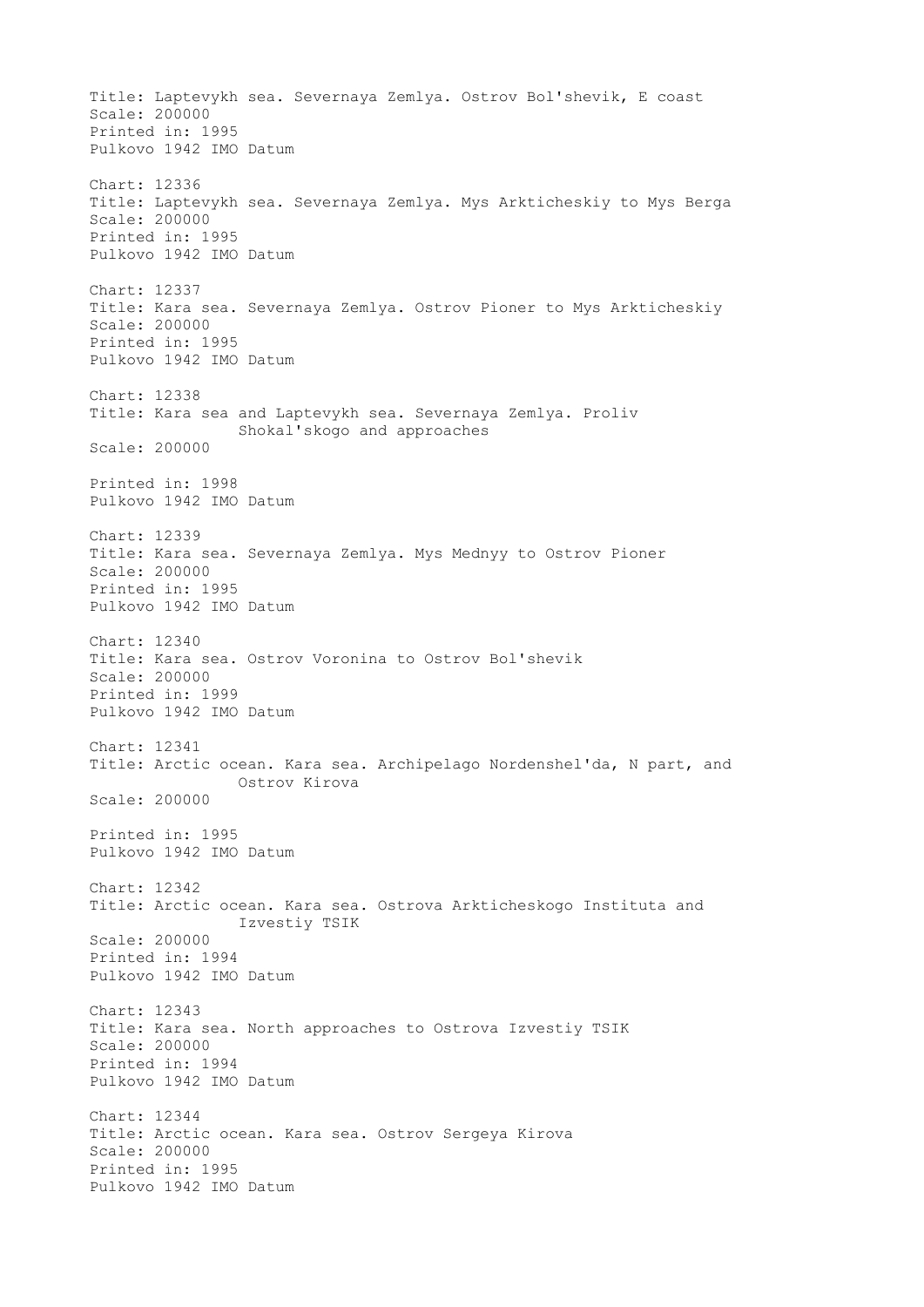Chart: 12345 Title: Kara sea. Approaches to Ostrov Uedineniya Scale: 200000 Printed in: 1994 Pulkovo 1942 IMO Datum Chart: 12346 Title: Kara sea. Ostrov Kirova to Ostrov Voronina Scale: 200000 Printed in: 1995 Pulkovo 1942 IMO Datum Chart: 12347 Title: Kara sea. Area to NE of Ostrov Uyedineniya Scale: 200000 Printed in: 1994 Pulkovo 1942 IMO Datum Chart: 12349 Title: Kara sea. Area North of Ostrov Uedineniya Scale: 200000 Printed in: 1994 Pulkovo 1942 IMO Datum Chart: 12350 Title: Kara Sea. Approaches to Ostrov Vize Scale: 200000 Printed in: 2000 Pulkovo 1942 IMO Datum Chart: 12351 Title: Kara Sea. Approaches to Ostrov Ushakova Scale: 200000 Printed in: 2000 Pulkovo 1942 IMO Datum Chart: 12400 Title: Laptevykh sea. Mys Chelyuskin to Mys Narvalov Scale: 200000 Printed in: 1995 Pulkovo 1942 IMO Datum Chart: 12401 Title: Laptevykh Sea. Poluostrov Taymyr. Mys Narvalov to Ostrov Severnyy Scale: 200000 Printed in: 1994 Pulkovo 1942 IMO Datum Chart: 12402 Title: Laptevykh sea. Poluostrov Taymyrskiy. Ostrov Severnyy to Ostrov Psov Scale: 200000 Printed in: 2000 Pulkovo 1942 IMO Datum Chart: 12403 Title: Laptevykh sea. Poluostrov Taymyrskiy. Ostrov Psov to Ostrov Preobrazheniya Scale: 200000 Printed in: 2000 Pulkovo 1942 IMO Datum Chart: 12404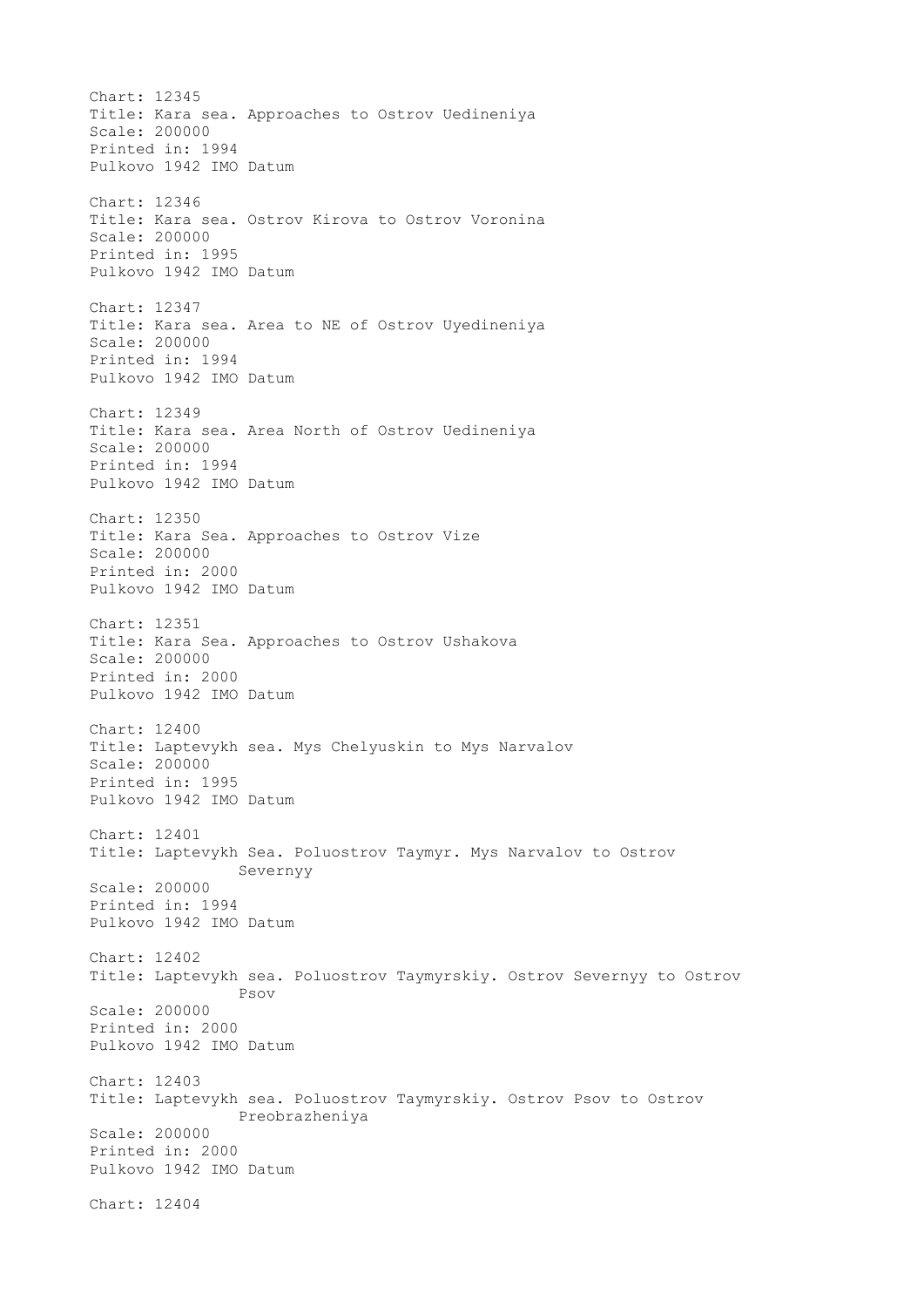Title: Laptevykh sea. Khatangskiy Zaliv with Ostrov Bol'shoy Begichev Scale: 200000 Printed in: 1996 Pulkovo 1942 IMO Datum Chart: 12405 Title: Laptevykh Sea. Ostrov Preobrazheniya to Mys Terpyay-Tumsa Scale: 200000 Printed in: 1994 Pulkovo 1942 IMO Datum Chart: 12406 Title: Laptevykh sea. Mys Terpyay-Tumsa to Ostrova Dunay Scale: 200000 Printed in: 1999 Pulkovo 1942 IMO Datum Chart: 12407 Title: Arctic ocean. Laptevykh sea. Area N of Reka Lena delta Scale: 200000 Printed in: 1995 Pulkovo 1942 IMO Datum Chart: 12409 Title: Laptevykh sea. Area NE of Reka Lena delta Scale: 200000 Printed in: 1995 Pulkovo 1942 IMO Datum Chart: 12410 Title: Arctic ocean. Laptevykh sea. Guba Buor-Khaya Scale: 200000 Printed in: 1994 Pulkovo 1942 IMO Datum Chart: 12411 Title: Laptevykh Sea. Mys Buor-Khaya to Ostrov Yarok Scale: 200000 Printed in: 2001 Pulkovo 1942 IMO Datum Chart: 12412 Title: Laptevykh Sea. Ostrov Yarok to Mys Svyatoy Nos Scale: 200000 Printed in: 1994 Pulkovo 1942 IMO Datum Chart: 12413 Title: Laptevykh sea. Approaches to Proliv Dmitriya Lapteva Scale: 200000 Printed in: 1995 Pulkovo 1942 IMO Datum Chart: 12414 Title: Arctic ocean. Laptevykh sea. Ostrov Stolbovoy to Ostrov Bel'kovskiy Scale: 200000 Printed in: 1995 Pulkovo 1942 IMO Datum Chart: 12415 Title: Laptevykh sea. Novosibirskiye Ostrova. Ostrov Kotel'nyy. Mys Rozovyy to Mys Anisiy and Ostrov Bel'kovskiy Scale: 200000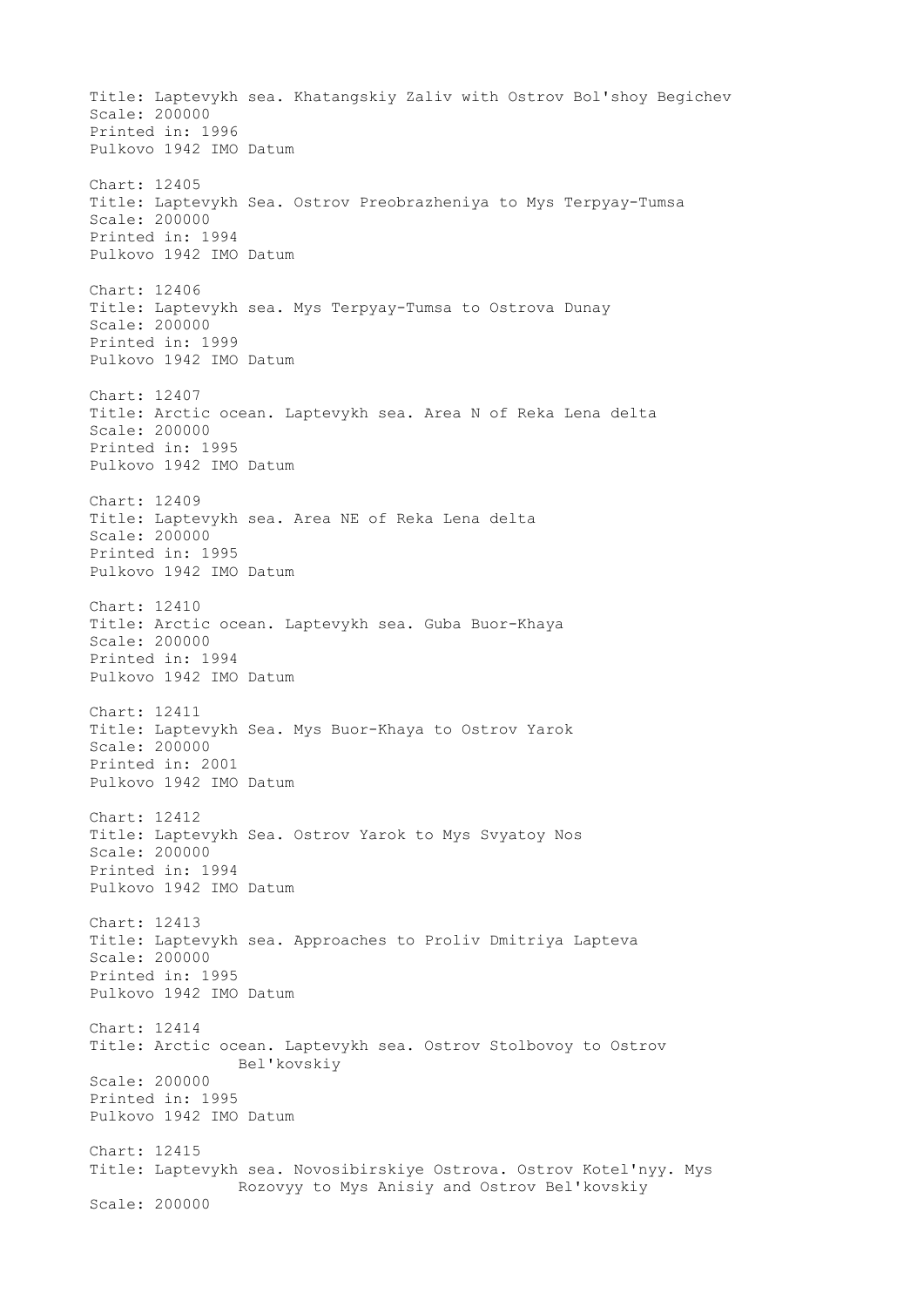Printed in: 1995 Pulkovo 1942 IMO Datum Chart: 12416 Title: East Siberian sea. Novosibirskiye Ostrova. Ostrov Anjou Mys Anisiy to Mys Nerpichiy Scale: 200000 Printed in: 1995 Pulkovo 1942 IMO Datum Chart: 12417 Title: East Siberian sea. Novosibirskiye Ostrova. Proliv Blagoveshchenskiy to Ostrov Bennett Scale: 200000 Printed in: 1997 Pulkovo 1942 IMO Datum Chart: 12418 Title: East Siberian sea. Novosibirskiye Ostrova. Ostrov Novaya Sibir' to Ostrov Zhokhova Scale: 200000 Printed in: 1996 Pulkovo 1942 IMO Datum Chart: 12419 Title: East Siberian Sea. Novosibirskiye Ostrova. Ostrov Novaya Sibir' and Blagoveshchenskiy Proliv Scale: 200000 Printed in: 2003 Pulkovo 1942 IMO Datum Chart: 12420 Title: East Siberian sea. Novosibirskiye Ostrova. Proliv Sannikova Scale: 200000 Printed in: 1995 Pulkovo 1942 IMO Datum Chart: 12421 Title: East Siberian Sea. Proliv Dmitriya Lapteva Scale: 200000 Printed in: 2001 Pulkovo 1942 IMO Datum Chart: 12422 Title: Arctic ocean. East Siberian sea. East approaches to Proliv Dmitriya Lapteva Scale: 200000 Printed in: 1996 Pulkovo 1942 IMO Datum Chart: 12423 Title: East Siberian sea. Poluostrov Lopatka to Reka Alazeya Scale: 200000 Printed in: 1995 Pulkovo 1942 IMO Datum Chart: 12424 Title: East Siberian sea. Reka Alazeya to meridian 157°54'E Scale: 200000 Printed in: 1993 Pulkovo 1942 IMO Datum Chart: 12425 Title: East Siberian sea. Reka Bol'shaya Kuropatoch'ya to Ostrov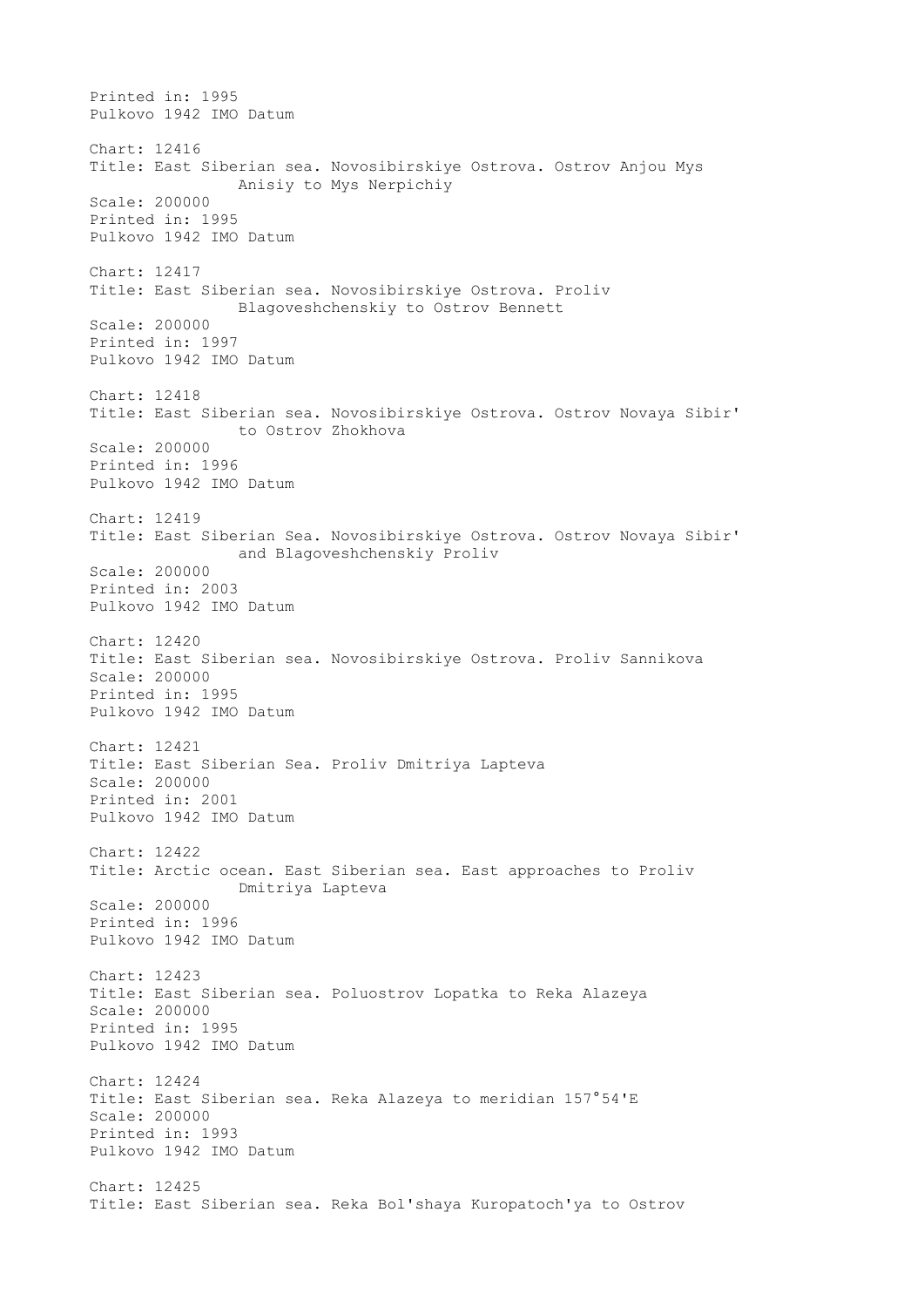ChetyrЁkhstolbovoy Scale: 200000 Printed in: 1995 Pulkovo 1942 IMO Datum Chart: 12426 Title: East Siberian sea. Mys Krestovyy to Mys Bol'shoy Baranov with Ostrova Medvezh'i Scale: 200000 Printed in: 1995 Pulkovo 1942 IMO Datum Chart: 12427 Title: East Siberian sea. Mys Bol'shoy Baranov to Ostrov Ayon Scale: 200000 Printed in: 1993 Pulkovo 1942 IMO Datum Chart: 12428 Title: East Siberian sea. Chaunskaya Guba and approaches Scale: 200000 Printed in: 1995 Pulkovo 1942 IMO Datum Chart: 12429 Title: East Siberian and Chukchi seas. Ostrov Shalaurova to Laguna Rypil'khin Scale: 200000 Printed in: 1995 Pulkovo 1942 IMO Datum Chart: 12430 Title: East Siberian and Chukchi seas. Ostrov Vrangelya Scale: 200000 Printed in: 1995 Pulkovo 1942 IMO Datum Chart: 12431 Title: Chukchi sea. Laguna Rypil'gyn to Kosa Dvukh Pilotov Scale: 200000 Printed in: 1995 Pulkovo 1942 IMO Datum Chart: 12432 Title: Chukchi sea. Kosa Dvukh Pilotov to Mys Dzhenretlen Scale: 200000 Printed in: 1995 Pulkovo 1942 IMO Datum Chart: 12433 Title: Chukchi Sea. Chukotskiy Poluostrov. Mys Dzhenretlen to Mys Dezhnyova Scale: 200000 Printed in: 2002 Pulkovo 1942 IMO Datum Chart: 12434 Title: Chukchi sea. Area NE of Kosa Dvukh Pilotov Scale: 200000 Printed in: 1995 Pulkovo 1942 IMO Datum Chart: 12437 Title: Chukchi Sea. Ostrov Vrangelya to Banka Geral'd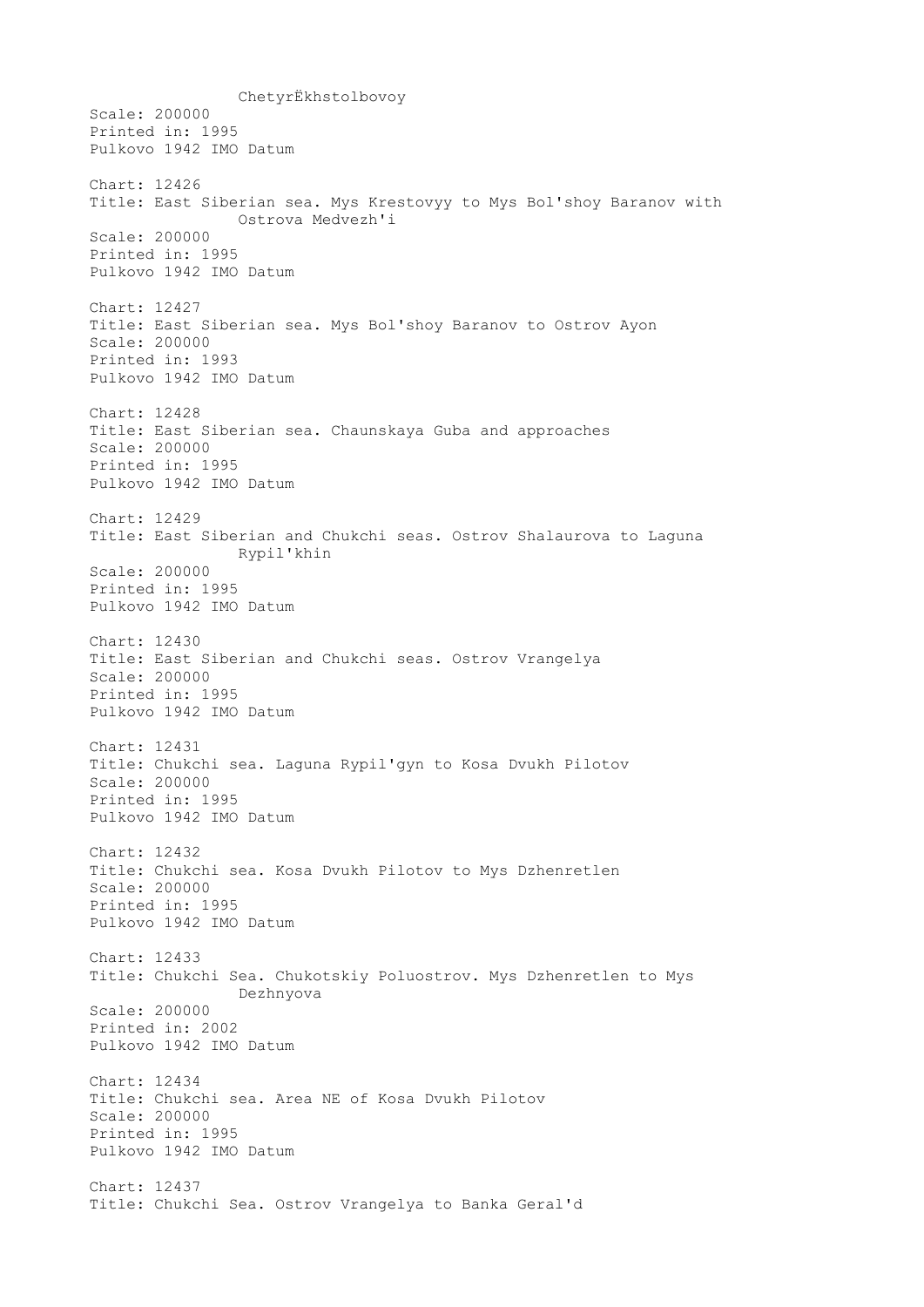Scale: 200000 Printed in: 2004 Pulkovo 1942 IMO Datum Chart: 12438 Title: Chukchi sea. Area NE of Ostrov Vrangelya Scale: 200000 Printed in: 1995 Pulkovo 1942 IMO Datum Chart: 13000 Title: Barents sea. Coasts of Russia and Norway. Varangerfjorden, E part Scale: 100000 Printed in: 1997 Pulkovo 1942 IMO Datum Chart: 13003 Title: Barents sea. Poluostrov Rybachiy. Vaydagubskiy lighthouse to Tsypnavolokskiy lighthouse Scale: 100000 Printed in: 2002 Pulkovo 1942 IMO Datum Chart: 13004 Title: Barents Sea. Murmanskiy Bereg. Tsypnavolokskiy Lighthouse to Ostrov Kil'din and Motovskiy Zaliv Scale: 100000 Printed in: 2005 Pulkovo 1942 IMO Datum Chart: 14005 Title: White sea. Zimniy Bereg. Intsy lighthouse to Mys Poltominka Scale: 100000 Printed in: 1997 Pulkovo 1942 IMO Datum Chart: 13006 Title: Barents Sea. Murmanskiy Bereg. Ostrova Voron'i Ludki to Ostrov Kharlov Scale: 100000 Printed in: 2001 Pulkovo 1942 IMO Datum Chart: 13007 Title: Barents Sea. Murmanskiy Bereg. Ostrov Kharlov to Ostrov Nokuyev Scale: 100000 Printed in: 2002 Pulkovo 1942 IMO Datum Chart: 13008 Title: Barents sea. Murmanskiy Bereg. Ostrov Nokuyev to Mys Svyatoy Nos Scale: 100000 Printed in: 2002 Pulkovo 1942 IMO Datum Chart: 13011 Title: Barents sea. Poluostrov Kanin. Mys Laydennyy to Mys Mikulkin Scale: 100000 Printed in: 1998 Pulkovo 1942 IMO Datum Chart: 13012 Title: Barents sea. Chyoshskaya Guba. Mys Mikulkin to Reka Chyosha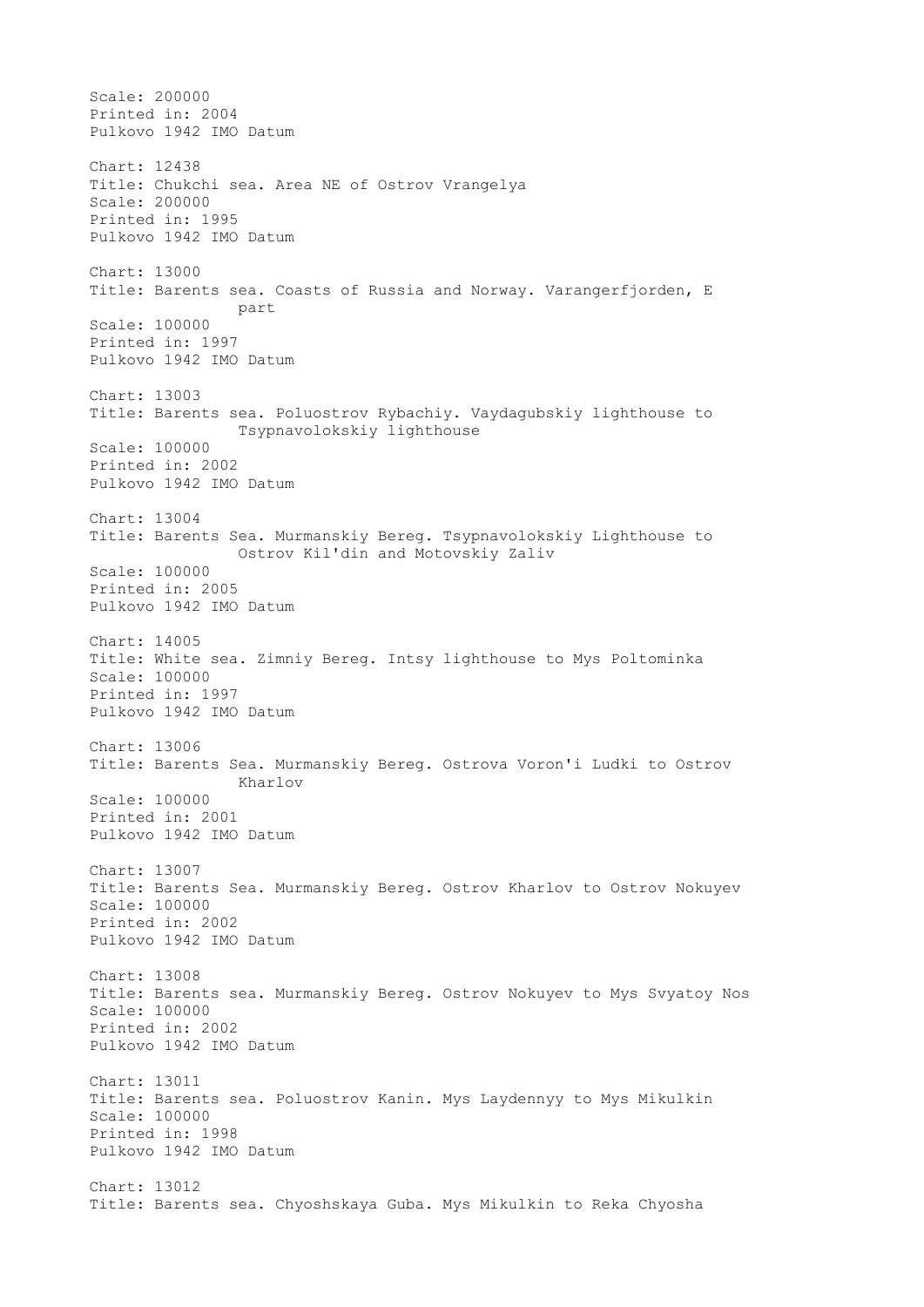Scale: 100000 Printed in: 1998 Pulkovo 1942 IMO Datum Chart: 13013 Title: Barents sea. Chyoshskaya Guba. Mys Nyagrinskiy Nos to Mys Velikiy Nos Scale: 100000 Printed in: 1998 Pulkovo 1942 IMO Datum Chart: 13014 Title: Barents sea. Chyoshskaya Guba. Mys Velikiy Nos to Mys Svyatoy Nos (Timanskiy) Scale: 100000 Printed in: 1998 Pulkovo 1942 IMO Datum Chart: 13017 Title: Barents sea. Ostrov Kolguyev, S part Scale: 100000 Printed in: 1994 Pulkovo 1942 IMO Datum Chart: 13018 Title: Barents sea. Ostrov Kolguyev, NW part Scale: 100000 Printed in: 1994 Pulkovo 1942 IMO Datum Chart: 13019 Title: Barents sea. Kolguev island, NE part Scale: 100000 Printed in: 1994 Pulkovo 1942 IMO Datum Chart: 13020 Title: Barents sea. Timanskiy coast. Reka Chyornaya to Reka Umankayakha (Obmannaya) Scale: 100000 Printed in: 1999 Pulkovo 1942 IMO Datum Chart: 13021 Title: Barents sea. Timanskiy coast. Mys Kolokolkovskiy Nos to Khodovarikha lighthouse Scale: 100000 Printed in: 1998 Pulkovo 1942 IMO Datum Chart: 13025 Title: Barents sea. SE part. Ostrov Pesyakov to Ostrov Dolgiy Scale: 100000 Printed in: 1993 Pulkovo 1942 IMO Datum Chart: 13025 Title: Barents sea. SE part. Ostrov Pesyakov to Ostrov Dolgiy Scale: 100000 Printed in: 1993 Pulkovo 1942 IMO Datum Chart: 13027 Title: Barents sea. SE part. Mys Medynskiy Zavorot to Reka Korotaikha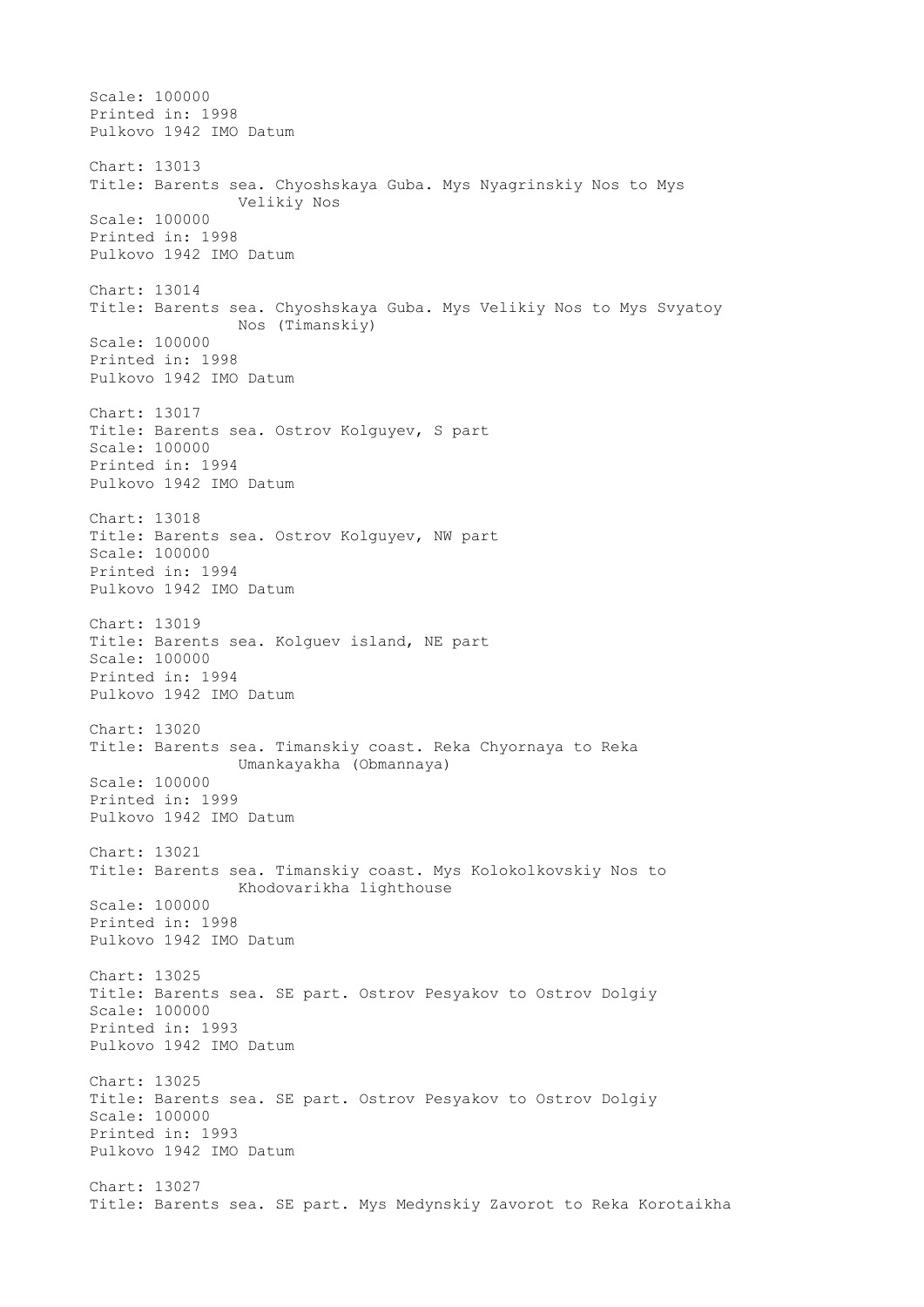with Khaypudyrskaya Guba Scale: 100000 Printed in: 1998 Pulkovo 1942 IMO Datum Chart: 13028 Title: Barents sea. SE part. Mys Medynskiy zavorot to mys Chaika and ostrov Dolgiy Scale: 100000 Printed in: 1993 Pulkovo 1942 IMO Datum Chart: 13029 Title: Barents sea. Ostrov Vaygach. Mys Bolshoy Lyamchin Nos to Ostrova Mikhaylova and Ostrov Matveyev Scale: 100000 Printed in: 1998 Pulkovo 1942 IMO Datum Chart: 13214 Title: Barents sea. Novaya Zemlya. Mys Sakharova to Mys Medvezhiy Scale: 100000 Printed in: 1998 Pulkovo 1942 IMO Datum Chart: 13215 Title: Barents sea. Novaya Zemlya. Mys Medvezhiy to Mys Zhelaniya Scale: 100000 Printed in: 2000 Pulkovo 1942 IMO Datum Chart: 13314 Title: Kara Sea. Proliv Karskiye Vorota Scale: 100000 Printed in: 2004 Pulkovo 1942 IMO Datum Chart: 13316 Title: Barents and Kara seas. Proliv Yugorskiy Shar and approaches Scale: 100000 Printed in: 1999 Pulkovo 1942 IMO Datum Chart: 13317 Title: Kara sea. Yugorskiy poluostrov. Ostrov Mestnyy to Shpindlera lightbeacon Scale: 100000 Printed in: 1993 Pulkovo 1942 IMO Datum Chart: 13318 Title: Kara sea. Yugorskiy Poluostrov. Shpindler lightbeacon to Vylkin Nos lightbeacon Scale: 100000 Printed in: 1999 Pulkovo 1942 IMO Datum Chart: 13319 Title: Kara Sea. Karskaya Guba to Kosa Marresal'skiye Koshki Scale: 100000 Printed in: 2001 Pulkovo 1942 IMO Datum Chart: 13321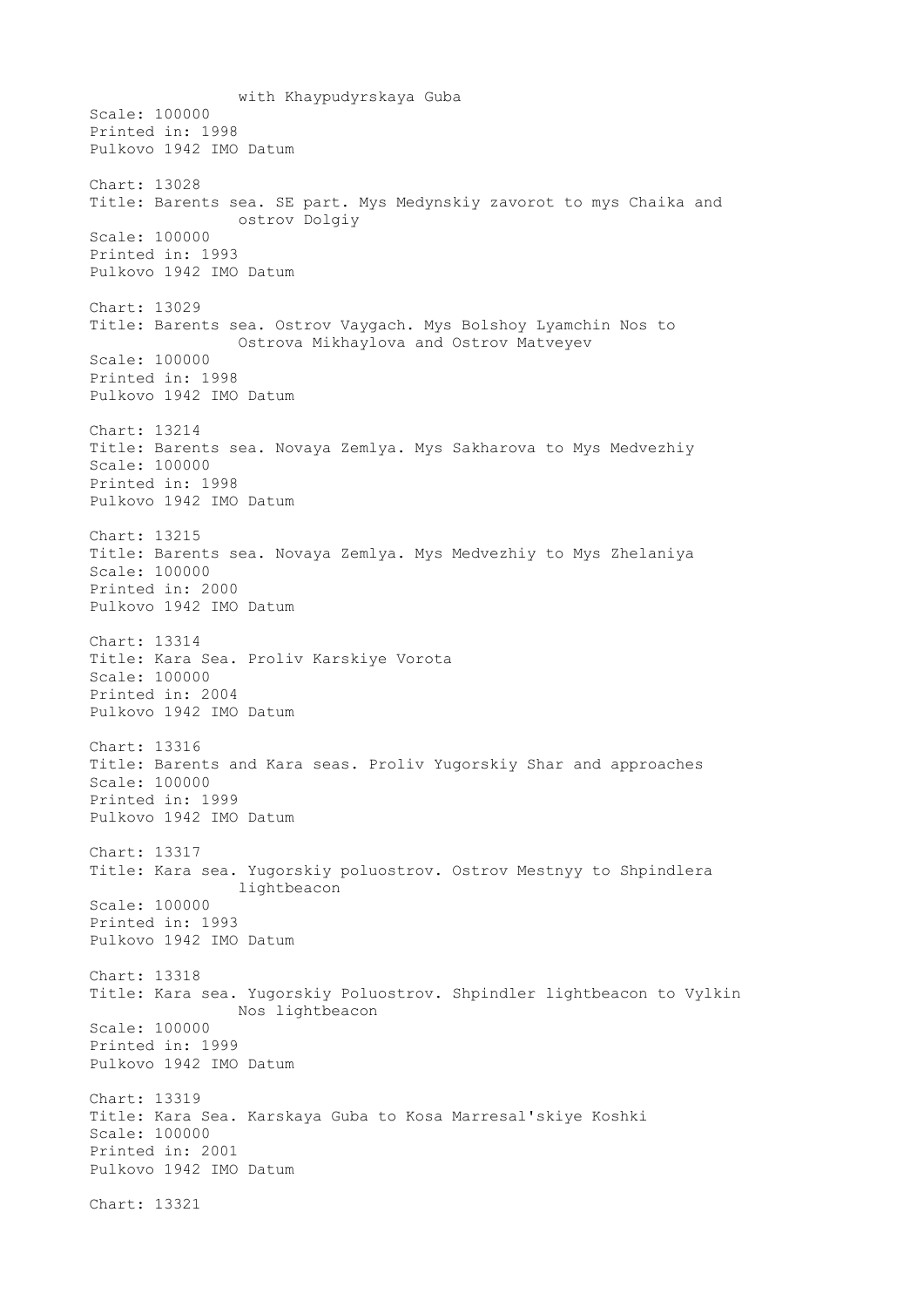Title: Kara sea. Baydaratskaya Guba Ostrov Levdiyeva to Mys Marresalya Scale: 100000 Printed in: 1996 Pulkovo 1942 IMO Datum Chart: 13322 Title: Kara sea. Poluostrov Yamal. Mys Marresalya to Mys Belushiy Nos Scale: 100000 Printed in: 2000 Pulkovo 1942 IMO Datum Chart: 13323 Title: Kara sea. Poluostrov Yamal. Mys Belushiy Nos to Mys Severnyy Konets Scale: 100000 Printed in: 1995 Pulkovo 1942 IMO Datum Chart: 13326 Title: Kara sea. Poluostrov Yamal. Mouth of Reka Khardeyakha (Sedaya) to Mys Skuratova Scale: 100000 Printed in: 1998 Pulkovo 1942 IMO Datum Chart: 13327 Title: Kara sea. Proliv Malygina Scale: 100000 Printed in: 1999 Pulkovo 1942 IMO Datum Chart: 13328 Title: Kara sea. Obskaya Guba. Ostrov Belyy to Ostrov Shokal'skogo Scale: 100000 Printed in: 2000 Pulkovo 1942 IMO Datum Chart: 13329 Title: Kara sea. Obskaya Guba. Mys Drovyanoy to Reka Sabkolyang''yakha Scale: 100000 Printed in: 1993 Pulkovo 1942 IMO Datum Chart: 13330 Title: Kara sea. Obskaya Guba. Reka Sabkolyang''uakha to Bukhta Tambey Scale: 100000 Printed in: 1993 Pulkovo 1942 IMO Datum Chart: 13331 Title: Kara sea. Obskaya Guba. Bukhta Tambey to Banki Vil'kitskogo (Severnyye) Scale: 100000 Printed in: 1994 Pulkovo 1942 IMO Datum Chart: 13332 Title: Kara sea. Obskaya Guba. Banki Vil'kitskogo (Severnyye) to YantosЁ lightbeacon Scale: 100000 Printed in: 1993 Pulkovo 1942 IMO Datum Chart: 13333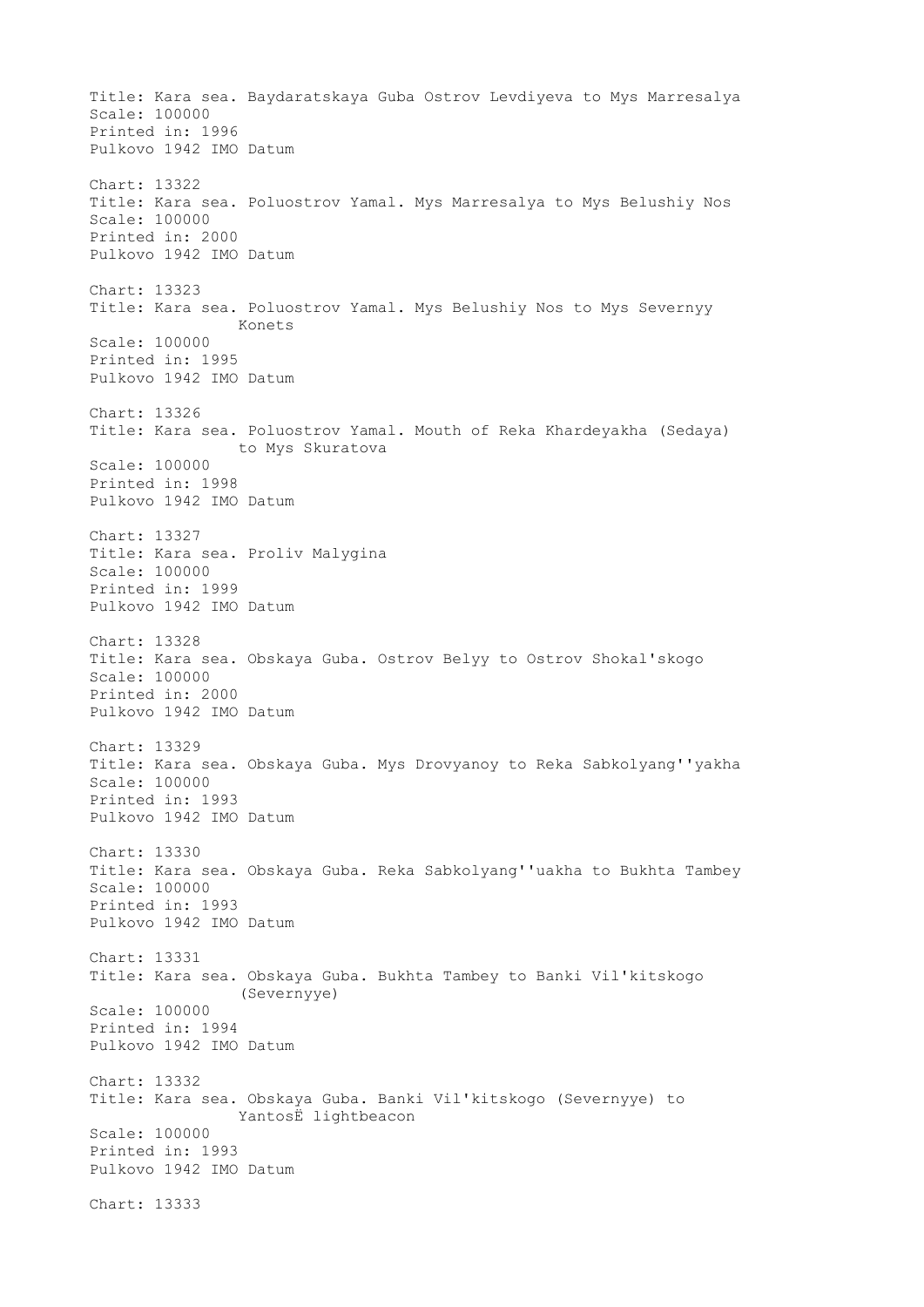Title: Kara sea. Obskaya Guba. Tadebyayakha lightbeacon to Mys Lebedinyy Scale: 100000 Printed in: 1994 Pulkovo 1942 IMO Datum Chart: 13334 Title: Kara sea. Obskaya Guba. Mys Lebedinyy to Mys Trekhbugornyy Scale: 100000 Printed in: 1994 Pulkovo 1942 IMO Datum Chart: 13335 Title: Kara sea. Obskaya Guba. Mys Trekhbugornyy to Mys Kamennyy Scale: 100000 Printed in: 1995 Pulkovo 1942 IMO Datum Chart: 13336 Title: Kara sea. Obskaya Guba. Mys Kamennyy to port Of Yamburg Scale: 100000 Printed in: 1995 Pulkovo 1942 IMO Datum Chart: 13337 Title: Kara sea. Obskaya Guba. Entrance to Tazovskaya Guba Scale: 100000 Printed in: 1995 Pulkovo 1942 IMO Datum Chart: 13338 Title: Kara Sea. Obskaya Guba. Port Yamburg to Mys Vitkova Scale: 100000 Printed in: 2001 Pulkovo 1942 IMO Datum Chart: 13341 Title: Kara sea. Ostrova Shokal'skogo, Vil'kitskogo and Neupokoyeva Scale: 100000 Printed in: 1994 Pulkovo 1942 IMO Datum Chart: 13342 Title: Kara sea. Gydanskiy Zaliv. Ostrov Neupokoyeva to Ostrov Oleniy Scale: 100000 Printed in: 1997 Pulkovo 1942 IMO Datum Chart: 13343 Title: Kara Sea. Gydanskaya Guba. Ostrov Oleniy to Mys Vostochnyy Scale: 100000 Printed in: 2002 Pulkovo 1942 IMO Datum Chart: 13344 Title: Kara sea. Gydanskaya Guba. Mys Vostochnyy to Gyda settlement Scale: 100000 Printed in: 1993 Pulkovo 1942 IMO Datum Chart: 13345 Title: Arctic Ocean. Kara Sea. Western Part of Yeniseyskiy Zaliv Scale: 100000 Printed in: 2001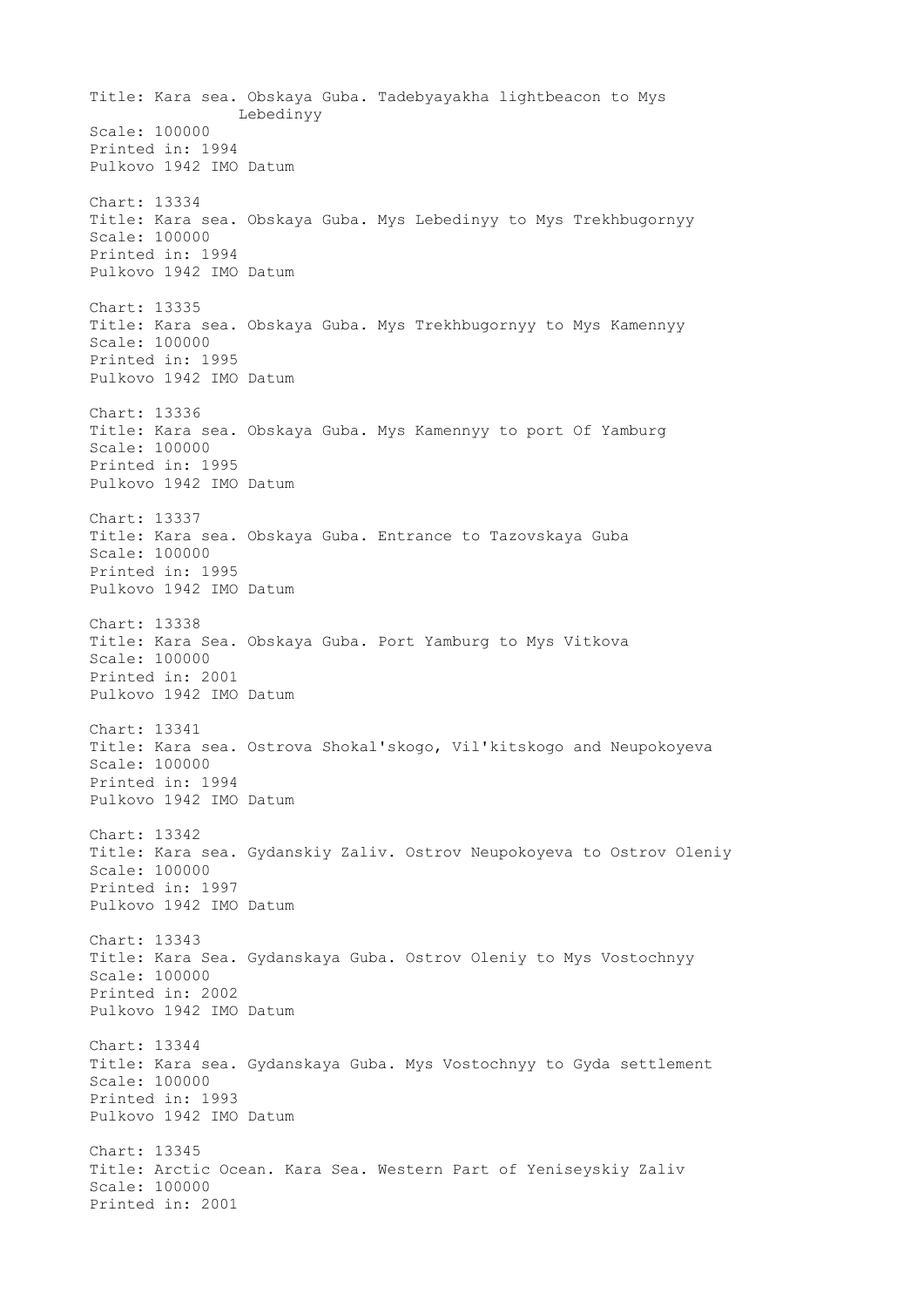Pulkovo 1942 IMO Datum Chart: 13346 Title: Kara sea. Yeniseyskiy Zaliv. Proliv Ovtsyna Scale: 100000 Printed in: 1995 Pulkovo 1942 IMO Datum Chart: 13347 Title: Kara sea. Yeniseyskiy Zaliv. Mys Yefremov Kamen' to Ostrov Bol'shoy Korsakovskiy Scale: 100000 Printed in: 1995 Pulkovo 1942 IMO Datum Chart: 13348 Title: Kara sea. Yeniseiskiy Zaliv. Ostrov Bol'shoy Korsakovskiy to Mys Sopochnaya Karga Scale: 100000 Printed in: 1996 Pulkovo 1942 IMO Datum Chart: 13352 Title: Reka Yenisey. Mys Dorofeyevskiy to Baykalovo Scale: 100000 Printed in: 1994 Pulkovo 1942 IMO Datum Chart: 13353 Title: Reka Yenisey. Baykalovo to Ostrov Bol'shoy Scale: 100000 Printed in: 1995 Pulkovo 1942 IMO Datum Chart: 13400 Title: Kara Sea and Laptevykh Sea. Mys Chelyuskin to Ostrov Samuila Scale: 100000 Printed in: 2006 Pulkovo 1942 IMO Datum Chart: 13401 Title: Laptevykh sea. Poluostrov Taymyrskiy. Mys Pronchishcheva to Ostrova Faddeya and Ostrova Komsomol'skoy Pravdy Scale: 100000 Printed in: 2000 Pulkovo 1942 IMO Datum Chart: 13402 Title: Laptevykh sea. Poluostrov Taymyr. Zaliv Faddeya Scale: 100000 Printed in: 1995 Pulkovo 1942 IMO Datum Chart: 13404 Title: Laptevykh sea. Poluostrov Taymyrskiy. Ostrov Andreya to Ostrova Petra Scale: 100000 Printed in: 2000 Pulkovo 1942 IMO Datum Chart: 13405 Title: Laptevykh sea. Poluostrov Taymyr. Ostrova Petra to Ostrov Psov Scale: 100000 Printed in: 2000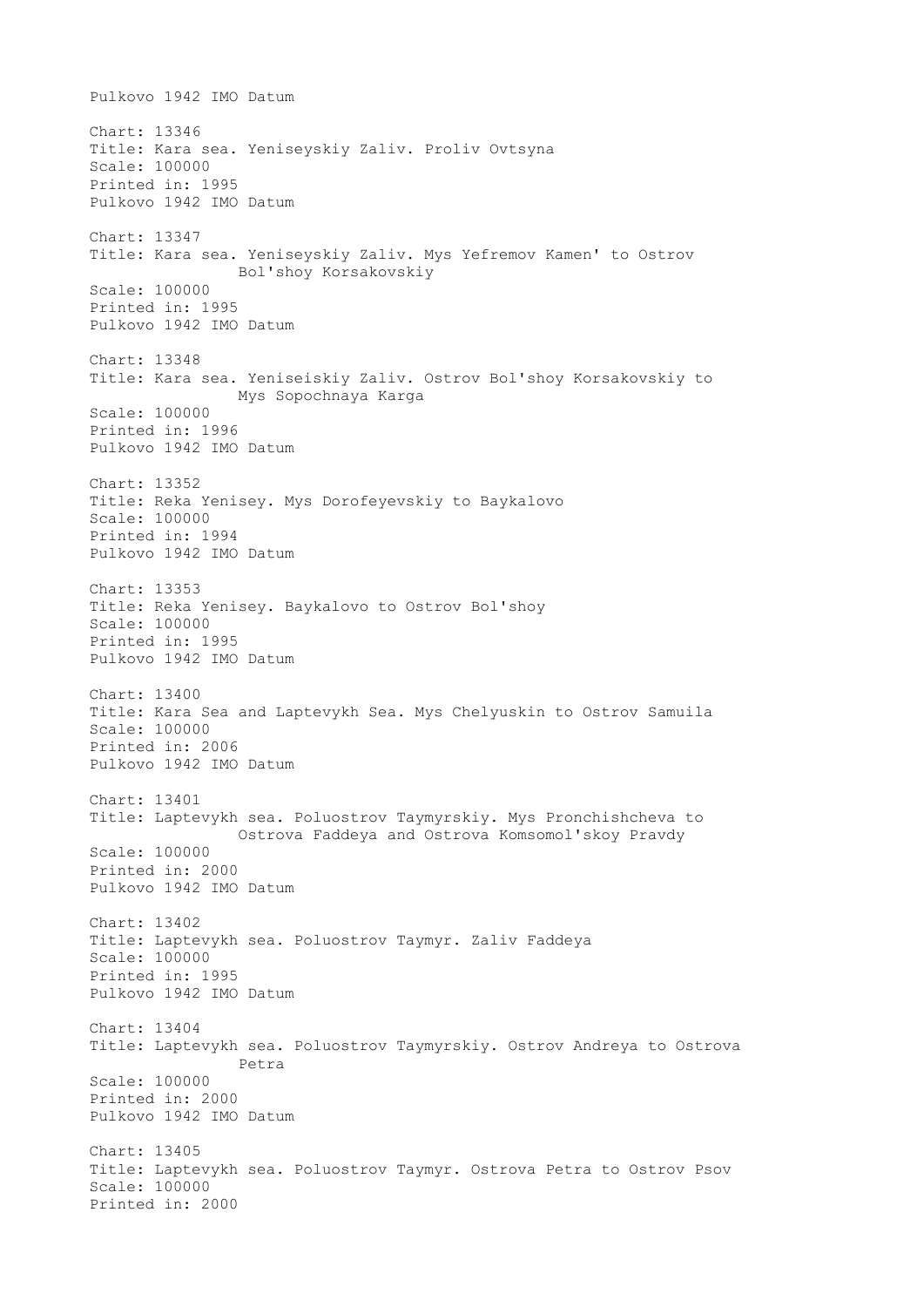Pulkovo 1942 IMO Datum Chart: 13406 Title: Laptevykh sea. Poluostrov Taymyrskiy. Bukhta Vostochnaya to Laguna Teplaya with Bukhta Pronchishchevoy Scale: 100000 Printed in: 2000 Pulkovo 1942 IMO Datum Chart: 13407 Title: Laptevykh sea. Poluostrov Taymyrskiy. Laguna Tyoplaya to Mys Sibirskiy Scale: 100000 Printed in: 2000 Pulkovo 1942 IMO Datum Chart: 13408 Title: Laptevykh sea. Khatangskiy Zaliv. Proliv Severnyy Scale: 100000 Printed in: 2000 Pulkovo 1942 IMO Datum Chart: 13409 Title: Laptevykh sea. Khatangskiy Zaliv. Mys Astronomicheskiy to Mys Kul'cha and Bukhta Kozhevnikova Scale: 100000 Printed in: 1999 Pulkovo 1942 IMO Datum Chart: 13410 Title: Laptevykh sea. Khatangskiy Zaliv. Mys Bol'shaya Korga to Mys Kul'cha Scale: 100000 Printed in: 1995 Pulkovo 1942 IMO Datum Chart: 13411 Title: Arctic ocean. Laptevykh sea. Reka Lena delta, NW area Scale: 100000 Printed in: 1996 Pulkovo 1942 IMO Datum Chart: 13412 Title: Laptevykh sea. Ostrov Bol'shoy Begichev to Ostrov Peschanyy Scale: 100000 Printed in: 1999 Pulkovo 1942 IMO Datum Chart: 13413 Title: Laptevykh sea. Poluostrov Nordvik to Mys Lygiy Scale: 100000 Printed in: 1999 Pulkovo 1942 IMO Datum Chart: 13414 Title: Laptevykh sea. Mys Lygiy to Terpyay-Tumsa lightbeacon Scale: 100000 Printed in: 1999 Pulkovo 1942 IMO Datum Chart: 13415 Title: Laptevykh Sea. Western Part of Olenyokskiy Zaliv Scale: 100000 Printed in: 2003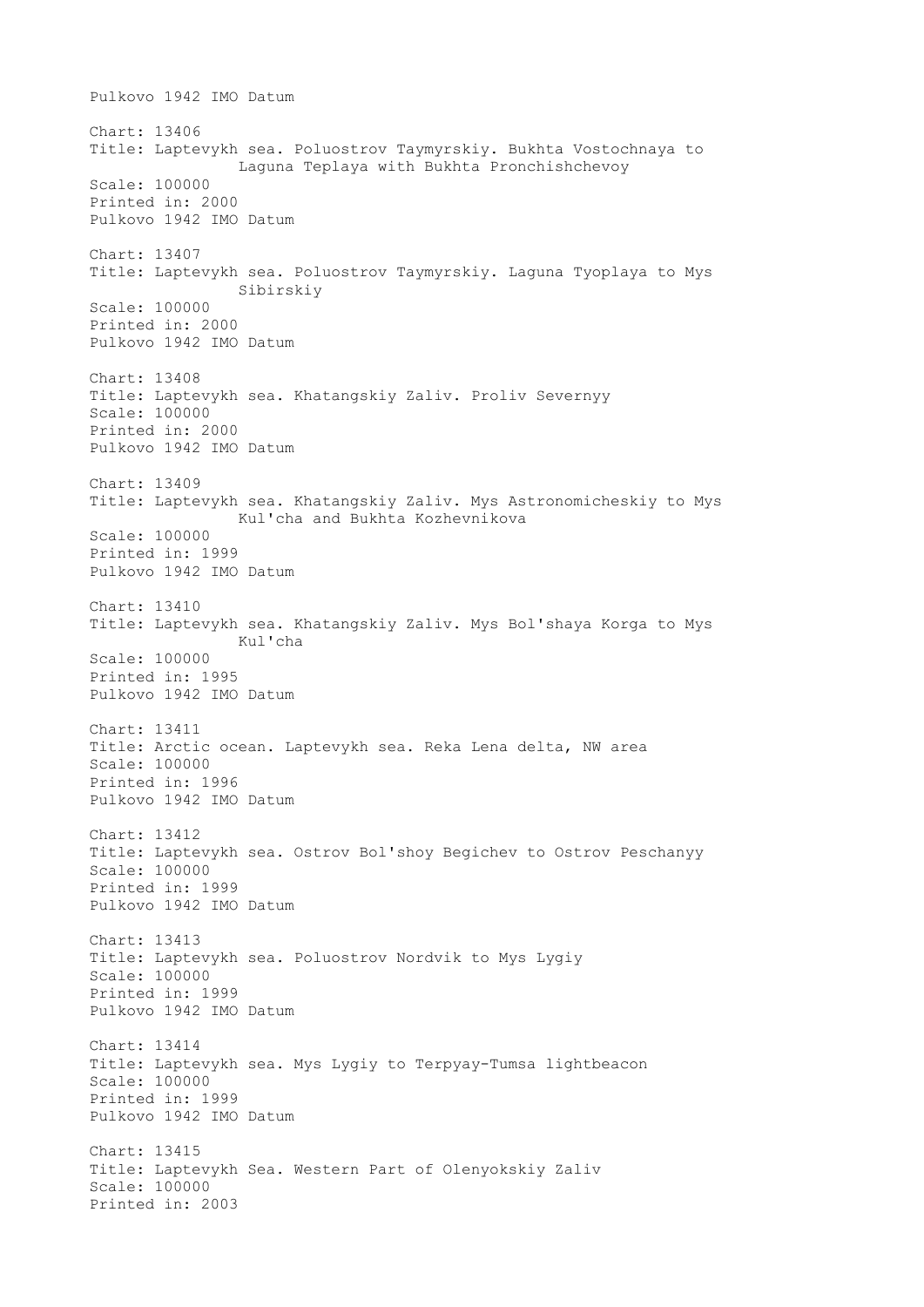Pulkovo 1942 IMO Datum Chart: 13416 Title: Laptevykh sea. Eastern side of Olenekskiy Zaliv Scale: 100000 Printed in: 1999 Pulkovo 1942 IMO Datum Chart: 13417 Title: Laptevykh Sea. Khatangskiy Zaliv Bukhta Nordvik Scale: 100000 Printed in: 2000 Pulkovo 1942 IMO Datum Chart: 13418 Title: Laptevykh sea. Reka Lena Delta. Ostrova Dunay to Mys Doktorskiy Scale: 100000 Printed in: 1998 Pulkovo 1942 IMO Datum Chart: 13419 Title: Laptevykh sea. Reka Lena Delta. Mys Doktorskiy to Ostrova Khastyr-Tyordyun-Byolkyoydyoryo Scale: 100000 Printed in: 2000 Pulkovo 1942 IMO Datum Chart: 13420 Title: Laptevykh sea. Reka Lena delta. Ostrova Khastyr-TЁrdyunBЁlkЁydЁrЁ to Protoka Bol'shaya Trofimovskaya Scale: 100000 Printed in: 1995 Pulkovo 1942 IMO Datum Chart: 13421 Title: Laptevykh sea. Reka Lena delta. Protoka Bol'shaya Trofimovskaya to Protoka Ispolatova Scale: 100000 Printed in: 1995 Pulkovo 1942 IMO Datum Chart: 13422 Title: Laptevykh Sea. Approaches to Bukhta Tiksi and Bykovskaya Protoka of Reka Lena Scale: 100000 Printed in: 2004 Pulkovo 1942 IMO Datum Chart: 13423 Title: Arctic Ocean. Laptevykh Sea. Southern Part of Guba Buor-Khaya Scale: 100000 Printed in: 2001 Pulkovo 1942 IMO Datum Chart: 13424 Title: Laptevykh Sea. Guba Buor-Khaya, North-Eastern Part Scale: 100000 Printed in: 2006 Pulkovo 1942 IMO Datum Chart: 13425 Title: Laptevykh sea. Mys Borkhaya to Delta of Reka Yana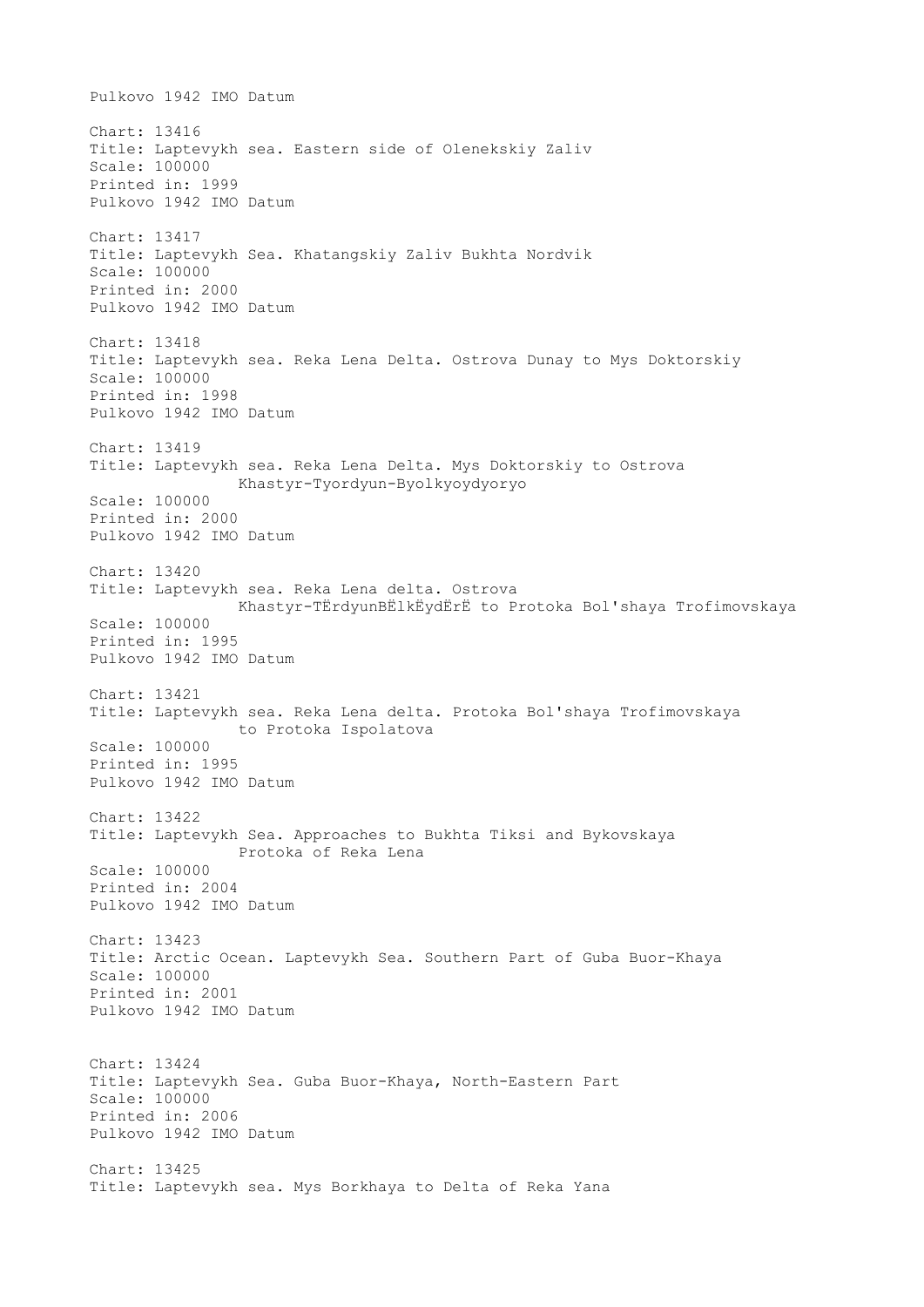Scale: 100000 Printed in: 1996 Pulkovo 1942 IMO Datum Chart: 13426 Title: Laptevykh sea. Yanskiy Zaliv. Reka Yana delta. Protoka Pravaya to Protoka Glavnoye Ruslo Scale: 100000 Printed in: 1995 Pulkovo 1942 IMO Datum Chart: 13427 Title: Laptevykh sea. Yanskiy Zaliv. Protoka Glavnoye Ruslo to Ostrov Makar Scale: 100000 Printed in: 1995 Pulkovo 1942 IMO Datum Chart: 13428 Title: Laptevykh sea. Guba Sellyakhskaya and Guba Van'kina Scale: 100000 Printed in: 1995 Pulkovo 1942 IMO Datum Chart: 13429 Title: Laptevykh Sea. Guba Ebelyakhskaya and Approaches Scale: 100000 Printed in: 2005 Pulkovo 1942 IMO Datum Chart: 13430 Title: Laptevykh and East Siberian seas. Proliv Dmitriya Lapteva, W part Scale: 100000 Printed in: 1997 Pulkovo 1942 IMO Datum Chart: 13431 Title: Laptevykh sea and East Siberian sea. Proliv Eterikan and approaches Scale: 100000 Printed in: 1999 Pulkovo 1942 IMO Datum Chart: 13432 Title: Laptevykh sea and East Siberian sea. Proliv Sannikova, W part Scale: 100000 Printed in: 1993 Pulkovo 1942 IMO Datum Chart: 13433 Title: Laptevykh sea. Mys Anzhu to Ostrov Bel'kovskiy Scale: 100000 Printed in: 1999 Pulkovo 1942 IMO Datum Chart: 13434 Title: Laptevykh sea. Novosibirskiye Ostrova. Ostrov Stolbovoy Scale: 100000 Printed in: 1999 Pulkovo 1942 IMO Datum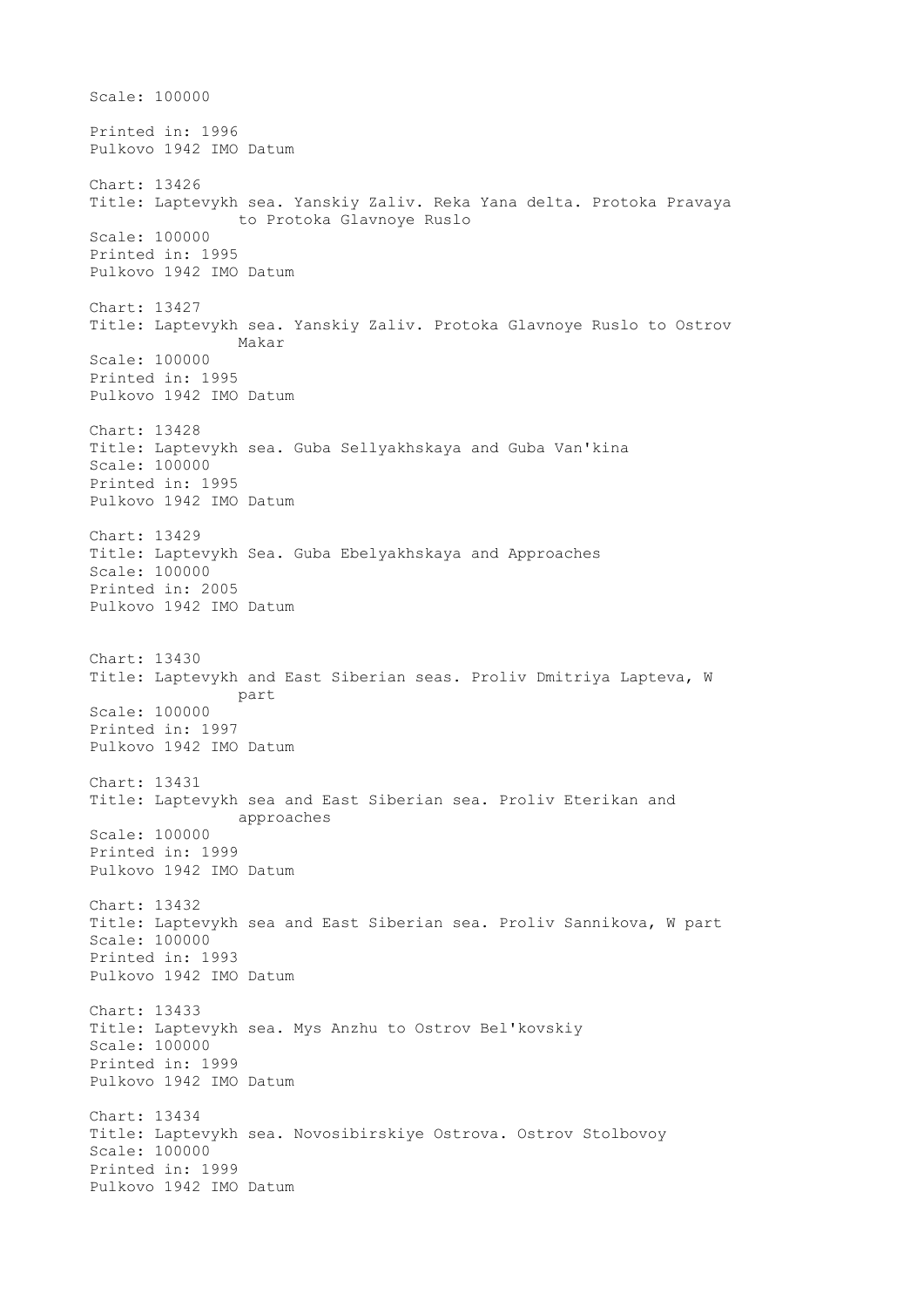Chart: 13435 Title: Laptevykh sea. Ostrov Bel'kovskiy and Proliv Zarya Scale: 100000 Printed in: 2000 Pulkovo 1942 IMO Datum Chart: 13436 Title: Laptevykh sea. Novosibirskiye Ostrova. Approaches to Proliv Zarya from North Scale: 100000 Printed in: 2000 Pulkovo 1942 IMO Datum Chart: 13439 Title: East Siberian Sea. Novosibirskiye Ostrova. Blagoveshchenskiy Proliv Scale: 100000 Printed in: 2006 Pulkovo 1942 IMO Datum Chart: 13440 Title: East Siberian Sea. Ostrov Novaya Sibir'. Mys Vysokiy to Mys Ploskiy Scale: 100000 Printed in: 2002 Pulkovo 1942 IMO Datum Chart: 13442 Title: East Siberian Sea. Novosibirskiye Ostrova. Ostrov Novaya Sibir' to Ostrov Vil'kitskogo Scale: 100000 Printed in: 2002 Pulkovo 1942 IMO Datum Chart: 13443 Title: East Siberian Sea. Approaches to Ostrov Novaya Sibir' from East Scale: 100000 Printed in: 2005 Pulkovo 1942 IMO Datum Chart: 13446 Title: East Siberian sea. Novosibirskiye Ostrova. Approaches to Ostrov Novaya Sibir' from South-west Scale: 100000 Printed in: 1998 Pulkovo 1942 IMO Datum Chart: 13447 Title: East Siberian sea. Novosibirskiye Ostrova. Proliv Sannikova. Approaches to Zaliv Gedenshtroma Scale: 100000 Printed in: 1999 Pulkovo 1942 IMO Datum Chart: 13448 Title: East Siberian sea. Proliv Sannikova. Ostrov Malyy Lyakhovskiy to Ostrov Zemlya Bunge Scale: 100000 Printed in: 1996 Pulkovo 1942 IMO Datum Chart: 13455 Title: Arctic ocean. Proliv Dmitriya Lapteva Scale: 100000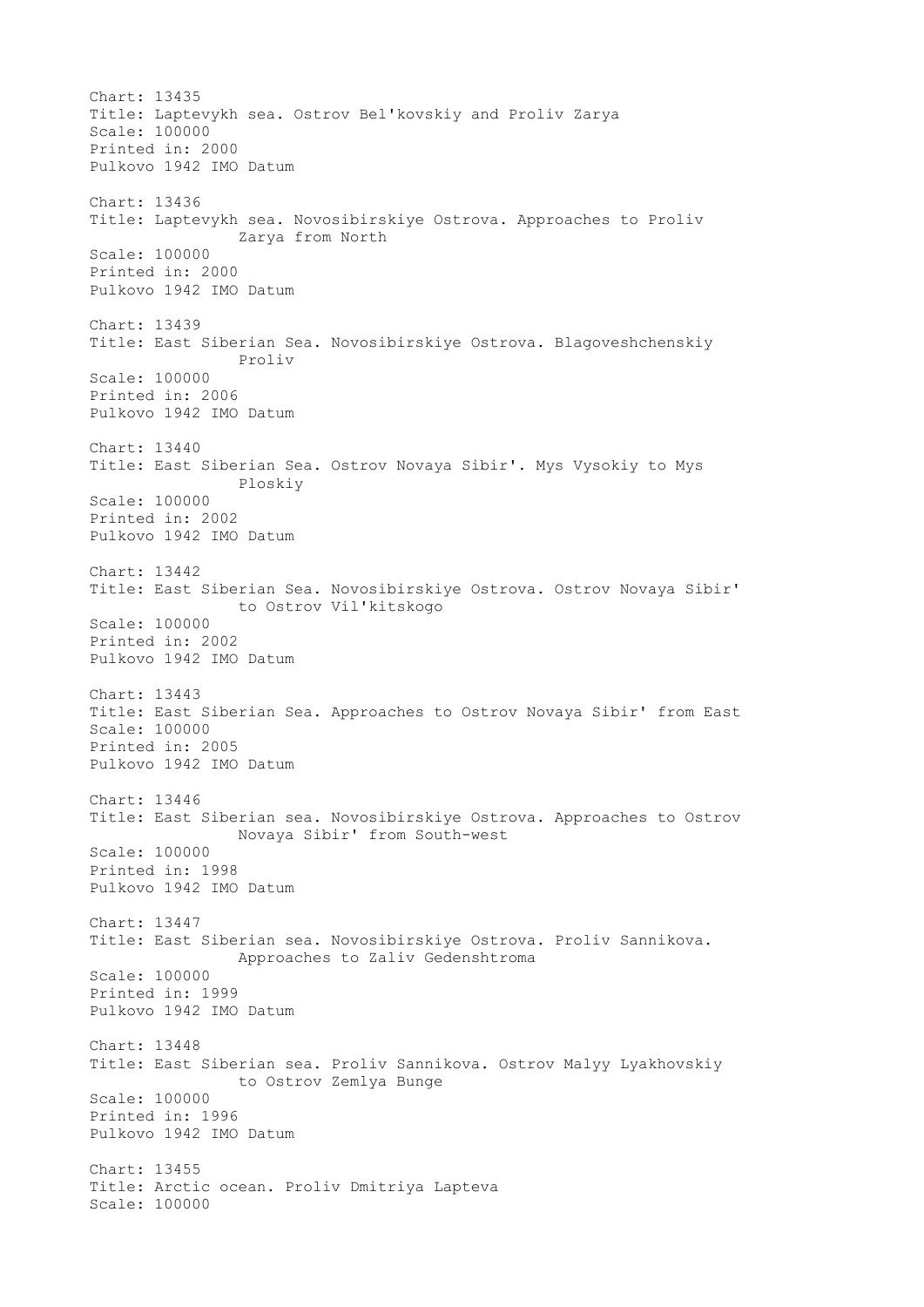Printed in: 2000 Pulkovo 1942 IMO Datum Chart: 13456 Title: Arctic Ocean. East Siberian Sea. Eastern Approach to Proliv Dmitriya Lapteva Scale: 100000 Printed in: 2001 Pulkovo 1942 IMO Datum Chart: 14000 Title: White sea. Terskiy Bereg. Mys Svyatoy Nos to Mys Bol'shoy Gorodetskiy Scale: 100000 Printed in: 1999 Pulkovo 1942 IMO Datum Chart: 14001 Title: White Sea. Terskiy Bereg. Mys Bol'shoy Gorodetskiy to Mys Orlov Terskiy Tolstyy Scale: 100000 Printed in: 2003 Pulkovo 1942 IMO Datum Chart: 14002 Title: White Sea. Mys Orlov Terskiy Tolstyy to Ostrov Morzhovets Scale: 100000 Printed in: 2001 Pulkovo 1942 IMO Datum Chart: 14003 Title: White Sea. Tyorskiy Bereg and Zimniy Bereg. Northern Part of White Sea Throat Scale: 100000 Printed in: 2001 Pulkovo 1942 IMO Datum Chart: 14004 Title: White sea. Terskiy and Zimniy Berega. Central part of the White sea Gorlo Scale: 100000 Printed in: 1996 Pulkovo 1942 IMO Datum Chart: 14005 Title: White sea. Zimniy Bereg. Intsy lighthouse to Mys Poltominka Scale: 100000 Printed in: 1997 Pulkovo 1942 IMO Datum Chart: 14006 Title: White Sea. Dvinskiy Zaliv. Mys Kerets to Mys Golets with Port Arkhangel'sk Scale: 100000 Printed in: 2003 Pulkovo 1942 IMO Datum Chart: 14007 Title: White sea. Dvinskiy Zaliv. Mys Plashkovskiy to Mys Golets Scale: 100000 Printed in: 1997 Pulkovo 1942 IMO Datum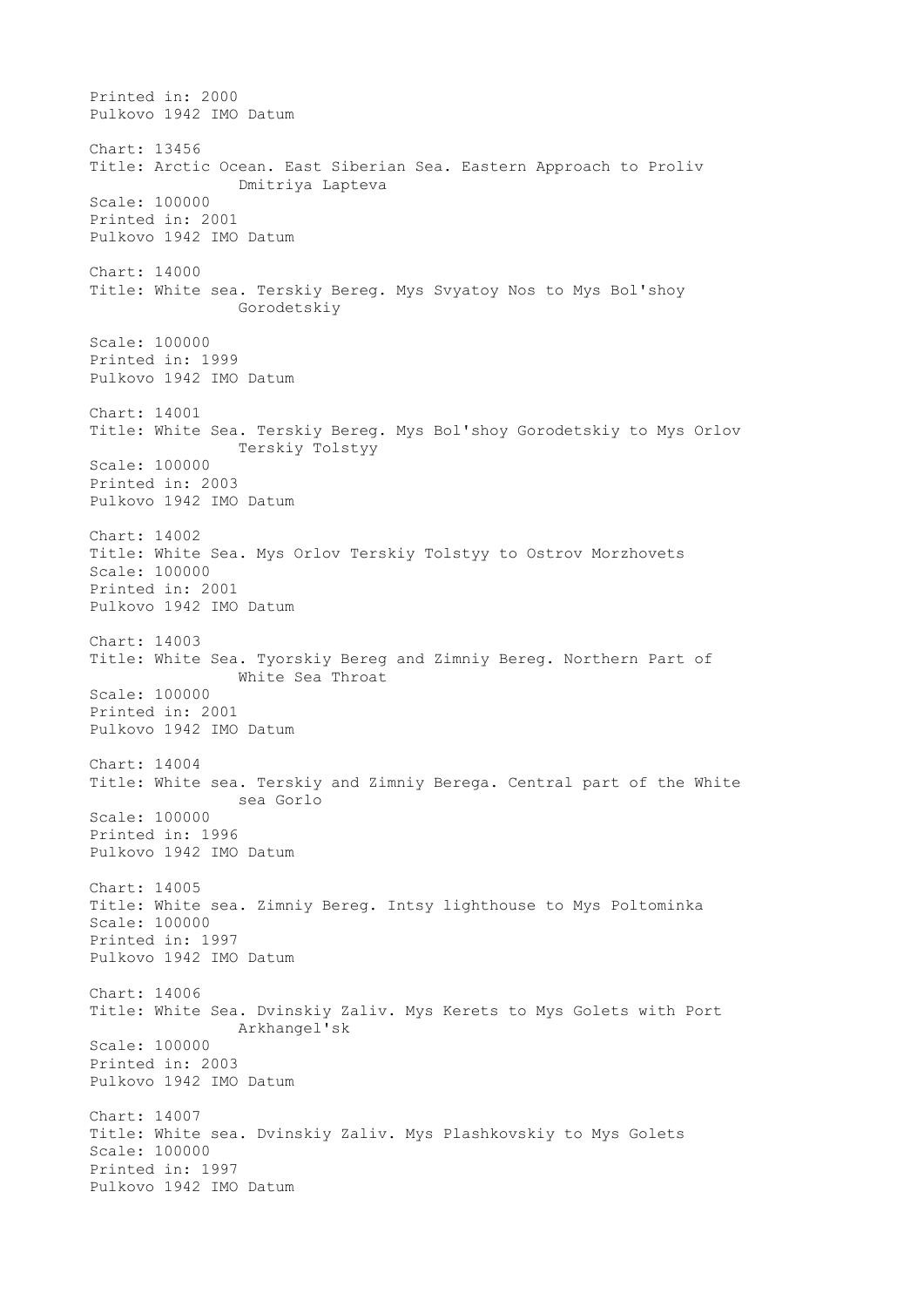Chart: 14008 Title: White sea. 65°11'N to 65°48'N, 37°16'E to 39°18'E Scale: 100000 Printed in: 1997 Pulkovo 1942 IMO Datum Chart: 14009 Title: White sea. Terskiy Bereg. White sea Gorlo, S part Scale: 100000 Printed in: 1998 Pulkovo 1942 IMO Datum Chart: 14010 Title: White sea. Terskiy Bereg. Tetrino village to Mys Tolstic Scale: 100000 Printed in: 1997 Pulkovo 1942 IMO Datum Chart: 14011 Title: White sea. Terskiy Bereg and Kandalakshskiy Bereg. Mys Tolstik to Poluostrov Turiy Scale: 100000 Printed in: 2000 Pulkovo 1942 IMO Datum Chart: 14012 Title: White Sea. Western Part. 65°30'N to 66°06'N, 35°28'E to 37°30'E Scale: 100000 Printed in: 2003 Pulkovo 1942 IMO Datum Chart: 14013 Title: White Sea. West Part. Ostrov Anzerskiy to Mys Plashkovskiy Scale: 100000 Printed in: 2003 Pulkovo 1942 IMO Datum Chart: 14015 Title: White sea. Onezhskiy Zaliv. Mys Pyart-Navolok to Mys Listvennyy Scale: 100000 Printed in: 2000 Pulkovo 1942 IMO Datum Chart: 14016 Title: White sea. Southern part of Onezhskiy Zaliv Scale: 100000 Printed in: 1998 Pulkovo 1942 IMO Datum Chart: 14017 Title: White sea. Onezhskiy Zaliv. Ostrov Tit-Luda to Shueretskaya Guba with Ostrov Bol'shoy Zhuzhmuy and Ostrov Malyy Zhuzhmuy Scale: 100000 Printed in: 1997 Pulkovo 1942 IMO Datum Chart: 14018 Title: White sea. Onezhskiy Zaliv. Proliv Zapadnaya Solovetskaya Salma Scale: 100000 Printed in: 1998 Pulkovo 1942 IMO Datum Chart: 14019 Title: White sea. Karel'skiy Bereg. Guba Pon'goma to Ostrov Sonostrov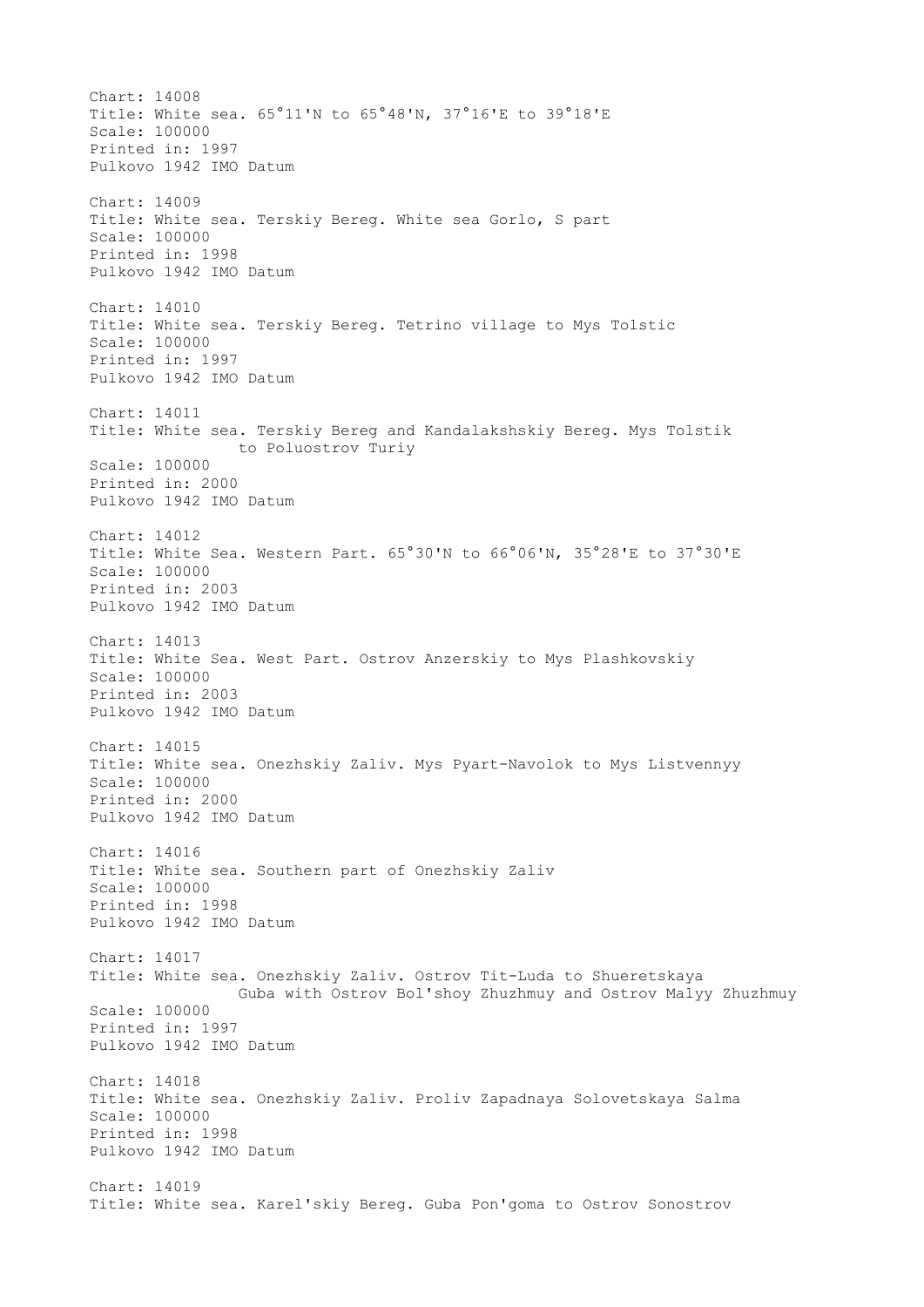Scale: 100000 Printed in: 1994 Pulkovo 1942 IMO Datum Chart: 14020 Title: White sea. Kandalakshskiy Zaliv, S part Scale: 100000 Printed in: 1995 Pulkovo 1942 IMO Datum Chart: 14022 Title: White Sea. Mezenskiy Zaliv. Ostrov Morzhovets to Reka Mezen' Scale: 100000 Printed in: 2001 Pulkovo 1942 IMO Datum Chart: 14023 Title: White sea. Mezenskiy Zaliv. Mys Mikhaylovskiy to Mys Konushin Scale: 100000 Printed in: 1994 Pulkovo 1942 IMO Datum Chart: 14024 Title: White Sea. Kaninskiy Bereg. Mys Tolstik (Konushinskiy) to Reka Kiya Mouth Scale: 100000 Printed in: 2004 Pulkovo 1942 IMO Datum Chart: 14025 Title: White Sea. Kaninskiy Bereg. Reka Shoyna to Reka Bol'shaya Bugryanitsa Scale: 100000 Printed in: 2003 Pulkovo 1942 IMO Datum Chart: 14026 Title: White and Barents seas. Poluostrov Kanin. Reka Bol'shaya Bugryanitsa to reka Krynka Scale: 100000 Printed in: 1993 Pulkovo 1942 IMO Datum Chart: 14042 Title: White Sea. Northern Part of Kandalakshskiy Zaliv Scale: 100000 Printed in: 2004 Pulkovo 1942 IMO Datum Chart: 14240 Title: Barents sea. Zemlya Frantsa Iosifa. Cambridge strait and Proliv Arkhangel'skogo Scale: 100000 Printed in: 1994 Pulkovo 1942 IMO Datum Chart: 14241 Title: Barents sea. Zemlya Frantsa Iosifa. Proliv Naytingeyl and Proliv Mayersa Scale: 100000 Printed in: 2000 Pulkovo 1942 IMO Datum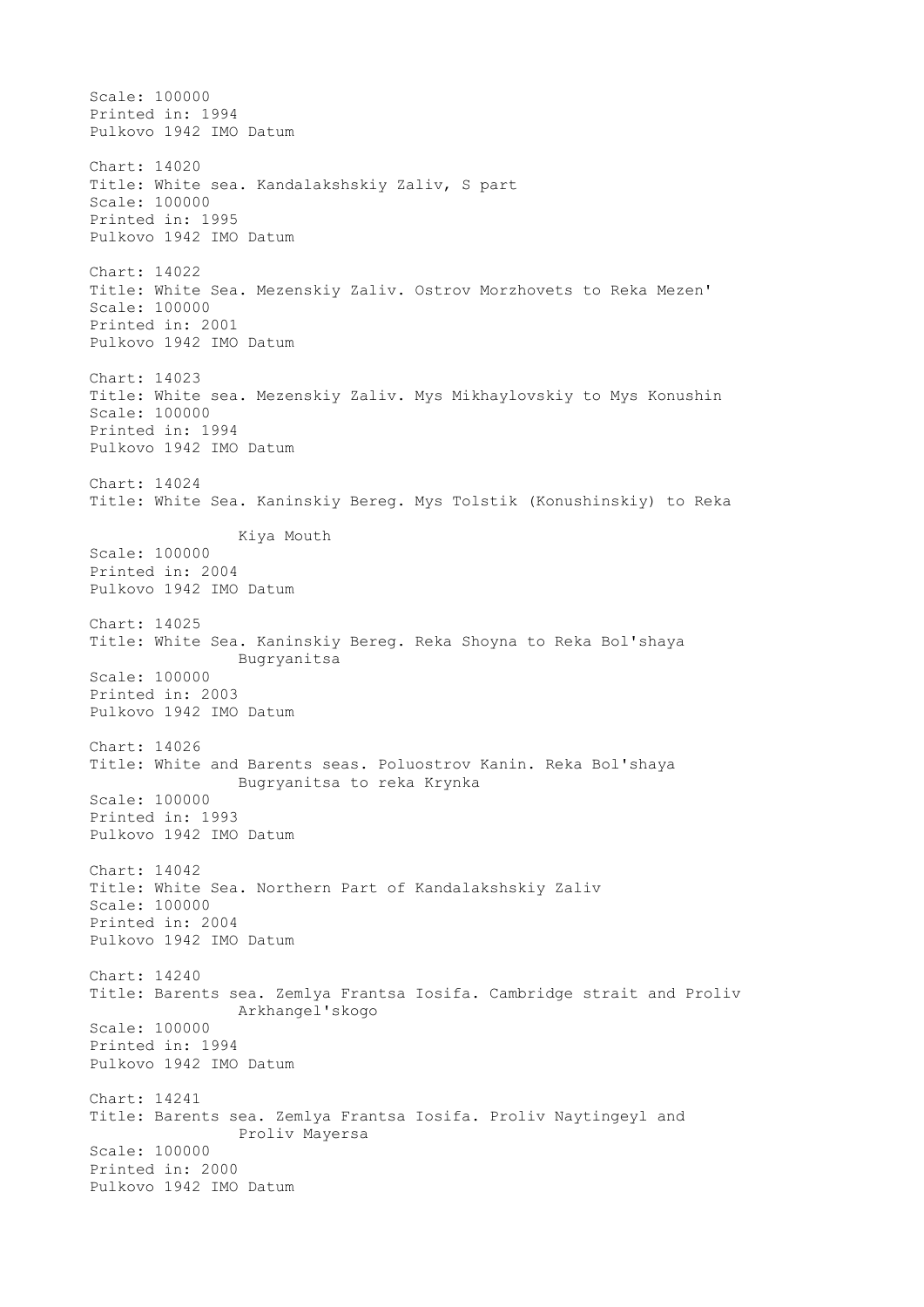Chart: 14242 Title: Barents sea. Zemlya Frantsa Iosifa. Proliv De-Bryuyne Scale: 100000 Printed in: 2000 Pulkovo 1942 IMO Datum Chart: 14243 Title: Barents sea. Zemlya Frantsa Iosifa. Proliv Britanskiy Kanal, S part Scale: 100000 Printed in: 2000 Pulkovo 1942 IMO Datum Chart: 14244 Title: Barents Sea. Zemlya Frantsa Iosifa. Proliv Markema and Proliv Yermak Scale: 100000 Printed in: 2006 Pulkovo 1942 IMO Datum Chart: 14245 Title: Barents sea. Zemlya Frantsa Iosifa. Proliv Allena Yunga, Proliv Sidorova and Proliv Aberdera Scale: 100000 Printed in: 2000 Pulkovo 1942 IMO Datum Chart: 14246 Title: Barents sea. Zemlya Frantsa Iosifa. Approaches to Ostrov Sal'ma Scale: 100000 Printed in: 2000 Pulkovo 1942 IMO Datum Chart: 14247 Title: Barents Sea. Zemlya Frantsa Iosifa. Southern Part of Avstriyskiy Proliv and Approaches Scale: 100000 Printed in: 2002 Pulkovo 1942 IMO Datum Chart: 14248 Title: Barents sea. Zemlya Frantsa Iosifa. Proliv Morgana and Zaliv Matusevicha Scale: 100000 Printed in: 1994 Pulkovo 1942 IMO Datum Chart: 14249 Title: Barents sea. Zemlya Frantsa Iosifa. Avstriyskiy Proliv, N part, and Proliv Beryozkina Scale: 100000 Printed in: 2000 Pulkovo 1942 IMO Datum Chart: 14250 Title: Barents sea. Zemlya Frantsa Iosifa. Proliv Rodsa, Proliv Buta and Ital'yanskiy Proliv Scale: 100000 Printed in: 2000 Pulkovo 1942 IMO Datum Chart: 14300 Title: Kara Sea. Bukhta Avariynaya to Ostrov Morzhovo and Ostrova Kamennyye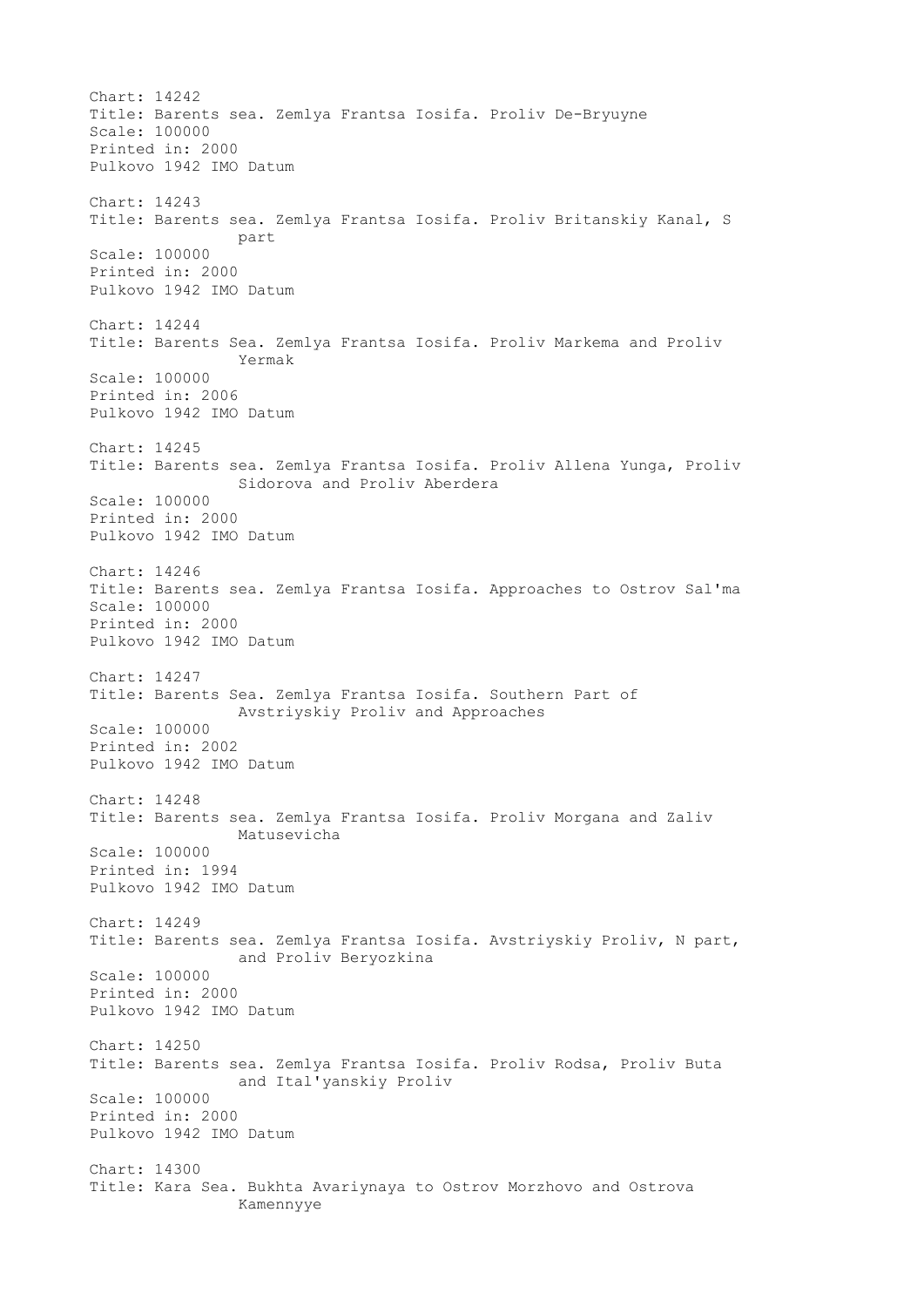Scale: 100000 Printed in: 2001 Pulkovo 1942 IMO Datum Chart: 14302 Title: Kara sea. Shkhery Minina, south part Scale: 100000 Printed in: 1998 Pulkovo 1942 IMO Datum Chart: 14303 Title: Kara sea. Shkhery Minina. Ostrov Oleniy to Poluostrov Mikhaylova with Proliv Leningradtsev Scale: 100000 Printed in: 2000 Pulkovo 1942 IMO Datum Chart: 14304 Title: Arctic ocean. Kara sea. Ostrov Markema to Ostrova Kaminskogo Scale: 100000 Printed in: 1998 Pulkovo 1942 IMO Datum Chart: 14305 Title: Arctic ocean. Kara sea. Ostrova Kaminskogo to Ostrova Baklunda Scale: 100000 Printed in: 1995 Pulkovo 1942 IMO Datum Chart: 14306 Title: Kara sea. Ostrova Baklunda to Ostrova Ledyanyye Scale: 100000 Printed in: 1998 Pulkovo 1942 IMO Datum Chart: 14307 Title: Kara sea. Archipelag Nordenshel'da. Proliv Matisena Scale: 100000 Printed in: 1995 Pulkovo 1942 IMO Datum Chart: 14308 Title: Kara Sea. Arkhipelag Nordenshel'da. Proliv Lenina Scale: 100000 Printed in: 2001 Pulkovo 1942 IMO Datum Chart: 14309 Title: Kara sea. Arkhipelag Nordenshel'da. Approaches to Ostrov Russkiy Scale: 100000 Printed in: 1995 Pulkovo 1942 IMO Datum Chart: 14310 Title: Kara sea. Arkhipelag Nordenshel'da. Ostrova Bliznetsy to Ostrov Priyemnyy Scale: 100000 Printed in: 1999 Pulkovo 1942 IMO Datum Chart: 14311 Title: Kara Sea. Taymyrskiy Zaliv Scale: 100000 Printed in: 2002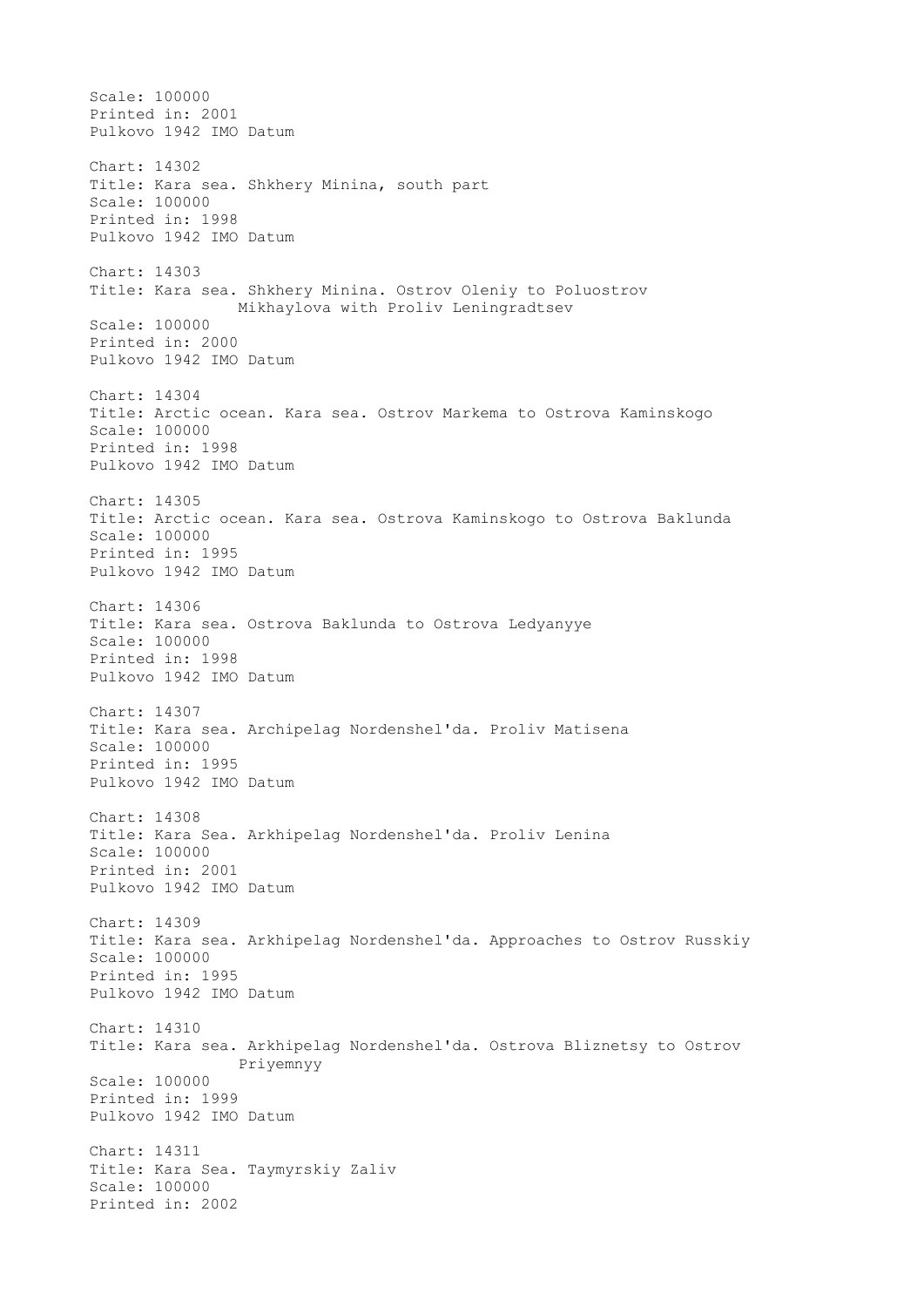Pulkovo 1942 IMO Datum Chart: 14312 Title: Kara Sea. Zaliv Tollya and Approaches Scale: 100000 Printed in: 2004 Pulkovo 1942 IMO Datum Chart: 14313 Title: Kara sea. Ostrova Firnleya to Ostrova Geyberga Scale: 100000 Printed in: 1997 Pulkovo 1942 IMO Datum Chart: 14314 Title: Kara Sea. Proliv Vil'kitskogo. Ostrova Geyberga to Mys Chelyuskin Scale: 100000 Printed in: 1994 Pulkovo 1942 IMO Datum Chart: 14315 Title: Kara and Laptevykh Seas. Bukhta Solnechnaya to Ostrov Starokadomskogo Scale: 100000 Printed in: 2002 Pulkovo 1942 IMO Datum Chart: 14316 Title: Kara Sea. Ostrov Bol'shevik. Mys Golodnyy to Bukhta Solnechnaya Scale: 100000 Printed in: 1994 Pulkovo 1942 IMO Datum Chart: 14317 Title: Kara sea. Severnaya Zemlya. Ostrov Bol'shevik Mys Obryvistyy to Mys Golodnyy Scale: 100000 Printed in: 1998 Pulkovo 1942 IMO Datum Chart: 14318 Title: Kara sea. Severnaya Zemlya. Southern part of Proliv Shokal'skogo with Ostrova Krasnoflotskiye Scale: 100000 Printed in: 1999 Pulkovo 1942 IMO Datum Chart: 14319 Title: Kara ses. Severnaya Zemlya. Ostrova Opasnyye to Mys Mednyy Scale: 100000 Printed in: 2000 Pulkovo 1942 IMO Datum Chart: 14320 Title: Kara sea. Severnaya Zemlya. Mys Mednyy to Ostrov Samoylovicha and Ostrov Voronina Scale: 100000 Printed in: 1997 Pulkovo 1942 IMO Datum Chart: 14321 Title: Kara sea. Severnaya Zemlya. Ostrov Samoylovicha to Proliv Krasnoy Armii with Arkhipelag Sedova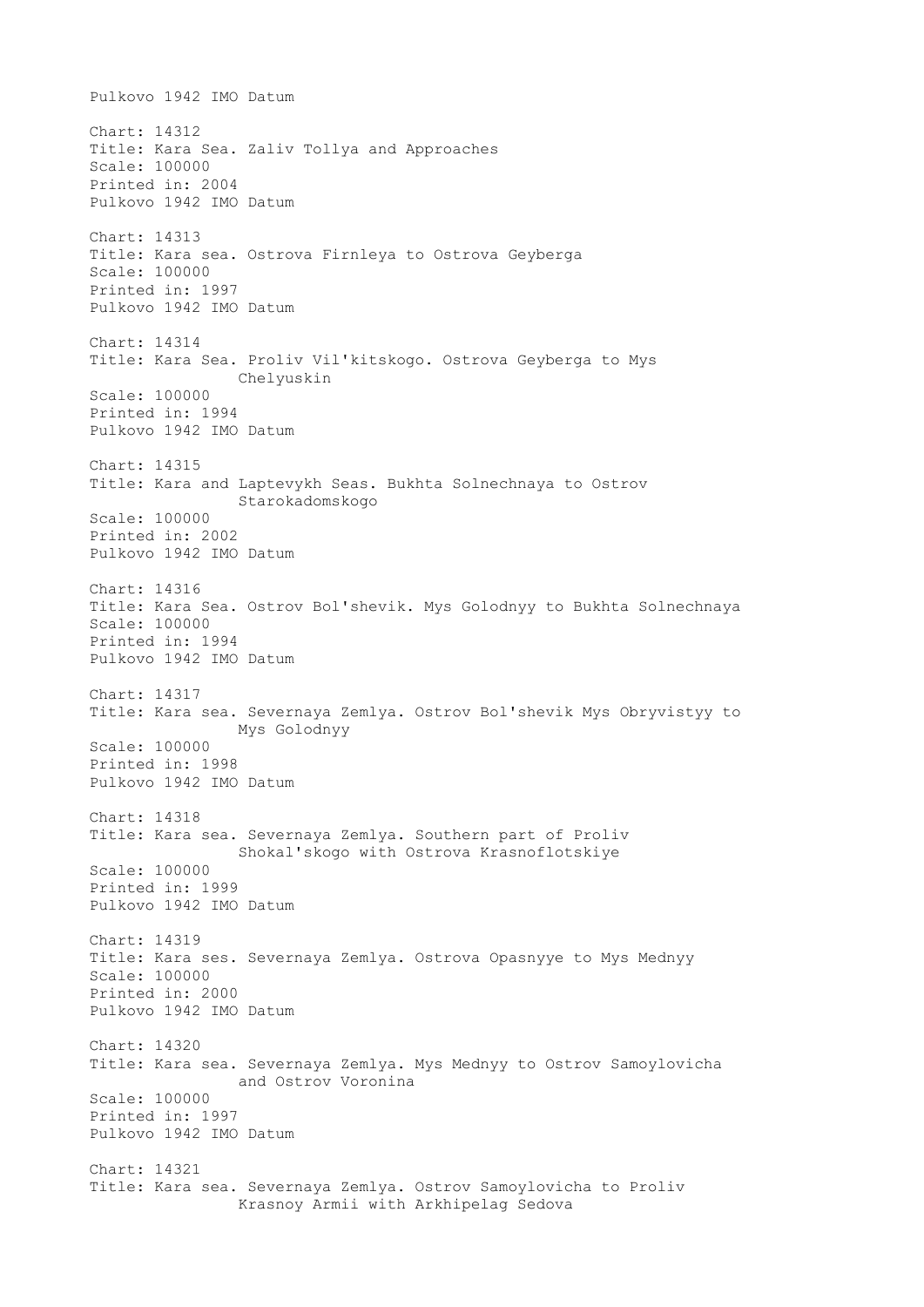Scale: 100000 Printed in: 1996 Pulkovo 1942 IMO Datum Chart: 14322 Title: Kara sea. Severnaya Zemlya. West part of Proliv Krasnoy Armii with Ostrov Pioner Scale: 100000 Printed in: 1996 Pulkovo 1942 IMO Datum Chart: 14323 Title: Kara sea. Severnaya Zemlya. East part of Proliv of Krasnoy Armii and F'ord Matusevicha Scale: 100000 Printed in: 1999 Pulkovo 1942 IMO Datum Chart: 14324 Title: Kara sea. Ostrov Sverdrup Scale: 100000 Printed in: 2000 Pulkovo 1942 IMO Datum Chart: 14325 Title: Kara sea. Ostrova Arkticheskogo Instituta Scale: 100000 Printed in: 1999 Pulkovo 1942 IMO Datum Chart: 14326 Title: Kara sea. Ostrova Izvestiy Ts.I.K. Scale: 100000 Printed in: 2000 Pulkovo 1942 IMO Datum Chart: 14327 Title: Kara sea. Ostrov Uyedineniya Scale: 100000 Printed in: 1995 Pulkovo 1942 IMO Datum Chart: 14328 Title: Arctic ocean. Kara sea. Ostrova Sergeya Kirova. Ostrov Slozhnyy to Ostrov Severnyy Scale: 100000 Printed in: 1995 Pulkovo 1942 IMO Datum Chart: 14329 Title: Kara sea. Ostrova Sergeya Kirova. Ostrov Severnyy to Ostrov Kirova Scale: 100000 Printed in: 1998 Pulkovo 1942 IMO Datum Chart: 14330 Title: Kara sea. Ostrov Kirova to Ostrov Voronina Scale: 100000 Printed in: 1999 Pulkovo 1942 IMO Datum Chart: 14340 Title: Laptevykh Sea. Severnaya Zemlya. Ostrov Oktyabr'skoy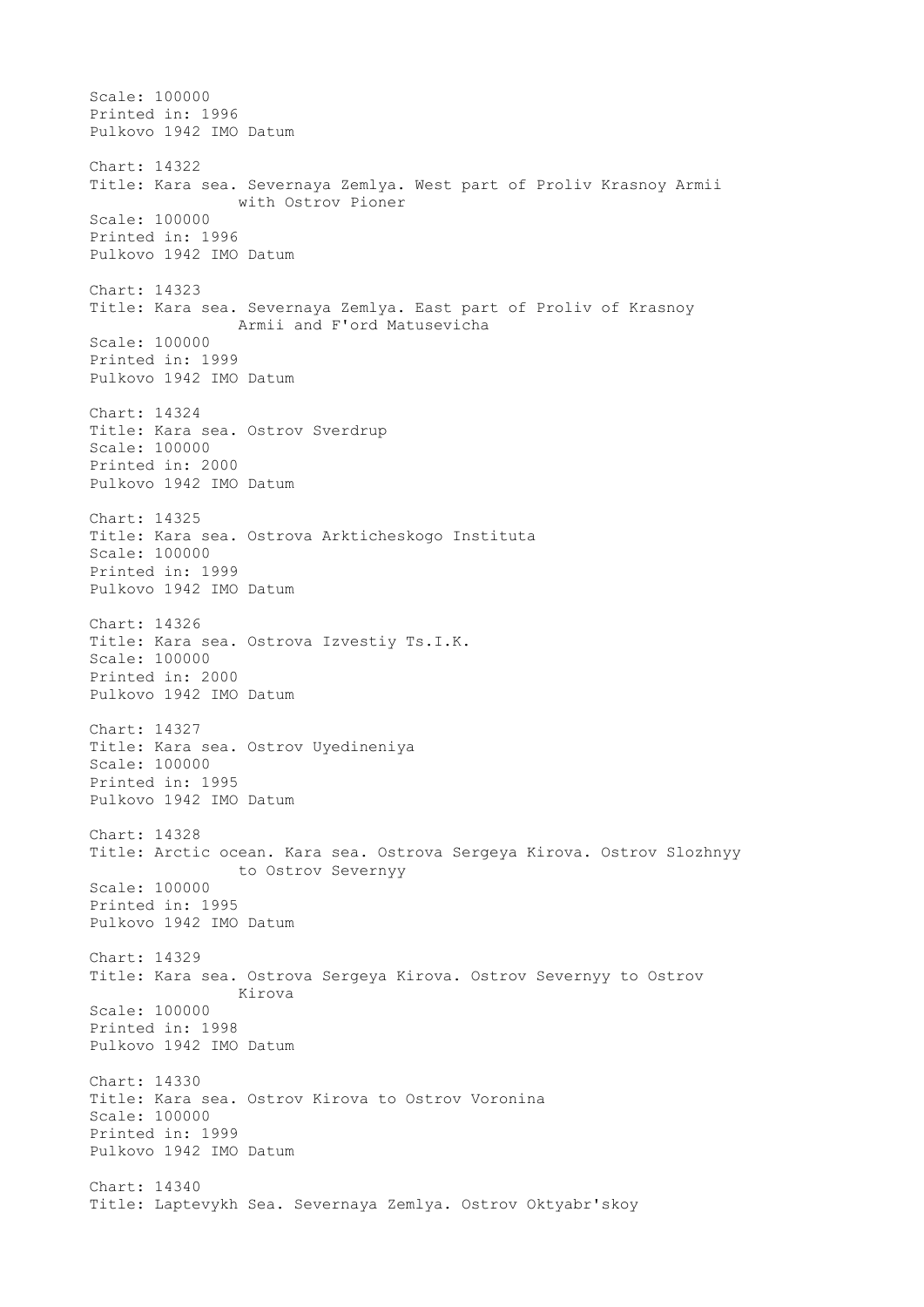Revolyutsii. F'yord Matusevicha to Ostrov Naydyonysh Scale: 100000 Printed in: 2002 Pulkovo 1942 IMO Datum Chart: 14341 Title: Kara sea. Severnaya Zemlya. Proliv Shokal'skogo Scale: 100000 Printed in: 1999 Pulkovo 1942 IMO Datum Chart: 14344 Title: Laptevykh sea. Ostrova Starokadomskogo and Malyy Taymyr Scale: 100000 Printed in: 1995 Pulkovo 1942 IMO Datum Chart: 14400 Title: Arctic ocean. East Siberian sea. Approaches to Omullyakhskaya Guba and Khromskaya Guba Scale: 100000 Printed in: 1995 Pulkovo 1942 IMO Datum Chart: 14401 Title: East Siberian sea. Approaches to the mouth of Reka Bogdashkina Scale: 100000 Printed in: 1996 Pulkovo 1942 IMO Datum Chart: 14402 Title: East Siberian sea. Approaches to Guba Gusinaya Scale: 100000 Printed in: 1995 Pulkovo 1942 IMO Datum Chart: 14403 Title: East Siberian sea. Reka Indigirka delta. Approaches to Guba Srednyaya and Guba Ularovskaya Scale: 100000 Printed in: 1995 Pulkovo 1942 IMO Datum Chart: 14404 Title: East Siberian sea. Indigirskiy Zaliv. Kolymskaya Guba to Reka Alazeya mouth Scale: 100000 Printed in: 1995 Pulkovo 1942 IMO Datum Chart: 14405 Title: East Siberian sea. Reka Omund'ye mouth to Reka Malaya Kuropatoch'ya mouth Scale: 100000 Printed in: 1998 Pulkovo 1942 IMO Datum Chart: 14406 Title: East Siberian sea. Approaches to Reka Bol'shaya Kuropatoch'ya  $m$ outh Scale: 100000 Printed in: 1998 Pulkovo 1942 IMO Datum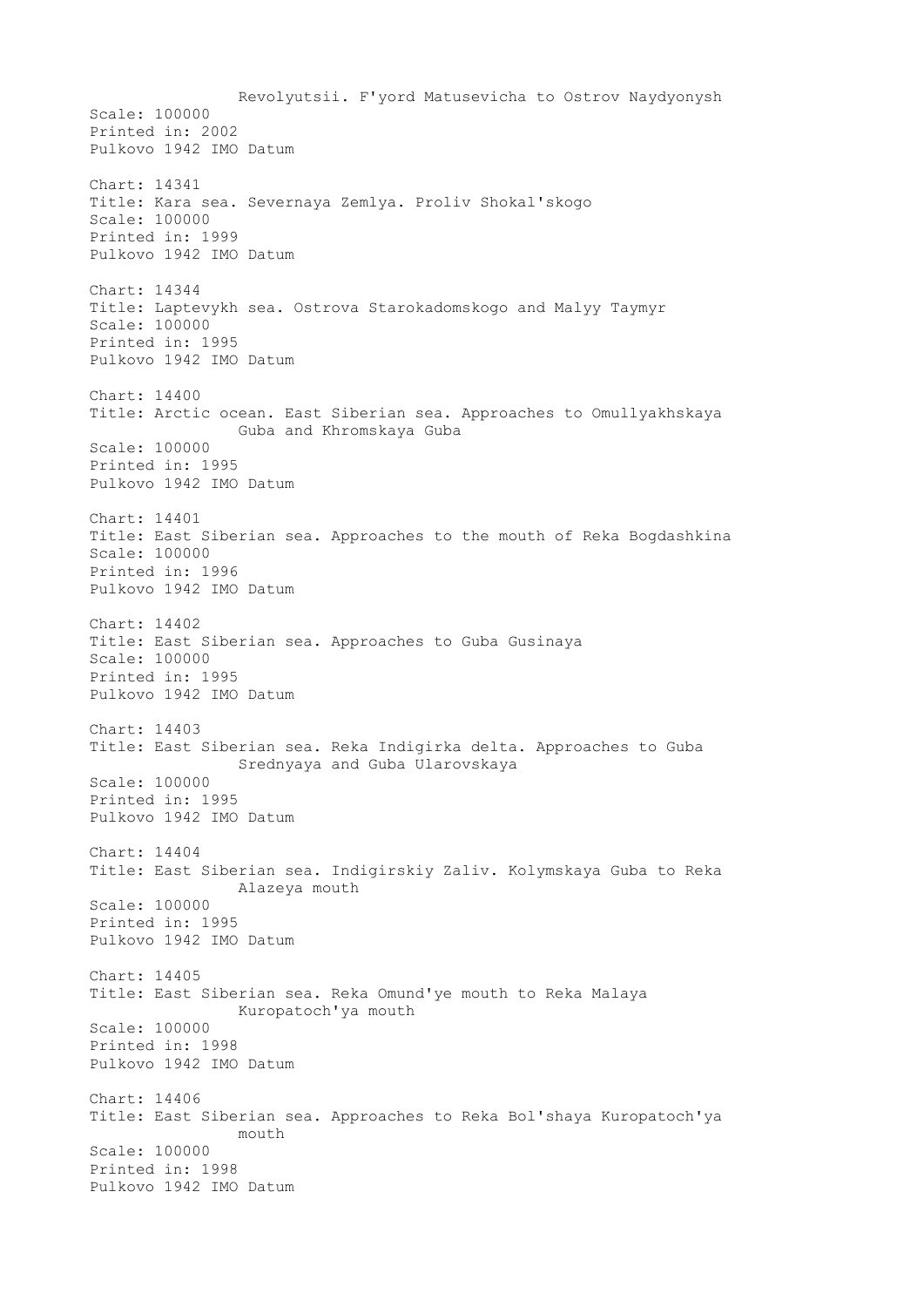Chart: 14407 Title: East Siberian sea. Reka Sergeyeva mouth to Reka Gal'gavaam mouth Scale: 100000 Printed in: 1997 Pulkovo 1942 IMO Datum Chart: 14408 Title: East Siberian sea. Reka Gal'gavaam to Mys Krestovyy Scale: 100000 Printed in: 1998 Pulkovo 1942 IMO Datum Chart: 14409 Title: East Siberian sea. Proliv Kolymskiy and Proliv Melekhova Scale: 100000 Printed in: 1998 Pulkovo 1942 IMO Datum Chart: 14410 Title: East Siberian sea. Reka Agafonova mouth to Reka Bol'shaya Chukoch'ya mouth Scale: 100000 Printed in: 1999 Pulkovo 1942 IMO Datum Chart: 14411 Title: East Siberian sea. Mys Krestovskiy to Protoka Pokhodskaya Scale: 100000 Printed in: 1995 Pulkovo 1942 IMO Datum Chart: 14412 Title: East Siberian sea. Approaches to Del'ta of Reka Kolyma Scale: 100000 Printed in: 1999 Pulkovo 1942 IMO Datum Chart: 14413 Title: East Siberian sea. Medvezh'i Ostrova Scale: 100000 Printed in: 1998 Pulkovo 1942 IMO Datum Chart: 14414 Title: East Siberian sea. Bukhta Ambarchik to Mys Bol'shoy Baranov Scale: 100000 Printed in: 1999 Pulkovo 1942 IMO Datum Chart: 14415 Title: East Siberian sea. Bol'shoy Baranov lightbeacon to Reka Elevikuul' mouth Scale: 100000 Printed in: 1996 Pulkovo 1942 IMO Datum Chart: 14416 Title: East Siberian sea. Reka Rauchua mouth to Malyy Chaunskiy Proliv Scale: 100000 Printed in: 1996 Pulkovo 1942 IMO Datum Chart: 14417 Title: East Siberian sea. West part of Chaunskaya Guba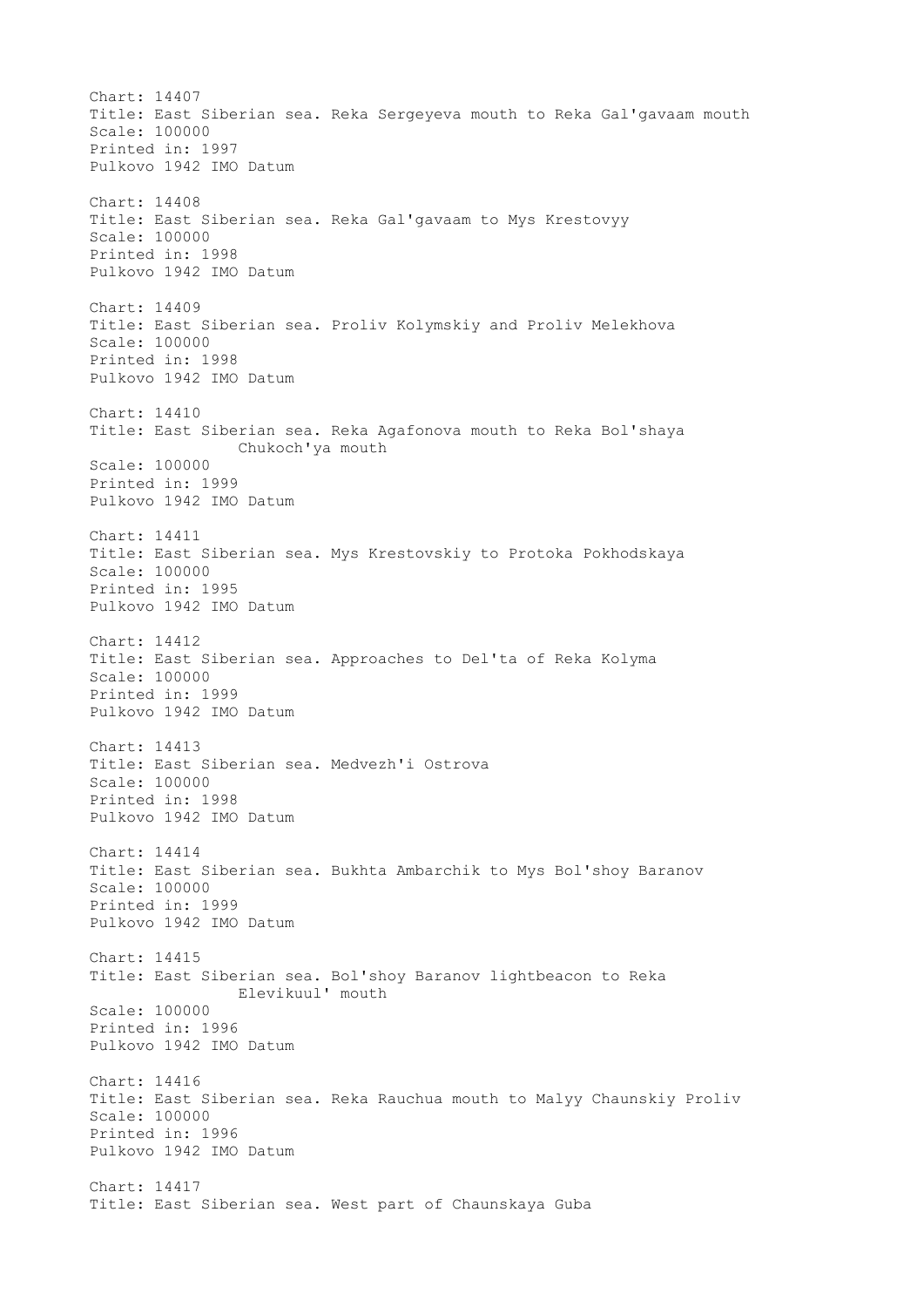Scale: 100000 Printed in: 1998 Pulkovo 1942 IMO Datum Chart: 14418 Title: East Siberian sea. Proliv Malyy Chaunskiy to Ostrov Chenkul' Scale: 100000 Printed in: 1999 Pulkovo 1942 IMO Datum Chart: 14419 Title: East Siberian sea. North part of Chaunskaya Guba Scale: 100000 Printed in: 1998 Pulkovo 1942 IMO Datum Chart: 14430 Title: Chukchi sea. Chukotskiy Poluostrov. Nutevgi lightbeacon to Mys Onman Scale: 100000 Printed in: 1999 Pulkovo 1942 IMO Datum Chart: 14421 Title: East Siberian sea. SE coast. Ostrov Chenkuul' to Mys Shelagskiy and port of Pevek Scale: 100000 Printed in: 1995 Pulkovo 1942 IMO Datum Chart: 14422 Title: East Siberian sea. Mys Shelagskiy to Ostrov Shalaurova Scale: 100000 Printed in: 1996 Pulkovo 1942 IMO Datum Chart: 14423 Title: East Siberian sea. Ostrov Shalaurova to Mys Shalaurova Izba Scale: 100000 Printed in: 1999 Pulkovo 1942 IMO Datum Chart: 14424 Title: East Siberian Sea. Mys Shalaurova Izba to Mys Enmytagyn Scale: 100000 Printed in: 2000 Pulkovo 1942 IMO Datum Chart: 14425 Title: East Siberian Sea. Mys Billingsa to Mys Yakan Scale: 100000 Printed in: 2001 Pulkovo 1942 IMO Datum Chart: 14426 Title: Chukchi sea. Proliv Longa. Mys Yakan to Kosa Notakytryn Scale: 100000 Printed in: 1997 Pulkovo 1942 IMO Datum Chart: 14427 Title: Chukchi Sea. Proliv Longa. Osa Notakytryn to Mys Otto hmidta Scale: 100000 Printed in: 2001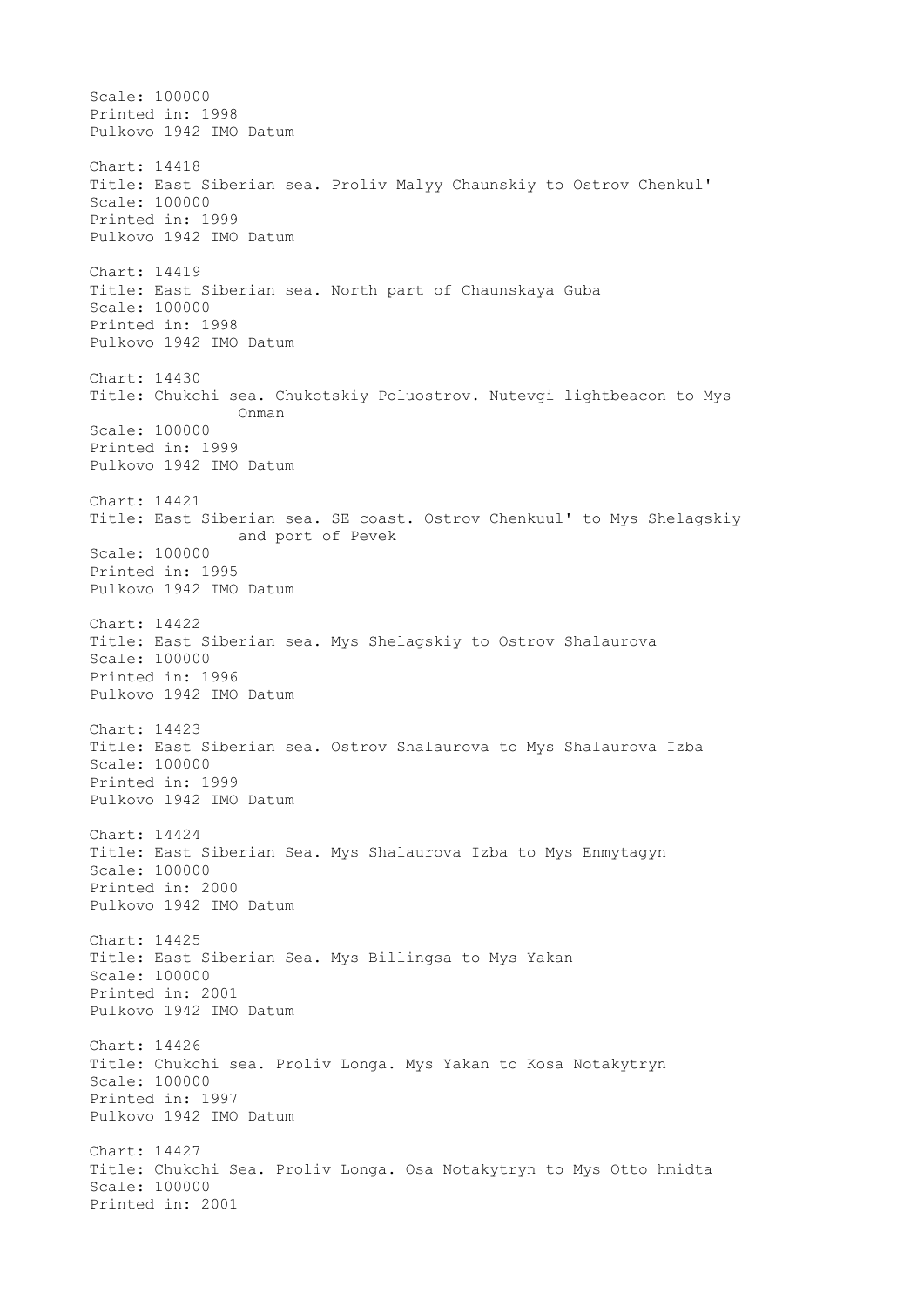Pulkovo 1942 IMO Datum Chart: 14428 Title: Chukchi sea. Mys Otto Shmidta to Proliv Pil'gyn Scale: 100000 Printed in: 1996 Pulkovo 1942 IMO Datum Chart: 14429 Title: Chukchi sea. Chukotskiy Poluostrov. Proliv Pil'gyn to Nutevgi lightbeacon Scale: 100000 Printed in: 2000 Pulkovo 1942 IMO Datum Chart: 14430 Title: Chukchi sea. Chukotskiy Poluostrov. Nutevgi lightbeacon to Mys Onman Scale: 100000 Printed in: 1999 Pulkovo 1942 IMO Datum Chart: 14431 Title: Chukchi sea. Chukotskiy Poluostrov. Mys Onman to Mys Dzhenretlen Scale: 100000 Printed in: 1999 Pulkovo 1942 IMO Datum Chart: 14432 Title: Chukchi sea. Kolyuchinskaya Guba Scale: 100000 Printed in: 1996 Pulkovo 1942 IMO Datum Chart: 14433 Title: Chukchi Sea. Chukotskiy Poluostrov. Mys Dzhenretlen to Mys Serdtse- Kamen' Scale: 100000 Printed in: 2004 Pulkovo 1942 IMO Datum Chart: 14434 Title: Chukchi sea. Chukotskiy Poluostrov. Mys Serdtse-Kamen' to Mys Unikyn Scale: 100000 Printed in: 1994 Pulkovo 1942 IMO Datum Chart: 14435 Title: Chukchi sea. Poluostrov Chukotskiy. Mys Unikin to Mys Dezhneva Scale: 100000 Printed in: 1999 Pulkovo 1942 IMO Datum Chart: 14450 Title: East Siberian and Chukchi seas. Ostrov Vrangelya. Mys Zapadnyy to Bukhta Somnitel'naya Scale: 100000 Printed in: 1997 Pulkovo 1942 IMO Datum Chart: 14451 Title: Chukchi sea. Ostrov Vrangelya. Bukhta Somnitel'naya to Mys Pillar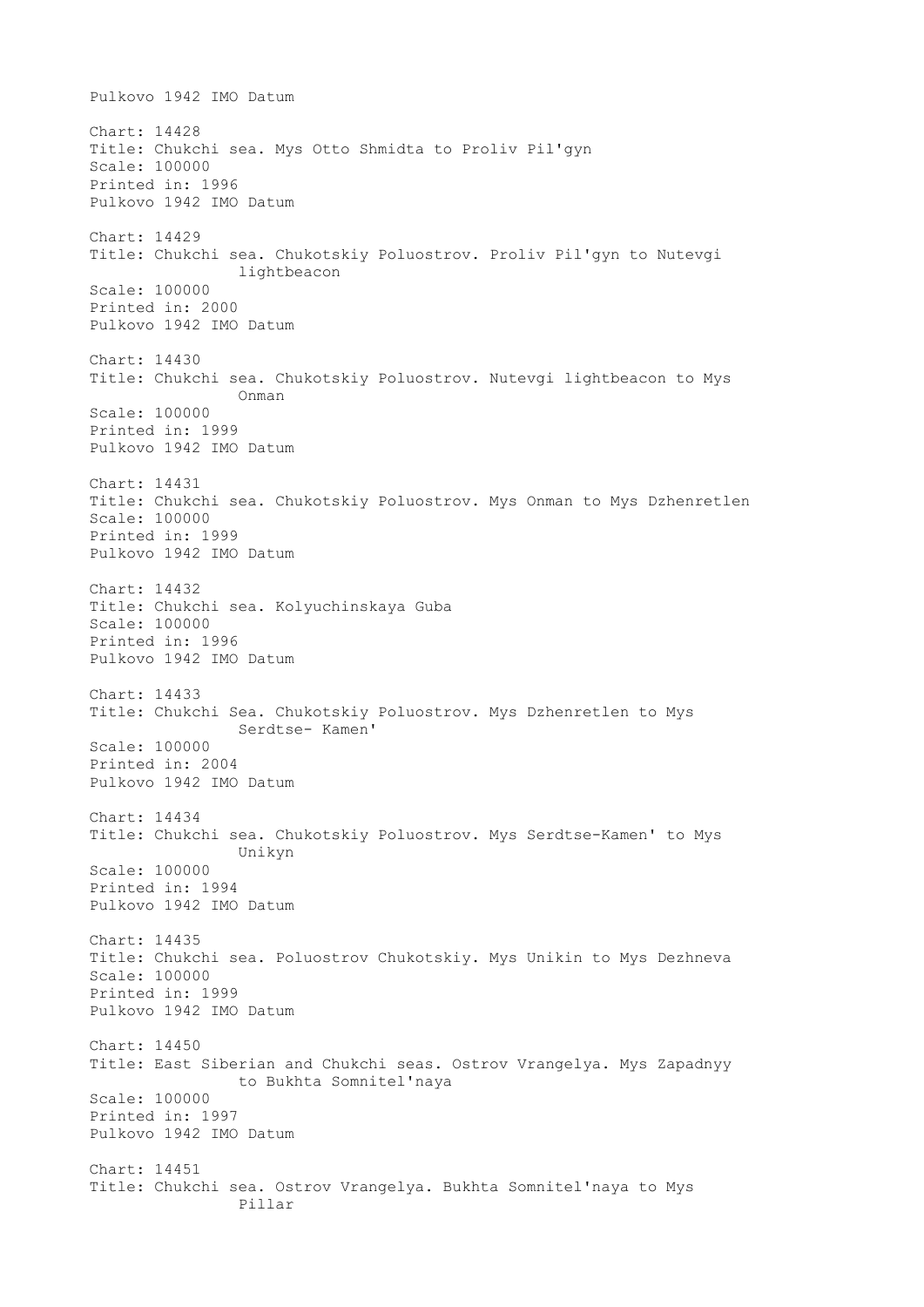Scale: 100000 Printed in: 1998 Pulkovo 1942 IMO Datum Chart: 14452 Title: Chukchi sea. Ostrov Vrangelya to Ostrov Geral'd Scale: 100000 Printed in: 1998 Pulkovo 1942 IMO Datum Chart: 14453 Title: East Siberian and Chukchi seas. Ostrov Vrangelya. Drem Head Lagoon to Laguna Tayana Scale: 100000 Printed in: 1994 Pulkovo 1942 IMO Datum Chart: 14454 Title: East Siberian sea. Ostrov Vrangelya. Mys Zapadnyy to Laguna Nanauna Scale: 100000 Printed in: 1998 Pulkovo 1942 IMO Datum Chart: 15000 Title: Barents Sea. Murmanskiy Bereg. Guba Pechenga Scale: 25000 Printed in: 2004 Pulkovo 1942 IMO Datum Chart: 15001 Title: Barents Sea. Varangerfjorden Guba. Bol'shaya Volokovaya and Ostrova Aynovskiye Scale: 25000 Printed in: 2003 Pulkovo 1942 IMO Datum Chart: 15003 Title: Barents Sea. Murmanskiy Bereg. Mys Set'navolok to Guba Medvezh'ya and Ostrov Kil'din Scale: 50000 Printed in: 2002 Pulkovo 1942 IMO Datum Chart: 15004 Title: Barents Sea. Murmanskiy Bereg. Kol'skiy Zaliv Scale: 50000 Printed in: 2006 Pulkovo 1942 IMO Datum Chart: 15005 Title: Barents sea. Murmanskiy coast. Kol'skiy Zaliv, N part Scale: 25000 Printed in: 2006 Pulkovo 1942 IMO Datum Chart: 15006 Title: Barents sea. Murmanskiy Bereg. Kol'skiy Zaliv, middle bend Scale: 25000 Printed in: 1996 Pulkovo 1942 IMO Datum Chart: 15009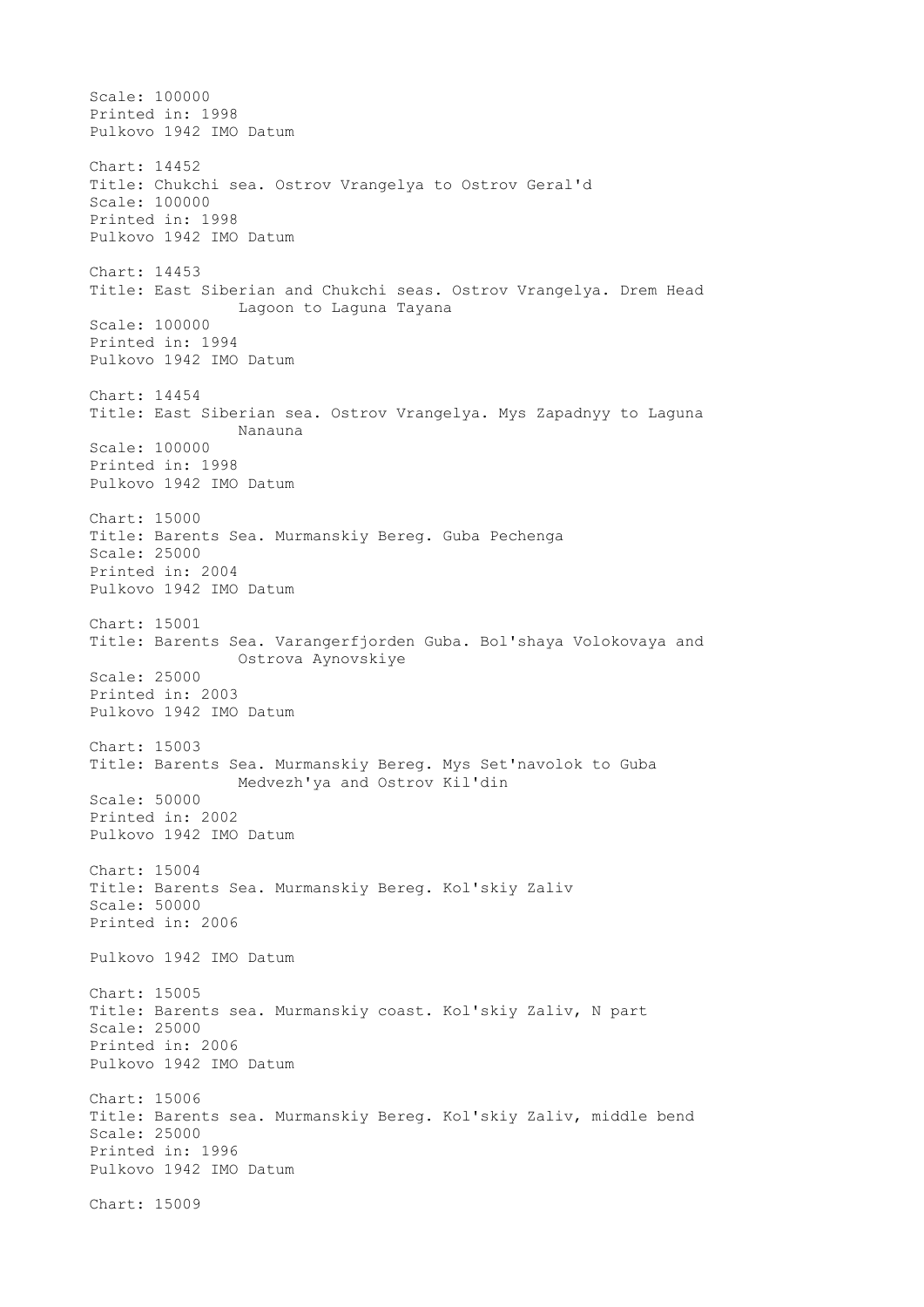Title: Barents sea. Murmanskiy coast. Ostrov Kil'din to Guba Teriberskaya Scale: 50000 Printed in: 1999 Pulkovo 1942 IMO Datum Chart: 15012 Title: Barents sea. Murmanskiy Bereg. Semiostrovskiy roads and approaches Scale: 25000 Printed in: 1998 Pulkovo 1942 IMO Datum Chart: 15013 Title: Barents sea. Murmanskiy coast. Mys Set'navolok to Ostrov Kil'din Scale: 25000 Printed in: 2002 Pulkovo 1942 IMO Datum Chart: 15014 Title: Barents sea. Murmanskiy Bereg. Nokuyevskiy Zaliv Scale: 25000 Printed in: 1999 Pulkovo 1942 IMO Datum Chart: 15015 Title: Barents Sea. Murmanskiy Bereg. Ostrova Shurinovy to Mys Tolstik Scale: 25000 Printed in: 2003 Pulkovo 1942 IMO Datum Chart: 15016 Title: Barents sea. Murmanskiy Bereg. Svyatonosskiy Zaliv Scale: 25000 Printed in: 1994 Pulkovo 1942 IMO Datum Chart: 15023 Title: Barents sea. Reka Pechora. From the river mouth to Oskolkovo settlement Scale: 50000 Printed in: 1993 Pulkovo 1942 IMO Datum Chart: 15024 Title: Norwegian Sea. Coast of Norway. Soroya Island. Galtefjorden and Sandoyfjorden Scale: 50000 Printed in: 1993 Pulkovo 1942 IMO Datum Chart: 15025 Title: Barents sea. Pechorskaya Guba. Mys Konstantinovskiy to Mys Bolvanskiy Nos Scale: 50000 Printed in: 1994 Pulkovo 1942 IMO Datum Chart: 15026 Title: Barents Sea. Pechorskaya Guba. Main Fairway. Pechorskiy Buoy to Severnaya Mel' Buoy Scale: 50000 Printed in: 2006 Pulkovo 1942 IMO Datum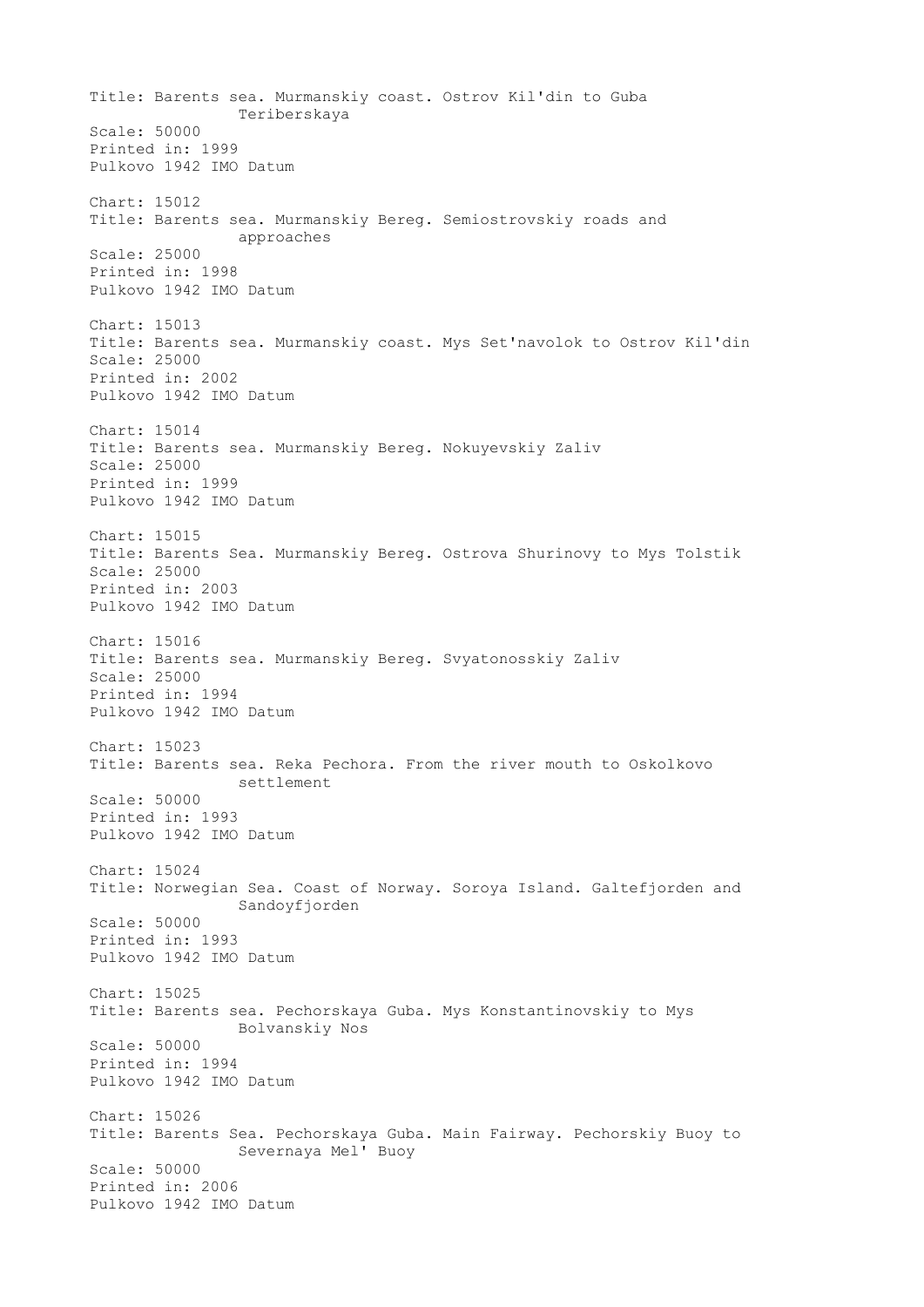Chart: 15029 Title: Barents Sea. Ostrov Vaygach. Bukhta Lyamchina and Approaches Scale: 50000 Printed in: 2004 Pulkovo 1942 IMO Datum Chart: 15030 Title: Kara Sea. Proliv Yugorskiy Shar Scale: 50000 Printed in: 2004 Pulkovo 1942 IMO Datum Chart: 15031 Title: Barents Sea. South-Eastern Part. Approaches to Proliv Yugorskiy Shar Scale: 50000 Printed in: 2002 Pulkovo 1942 IMO Datum Chart: 15032 Title: Barents sea. SE part. Reka Sedayakha mouth to Mys Bel'kovskiy Nos Scale: 50000 Printed in: 1994 Pulkovo 1942 IMO Datum Chart: 15038 Title: Barents sea. Chyoshskaya Guba. Reka Oma mouth and approaches Scale: 25000 Printed in: 2000 Pulkovo 1942 IMO Datum Chart: 15039 Title: Barents Sea. Chyoshskaya Guba. Approaches to Reka Pyosha Mouth Scale: 25000 Printed in: 2002 Pulkovo 1942 IMO Datum Chart: 15053 Title: Barents Sea. Murmanskiy Bereg. Motovskiy Zaliv Scale: 50000 Printed in: 2005 Pulkovo 1942 IMO Datum Chart: 15054 Title: Barents Sea. Murmanskiy Bereg. Guba Ara to Ostrov Kil'din Scale: 50000 Printed in: 2006 Pulkovo 1942 IMO Datum Chart: 15058 Title: Barents Sea. Murmanskiy Bereg. Guba Teriberskaya to Ostrova Gavrilovskiye Scale: 50000 Printed in: 2004 Pulkovo 1942 IMO Datum Chart: 15059 Title: Barents Sea. Murmanskiy Bereg. Ostrova Gavrilovskiye to Guba Vyashchina Scale: 50000 Printed in: 2004 Pulkovo 1942 IMO Datum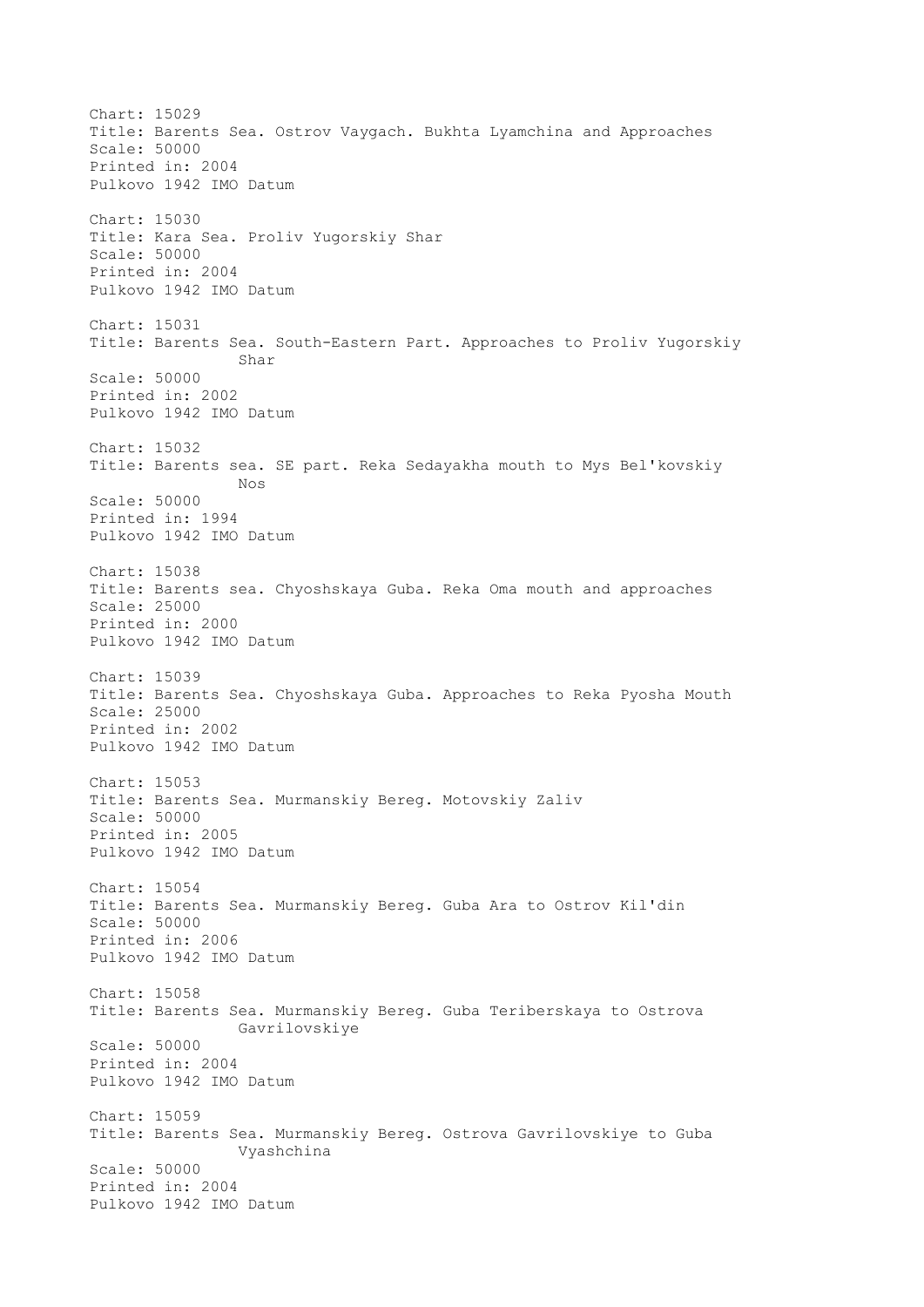Chart: 15060 Title: Barents Sea. Murmanskiy Bereg. Guba Vyashchina to Ostrov Kharlov Scale: 50000 Printed in: 2003 Pulkovo 1942 IMO Datum Chart: 15061 Title: Barents Sea. Murmanskiy Coast. Ostrov Kharlov to Mys Yagodnyy Scale: 50000 Printed in: 2003 Pulkovo 1942 IMO Datum Chart: 15062 Title: Barents Sea. Murmanskiy Coast. Mys Yagodnyy to Mys Chyornyy Scale: 50000 Printed in: 2003 Pulkovo 1942 IMO Datum Chart: 15063 Title: Barents Sea. Murmanskiy Bereg. Mys Chyornyy to Bukhta Bezymyannaya Scale: 50000 Printed in: 2003 Pulkovo 1942 IMO Datum Chart: 15064 Title: Barents sea. Murmanskiy Bereg. Bukhta Bezymyannaya to Mys Svyatoy Nos Scale: 50000 Printed in: 1998 Pulkovo 1942 IMO Datum Chart: 15093 Title: Barents sea. SE part. Poluostrov Medynskiy Zavorot to Ostrov Dolgiy and Ostrova Bol'shoy and Malyy Zelenets Scale: 50000 Printed in: 1995 Pulkovo 1942 IMO Datum Chart: 15095 Title: Barents sea. SE part. Approach to Reka Korotaikha mouth Scale: 50000 Printed in: 1995 Pulkovo 1942 IMO Datum Chart: 15100 Title: Barents sea. Varangerfjorden. Port Kirkenes to Mys Vor'yema Scale: 50000 Printed in: 2000 Pulkovo 1942 IMO Datum Chart: 15227 Title: Barents Sea. Novaya Zemlya. Zaliv Russkaya Gavan' and Zaliv Chaeva with Approaches Scale: 50000 Printed in: 2004 Pulkovo 1942 IMO Datum Chart: 15301 Title: Kara Sea. Ostrov Vize Scale: 50000 Printed in: 2001 Pulkovo 1942 IMO Datum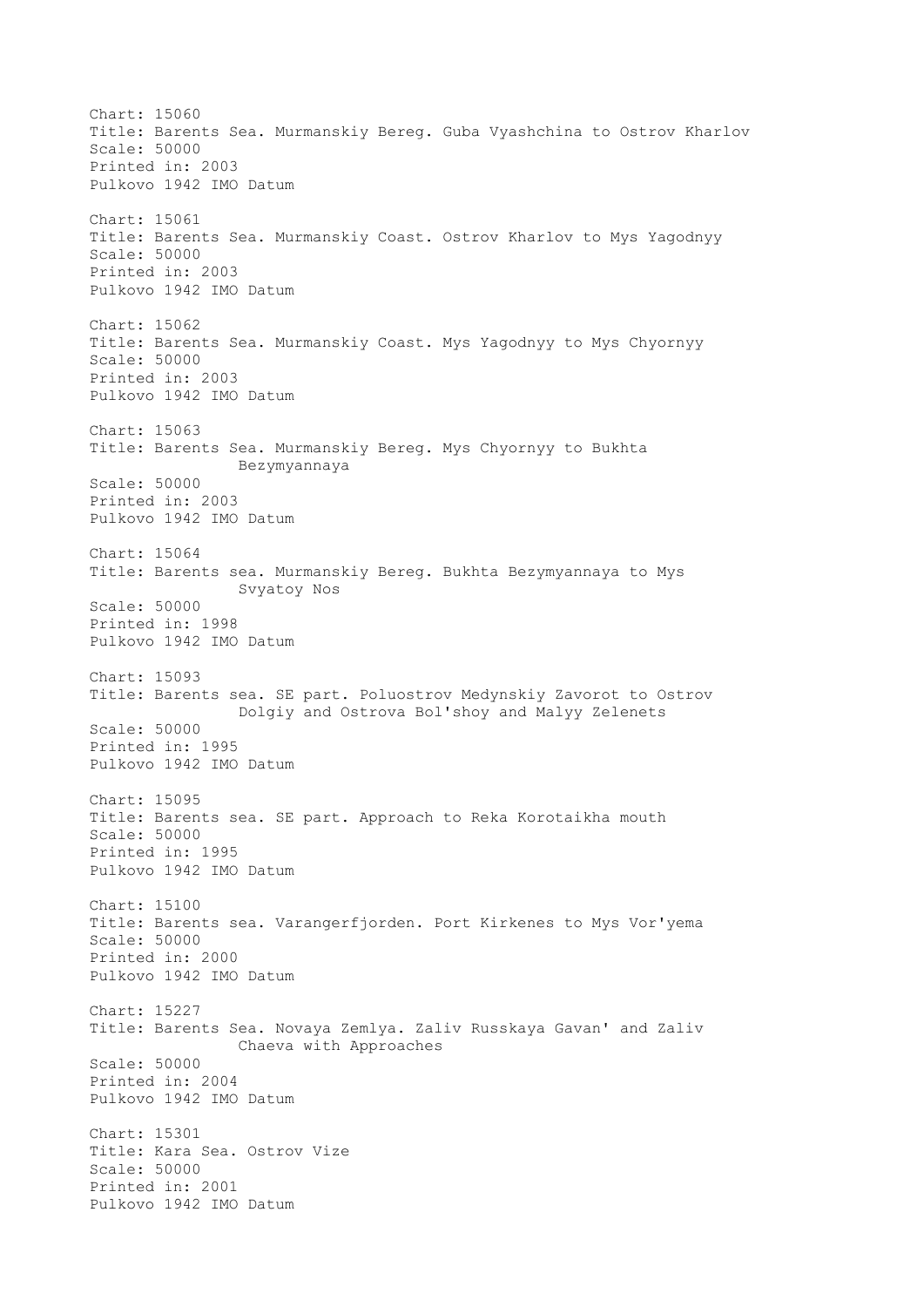Chart: 15310 Title: Kara Sea. Poluostrov Yamal. Mys Ponton to Mys Marresalya Scale: 50000 Printed in: 2000 Pulkovo 1942 IMO Datum Chart: 15311 Title: Kara sea. Poluostrov Yamal. Mys Marre-Salya to Reka Yabtoyakha Scale: 50000 Printed in: 1998 Pulkovo 1942 IMO Datum Chart: 15312 Title: Kara sea. Poluostrov Yamal. Mys Belushiy Nos to Reka Syabusedayakha Scale: 50000 Printed in: 1999 Pulkovo 1942 IMO Datum Chart: 15313 Title: Kara sea. Poluostrov Yamal. Proliv Mutnyy Shar and approaches Scale: 50000 Printed in: 1999 Pulkovo 1942 IMO Datum Chart: 15314 Title: Kara sea. Poluostrov Yamal. Approaches to Ostrova Sharapovy Koshki Scale: 50000 Printed in: 1999 Pulkovo 1942 IMO Datum Chart: 15315 Title: Barents Sea and Kara Sea. Novaya Zemlya. Zaliv Pakhtusova and Approaches Scale: 50000 Printed in: 2003 Pulkovo 1942 IMO Datum Chart: 15316 Title: Kara sea. Baydaratskaya Guba. Anchorage in Zaliv Mutnyy Scale: 50000 Printed in: 1997 Pulkovo 1942 IMO Datum Chart: 15317 Title: Kara Sea. Novaya Zemlya. Ostrov Bol'shoy Loginov to Mys Villamova Scale: 50000 Printed in: 2002 Pulkovo 1942 IMO Datum Chart: 15318 Title: Kara sea. Poluostrov Yamal. Zaliv Sharapov Shar to Reka Varkuyakha Scale: 50000 Printed in: 1994 Pulkovo 1942 IMO Datum Chart: 15320 Title: Kara sea. Approaches to Proliv Malygina from W Scale: 50000 Printed in: 1994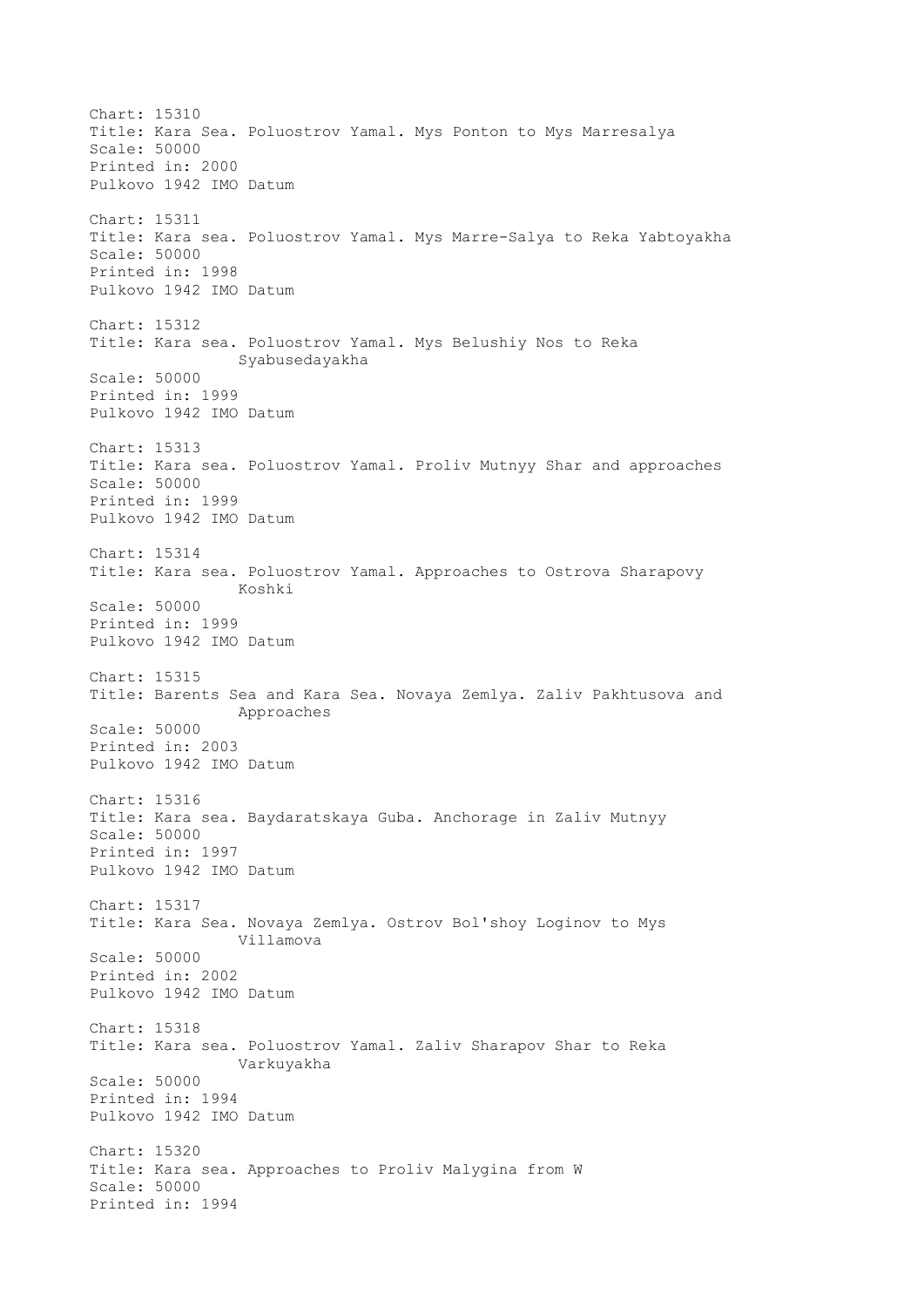Pulkovo 1942 IMO Datum Chart: 15321 Title: Kara Sea. Proliv Malygina, Western Part Scale: 50000 Printed in: 2004 Pulkovo 1942 IMO Datum Chart: 15322 Title: Kara sea. Proliv Malygina, E part Scale: 50000 Printed in: 1994 Pulkovo 1942 IMO Datum Chart: 15323 Title: Kara sea. Poluostrov Yamal. Approaches to Mys Burunnyy Scale: 50000 Printed in: 1995 Pulkovo 1942 IMO Datum Chart: 15324 Title: Kara sea. Poluostrov Yamal. Chernyy Bereg lightbeacon to Yun''yakha lightbeacon Scale: 50000 Printed in: 1995 Pulkovo 1942 IMO Datum Chart: 15325 Title: Kara sea. Poluostrov Yamal. Yun''yakha lightbeacon to Seda lightbeacon Scale: 50000 Printed in: 1996 Pulkovo 1942 IMO Datum Chart: 15326 Title: Kara Sea. Poluostrov Yamal. Reka Khardeyakha (Sedaya) Mouth to Reka Niuteyyakha Mouth Scale: 50000 Printed in: 2000 Pulkovo 1942 IMO Datum Chart: 15327 Title: Kara sea. Poluostrov Yamal. Reka Niuteyyakha to Reka Payndteyakha Scale: 50000 Printed in: 2000 Pulkovo 1942 IMO Datum Chart: 15328 Title: Kara sea. Poluostrov Yamal. Reka Myudayakha to Mys Skuratova Scale: 50000 Printed in: 2000 Pulkovo 1942 IMO Datum Chart: 15335 Title: Kara sea. Obskaya Guba. Obryv Snegovoy Yar to Bukhta Kamennaya Scale: 50000 Printed in: 1994 Pulkovo 1942 IMO Datum Chart: 15336 Title: Kara sea. Obskaya Guba. Reka Lymbad"yakha to Obryv Snegovoy Yar Scale: 50000 Printed in: 2000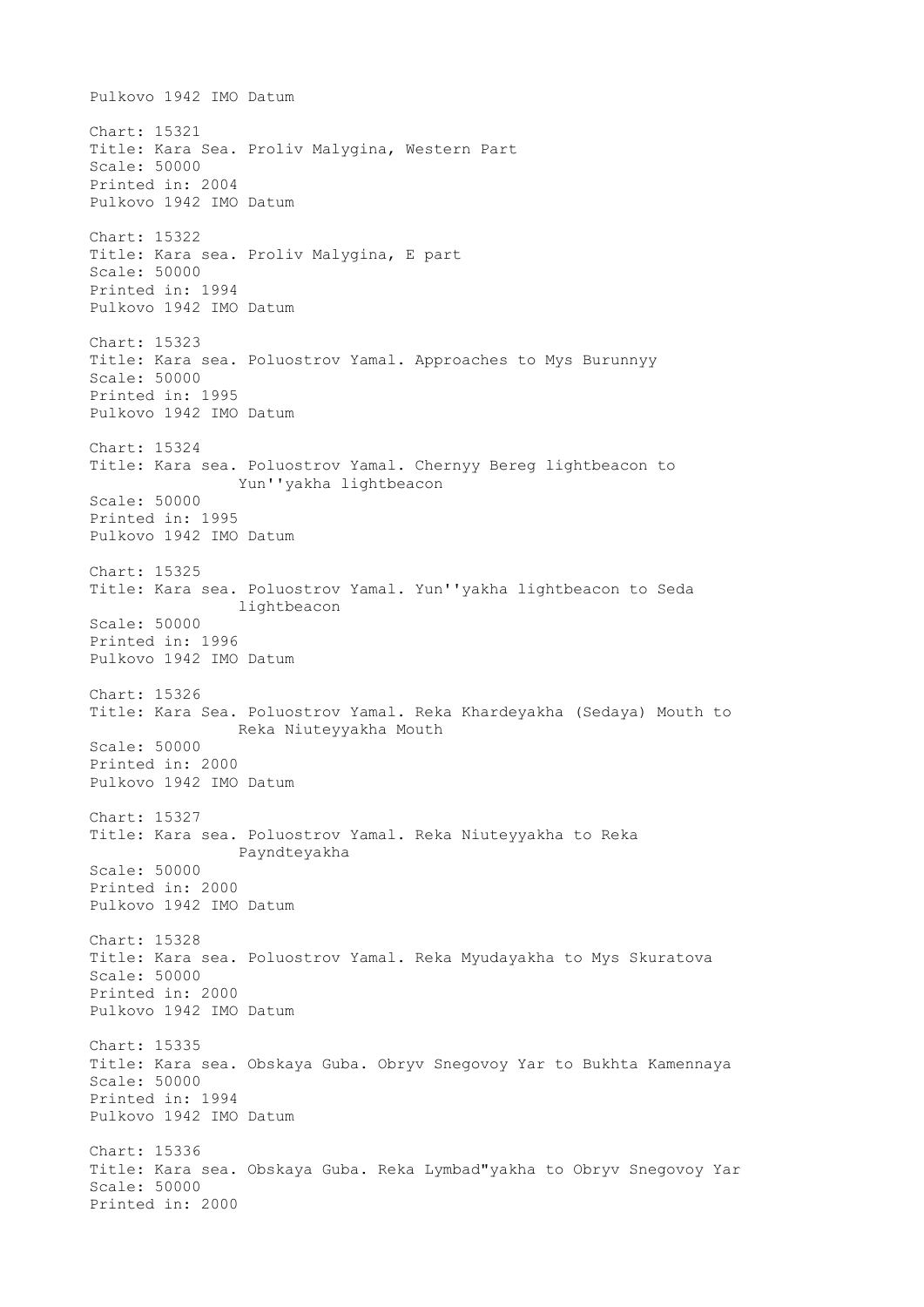Pulkovo 1942 IMO Datum Chart: 15337 Title: Kara sea. Obskaya Guba. Mys Topsalya to Reka Yaviyakha Scale: 50000 Printed in: 1999 Pulkovo 1942 IMO Datum Chart: 15338 Title: Kara sea. Obskaya Guba. Reka Yuribeytoyakha to Mys Topsalya Scale: 50000 Printed in: 1999 Pulkovo 1942 IMO Datum Chart: 15339 Title: Kara Sea. Obskaya Guba. Mys Labtasalya to Reka Yuribeytoyakha Scale: 50000 Printed in: 2003 Pulkovo 1942 IMO Datum Chart: 15340 Title: Kara Sea. Obskaya Guba. Mys Belyy to Mys Labtasalya Scale: 50000 Printed in: 2004 Pulkovo 1942 IMO Datum Chart: 15341 Title: Kara Sea. Obskaya Guba. Reka Paruyyakha to Mys Belyy Scale: 50000 Printed in: 2004 Pulkovo 1942 IMO Datum Chart: 15345 Title: Kara sea. Obskaya Guba. Bukhta Novyy Port and approaches Scale: 50000 Printed in: 2000 Pulkovo 1942 IMO Datum Chart: 15351 Title: Reka Yenisey. Protoka Okhotskaya. Approaches to Polikarpovskoye village Scale: 25000 Printed in: 1995 Pulkovo 1942 IMO Datum Chart: 15352 Title: Reka Yenisey. Protoka Golovina. Approaches to village of Nosok Scale: 25000 Printed in: 1993 Pulkovo 1942 IMO Datum Chart: 15353 Title: Reka Yenisey. Protoka Shirokaya. Approaches to the settlement of Posino Scale: 25000 Printed in: 1995 Pulkovo 1942 IMO Datum Chart: 15360 Title: Kara Sea. Obskaya Guba. Approaches to Mys Khonarasalya Scale: 50000 Printed in: 2001 Pulkovo 1942 IMO Datum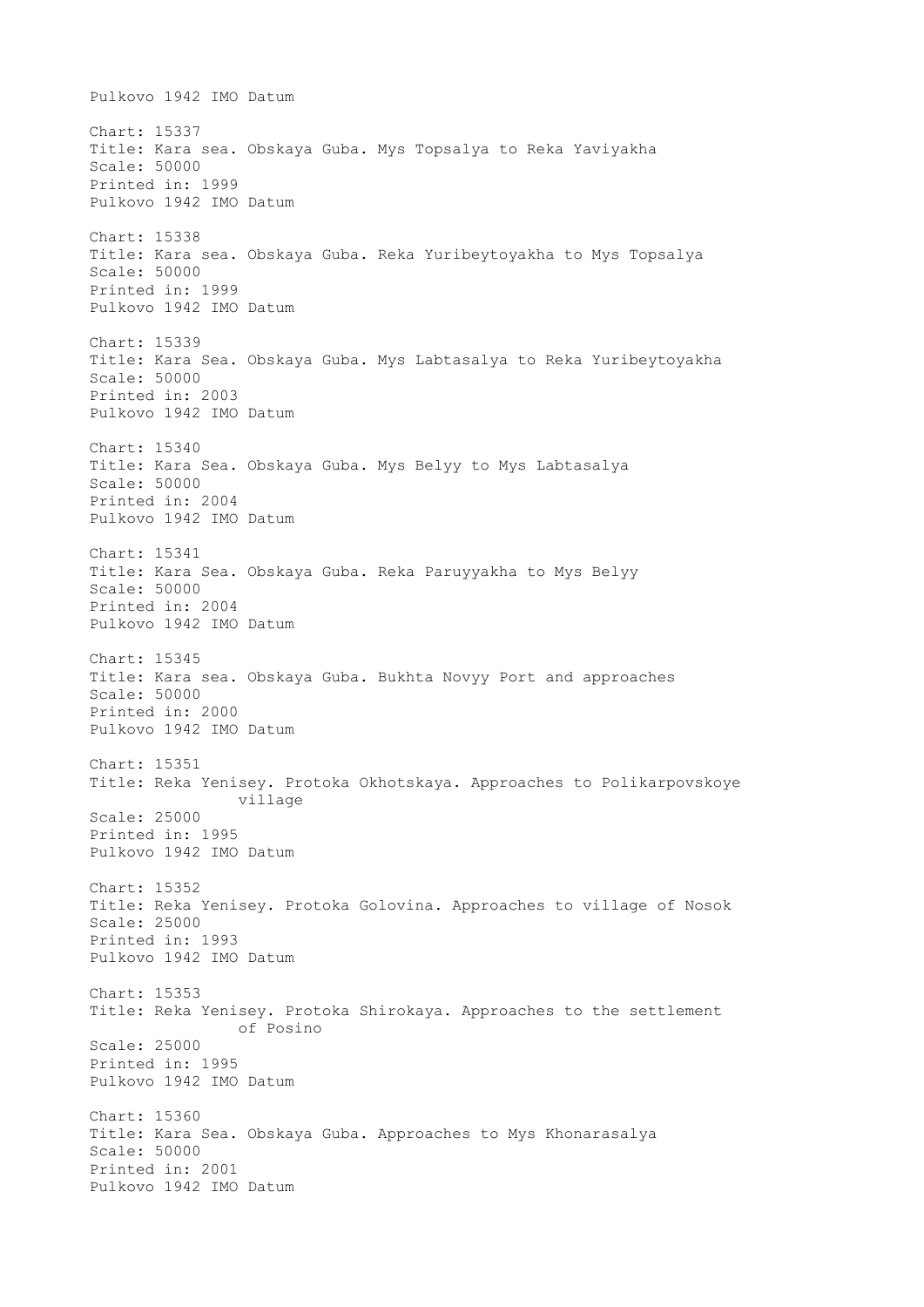Chart: 15361 Title: Kara Sea. Obskaya Guba. Approaches to Mys Shtormovoy Scale: 50000 Printed in: 2001 Pulkovo 1942 IMO Datum Chart: 15362 Title: Kara Sea. Obskaya Guba. Reka Yadareyyakha to Reka Nyudya-Tetnedayakha Scale: 50000 Printed in: 2001 Pulkovo 1942 IMO Datum Chart: 15363 Title: Kara sea. Obskaya Guba. Reka Ngarka-Tabeyyakha to Yakor' lightbeacon Scale: 50000 Printed in: 2000 Pulkovo 1942 IMO Datum Chart: 15364 Title: Kara sea. Obskaya Guba. Ostrov Shokal'skogo to Reka Ngarka-Tabeyyakha Scale: 50000 Printed in: 1998 Pulkovo 1942 IMO Datum Chart: 15365 Title: Kara sea. Approaches to Gydanskiy Proliv\* from NE Scale: 50000 Printed in: 1995 Pulkovo 1942 IMO Datum Chart: 15366 Title: Kara sea. Mys Severnaya Karga to Mys Peschanyy Scale: 50000 Printed in: 1995 Pulkovo 1942 IMO Datum Chart: 15367 Title: Kara sea. Gydanskaya Guba. Mys Peschanyy to Ostrova Pestsovyye Scale: 50000 Printed in: 1995 Pulkovo 1942 IMO Datum Chart: 15368 Title: Kara sea. Gydanskaya Guba. Poluostrov Yavay to Poluostrov Mamonta Scale: 50000 Printed in: 1995 Pulkovo 1942 IMO Datum Chart: 15369 Title: Kara sea. Gydanskaya Guba. Mys Mamonta to Mys Vostochnyy Scale: 50000 Printed in: 1995 Pulkovo 1942 IMO Datum Chart: 15370 Title: Kara sea. Gydanskaya Guba. Reka Neyatoyakha mouth to Mys Vostochnyy Scale: 50000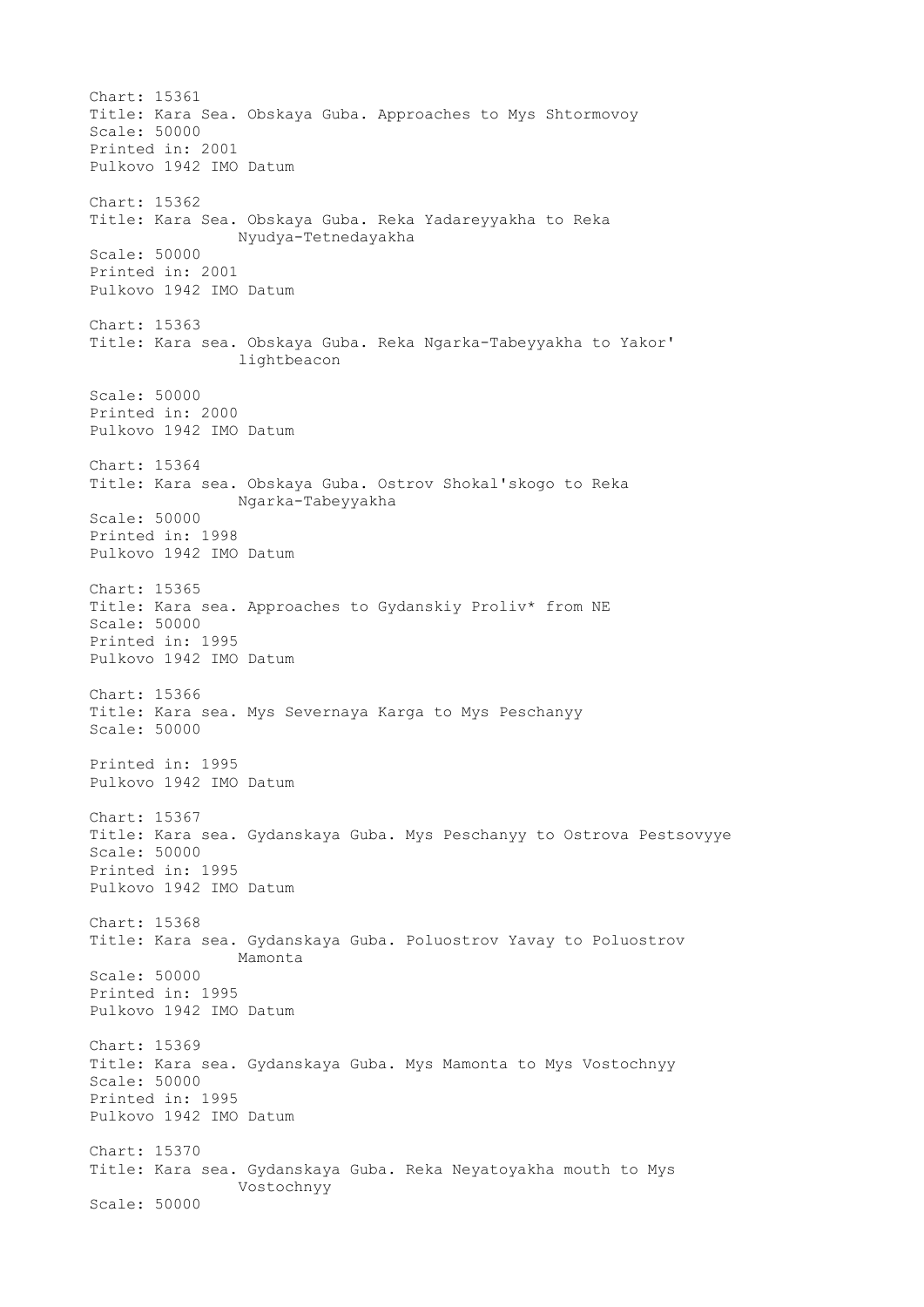Printed in: 1995 Pulkovo 1942 IMO Datum Chart: 15371 Title: Kara sea. Gydanskaya Guba. Mys Krivoy to Reka Yuribey mouth Scale: 50000 Printed in: 1995 Pulkovo 1942 IMO Datum Chart: 15372 Title: Kara sea. Gydanskaya Guba. Ostrov Gusinyy to Bukhta Nyada Scale: 50000 Printed in: 1995 Pulkovo 1942 IMO Datum Chart: 15373 Title: Kara sea. Gydanskaya Guba. S part Scale: 50000 Printed in: 1995 Pulkovo 1942 IMO Datum Chart: 15374 Title: Kara sea. Gydanskaya Guba. Approaches to Proliv Oleniy and to Guba Yuratskaya Scale: 50000 Printed in: 1995 Pulkovo 1942 IMO Datum Chart: 15375 Title: Kara sea. Gydanskaya Guba. Approaches to Ostrov Oleniy from W Scale: 50000 Printed in: 1998 Pulkovo 1942 IMO Datum Chart: 15376 Title: Kara Sea. Yeniseyskiy Zaliv. Approaches to Ostrov Oleniy from North Scale: 50000 Printed in: 2002 Pulkovo 1942 IMO Datum Chart: 15377 Title: Kara Sea. Yeniseyskiy Zaliv. Approaches to Ostrov Oleniy from East Scale: 50000 Printed in: 2002 Pulkovo 1942 IMO Datum Chart: 15378 Title: Kara sea. Approaches to Ostrov Dikson Scale: 50000 Printed in: 1995 Pulkovo 1942 IMO Datum Chart: 15379 Title: Kara Sea. Yeniseyskiy Zaliv. Mys Isachenko to Reka Krest'yanka Scale: 50000 Printed in: 2001 Pulkovo 1942 IMO Datum Chart: 15380 Title: Kara Sea. Yeniseyskiy Zaliv. Reka Krest'yanka to Ostrov Krestovskiy Scale: 50000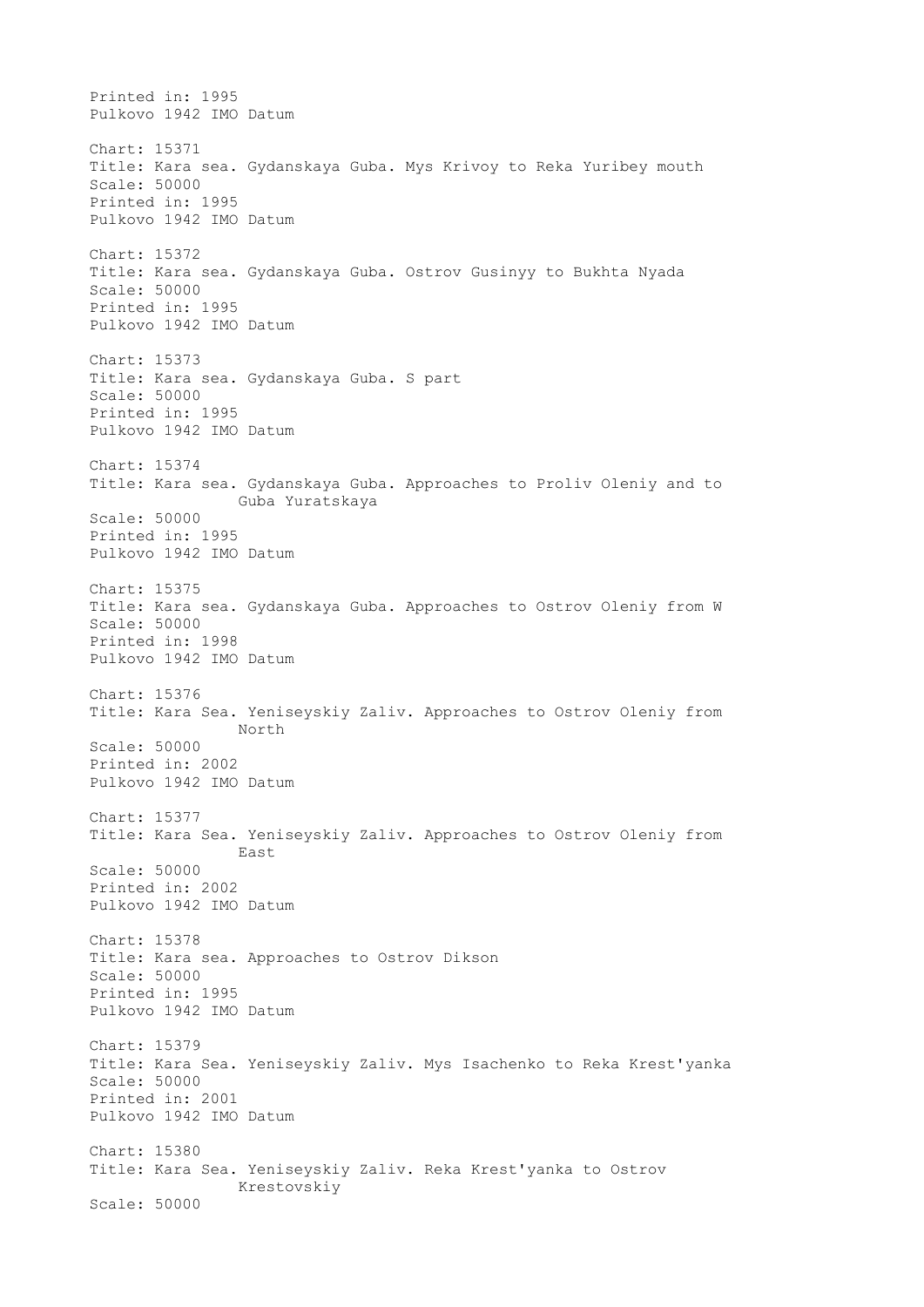Printed in: 2001 Pulkovo 1942 IMO Datum Chart: 15381 Title: Kara Sea. Yeniseyskiy Zaliv. Proliv Krestovskiy and Proliv Moskva and Approaches Scale: 50000 Printed in: 2001 Pulkovo 1942 IMO Datum Chart: 15383 Title: Reka Yenisey. Mys Sopochnaya Karga to Reka Gol'chikha Scale: 50000 Printed in: 1995 Pulkovo 1942 IMO Datum Chart: 15384 Title: Reka Yenisey. Reka Gol'chikha to Mys Dorofeyevskiy Scale: 50000 Printed in: 2000 Pulkovo 1942 IMO Datum Chart: 15385 Title: Reka Yenisey. Mys Dorofeyevskiy to Reka Yakovleva Scale: 50000 Printed in: 1995 Pulkovo 1942 IMO Datum Chart: 15386 Title: Reka Yenisey. Reka Yakovleva to Baykalovo settlement Scale: 50000 Printed in: 1995 Pulkovo 1942 IMO Datum Chart: 15387 Title: Reka Yenisey. Baykalovo village to Ostrova Peschanyye Scale: 50000 Printed in: 1995 Pulkovo 1942 IMO Datum Chart: 15388 Title: Reka Yenisey. Ostrova Peschanyye to Banka Sechenskaya Scale: 50000 Printed in: 1996 Pulkovo 1942 IMO Datum Chart: 15389 Title: Reka Yenisey. Banka Secheskaya to mys Selyakinskiy Scale: 50000 Printed in: 1993 Pulkovo 1942 IMO Datum Chart: 15390 Title: Reka Yenisey. Mys Kazantsevskiy to Ostrov Nikitinskiy Scale: 50000 Printed in: 1995 Pulkovo 1942 IMO Datum Chart: 15391 Title: Reka Yenisey. Ostrov Nikitinskiy to Ostrov Malyy Leont'yevskiy Scale: 50000 Printed in: 1995 Pulkovo 1942 IMO Datum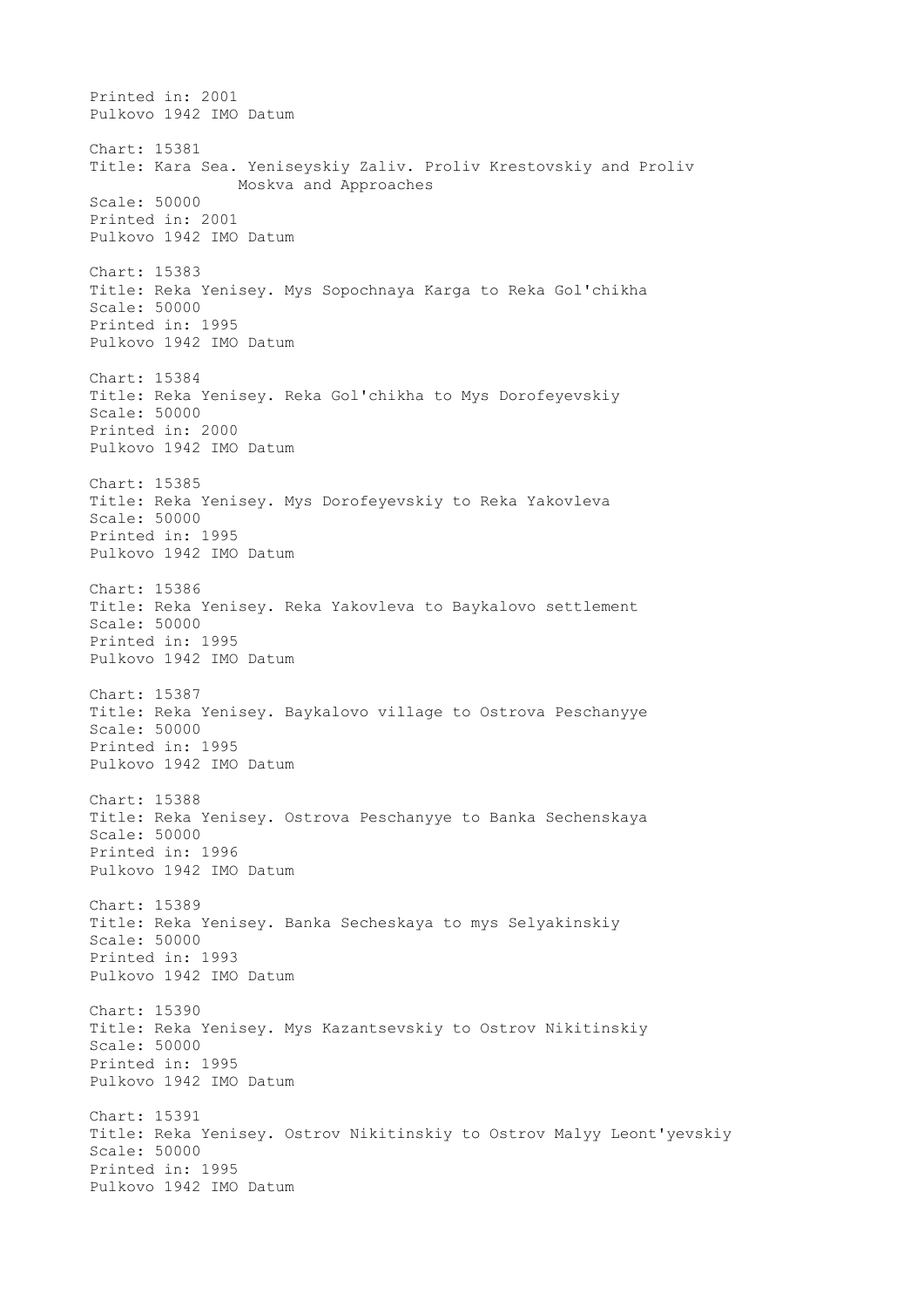Chart: 15392 Title: Reka Yenisey. Ostrov Malyy Leont'yevskiy to Ostrov Gribanovskiy Scale: 50000 Printed in: 1995 Pulkovo 1942 IMO Datum Chart: 15393 Title: Reka Yenisey. Ostrov Gribanovskiy to Ostrov Malyy Luzinskiy Scale: 50000 Printed in: 1995 Pulkovo 1942 IMO Datum Chart: 15394 Title: Reka Yenisey. Ostrov Malyy Luzinskiy to Verkhnekhantayskiy alignment Scale: 0 Printed in: 1995 Pulkovo 1942 IMO Datum Chart: 15395 Title: Reka Yenisey. Verkhnekhantayskiy Leading Line to Port Igarka Scale: 0 Printed in: 1995 Pulkovo 1942 IMO Datum Chart: 15397 Title: Kara sea. Poluostrov Taymyr. Ostrova Severo-Vostochnye to Mys Dvukh Medvedey Scale: 50000 Printed in: 2000 Pulkovo 1942 IMO Datum Chart: 15398 Title: Kara sea. Poluostrov Taymyr. Mys Dvukh Medvedey to Reka Zeledeyeva Scale: 50000 Printed in: 2000 Pulkovo 1942 IMO Datum Chart: 15399 Title: Kara sea. Ostrova Zapadnyy Kamennyy and Vostochnyy Kamennyy Scale: 50000 Printed in: 2000 Pulkovo 1942 IMO Datum Chart: 15410 Title: Laptevykh sea. Poluostrov Taymyr. Mys Narvalov to Mys Krestovyy and Ostrova Faddeya Scale: 50000 Printed in: 1999 Pulkovo 1942 IMO Datum Chart: 15411 Title: Laptevykh sea. Poluostrov Taymyr. Reka Geografa to Ostrov Koshka Scale: 50000 Printed in: 1999 Pulkovo 1942 IMO Datum Chart: 15412 Title: Laptevykh sea. Taymyrskiy Poluostrov. Bukhta Skrytaya to Bukhta Dvoynaya Scale: 50000 Printed in: 1999 Pulkovo 1942 IMO Datum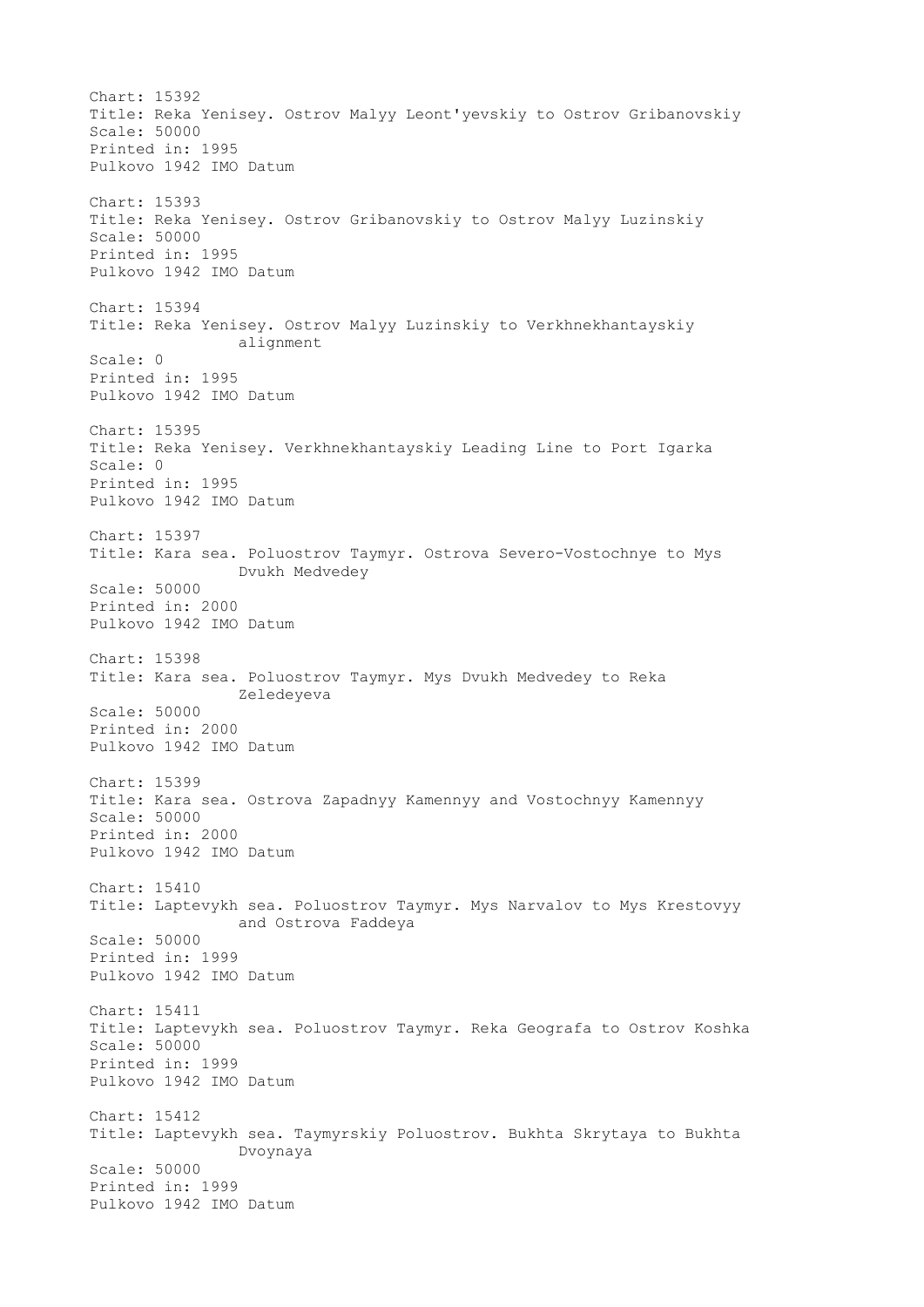Chart: 15413 Title: Laptevykh sea. Ostrova Petra. Ostrov Severnyy to Ostrov Yuzhnyy Scale: 50000 Printed in: 1999 Pulkovo 1942 IMO Datum Chart: 15414 Title: Laptevykh sea. Taymyrskiy Poluostrov. Ostrov Yuzhnyy to Ostrov Kist'yevoy with Zaliv Vezdekhodnyy Scale: 50000 Printed in: 1999 Pulkovo 1942 IMO Datum Chart: 15415 Title: Laptevykh sea. Poluostrov Taymyrskiy. Ostrov Kist'yevoy to Bukhta Vostochnaya Scale: 50000 Printed in: 1999 Pulkovo 1942 IMO Datum Chart: 15416 Title: Laptevykh sea. Poluostrov Taymyrskiy. Bukhta Pronchishchevoy Scale: 50000 Printed in: 1999 Pulkovo 1942 IMO Datum Chart: 15417 Title: Laptevykh sea. Poluostrov Taymyr. Approaches to Bukhta Pronchishchevoya Scale: 50000 Printed in: 1996 Pulkovo 1942 IMO Datum Chart: 15418 Title: Laptevykh sea. Poluostrov Taymyr. Approaches to Mys Tsvetkova Scale: 50000 Printed in: 2000 Pulkovo 1942 IMO Datum Chart: 15419 Title: Laptevykh sea. Khatangskiy Zaliv. Reka Khatanga Bar and approaches Scale: 50000 Printed in: 1999 Pulkovo 1942 IMO Datum Chart: 15420 Title: Laptevykh Sea. Reka Khatanga. Mys Bol'shaya Korga to Reka Popigay Scale: 50000 Printed in: 2001 Pulkovo 1942 IMO Datum Chart: 15421 Title: Laptevykh Sea. Reka Khatanga. Ostrov Popigay-Ary (Bezymyannyy) to Ostrov Mosienko Scale: 50000 Printed in: 2001 Pulkovo 1942 IMO Datum Chart: 15422 Title: Laptevykh sea. Reka Khatanga. Ostrov Mosienko to Ostrov Zelenyy Scale: 50000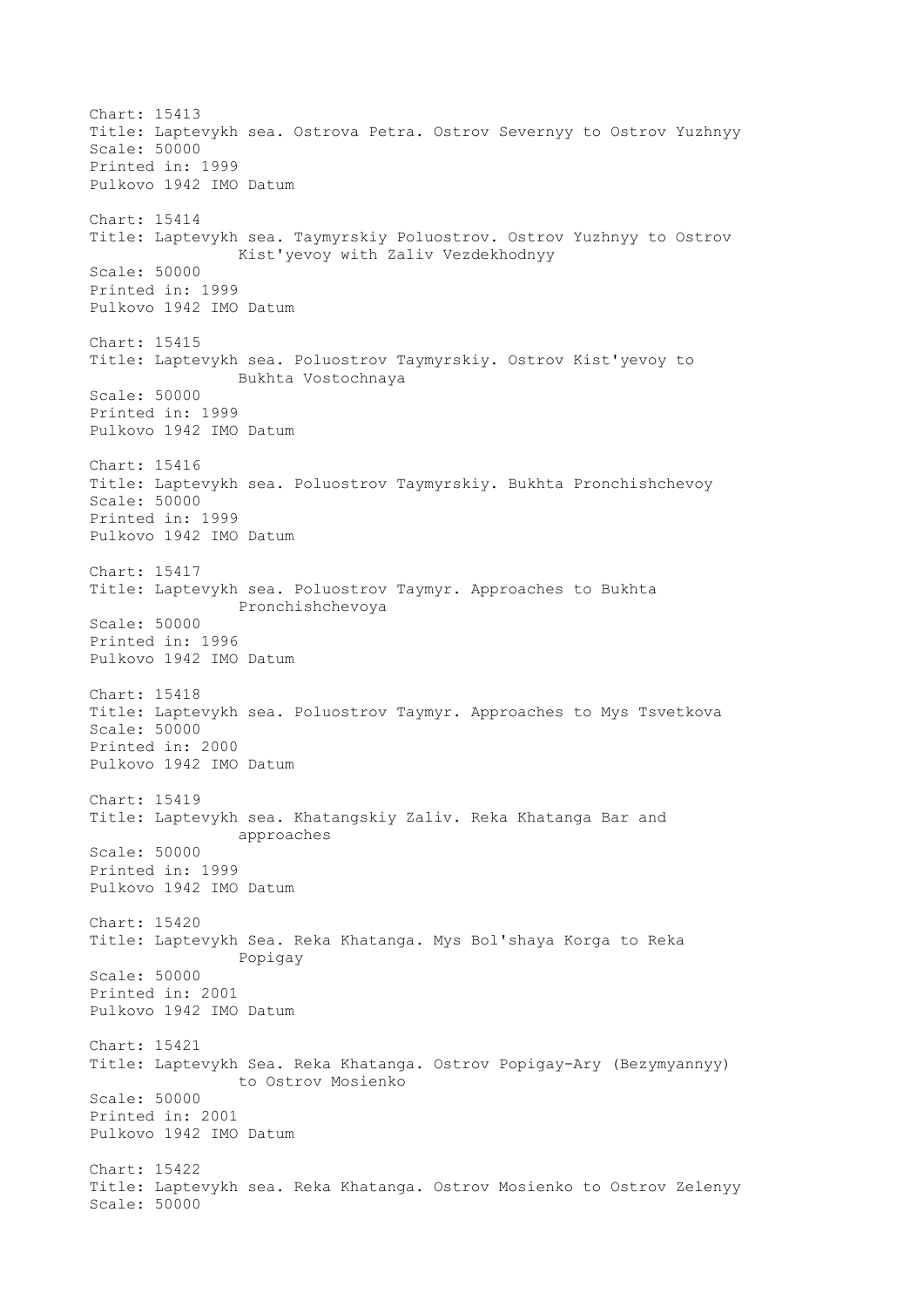Printed in: 2000 Pulkovo 1942 IMO Datum Chart: 15423 Title: Laptevykh Sea. Reka Khatanga. Ostrov Zelyonyy to Ostrov Bil'kanchek-Ary Scale: 50000 Printed in: 2001 Pulkovo 1942 IMO Datum Chart: 15424 Title: Laptevykh sea. Reka Khatanga and Reka Kotuy. Ostrov Bil'kanchek-Ary to Ostrov Dlinnyy Scale: 50000 Printed in: 2000 Pulkovo 1942 IMO Datum Chart: 15430 Title: Laptevykh sea. Khatangskiy Zaliv. Ostrov Preobrazheniya to Mys Opasnyy Scale: 50000 Printed in: 1994 Pulkovo 1942 IMO Datum Chart: 15433 Title: Laptevykh sea. Khatangskiy Zaliv. Mys Bolotnyy to Kumakhtakh lightbeacon Scale: 50000 Printed in: 2000 Pulkovo 1942 IMO Datum Chart: 15435 Title: Laptevykh sea. Khatangskiy Zaliv. Bukhta Kozhevnikova Scale: 50000 Printed in: 2000 Pulkovo 1942 IMO Datum Chart: 15440 Title: Laptevykh sea. Khatangskiy Zaliv. Ostrov Malyy Begichev to Bukhta Otmelaya Scale: 50000 Printed in: 1999 Pulkovo 1942 IMO Datum Chart: 15441 Title: Laptevykh sea. Khatangskiy Zaliv. Proliv Vostochnyy Scale: 50000 Printed in: 2000 Pulkovo 1942 IMO Datum Chart: 15444 Title: Laptevykh sea. Khatangskiy Zaliv. E approaches to Proliv Vostochnyy Scale: 50000 Printed in: 2000 Pulkovo 1942 IMO Datum Chart: 15448 Title: Laptevykh sea. Anabarskiy Zaliv. Reka Anabar mouth Scale: 50000 Printed in: 1995 Pulkovo 1942 IMO Datum Chart: 15457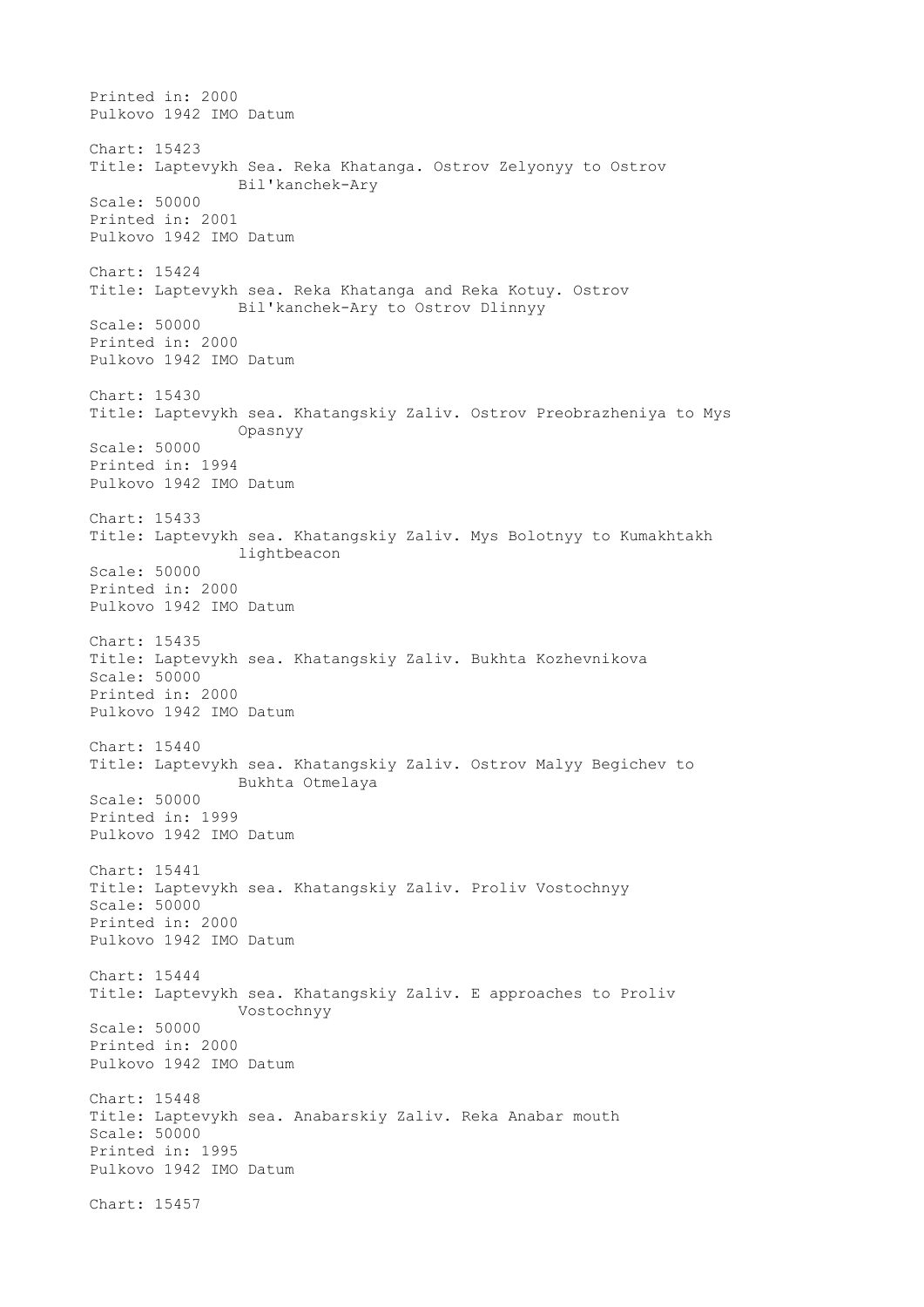Title: Arctic ocean. Laptevykh sea. Reka Lena Delta. Ostrova Aeros"yomki and Ostrov Samolyota to Ostrova Dunay Scale: 50000 Printed in: 2000 Pulkovo 1942 IMO Datum Chart: 15459 Title: Laptevykh sea. Reka Lena Delta. Approaches to Protoka Bol'shaya Tumatskaya Scale: 50000 Printed in: 2000 Pulkovo 1942 IMO Datum Chart: 15465 Title: Laptevykh sea. Reka Lena Delta. The entrance to Protoka Bykovskaya Scale: 50000 Printed in: 1999 Pulkovo 1942 IMO Datum Chart: 15466 Title: Laptevykh Sea. Reka Lena Delta. Bykovskiy Fairway and Zaliv Neyelova (Zapadnaya Guba) Scale: 50000 Printed in: 2005 Pulkovo 1942 IMO Datum Chart: 15467 Title: Arctic ocean. Laptevykh sea. Approaches to port of Tiksi Scale: 50000 Printed in: 1995 Pulkovo 1942 IMO Datum Chart: 15476 Title: Laptevykh Sea. Yanskiy Zaliv. Approaches to Protoka Glavnoye Ruslo of Reka Yana Scale: 50000 Printed in: 1994 Pulkovo 1942 IMO Datum Chart: 15477 Title: Laptevykh sea. Yanskiy Zaliv. Ostrov Yarok to Ostrov Makar Scale: 50000 Printed in: 1995 Pulkovo 1942 IMO Datum Chart: 15480 Title: Laptevykh sea and East Siberian sea. Proliv Dmitriya Lapteva. Approaches to polar station Mys Kigilyakh and polar station Mys Shalaurova Scale: 0 Printed in: 2000 Pulkovo 1942 IMO Datum Chart: 15495 Title: East Siberian sea. Ostrova De Long. Approaches to Ostrov Zhokhova Scale: 50000 Printed in: 1996 Pulkovo 1942 IMO Datum Chart: 16000 Title: White Sea. Terskiy Bereg. Lumbovskiy Zaliv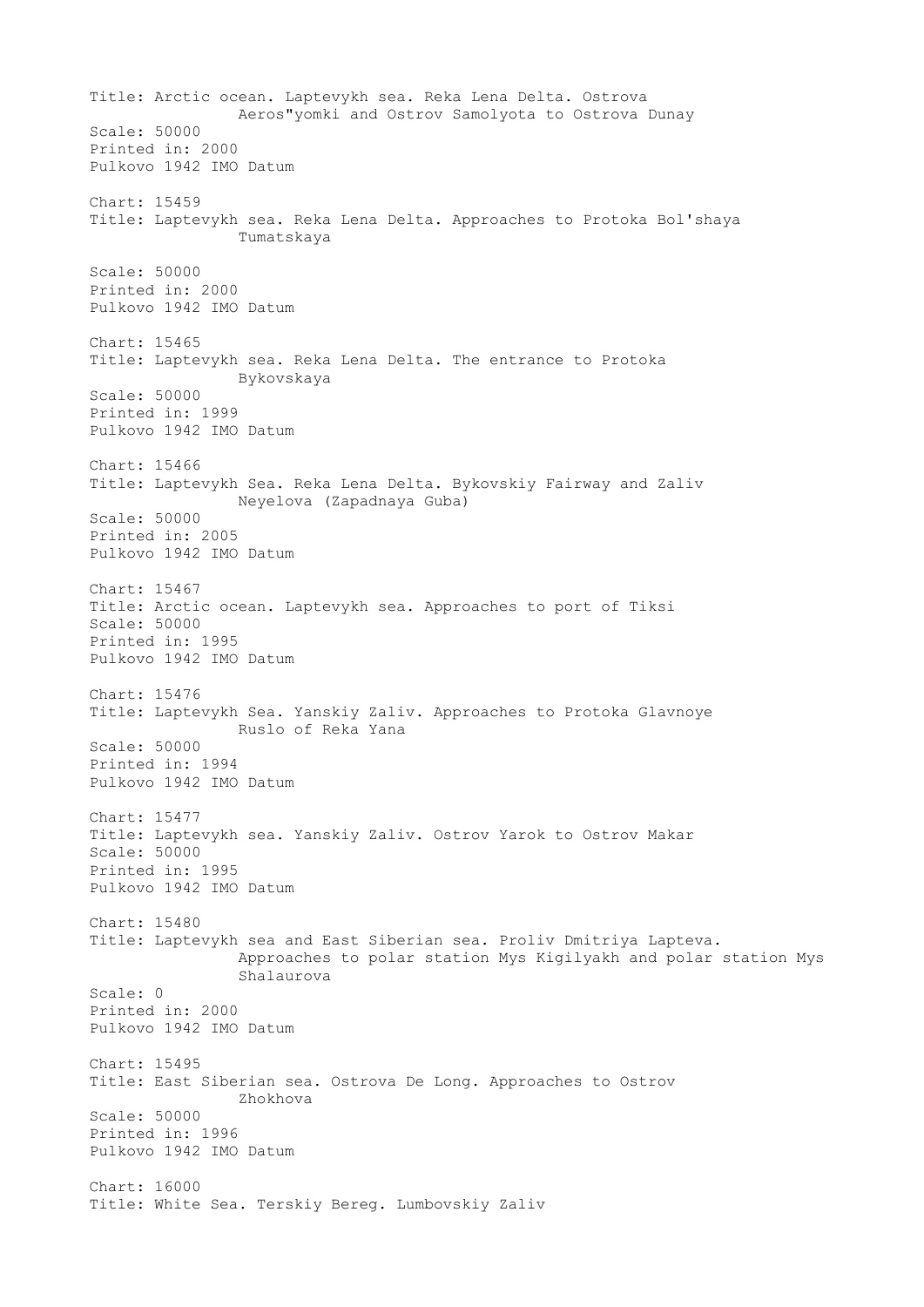Scale: 25000 Printed in: 2002 Pulkovo 1942 IMO Datum Chart: 16001 Title: White Sea. Dvinskiy Zaliv. Reka Severnaya Dvina. Mouth Western Part of Nikol'skiy Rukav Scale: 25000 Printed in: 2002 Pulkovo 1942 IMO Datum Chart: 16002 Title: White Sea. Dvinskiy Zaliv. Reka Severnaya Dvina, Nikol'skiy Rukav Scale: 25000 Printed in: 2003 Pulkovo 1942 IMO Datum Chart: 16003 Title: White Sea. Dvinskiy Zaliv. Ostrov Golaya Koshka to Mys Yuzhnyy Scale: 25000 Printed in: 1992 Pulkovo 1942 IMO Datum Chart: 16004 Title: White sea. Dvinskiy Zaliv. Ostrov Kumbysh to Mys Tolstik Scale: 50000 Printed in: 2005 Pulkovo 1942 IMO Datum Chart: 16005 Title: White Sea. Del'ta of Reka Severnaya Dvina. Port Arkhangel'sk. Chizhovskiy Reyd to Nizhnegorodskiy Reyd Scale: 25000 Printed in: 2005 Pulkovo 1942 IMO Datum Chart: 16006 Title: White Sea. Dvinskiy Zaliv. Ostrov Mud'yugskiy to Arkhangel'sk Scale: 50000 Printed in: 2005 Pulkovo 1942 IMO Datum Chart: 16007 Title: White sea. Dvinskiy Zaliv. Ostrov Mud'yugskiy to Chizhovskiy Reyd Scale: 25000 Printed in: 2000 Pulkovo 1942 IMO Datum Chart: 16008 Title: White Sea. Dvinskiy Zaliv. Reka Severnaya Dvina, Murmanskiy Rukav Scale: 25000 Printed in: 2003 Pulkovo 1942 IMO Datum Chart: 16009 Title: Wnite Sea. Reka Severnaya Dvina Mouth. Port Arkhangel'sk. Ostrov Brevennik to Novodvinsk Scale: 25000 Printed in: 2003 Pulkovo 1942 IMO Datum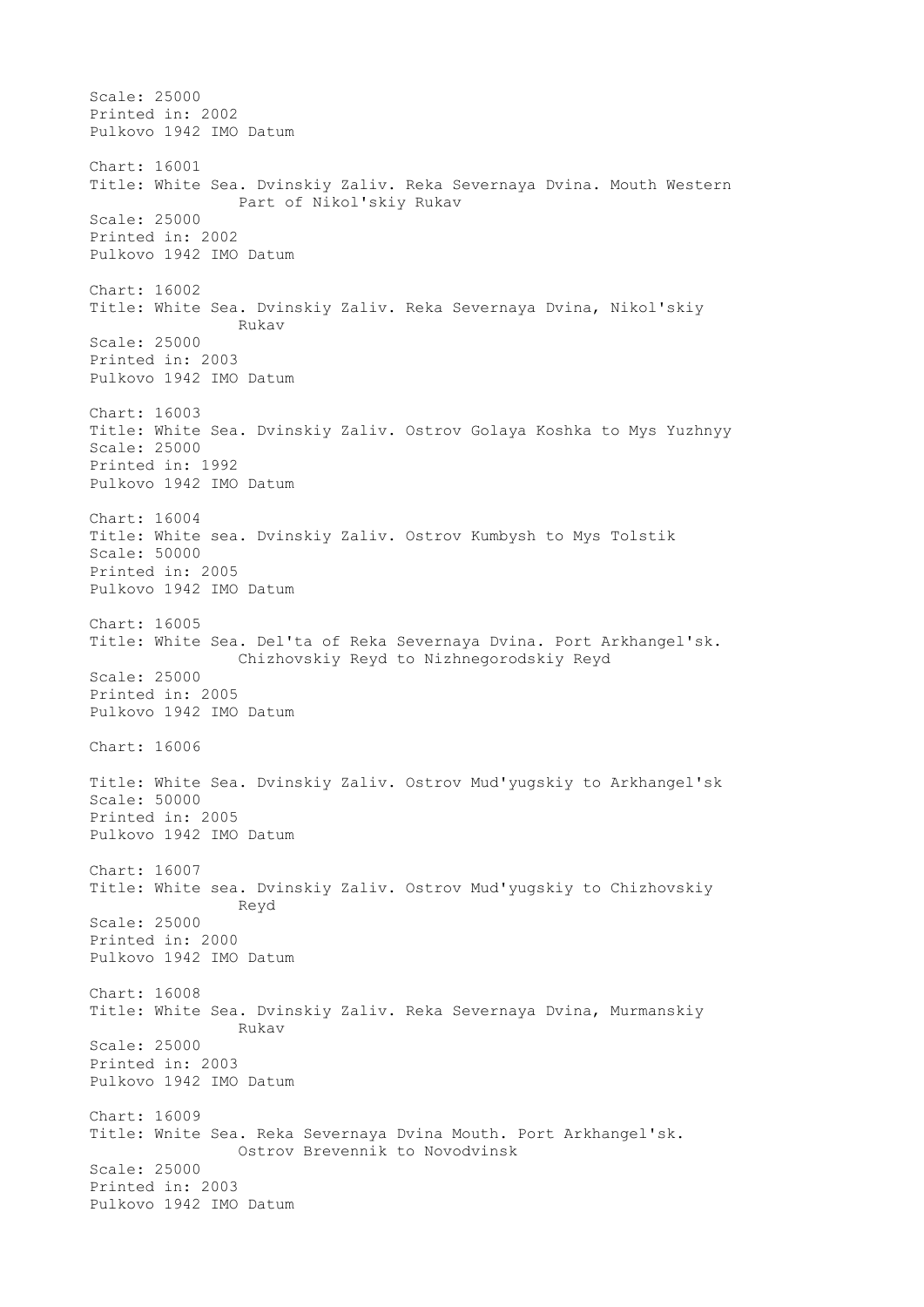Chart: 16010 Title: White sea. Onezhskiy Zaliv. Approaches to Solovetskiy Zaliv Scale: 25000 Printed in: 1994 Pulkovo 1942 IMO Datum Chart: 16011 Title: White sea. Solovetskiye Ostrova. Proliv Anzerskaya Salma Scale: 25000 Printed in: 1994 Pulkovo 1942 IMO Datum Chart: 16012 Title: White sea. Onezhskiy Zaliv. Approaches to port of Onega Scale: 50000 Printed in: 1995 Pulkovo 1942 IMO Datum Chart: 16013 Title: White sea. Onezhskiy Zaliv. Approaches to port of Belomorsk Scale: 25000 Printed in: 1994 Pulkovo 1942 IMO Datum Chart: 16015 Title: White sea. Karel'skiy Bereg. Guba Gridina and approaches Scale: 25000 Printed in: 2000 Pulkovo 1942 IMO Datum Chart: 16016 Title: White sea. Dvinskiy Zaliv. Northern part of Unskaya Guba With approaches Scale: 25000 Printed in: 1994 Pulkovo 1942 IMO Datum Chart: 16017 Title: White Sea. Dvinskiy Zaliv. Southern Part of Unskaya Guba Scale: 25000 Printed in: 2002 Pulkovo 1942 IMO Datum Chart: 16018 Title: White sea. Onezhskiy Zaliv. Solovetskiye Ostrova Scale: 50000 Printed in: 1994 Pulkovo 1942 IMO Datum Chart: 16019 Title: White Sea. Kandalakshskiy Zaliv. Approaches to Guba Chupa and Guba Keret' Scale: 25000 Printed in: 2000 Pulkovo 1942 IMO Datum Chart: 16020 Title: White sea. Kandalakshskiy Zaliv. Guba Chupa Scale: 25000 Printed in: 1998 Pulkovo 1942 IMO Datum Chart: 16021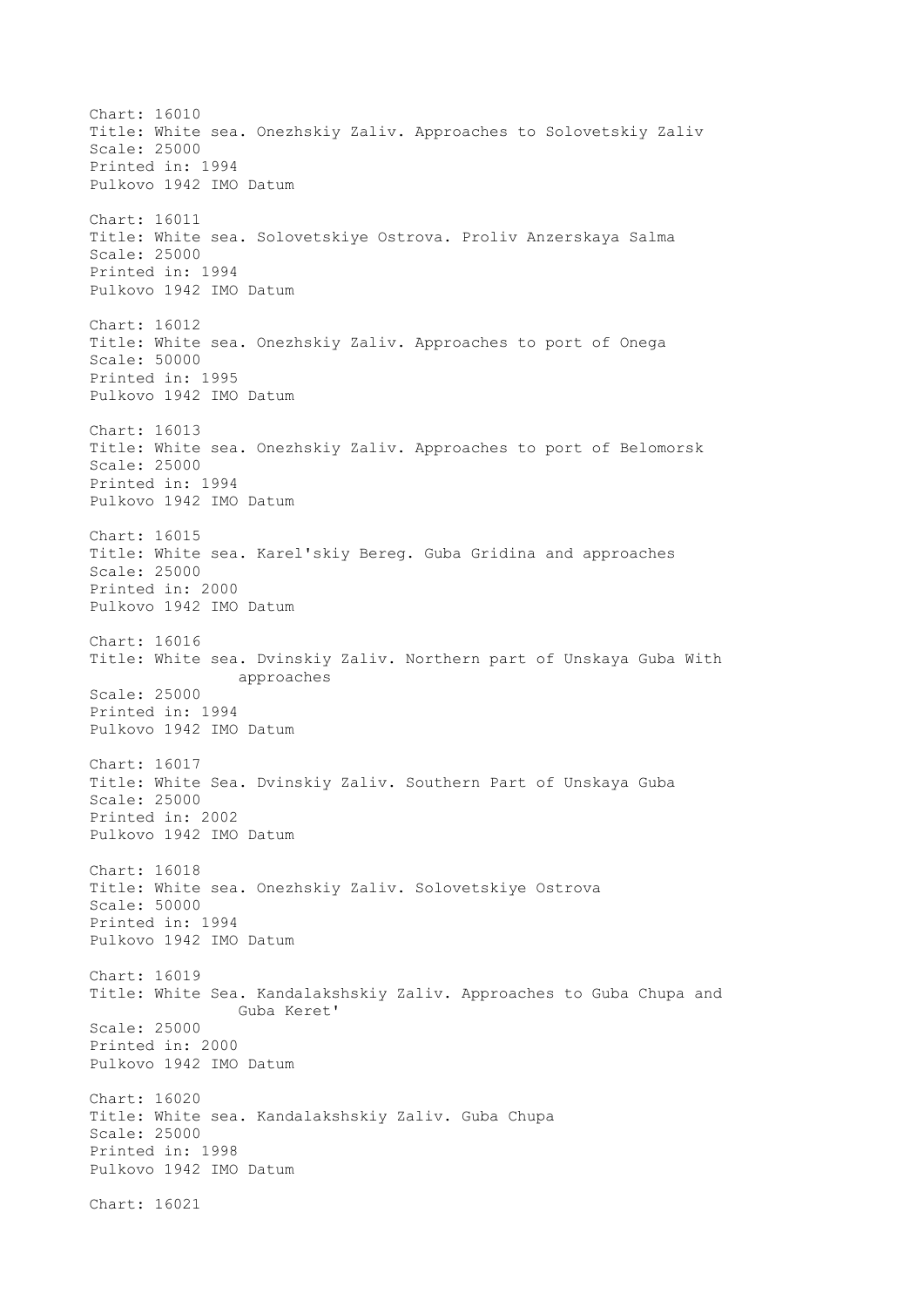Title: White Sea. Kandalakshskiy Zaliv. Guba Kovda and Approaches Scale: 25000 Printed in: 2002 Pulkovo 1942 IMO Datum Chart: 16022 Title: White sea. Kandalakshskiy Zaliv. Ostrov Peschanka to Ostrov Ryashkov and Guba Knyazhaya Scale: 25000 Printed in: 1996 Pulkovo 1942 IMO Datum Chart: 16024 Title: White sea. Mezenskiy Zaliv. Mouths of rivers Mezen' and Kuloy and approaches Scale: 0 Printed in: 1994 Pulkovo 1942 IMO Datum Chart: 16025 Title: White Sea. Mezenskiy Zaliv. Reka Chizha and Approaches Scale: 25000 Printed in: 1987 Pulkovo 1942 IMO Datum Chart: 16026 Title: White sea. Terskiy Bereg. Guba Orlovka to Guba Kislukha Scale: 50000 Printed in: 2000 Pulkovo 1942 IMO Datum Chart: 16027 Title: White Sea. Mezenskiy Zaliv. Approaches to Reka Nes' Mouth Scale: 25000 Printed in: 2006 Pulkovo 1942 IMO Datum Chart: 16028 Title: White Sea. Kaninskiy Bereg. Approaches to Reka Shoyna from N Scale: 25000 Printed in: 2002 Pulkovo 1942 IMO Datum Chart: 16029 Title: White Sea. Kaninskiy Bereg. Approaches to Reka Shoyna from S Scale: 25000 Printed in: 2002 Pulkovo 1942 IMO Datum Chart: 16030 Title: White Sea. Zimniy Bereg. Kedovskiye Koshki Scale: 50000 Printed in: 2003 Pulkovo 1942 IMO Datum Chart: 16033 Title: White Sea. Onezhskiy Zaliv. Approaches to Shuyeretskaya Guba Scale: 25000 Printed in: 2001 Pulkovo 1942 IMO Datum Chart: 16034 Title: White Sea. Onezhskiy Zaliv. Port Kem' and Approaches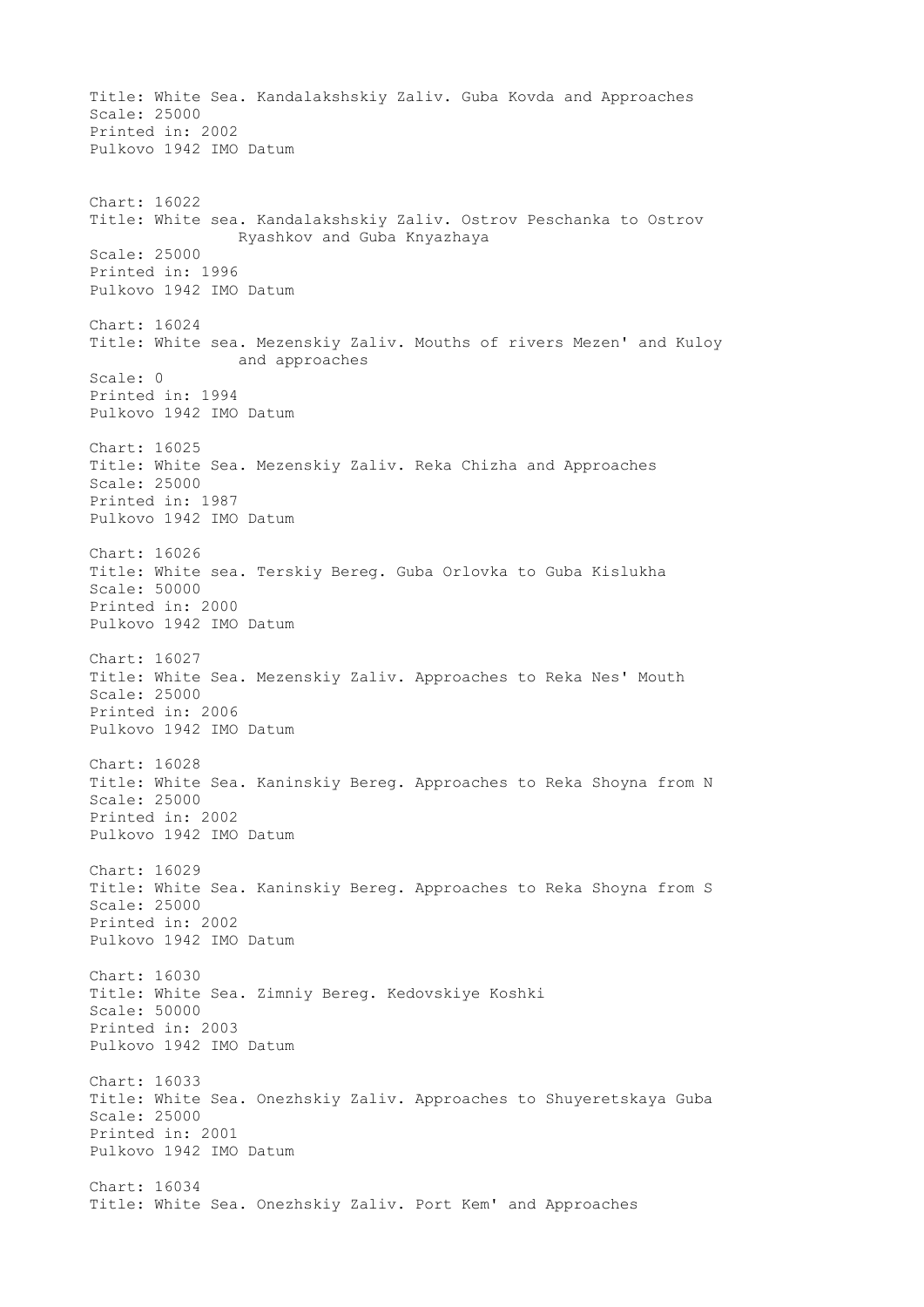Scale: 25000 Printed in: 2002 Pulkovo 1942 IMO Datum Chart: 16035 Title: White Sea. Karel'skiy Bereg. Approaches to Letneretskaya Guba Scale: 25000 Printed in: 2001 Pulkovo 1942 IMO Datum Chart: 16040 Title: White Sea. Onezhskiy Zaliv. Sumskaya Guba and Approaches Scale: 50000 Printed in: 2002 Pulkovo 1942 IMO Datum Chart: 16046 Title: White Sea. Central Part of Basin. 65°30'N to 65°54'N, 36°52'E to 37°36'E Scale: 50000 Printed in: 2004 Pulkovo 1942 IMO Datum Chart: 16047 Title: White Sea. Central Part of Basin. 65°30'N to 65°54'N, 36°12'E to 36°57'E Scale: 50000 Printed in: 2004 Pulkovo 1942 IMO Datum Chart: 16048 Title: White Sea. Central Part. 65°23'N to 65°48'N, 35°40'E to 36°24'E Scale: 50000 Printed in: 2004 Pulkovo 1942 IMO Datum Chart: 16049 Title: White Sea. Southern Part. Northern Approaches to Proliv Vostochnaya. Solovetskaya Salma Scale: 50000 Printed in: 2005 Pulkovo 1942 IMO Datum Chart: 16053 Title: White Sea. Karel'skiy Coast. Approaches to Guba Gridina Scale: 50000 Printed in: 2003 Pulkovo 1942 IMO Datum Chart: 16244 Title: Barents Sea. Zemlya Frantsa-Iosifa. Approaches to Ostrov Kheysa Scale: 50000 Printed in: 2005 Pulkovo 1942 IMO Datum Chart: 16300 Title: Kara sea. Poluostrov Taymyr. Reka Zeledeyeva to Ostrov Morzhovo Scale: 50000 Printed in: 1998 Pulkovo 1942 IMO Datum Chart: 16301 Title: Kara Sea. Poluostrov Taymyr. Ostrov Rastorgueva to Mys Lagunnyy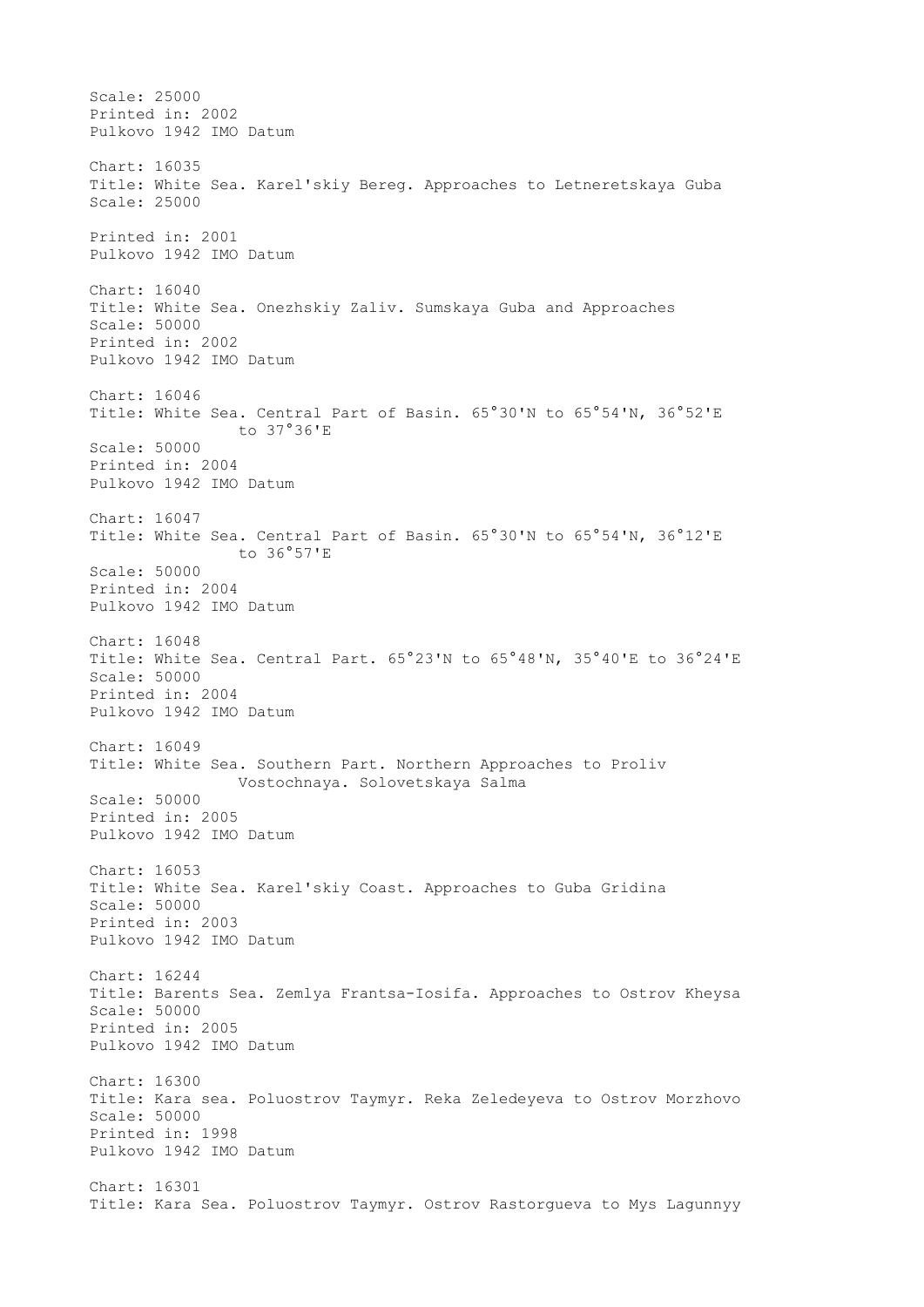with Ostrov Morzhovo Scale: 50000 Printed in: 2002 Pulkovo 1942 IMO Datum Chart: 16302 Title: Kara Sea. Pyasinskiy Zaliv. Bar and Delta of Reka Pyasina Scale: 50000 Printed in: 2002 Pulkovo 1942 IMO Datum Chart: 16303 Title: Kara Sea. Shkhery Minina. Ostrova Gol'tsmana and Ostrova Zveroboy Scale: 50000 Printed in: 2001 Pulkovo 1942 IMO Datum Chart: 16304 Title: Kara Sea. Shkhery Minina. Ostrov Rastorguyeva to Ostrova Gol'tsmana Scale: 50000 Printed in: 2000 Pulkovo 1942 IMO Datum Chart: 16305 Title: Kara sea. Shkhery Minina. Ostrov Vardroppera to Ostrov Gol'tsmana Zapadnyy Scale: 50000 Printed in: 1999 Pulkovo 1942 IMO Datum Chart: 16306 Title: Kara sea. Shkhery Minina. Proliv Yelenevskogo and Proliv Glubokiy Scale: 50000 Printed in: 1999 Pulkovo 1942 IMO Datum Chart: 16307 Title: Kara sea. Ostrova Kamennye. Proliv Alekseyeva and approaches Scale: 50000 Printed in: 2000 Pulkovo 1942 IMO Datum Chart: 16309 Title: Kara sea. Shkhery Minina. Proliv Khmyznikova to Ostrova Popova-Chukhchina Scale: 50000 Printed in: 2000 Pulkovo 1942 IMO Datum Chart: 16310 Title: Kara sea. Shkhery Minina. Bukhty Mikhaylova, Trekh-Ostrovov and Medvezh'ya Scale: 50000 Printed in: 2000 Pulkovo 1942 IMO Datum Chart: 16311 Title: Kara sea. Shkhery Minina. Ostrova Skott-Gansena to Poluostrov Mikhaylova Scale: 50000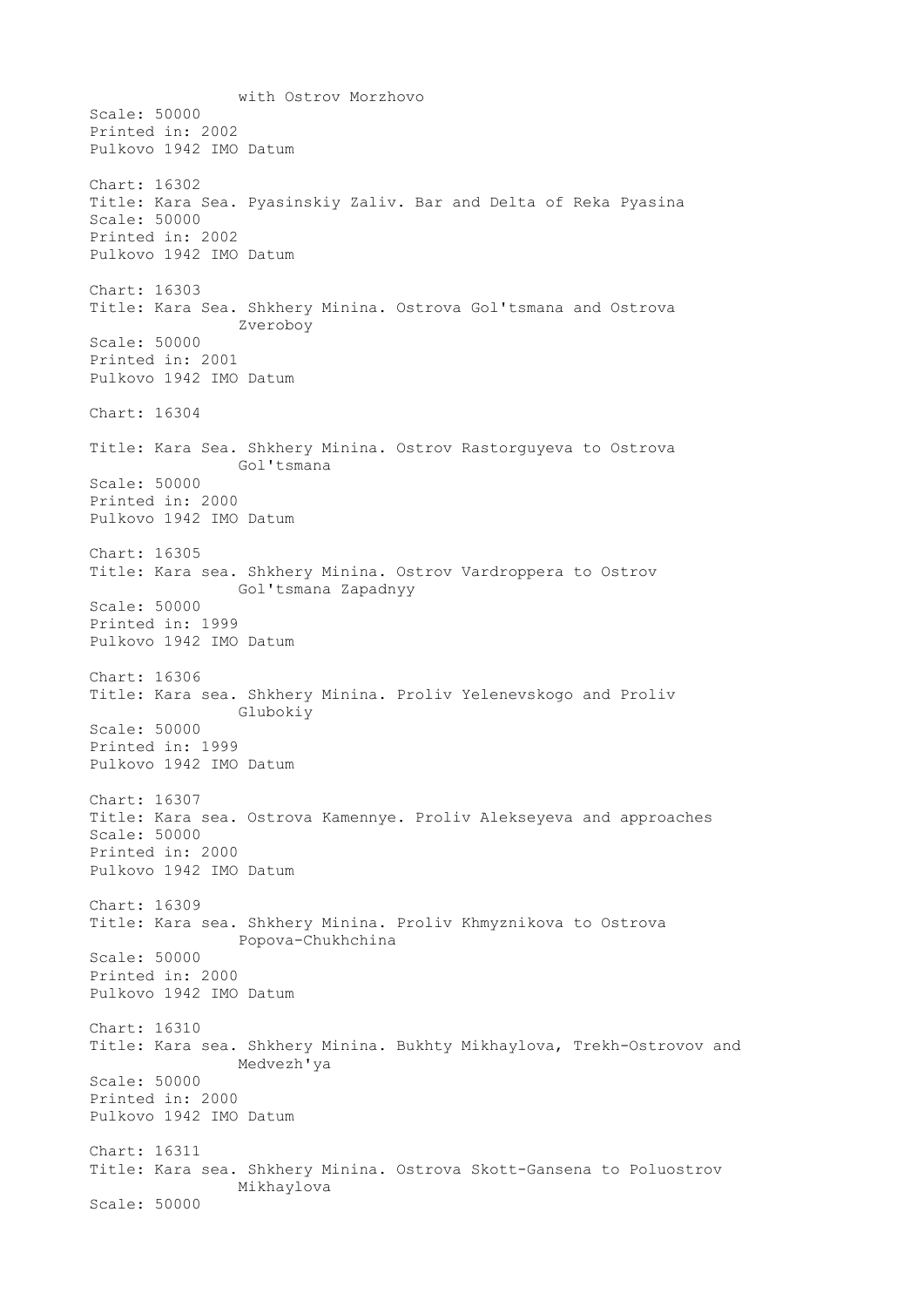Printed in: 2000 Pulkovo 1942 IMO Datum Chart: 16312 Title: Kara sea. Poluostrov Taymyr. Mys Mikhaylova to Ostrov Markema Scale: 50000 Printed in: 1999 Pulkovo 1942 IMO Datum Chart: 16313 Title: Kara Sea. Poluostrov Taymyr. Ostrov Markema to Sterlegov Lightbeacon Scale: 50000 Printed in: 2006 Pulkovo 1942 IMO Datum Chart: 16314 Title: Kara sea. Poluostrov Taymyr. Sterlegov lightbeacon to Mys Kaminskogo Scale: 50000 Printed in: 2000 Pulkovo 1942 IMO Datum Chart: 16315 Title: Kara sea. Ostrova Mona Scale: 50000 Printed in: 2000 Pulkovo 1942 IMO Datum Chart: 16316 Title: Arctic Ocean. Kara Sea. Mys Kaminskogo to Mys Shtellinga Scale: 50000 Printed in: 2001 Pulkovo 1942 IMO Datum Chart: 16317 Title: Arctic ocean. Kara sea. Mys Shtellinga to Ostrov Rykachyova Scale: 50000 Printed in: 2000 Pulkovo 1942 IMO Datum Chart: 16318 Title: Kara Sea. Poluostrov Taymyr. Ostrov Gavrilova to Bukhta Mezhdugornaya Scale: 50000 Printed in: 2002 Pulkovo 1942 IMO Datum Chart: 16319 Title: Kara sea. Arkhipelag Nordenshel'da. Zaliv Birulya and Prolivy Fram, Sverdrup, Zarya and Palander Scale: 50000 Printed in: 2000 Pulkovo 1942 IMO Datum Chart: 16320 Title: Kara Sea. Arkhipelag Nordenshel'da. Ostrova Vil'kitskogo Scale: 50000 Printed in: 2000 Pulkovo 1942 IMO Datum Chart: 16321 Title: Kara Sea. Arkhipelag Nordenshel'da. Ostrova Tsivol'ki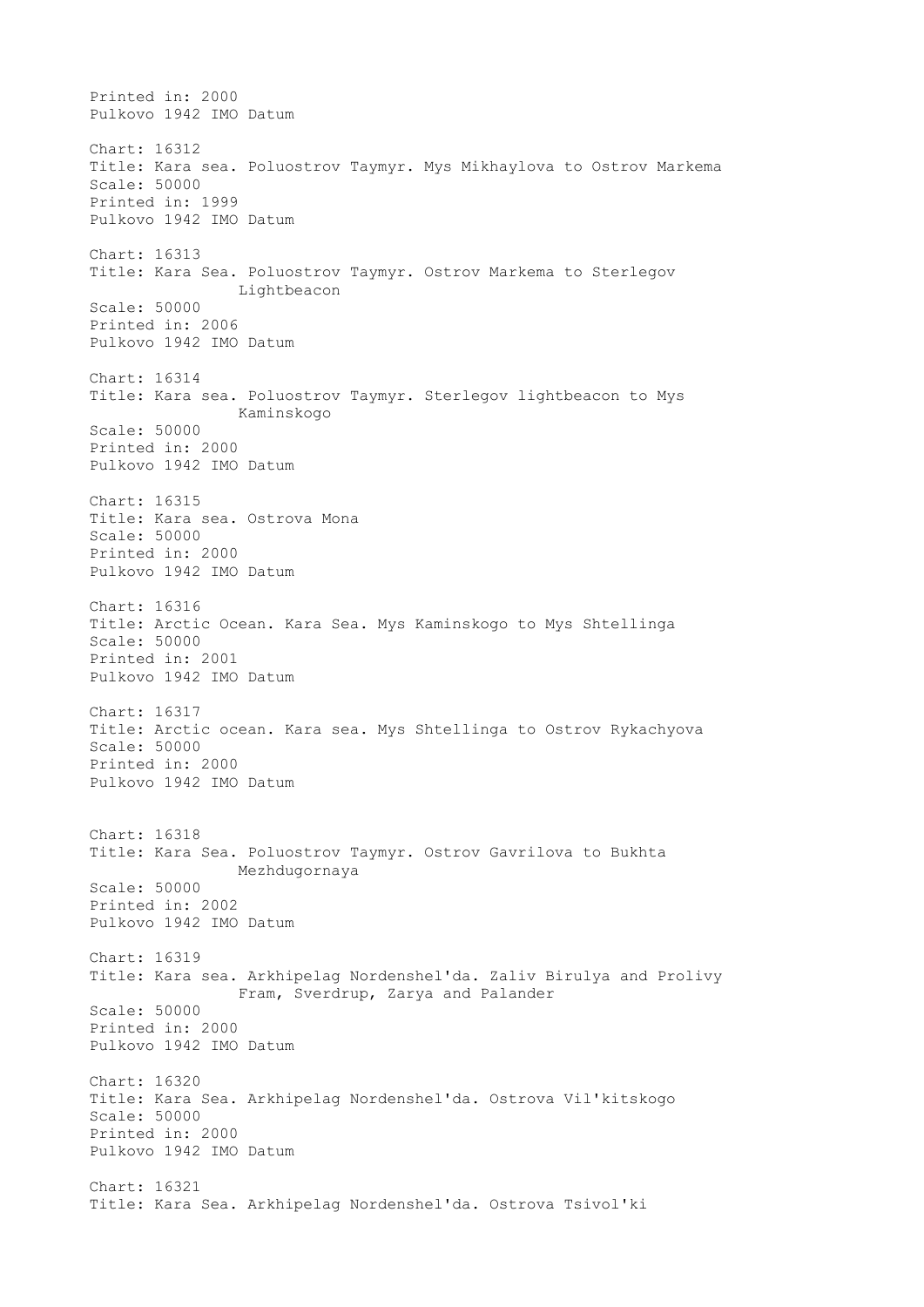Scale: 50000 Printed in: 2002 Pulkovo 1942 IMO Datum Chart: 16322 Title: Kara Sea. Arkhipelag Nordenshel'da. Ostrova Tsivol'ki to Ostrov Russkiy Scale: 50000 Printed in: 2003 Pulkovo 1942 IMO Datum Chart: 16323 Title: Kara Sea. Arkhipelag Nordenshel'da. Proliv Lenina. Ostrov Torosnyy to Ostrov Bianki Scale: 50000 Printed in: 2004 Pulkovo 1942 IMO Datum Chart: 16324 Title: Kara Sea. Arkhipelag Nordenshel'da. Approaches to Ostrov Tyrtova Scale: 50000 Printed in: 2001 Pulkovo 1942 IMO Datum Chart: 16325 Title: Kara sea. Arkhipelag Nordenshel'da. Proliv Matisena, East part Ostrov Moiseyeva to Ostrov Tyrtova Scale: 50000 Printed in: 2000 Pulkovo 1942 IMO Datum Chart: 16326 Title: Kara sea. Archipelago Nordenshel'da. Taymyrskiy Zaliv, NW part Scale: 50000 Printed in: 1994 Pulkovo 1942 IMO Datum Chart: 16327 Title: Kara Sea. Poluostrov Taymyr. Zaliv Val'tera and Zaliv Zeyeberga Scale: 50000 Printed in: 2001 Pulkovo 1942 IMO Datum Chart: 16328 Title: Kara sea. Taymyrskiy Zaliv, central part Scale: 50000 Printed in: 2000 Pulkovo 1942 IMO Datum Chart: 16332 Title: Kara sea. Ostrova Arkticheskogo Instituta. Bukhta Polyarnik and approaches Scale: 50000 Printed in: 1999 Pulkovo 1942 IMO Datum Chart: 16335 Title: Kara sea. Proliv Sukhotskogo Scale: 50000 Printed in: 2000 Pulkovo 1942 IMO Datum Chart: 16338 Title: Kara sea. Proliv Vil'kitskogo. Ostrova Geyberga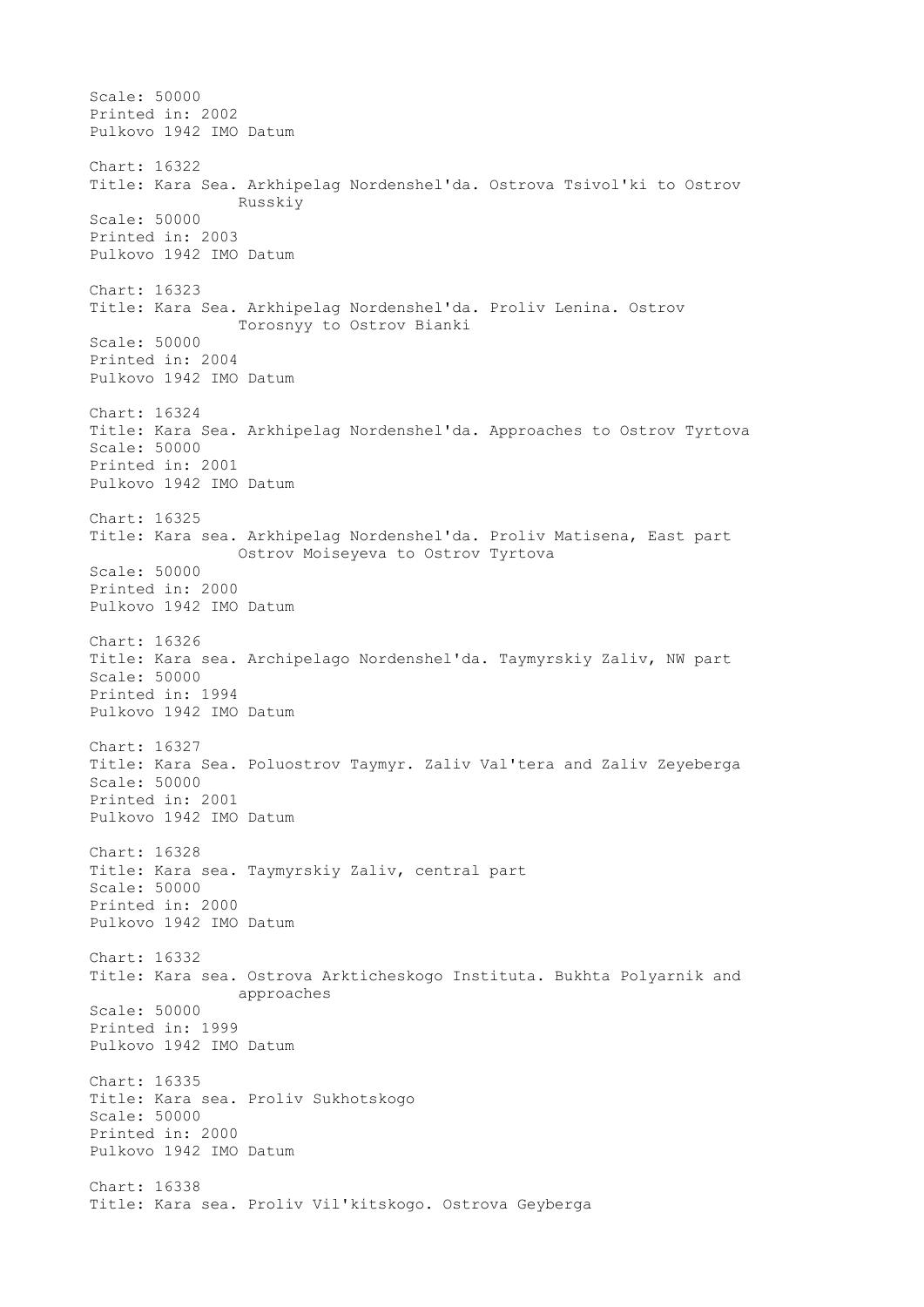Scale: 50000 Printed in: 1995 Pulkovo 1942 IMO Datum Chart: 16340 Title: Kara sea. Severnaya Zemlya. Ostrov Bol'shevik. Mys Neupokoyeva to parallel 78°17'N Scale: 50000 Printed in: 2000 Pulkovo 1942 IMO Datum Chart: 16341 Title: Kara sea. Severnaya Zemlya. Ostrova Krasnoflotskiye to Ostrov Bol'shevik Scale: 50000 Printed in: 1999 Pulkovo 1942 IMO Datum Chart: 16343 Title: Kara sea. Severnaya Zemlya. Ostrov Sverdlova to Ostrov Bol'shevik with Ostrova Krasnoflotskiye Scale: 50000 Printed in: 1999 Pulkovo 1942 IMO Datum Chart: 16344 Title: Kara Sea. Severnaya Zemlya. Ostrov Oktyabr'skoy Revolyutsii. Ostrov Sverdlova to Bukhta Udobnaya Scale: 50000 Printed in: 2002 Pulkovo 1942 IMO Datum Chart: 16345 Title: Kara Sea. Severnaya Zemlya. Ostrov Oktyabr'skoy Revolyutsii. Bukhta Plavnaya to Mys Mednyy Scale: 50000 Printed in: 2001 Pulkovo 1942 IMO Datum Chart: 16346 Title: Kara Sea. Severnaya Zemlya. Ostrov Samoylovicha to Mys Krzhizhanovskogo Scale: 50000 Printed in: 2001 Pulkovo 1942 IMO Datum Chart: 16347 Title: Kara sea. Severnaya Zemlya. Ostrov Oktyabr'skoy Revolyutsii. Approaches to Zaliv Uzkiy and Zaliv Panfilovtsev Scale: 50000 Printed in: 2000 Pulkovo 1942 IMO Datum Chart: 16348 Title: Kara sea. Severnaya Zemlya. Proliv Krasnoy Armii. Mys Furmanova to Bukhta Sovetskaya Scale: 50000 Printed in: 1995 Pulkovo 1942 IMO Datum Chart: 16349 Title: Kara sea. Severnaya Zemlya. Arkhipelag Sedova. Ostrov Golomyannyy to Ostrov Figurnyy Scale: 50000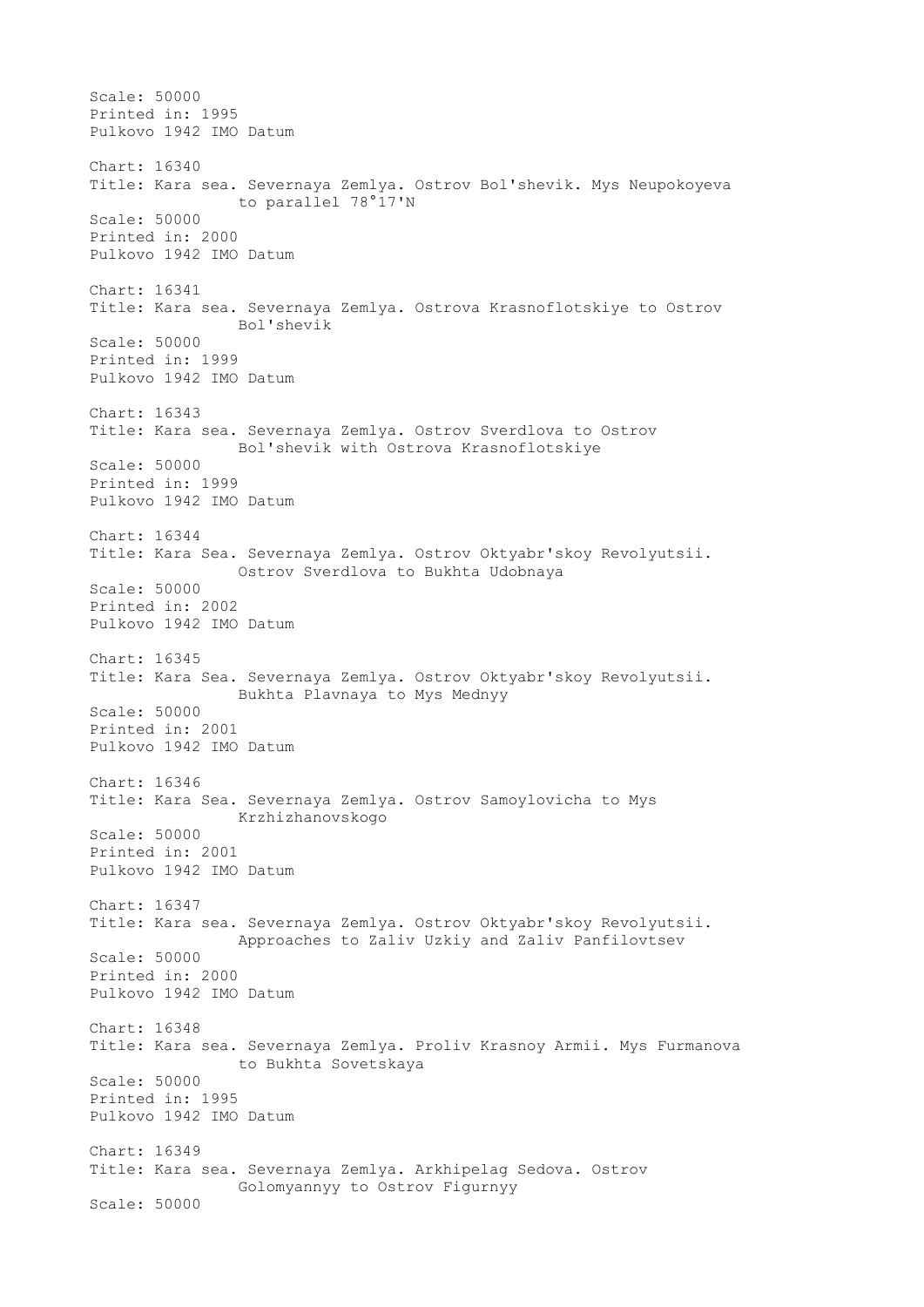Printed in: 2000 Pulkovo 1942 IMO Datum Chart: 16350 Title: Kara sea. Severnaya Zemlya. Zaliv Kalinina with approaches Scale: 50000 Printed in: 1995 Pulkovo 1942 IMO Datum Chart: 16351 Title: Kara sea. Severnaya Zemlya. Mys Zapadnyy to Mys Frunze Scale: 50000 Printed in: 2000 Pulkovo 1942 IMO Datum Chart: 16352 Title: Kara sea. Severnaya Zemlya. Mys Frunze to Ostrov Surovyy Scale: 50000 Printed in: 2000 Pulkovo 1942 IMO Datum Chart: 16353 Title: Kara sea. Severnaya Zemlya. Ostrov Surovyy to Reka Slabaya Scale: 50000 Printed in: 2000 Pulkovo 1942 IMO Datum Chart: 16354 Title: Kara sea. Severnaya Zemlya. Ostrov Komsomolets to Ostrov Shmidta Scale: 50000 Printed in: 2000 Pulkovo 1942 IMO Datum Chart: 16355 Title: Kara sea. Severnaya Zemlya. Proliv Belobrova. Ostrova Dem'yana Bednogo to Ostrova Morennyye Scale: 50000 Printed in: 2000 Pulkovo 1942 IMO Datum Chart: 16357 Title: Laptevykh sea. Severnaya Zemlya. Ostrov Komsomolets. Lednik Polyarnyy to Reka Shirokaya Scale: 50000 Printed in: 2000 Pulkovo 1942 IMO Datum Chart: 16358 Title: Laptevykh sea. Severnaya Zemlya. Ostrov Komsomolets. Reka Kapriznaya to Reka Truba Scale: 50000 Printed in: 1999 Pulkovo 1942 IMO Datum Chart: 16359 Title: Laptevykh Sea. Severnaya Zemlya. Ostrov Komsomolets. Mys Rozy Lyuksemburg to Mys Bukhteyeva Scale: 50000 Printed in: 2001 Pulkovo 1942 IMO Datum Chart: 16360 Title: Laptevykh Sea. Severnaya Zemlya. Mys Bukhteyeva to Mys Nekrasova Scale: 50000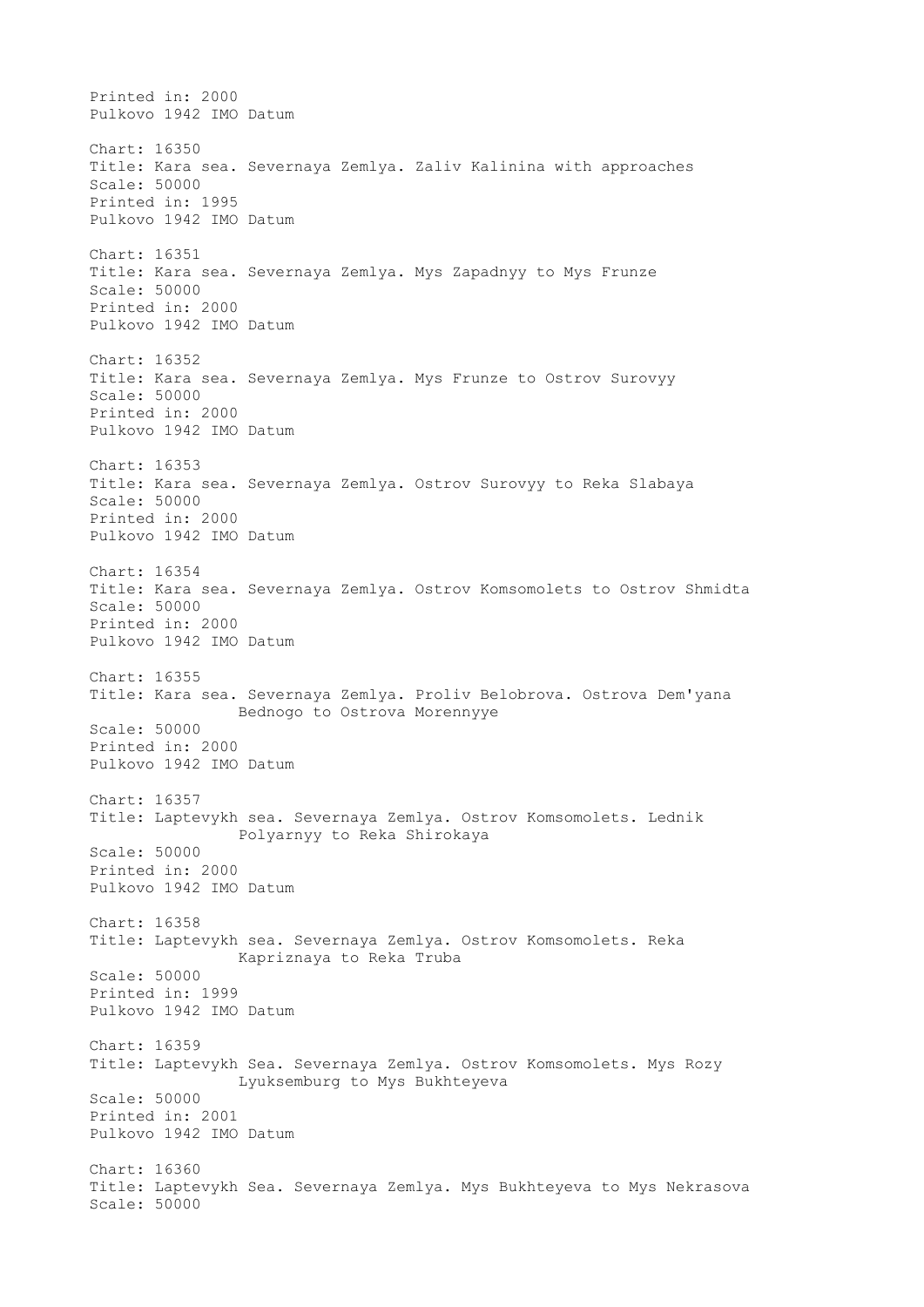Printed in: 2001 Pulkovo 1942 IMO Datum Chart: 16365 Title: Laptevykh Sea. Severnaya Zemlya. Ostrov Oktyabr'skoy Revolyutsii. Mys Nekrasova to Ostrov Naydyonysh Scale: 50000 Printed in: 2004 Pulkovo 1942 IMO Datum Chart: 16366 Title: Kara Sea. Severnaya Zemlya. Proliv Shokal'skogo. Mys Afonina to Ostrov Naydyonysh Scale: 50000 Printed in: 2003 Pulkovo 1942 IMO Datum Chart: 16367 Title: Kara Sea. Severnaya Zemlya. Proliv Shokal'skogo. F'ord Spartak to Mys Afonina Scale: 50000 Printed in: 2003 Pulkovo 1942 IMO Datum Chart: 16368 Title: Kara Sea. Severnaya Zemlya. Proliv Shokal'skogo. Ostrova Burunnyye to F'ord Spartak Scale: 50000 Printed in: 2002 Pulkovo 1942 IMO Datum Chart: 16370 Title: Kara and Laptevykh seas. Severnaya Zemlya. Ostrov Bol'shevik. Approaches to polar station Mys Peschanyy and Zaliv Mikoyana Scale: 50000 Printed in: 1996 Pulkovo 1942 IMO Datum Chart: 16371 Title: Laptevykh Sea. Severnaya Zemlya. Ostrov Bol'shevik. Zaliv Akhmatova Scale: 50000 Printed in: 2001 Pulkovo 1942 IMO Datum Chart: 16375 Title: Laptevykh sea. Proliv Yevgenova Scale: 50000 Printed in: 2000 Pulkovo 1942 IMO Datum Chart: 16407 Title: East Siberian sea. Reka Kolyma. Pokhodskaya Protoka. Kamyennaya Kolyma to Ostrov Ust'-Krivinskiy Scale: 25000 Printed in: 1996 Pulkovo 1942 IMO Datum Chart: 16408 Title: East Siberian sea. Reka Kolyma. Pokhodskaya Protoka. Approaches to Pokhodsk Scale: 25000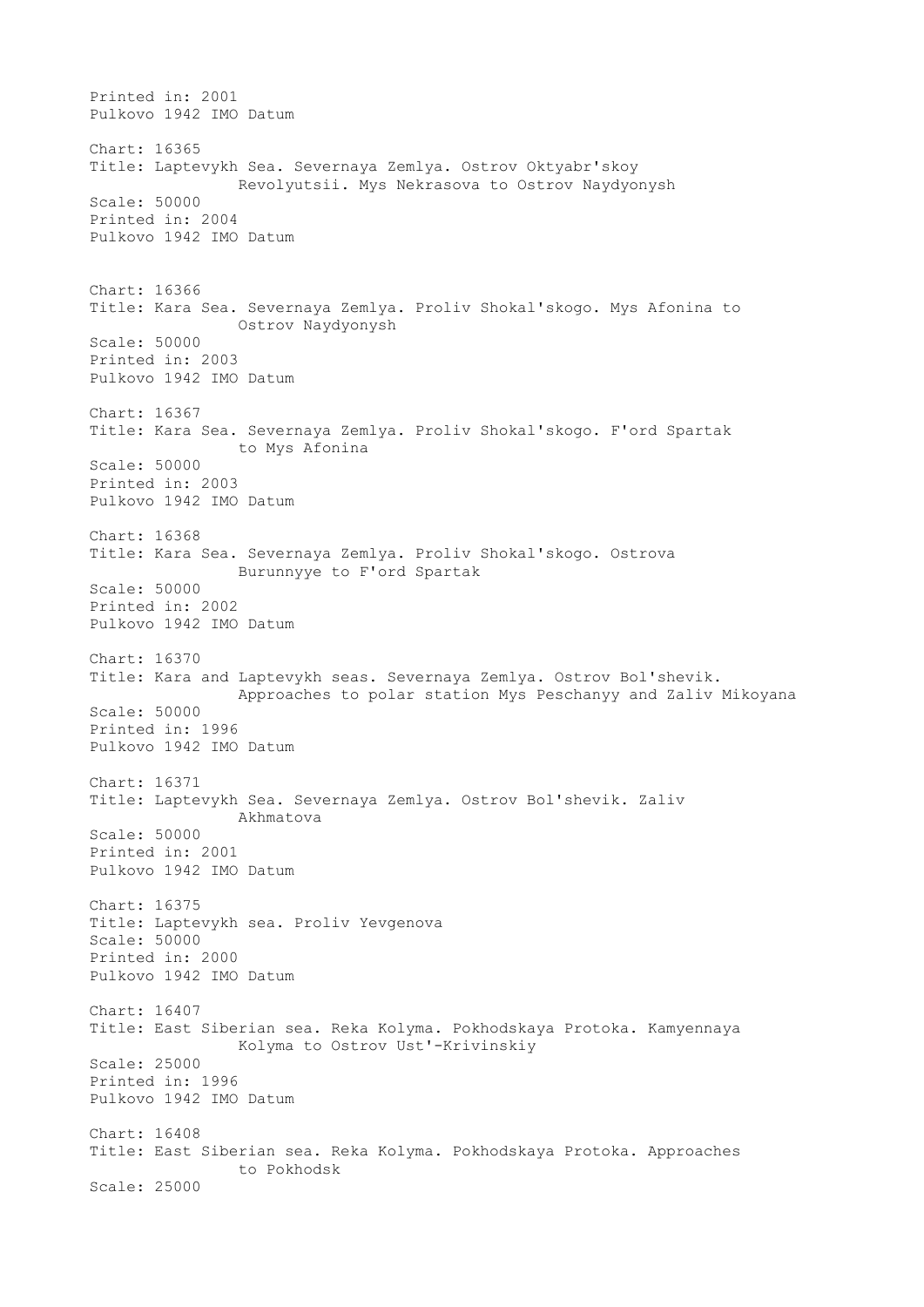Printed in: 1995 Pulkovo 1942 IMO Datum Chart: 16409 Title: East Siberian sea. Reka Kolyma. Central part of Pokhodskaya Protoka Scale: 25000 Printed in: 1996 Pulkovo 1942 IMO Datum Chart: 16410 Title: East Siberian sea. Reka Kolyma. North part of Pokhodskaya Protoka Scale: 25000 Printed in: 1995 Pulkovo 1942 IMO Datum Chart: 16411 Title: East Siberian sea. Reka Kolyma. The mouth of Pokhodskaya Protoka Scale: 25000 Printed in: 1996 Pulkovo 1942 IMO Datum Chart: 16412 Title: East Siberian Sea. Reka Kolyma. Mys Medvezhiy to Ostrov GUSMP Scale: 50000 Printed in: 1994 Pulkovo 1942 IMO Datum Chart: 16413 Title: East Siberian Sea. Reka Kolyma. Protoka Kamennaya. Ostrov Guslen to Mys Kolymskaya Strelka Scale: 50000 Printed in: 1999 Pulkovo 1942 IMO Datum Chart: 16414 Title: East Siberian sea. Reka Kolyma. Mys Kolymskaya Strelka to Nizhnye-Kolymsk Scale: 50000 Printed in: 1994 Pulkovo 1942 IMO Datum Chart: 16420 Title: East Siberian sea. Indigirskiy Zaliv. Approaches to Srednyaya Guba Scale: 50000 Printed in: 1994 Pulkovo 1942 IMO Datum Chart: 16421 Title: East Siberian sea. Reka Indigirka delta. Approaches to Protoka Konechnaya Scale: 50000 Printed in: 1994 Pulkovo 1942 IMO Datum Chart: 16422 Title: East Siberian sea. Indigirskiy Zaliv. Reka Indigirka delta. Approaches to Kolymskaya Guba Scale: 50000 Printed in: 1995 Pulkovo 1942 IMO Datum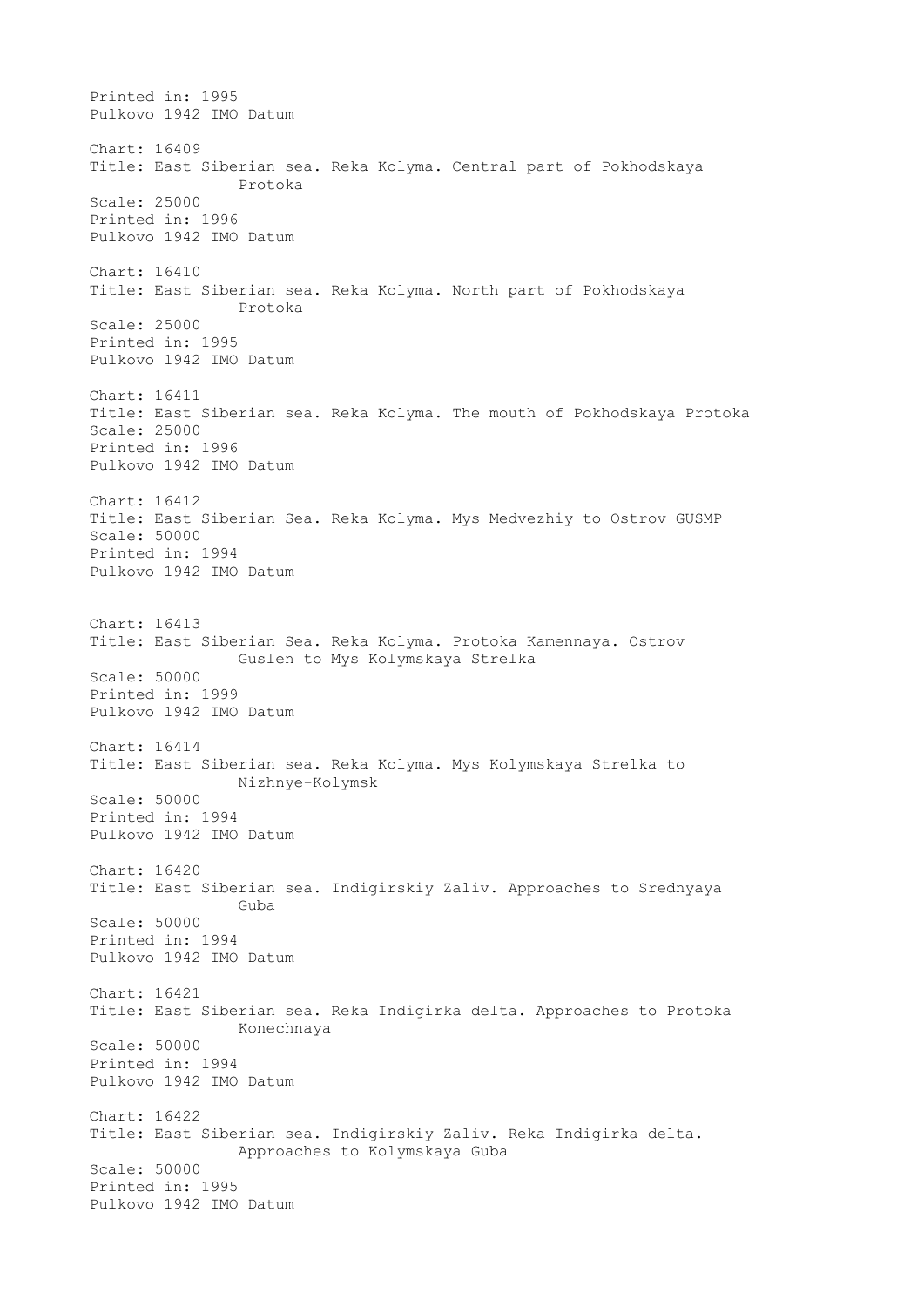Chart: 16423 Title: East Siberian sea. Indigirskiy Zaliv. Approaches to Reka Alazeya mouth Scale: 50000 Printed in: 1999 Pulkovo 1942 IMO Datum Chart: 16424 Title: East Siberian sea. Indigirskiy Zaliv. Reka Omund'ye to Reka Udy Bulgu Scale: 50000 Printed in: 1999 Pulkovo 1942 IMO Datum Chart: 16425 Title: East Siberian sea. Reka Udy Bulgu to Reka Malaya Kuropatoch'ya Scale: 50000 Printed in: 1999 Pulkovo 1942 IMO Datum Chart: 16426 Title: East Siberian sea. Reka Malaya Kuropatoch'ya to Reka Bol'shaya Kuropatoch'ya Scale: 50000 Printed in: 1999 Pulkovo 1942 IMO Datum Chart: 16427 Title: East Siberian sea. Reka Bol'shaya Kuropatoch'ya to Reka Glubokaya Scale: 50000 Printed in: 1999 Pulkovo 1942 IMO Datum Chart: 16428 Title: East Siberian sea. Reka Glubokaya to Reka Gal'gavaam Scale: 50000 Printed in: 1999 Pulkovo 1942 IMO Datum Chart: 16429 Title: East Siberian sea. Reka Gal'gavaam mouth to Mys Krestovyy Scale: 50000 Printed in: 1999 Pulkovo 1942 IMO Datum Chart: 16430 Title: East Siberian sea. Kolymskiy Proliv Scale: 50000 Printed in: 2000 Pulkovo 1942 IMO Datum Chart: 16431 Title: East Siberian sea. Medvezh'i Ostrova. Proliv Melekhova Scale: 50000 Printed in: 1999 Pulkovo 1942 IMO Datum Chart: 16432 Title: East Siberian sea. Medvezh'i Ostrova. Proliv Vostochnyy Scale: 50000 Printed in: 2000 Pulkovo 1942 IMO Datum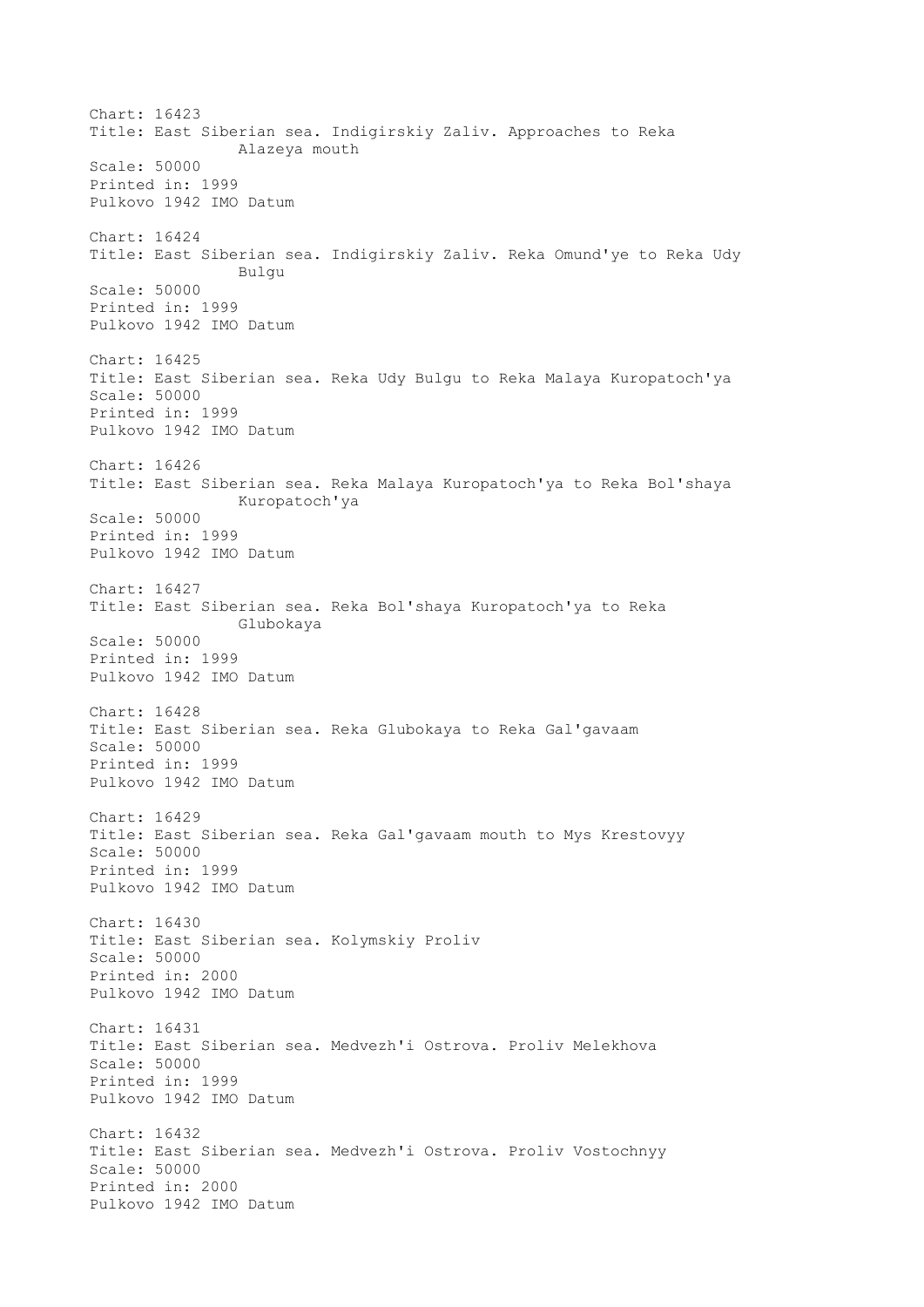Chart: 16442 Title: East Siberian Sea. Zaliv Aachim Scale: 50000 Printed in: 2005 Pulkovo 1942 IMO Datum Chart: 16450 Title: Chukchi sea. Chukotskiy Poluostrov. Approaches to Laguna Tenkergyn-Pil'gyn Scale: 50000 Printed in: 1997 Pulkovo 1942 IMO Datum Chart: 16451 Title: Chukchi sea. Chukotskiy Poluostrov. Approaches to Kosa Dvukh Pilotov Scale: 50000 Printed in: 1997 Pulkovo 1942 IMO Datum Chart: 16452 Title: Chukchi sea. Chukotskiy Poluostrov. Dvukh Pilotov lightbeacon to Nutevgi lightbeacon Scale: 50000 Printed in: 1998 Pulkovo 1942 IMO Datum Chart: 16453 Title: Chukchi sea. Chukotskiy Poluostrov. Nutauge lightbeacon to Mys Vankarem Scale: 50000 Printed in: 1998 Pulkovo 1942 IMO Datum Chart: 16454 Title: Chukchi sea. Chukotskiy Poluostrov. Approaches to Laguna Vankarem Scale: 50000 Printed in: 1997 Pulkovo 1942 IMO Datum Chart: 16455 Title: Chukchi sea. Chukotskiy Poluostrov. Mys Onman to Ostrov Kolyuchin Scale: 50000 Printed in: 1999 Pulkovo 1942 IMO Datum Chart: 16457 Title: Chukchi sea. Poluostrov Chukotskiy. Ostrov Kolyuchin to Kosa Belyaka Scale: 50000 Printed in: 2000 Pulkovo 1942 IMO Datum Chart: 16458 Title: Chukchi sea. Chukotskiy Poluostrov. Kosa Belyaka to Mys Dzhenretlen Scale: 50000 Printed in: 2000 Pulkovo 1942 IMO Datum Chart: 16459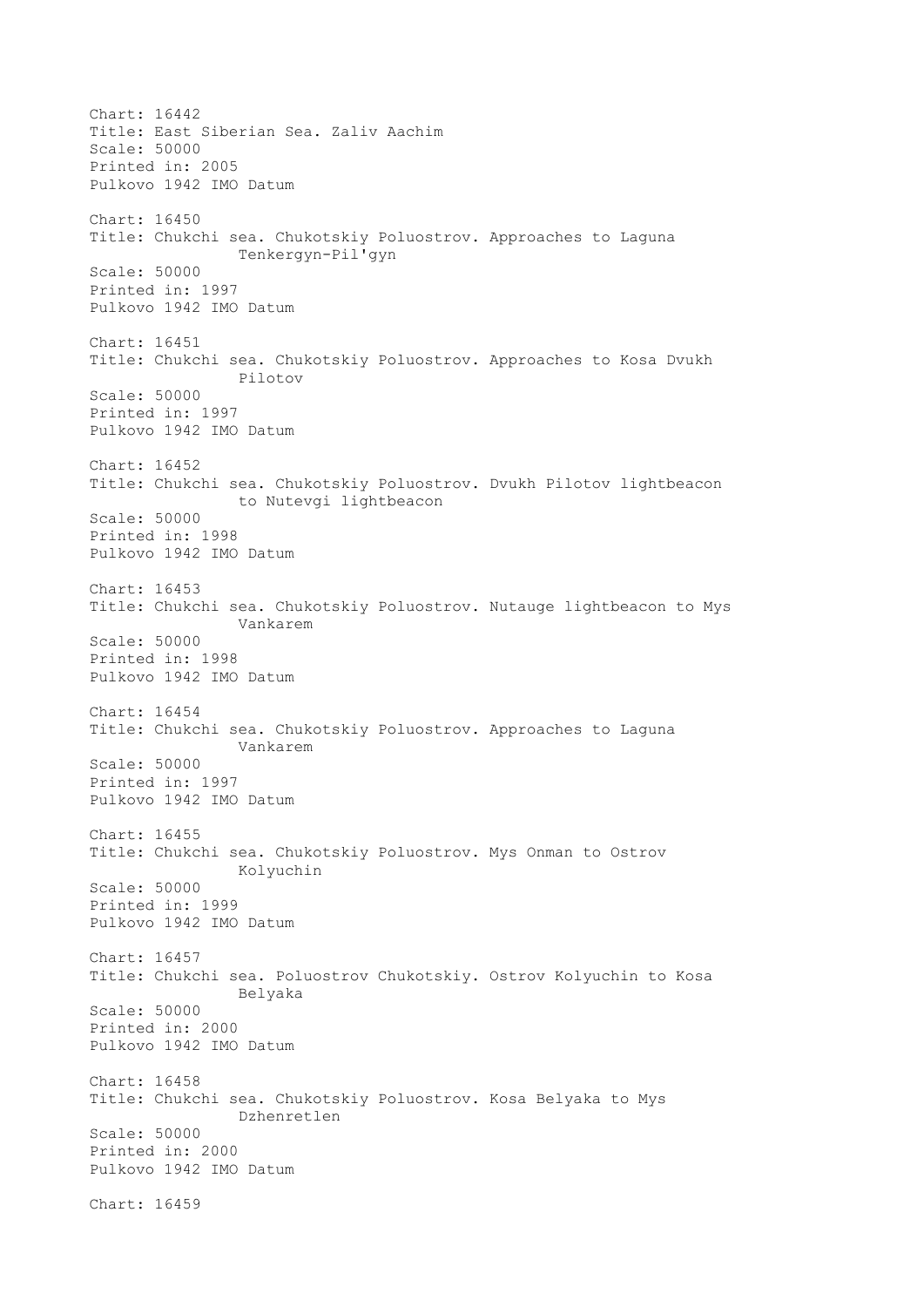Title: Chukchi sea. Chukotskiy Poluostrov. Mys Dzhenretlen to Ostrov Idlidlya Scale: 50000 Printed in: 2000 Pulkovo 1942 IMO Datum Chart: 16470 Title: Chukchi sea. Octrov Vrangelya. Zaliv Krasina and approaches Scale: 50000 Printed in: 1999 Pulkovo 1942 IMO Datum Chart: 16473 Title: East Siberian sea. Ostrov Vrangelya. Florens cape to Dream-Head lagoon Scale: 50000 Printed in: 1999 Pulkovo 1942 IMO Datum Chart: 16474 Title: East Siberian and Chukchi seas. Ostrov Vrangelya. Laguna Drem-Khed to Bukhta Pestsovaya Scale: 50000 Printed in: 2000 Pulkovo 1942 IMO Datum Chart: 16475 Title: Chukchi sea. Ostrov Vrangelya. Laguna Mushtakova to Laguna Chicherina Scale: 50000 Printed in: 2000 Pulkovo 1942 IMO Datum Chart: 16476 Title: Chukchi sea. Ostrov Vrangelya. Laguna Chicherina to Mys Litke Scale: 50000 Printed in: 2000 Pulkovo 1942 IMO Datum Chart: 17003 Title: Barents Sea. Murmanskiy Bereg. Southern Part of Guba Pechenga Scale: 10000 Printed in: 2006 Pulkovo 1942 IMO Datum Chart: 17004 Title: Barents Sea. Murmanskiy Bereg. Northern Part of Guba Pechenga Scale: 10000 Printed in: 2006 Pulkovo 1942 IMO Datum Chart: 17006 Title: Barents sea. Kol'skiy Zaliv. Port Murmansk. Tree Ruch'ya alignment to Banka Molochnaya Korga Scale: 5000 Printed in: 1996 Pulkovo 1942 IMO Datum Chart: 17007 Title: Barents Sea. Kol'skiy Zaliv. Port Murmansk. Mys Abram to Tri Ruch'ya Leading Line Scale: 5000 Printed in: 2000 Pulkovo 1942 IMO Datum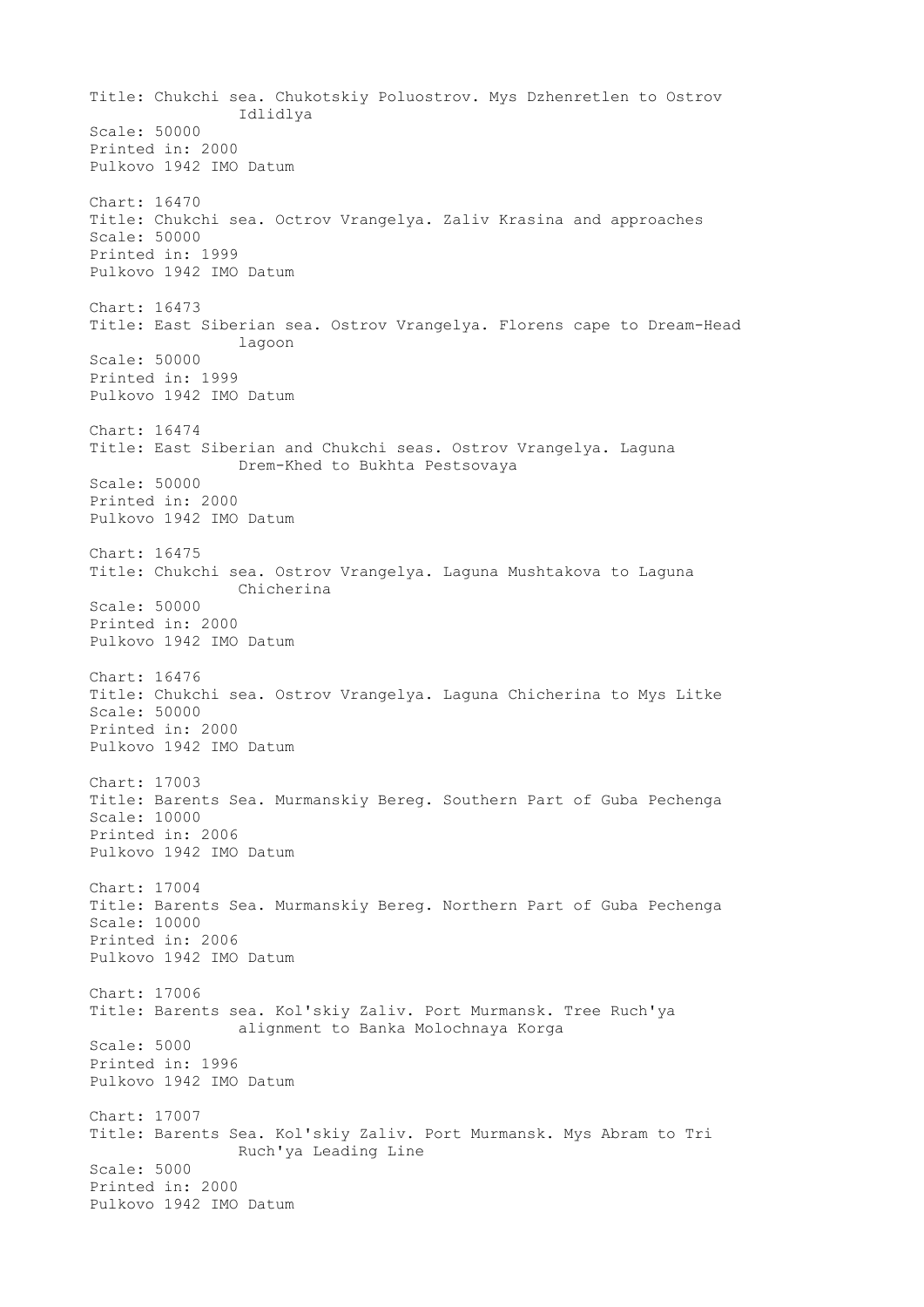Chart: 17008 Title: Barents sea. Kol'skiy zaliv. Port Murmansk. Banka Anna-Korga to Mys Abram Scale: 5000 Printed in: 1996 Pulkovo 1942 IMO Datum Chart: 17009 Title: Barents Sea. Kol'skiy Zaliv. Port. Mys Pinagoriy to Reka Lavna Scale: 5000 Printed in: 2003 Pulkovo 1942 IMO Datum Chart: 17011 Title: Barents Sea. Varangerfjorden. Guba Malaya Volokovaya Scale: 10000 Printed in: 2004 Pulkovo 1942 IMO Datum Chart: 17012 Title: Barents Sea. Varangerfjorden. Southeastern Part of Guba Bol'shaya Volokovaya Scale: 10000 Printed in: 2003 Pulkovo 1942 IMO Datum Chart: 17013 Title: Barents Sea. Poluostrov Rybachiy. Guba Vayda and Guba Zubovskaya: Scale: 0 Printed in: 2003 Pulkovo 1942 IMO Datum Chart: 17014 Title: Barents Sea. Poluostrov Rybachiy. Bukhta Tsypnavolok and Guba Laush and Guba Bol'shaya Korabel'naya Scale: 10000 Printed in: 2003 Pulkovo 1942 IMO Datum Chart: 17018 Title: Barents Sea. Murmanskiy Bereg. Guba Dolgaya-Zapadnaya. Guba Lobanikha Scale: 2000 Printed in: 2003 Pulkovo 1942 IMO Datum Chart: 17027 Title: Barents Sea. Murmanskiy Bereg. Guba Korelinskaya and Guba Vor'ya with Approaches Scale: 10000 Printed in: 2004 Pulkovo 1942 IMO Datum Chart: 17052 Title: Barents sea. Kol'skiy zaliv. Guba Tyuva to guba Pit'kova Scale: 10000 Printed in: 1993 Pulkovo 1942 IMO Datum Chart: 17053 Title: Barents sea. Kol'skiy Zaliv. Guba Pit'kova to Mys Shavor and Guba Vayenga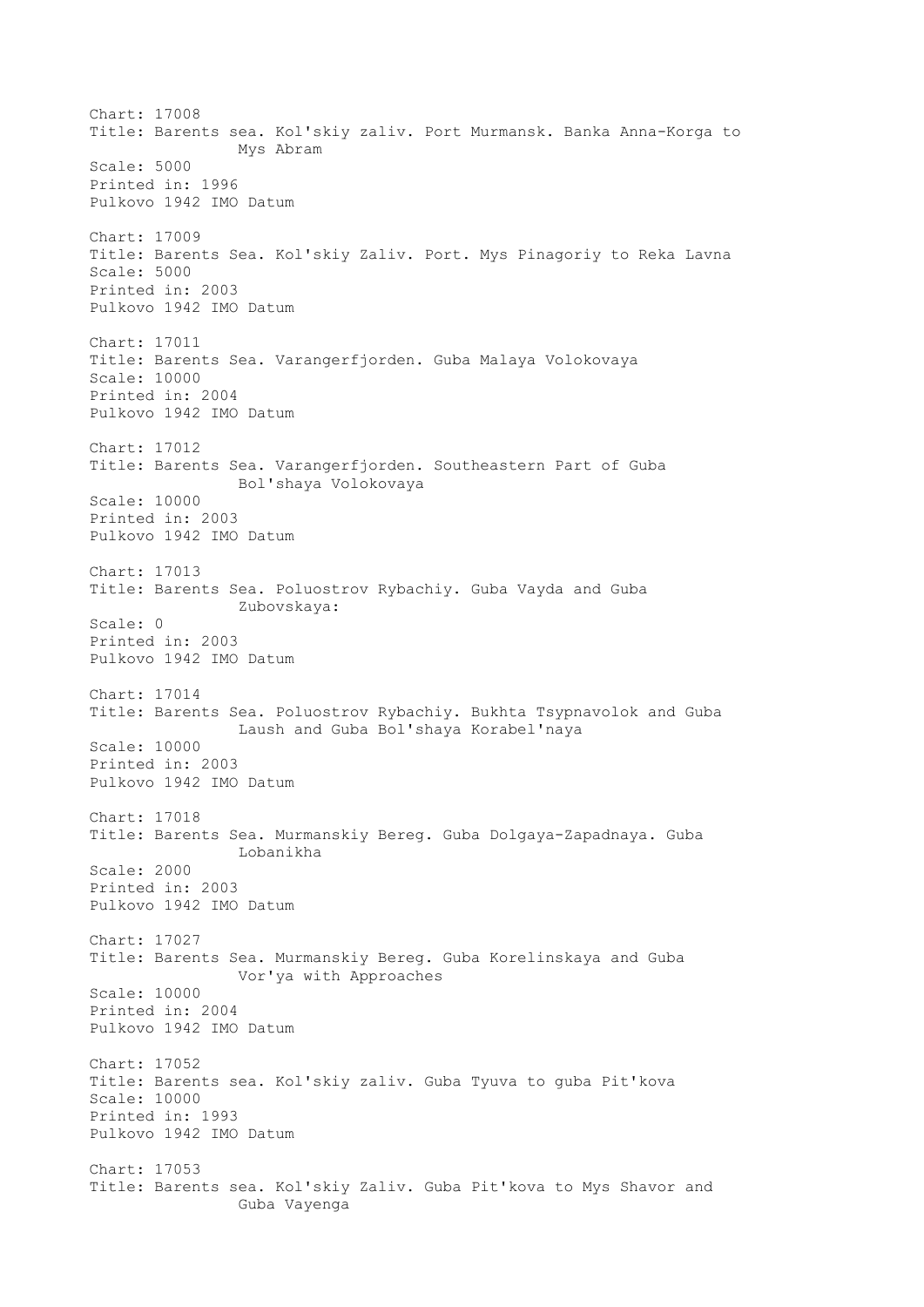Scale: 10000 Printed in: 2000 Pulkovo 1942 IMO Datum Chart: 17054 Title: Barents sea. Kol'skiy Zaliv. Mys Shavor to Mys Belokamennyy Scale: 10000 Printed in: 2000 Pulkovo 1942 IMO Datum Chart: 17055 Title: Barents Sea. Kol'skiy Zaliv. Mys Mokhnatkin to Mys Drovyanoy Scale: 10000 Printed in: 2005 Pulkovo 1942 IMO Datum Chart: 17060 Title: Barents Sea. Kol'skiy Zaliv. Port Murmansk. Berths of the First Loading and Passenger Areas of Commercial Port Scale: 2000 Printed in: 2003 Pulkovo 1942 IMO Datum Chart: 18001 Title: Barents sea. Murmanskiy coast. Motovskiy Zaliv inlets Scale: 0 Printed in: 1998 Pulkovo 1942 IMO Datum Chart: 18003 Title: Kara sea. Motovskiy Zaliv. Guba Vichany and Guba Eyna Scale: 0 Printed in: 1995 Pulkovo 1942 IMO Datum Chart: 18010 Title: Barents Sea. Murmanskiy Bereg. Western Part of Kil'dinskiy Proliv Scale: 10000 Printed in: 2005 Pulkovo 1942 IMO Datum Chart: 18011 Title: Barents Sea. Murmanskiy Bereg. Eastern Part of Kil'dinskiy Proliv Scale: 10000 Printed in: 2005 Pulkovo 1942 IMO Datum Chart: 18012 Title: Barents Sea. Kol'skiy Zaliv. Bukhta Devkina Pozhnya to Mys Las Scale: 5000 Printed in: 2003 Pulkovo 1942 IMO Datum Chart: 18013 Title: Barents Sea Plans of Murmanskiy Bereg Scale: 0 Printed in: 2005 Pulkovo 1942 IMO Datum Chart: 18014 Title: Barents sea. Murmanskiy Bereg. Ostrova Litskiye and Guba Vostochnaya Litsa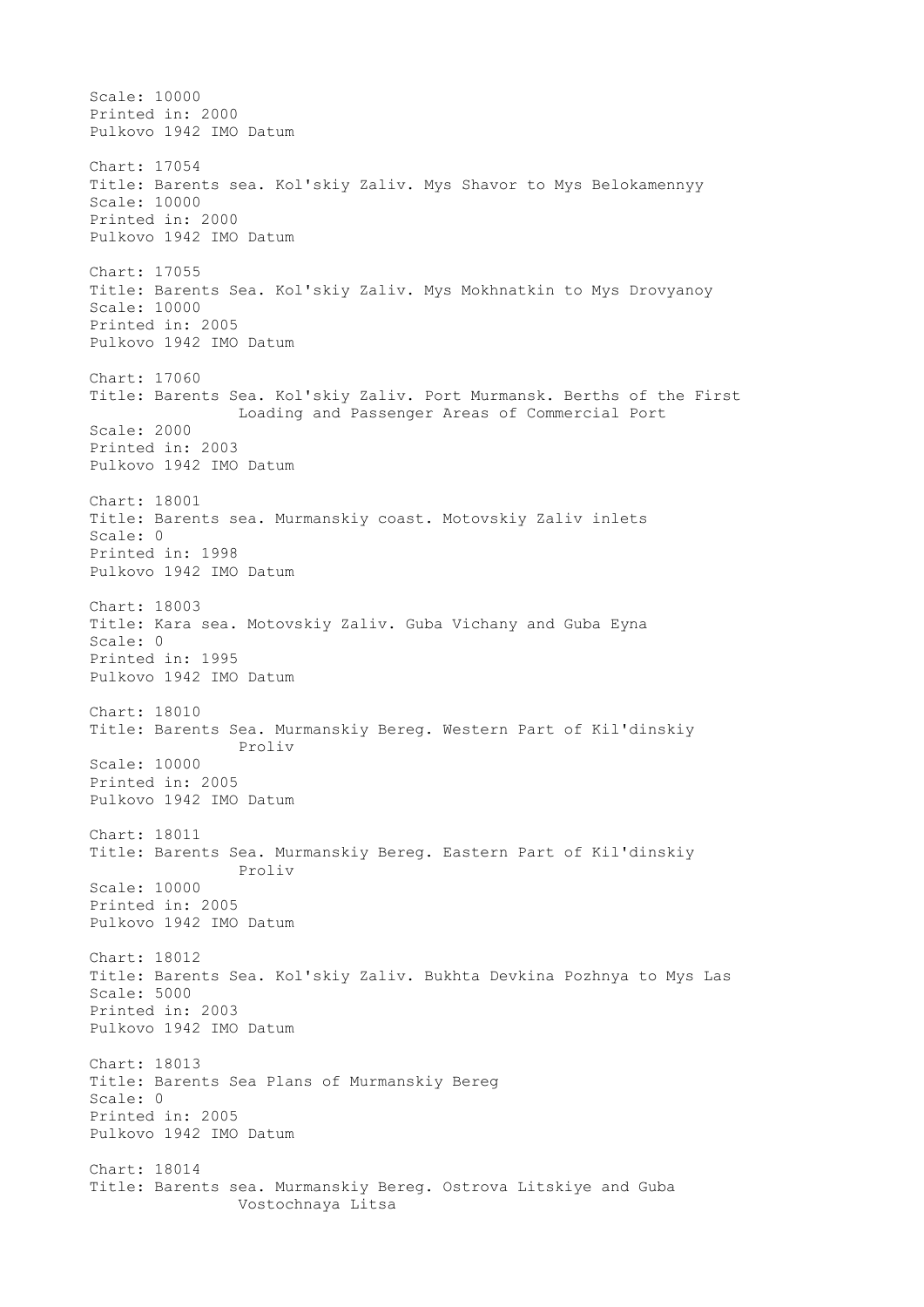Scale: 0 Printed in: 2000 Pulkovo 1942 IMO Datum Chart: 18017 Title: Barents Sea. Murmanskiy Bereg. Teriberskaya Guba Scale: 10000 Printed in: 2005 Pulkovo 1942 IMO Datum Chart: 18018 Title: Barents and White Seas. Poluostrov Kanin. Approaches to Mys Kanin Nos Scale: 10000 Printed in: 2002 Pulkovo 1942 IMO Datum Chart: 18027 Title: Barents Sea. Southeastern Part. Approaches to Varandey Settlement Scale: 10000 Printed in: 1992 Pulkovo 1942 IMO Datum Chart: 18034 Title: Barents Sea. Murmanskiy Bereg. Proliv Bol'shoy Oleniy. Mys Vostochnyy to Guba Zapadnaya Shcherbinikha Scale: 5000 Printed in: 2004 Pulkovo 1942 IMO Datum Chart: 18035 Title: Barents Sea. Murmanskiy Bereg. Proliv Bol'shoy Oleniy. Mys Skala to Mys Vostochnyy Scale: 5000 Printed in: 2004 Pulkovo 1942 IMO Datum Chart: 18036 Title: Barents Sea. Murmanskiy Bereg. Proliv Bol'shoy Oleniy. Eastern Part of Guba Porchnikha Scale: 2000 Printed in: 2004 Pulkovo 1942 IMO Datum Chart: 18037 Title: Barents Sea. Murmanskiy Bereg. Proliv Bol'shoy Oleniy. Western Part of Guba Porchnikha Scale: 2000 Printed in: 2003 Pulkovo 1942 IMO Datum Chart: 18038 Title: Barents Sea. Chyoshskaya Guba. Reka Oma Scale: 10000 Printed in: 1989 Pulkovo 1942 IMO Datum Chart: 18039 Title: Barents sea. Cheshskaya. Guba Reka Pesha mouth Scale: 10000 Printed in: 1994 Pulkovo 1942 IMO Datum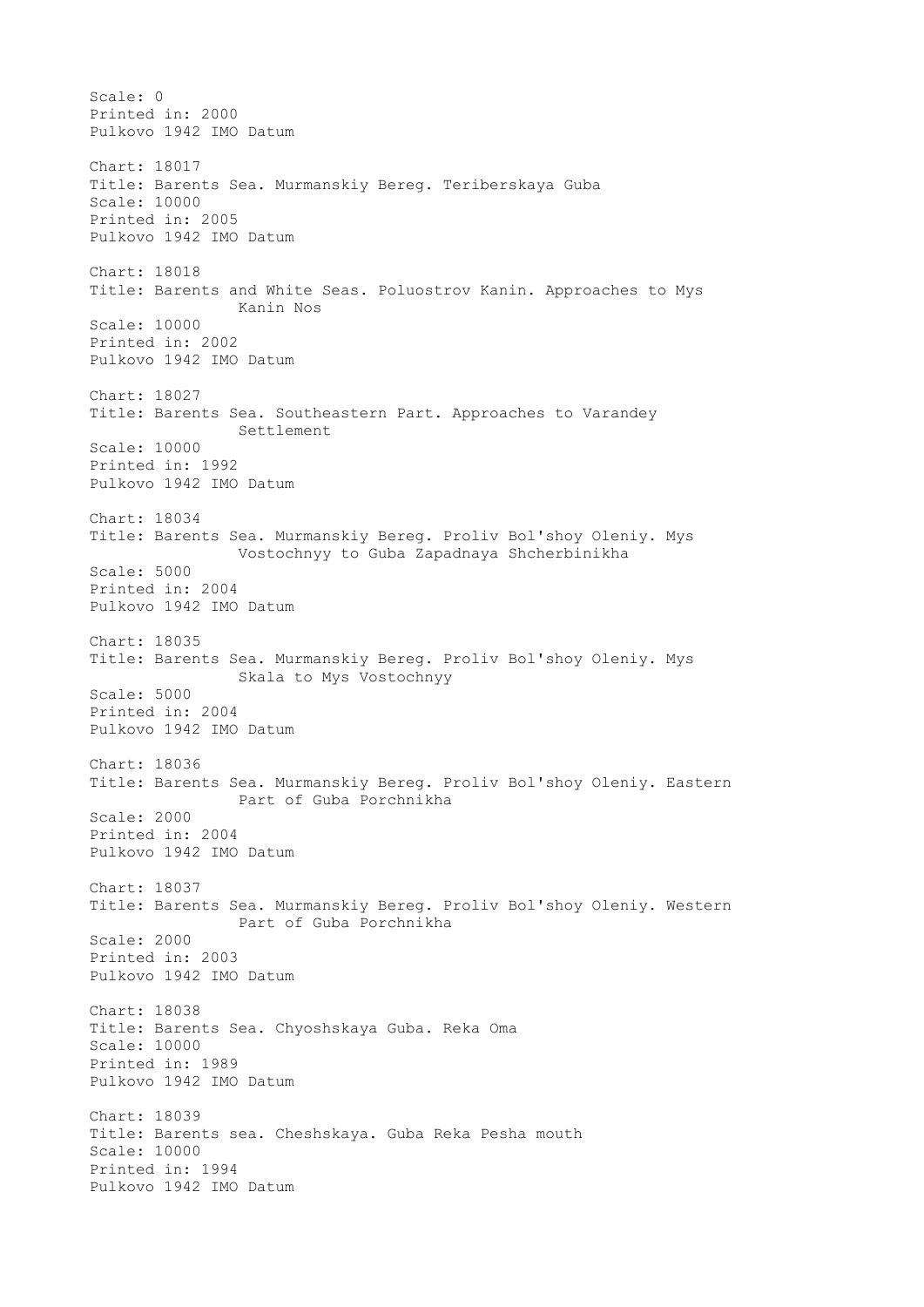Chart: 18040-Л-1 Title: Barents Sea. Chyoshskaya Guba. Reka Pyosha Scale: 10000 Printed in: 2004 Pulkovo 1942 IMO Datum Chart: 18040-Л-2 Title: Barents Sea. Chyoshskaya Guba. Reka Pyosha Scale: 10000 Printed in: 2004 Pulkovo 1942 IMO Datum Chart: 18095 Title: Barents Sea. Southeastern Part. Bar of Reka Korotaikha Scale: 10000 Printed in: 2004 Pulkovo 1942 IMO Datum Chart: 18096 Title: Barents Sea. Southeastern Part. Reka Korotaikha Mouth Scale: 10000 Printed in: 2004 Pulkovo 1942 IMO Datum Chart: 18260 Title: Barents Sea. Novaya Zemlya. Zaliv Russkaya Gavan' and Zaliv Chayeva Scale: 25000 Printed in: 2001 Pulkovo 1942 IMO Datum Chart: 18265 Title: Barents and Kara Seas. Novaya Zemlya. Bukhta Pospelova with Approaches and Zaliv Natalii Scale: 0 Printed in: 2000 Pulkovo 1942 IMO Datum Chart: 18300 Title: Kara sea. Ostrov Ushakova. Approaches to polar station Ostrov Ushakova Scale: 25000 Printed in: 1998 Pulkovo 1942 IMO Datum Chart: 18312 Title: Barents Sea. Ostrov Vaygach. Guba Dyrovataya Scale: 10000 Printed in: 2002 Pulkovo 1942 IMO Datum Chart: 18313 Title: Kara sea. Proliv Yugorskiy Shar, S part. Mys Pyrkov to Mys Sukhoy Nos Scale: 25000 Printed in: 1994 Pulkovo 1942 IMO Datum Chart: 18314 Title: Kara Sea. Ostrov Vaygach. Approaches to Polar Station Mys Bolvanskiy Nos Scale: 25000 Printed in: 2002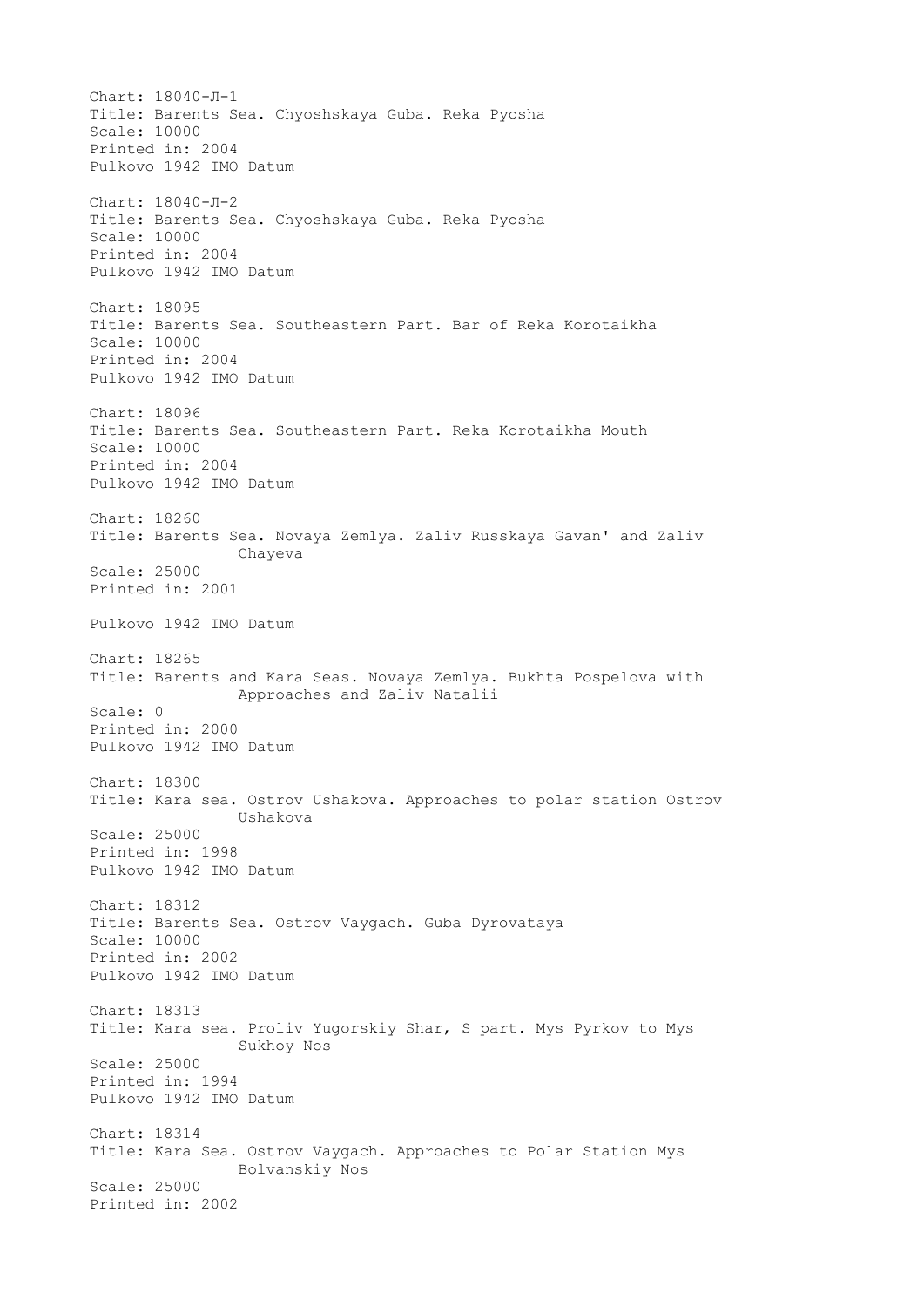Pulkovo 1942 IMO Datum Chart: 18315 Title: Barents sea and Kara sea. Ostrov Vaygach. Guba Dolgaya Scale: 25000 Printed in: 2000 Pulkovo 1942 IMO Datum Chart: 18316 Title: Kara Sea. Proliv Yugorskiy Shar. Mys Khabarova to Mys Yarasalya Scale: 25000 Printed in: 2004 Pulkovo 1942 IMO Datum Chart: 18317 Title: Kara sea. Proliv Morozova. Approaches to Mys Tankernyy Scale: 5000 Printed in: 2000 Pulkovo 1942 IMO Datum Chart: 18318 Title: Kara sea. Yugorskiy Poluostrov. Reyd Amdermy and Proliv Morozova Scale: 25000 Printed in: 1993 Pulkovo 1942 IMO Datum Chart: 18319 Title: Kara Sea. Karskaya Guba. Approaches to Ust'-Kara Settlement Scale: 10000 Printed in: 2001 Pulkovo 1942 IMO Datum Chart: 18320 Title: Kara Sea. Approaches to Karskaya Guba Scale: 25000 Printed in: 2001 Pulkovo 1942 IMO Datum Chart: 18321 Title: Kara Sea. Baydaratskaya Guba. Approaches to Yary Settlement Scale: 10000 Printed in: 2001 Pulkovo 1942 IMO Datum Chart: 18322 Title: Kara Sea. Poluostrov Yamal. Approaches to Polar Station Marresalya Scale: 25000 Printed in: 2002 Pulkovo 1942 IMO Datum Chart: 18324 Title: Kara sea. Poluostrov Yamal. Approaches to Mys Kharasavey Scale: 10000 Printed in: 1994 Pulkovo 1942 IMO Datum Chart: 18325 Title: Kara sea. Poluostrov Yamal. Proliv Sharapov Shar, N entrance Scale: 5000 Printed in: 1994 Pulkovo 1942 IMO Datum Chart: 18327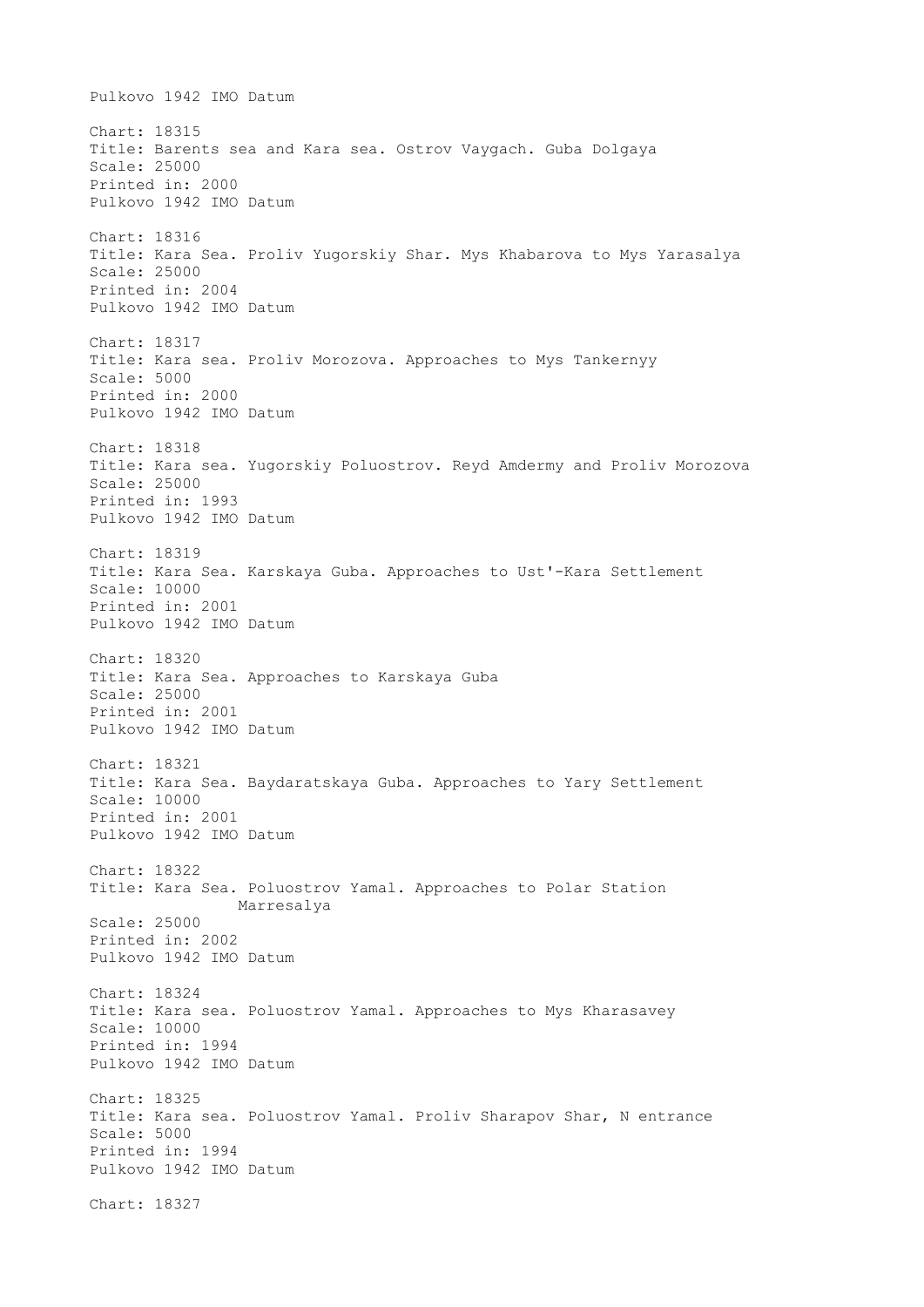Title: Kara sea. Approaches to polar station of Ostrov Belyy Scale: 25000 Printed in: 1995 Pulkovo 1942 IMO Datum Chart: 18328 Title: Kara Sea. Obskaya Guba. Approaches to Mys Kamennyy Scale: 25000 Printed in: 2002 Pulkovo 1942 IMO Datum Chart: 18329 Title: Kara sea. Obskaya Guba. Entrance to Reka Tambey Scale: 5000 Printed in: 1996 Pulkovo 1942 IMO Datum Chart: 18330 Title: Kara sea. Obskaya Guba. Bukhta Tambey and approaches Scale: 25000 Printed in: 1996 Pulkovo 1942 IMO Datum Chart: 18331 Title: Kara sea. Obskaya Guba. Reka Sabetayakha mouth Scale: 5000 Printed in: 1999 Pulkovo 1942 IMO Datum Chart: 18333 Title: Kara Sea. Obskaya Guba. Reka Syoyakha Mouth Scale: 5000 Printed in: 2000 Pulkovo 1942 IMO Datum Chart: 18336 Title: Kara Sea. Obskaya Guba. Port Yamburg and Approaches Scale: 10000 Printed in: 2004 Pulkovo 1942 IMO Datum Chart: 18337 Title: Kara Sea. Gydanskiy Zaliv. Proliv Gydanskiy Scale: 25000 Printed in: 1992 Pulkovo 1942 IMO Datum Chart: 18344 Title: Kara Sea. Obskaya Guba. Bukhta Yaptiksalya Scale: 5000 Printed in: 2000 Pulkovo 1942 IMO Datum Chart: 18376 Title: Kara Sea. Port Dikson Scale: 5000 Printed in: 2002 Pulkovo 1942 IMO Datum Chart: 18377 Title: Kara sea. Port of Dikson and approaches Scale: 10000 Printed in: 1994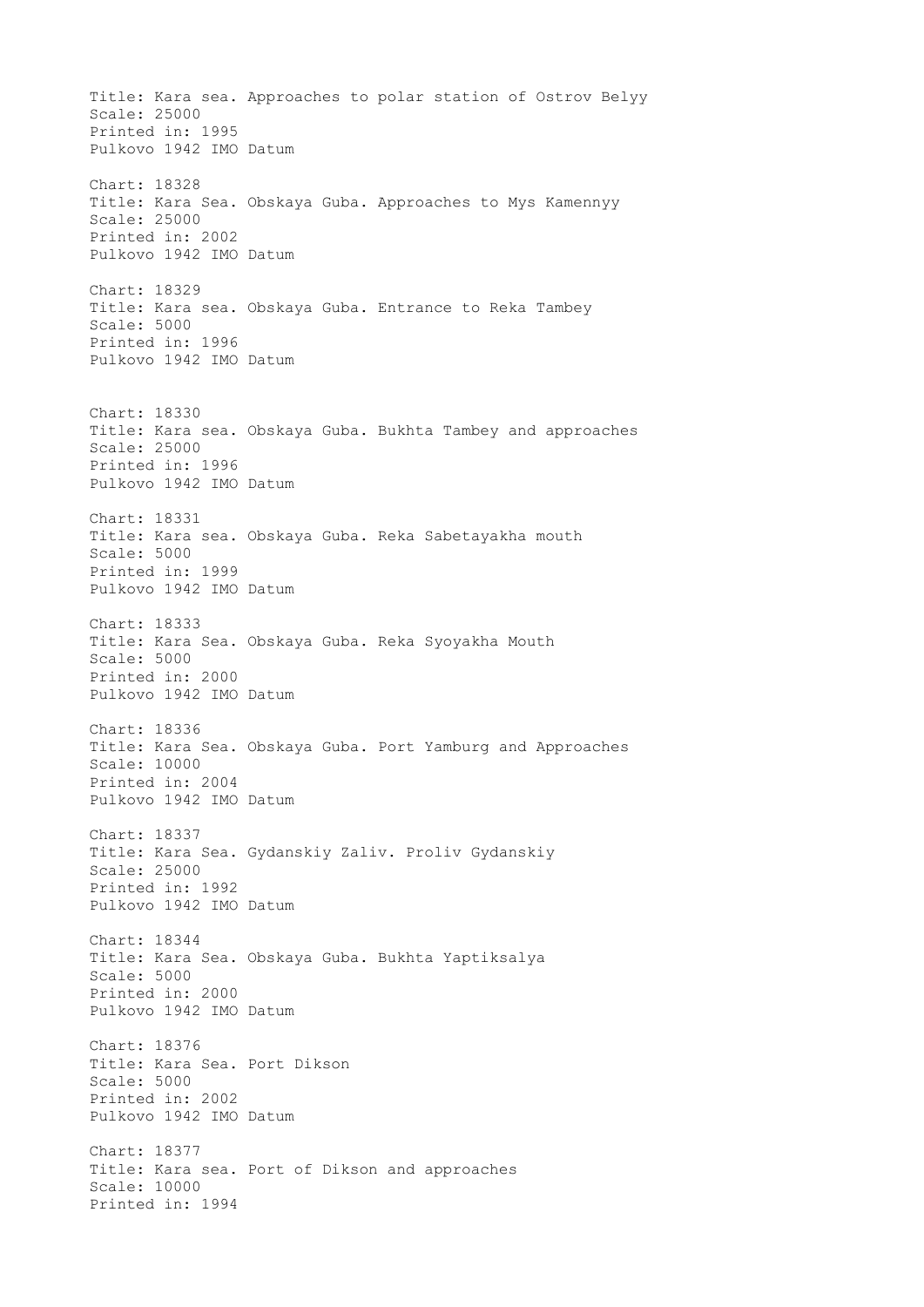Pulkovo 1942 IMO Datum Chart: 18378 Title: Kara sea. Approaches to port Dikson Scale: 25000 Printed in: 1994 Pulkovo 1942 IMO Datum Chart: 18379 Title: Kara sea. Yeniseyskiy Zaliv. Approaches to Leskino Scale: 25000 Printed in: 2000 Pulkovo 1942 IMO Datum Chart: 18381 Title: Kara Sea. Yeniseyskiy Zaliv. Proliv Krestovskiy and Proliv Moskva Scale: 25000 Printed in: 1993 Pulkovo 1942 IMO Datum Chart: 18383 Title: Kara sea. Yeniseyskiy Zaliv. Approaches to the polar station Sopochnaya Karga Scale: 25000 Printed in: 1994 Pulkovo 1942 IMO Datum Chart: 18387 Title: Reka Yenisey. Turushinskiy Perekat Scale: 20000 Printed in: 2002 Pulkovo 1942 IMO Datum Chart: 18389 Title: Reka Yenisey. Fairway South-East of Ostrov Bol'shoy Scale: 10000 Printed in: 2003 Pulkovo 1942 IMO Datum Chart: 18391 Title: Reka Yenisey. Port Dudinka Scale: 5000 Printed in: 2000 Pulkovo 1942 IMO Datum Chart: 18392 Title: Reka Yenisey. Approaches to Port Dudinka Scale: 25000 Printed in: 2001 Pulkovo 1942 IMO Datum Chart: 18393 Title: Reka Yenisey. Protoka Sitkovskaya and Protoka Gribanovskaya Scale: 25000 Printed in: 2002 Pulkovo 1942 IMO Datum Chart: 18394 Title: Reka Yenisey. Lipatnikovskiy Perekat and approaches Scale: 25000 Printed in: 1996 Pulkovo 1942 IMO Datum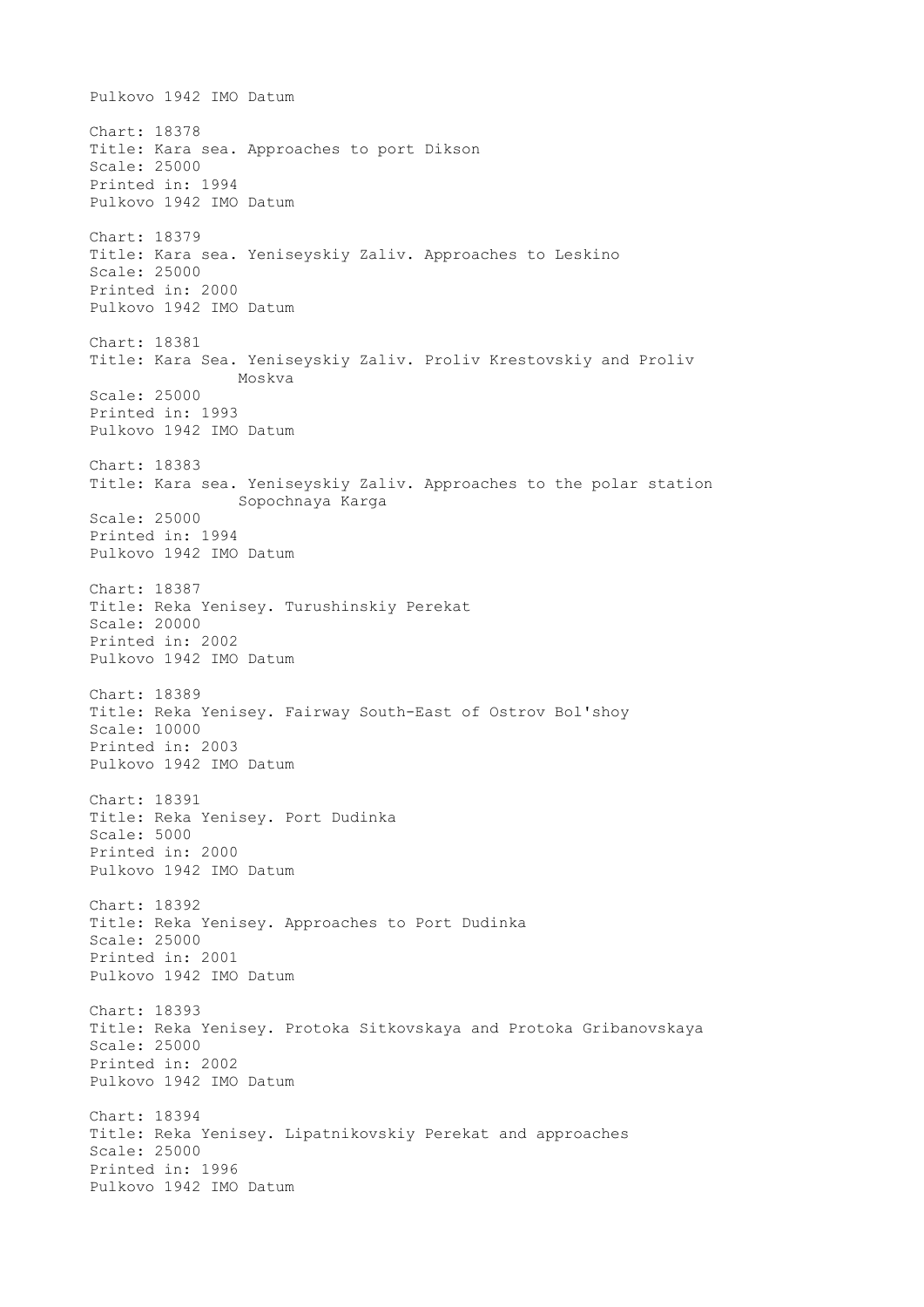Chart: 18395 Title: Reka Yenisey. Port Igarka and Approaches Scale: 10000 Printed in: 1990 Pulkovo 1942 IMO Datum Chart: 18396 Title: Reka Yenisey. Port of Igarka Scale: 5000 Printed in: 1999 Pulkovo 1942 IMO Datum Chart: 18400 Title: Kara Sea. Proliv Vil'kitskogo. Approaches to Mys Chelyuskin Scale: 25000 Printed in: 2006 Pulkovo 1942 IMO Datum Chart: 18401 Title: Laptevykh sea. Poluostrov Taymyr. Zaliv Faddeya. Bukhta Zimovchnaya and Bukhta Sorevnovaniya Scale: 0 Printed in: 1995 Pulkovo 1942 IMO Datum Chart: 18402 Title: Laptevykh sea. Poluostrov Taymyr. Approaches to polar station Andreya Scale: 25000 Printed in: 1995 Pulkovo 1942 IMO Datum Chart: 18410 Title: Laptevykh sea. Ostrov Preobrazheniya Scale: 25000 Printed in: 1995 Pulkovo 1942 IMO Datum Chart: 18413 Title: Laptevykh Sea. Khatangskiy Zaliv. Approaches to Kosistyy Scale: 10000 Printed in: 2003 Pulkovo 1942 IMO Datum Chart: 18417 Title: Laptevykh Sea. Khatangskiy Zaliv. Bar of Reka Khatanga Scale: 25000 Printed in: 2004 Pulkovo 1942 IMO Datum Chart: 18418 Title: Laptevykh Sea. Khatangskiy Zaliv. Reka Khatanga. Mys Povorotnyy to Mys Rassokha Scale: 25000 Printed in: 2004 Pulkovo 1942 IMO Datum Chart: 18419 Title: Laptevykh Sea. Reka Khatanga. Mys Malaya Korga to Mys Samys-Tumus Scale: 25000 Printed in: 2003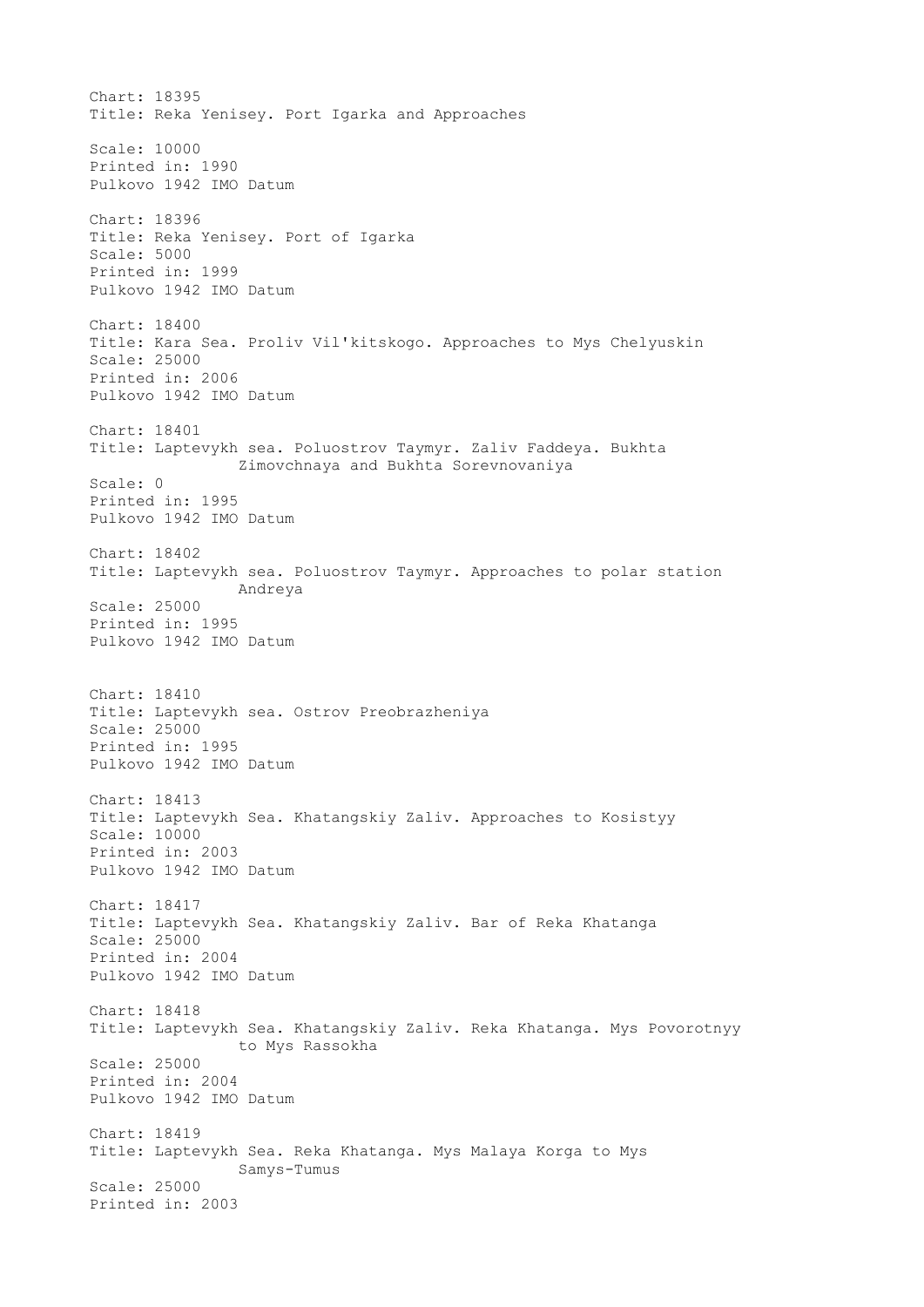Pulkovo 1942 IMO Datum Chart: 18420 Title: Laptevykh Sea. Reka Khatanga. Reka Popigay. Mouth to Ostrov Dekan-Ary Scale: 25000 Printed in: 2003 Pulkovo 1942 IMO Datum Chart: 18421 Title: Laptev Sea. Reka Khatanga. Mys Samys-Tumus to Mys Pestsovyy Scale: 25000 Printed in: 2003 Pulkovo 1942 IMO Datum Chart: 18422 Title: Laptev Sea. Reka Khatanga. Ostrov Krestovskiy to Ostrov Mosiyenko Scale: 25000 Printed in: 2003 Datum Adindan Chart: 18423 Title: Laptev Sea. Reka Khatanga. Ostrov Mosiyenko to Ostrov Dolgan-Ary Scale: 25000 Printed in: 2003 Pulkovo 1942 IMO Datum Chart: 18424 Title: Laptev Sea. Reka Khatanga. Ostrov Dolgan-Ary to Ostrov Zelyonyy Scale: 25000 Printed in: 2003 Pulkovo 1942 IMO Datum Chart: 18425 Title: Laptev Sea. Reka Khatanga. Ostrov Zelyonyy to Nizhniy Alignment Scale: 25000 Printed in: 2003 Pulkovo 1942 IMO Datum Chart: 18426 Title: Laptev Sea. Reka Khatanga. Nizhniy Alignment to Ostrov Dzhon-Ary Scale: 25000 Printed in: 2003 Pulkovo 1942 IMO Datum Chart: 18427 Title: Laptev Sea. Reka Khatanga. Ostrov Dzhon-Ary to Zhdanikha Settlement Scale: 25000 Printed in: 2003 Pulkovo 1942 IMO Datum Chart: 18428 Title: Laptev Sea. Reka Khatanga. Zhdanikha Settlement to Port Khatanga Scale: 25000 Printed in: 2003 Pulkovo 1942 IMO Datum Chart: 18429 Title: Laptev Sea. Reka Khatanga and Reka Kotuy. Port Khatanga to Ostrov Pestsovyy Scale: 25000 Printed in: 2003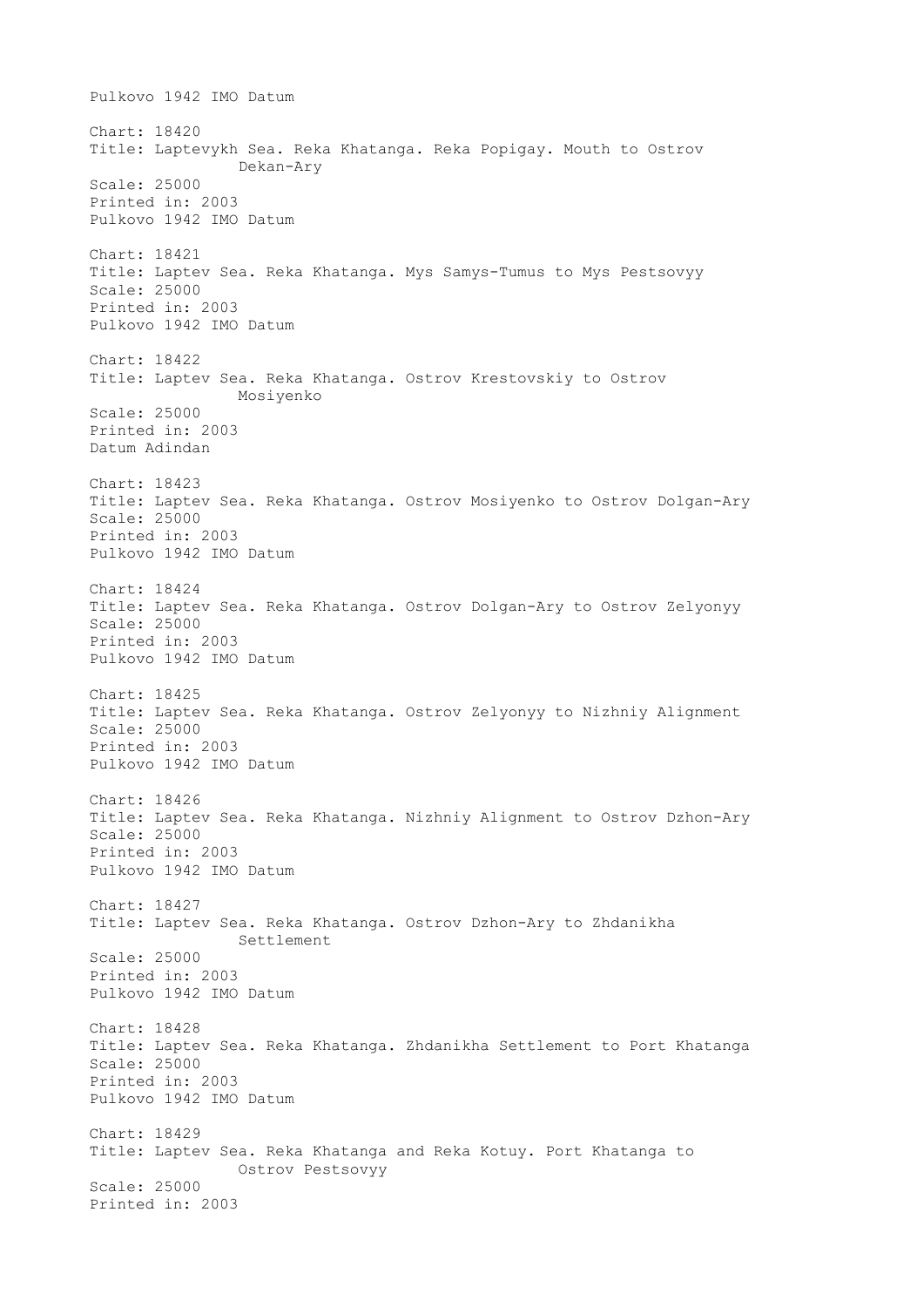Pulkovo 1942 IMO Datum Chart: 18430 Title: Laptevykh Sea. Reka Kotuy. Ostrov Pestsovyy to Ostrov Estelyakh Scale: 25000 Printed in: 2004 Pulkovo 1942 IMO Datum Chart: 18431 Title: Laptev Sea. Reka Khatanga. Mys Diring to port Khatanga Scale: 10000 Printed in: 2004 Pulkovo 1942 IMO Datum Chart: 18439 Title: Laptevykh sea. Khatangskiy Zaliv. Bukhta Syndassko Scale: 12500 Printed in: 2000 Pulkovo 1942 IMO Datum Chart: 18440 Title: Laptevykh sea. Khatangskiy Zaliv. Bukhta Kozhevnikova Approaches to Mys Il'ya Scale: 10000 Printed in: 1999 Pulkovo 1942 IMO Datum Chart: 18460 Title: Laptev Sea. Reka Anabar. Approaches to Uryung-Khaya Settlement Scale: 10000 Printed in: 2002 Pulkovo 1942 IMO Datum Chart: 18461 Title: Laptev Sea. Reka Anabar. Ostrov Battakhtakh-Aryta to Ostrov Kharabyl-Aryta Scale: 25000 Printed in: 2002 Pulkovo 1942 IMO Datum Chart: 18462 Title: Laptev Sea Reka Anabar. Mys Kresty to Ostrov Battakhtakh - Aryta Scale: 25000 Printed in: 2002 Pulkovo 1942 IMO Datum Chart: 18465 Title: Laptevykh sea. Approaches to polar station of Mys Terpyay Tumsa Scale: 25000 Printed in: 2000 Pulkovo 1942 IMO Datum Chart: 18467 Title: Laptevykh sea. Reka Lena. Delta Approaches to Dunay polar station Scale: 25000 Printed in: 2000 Pulkovo 1942 IMO Datum Chart: 18468 Title: Laptev Sea. Bukhta Tiksi Scale: 25000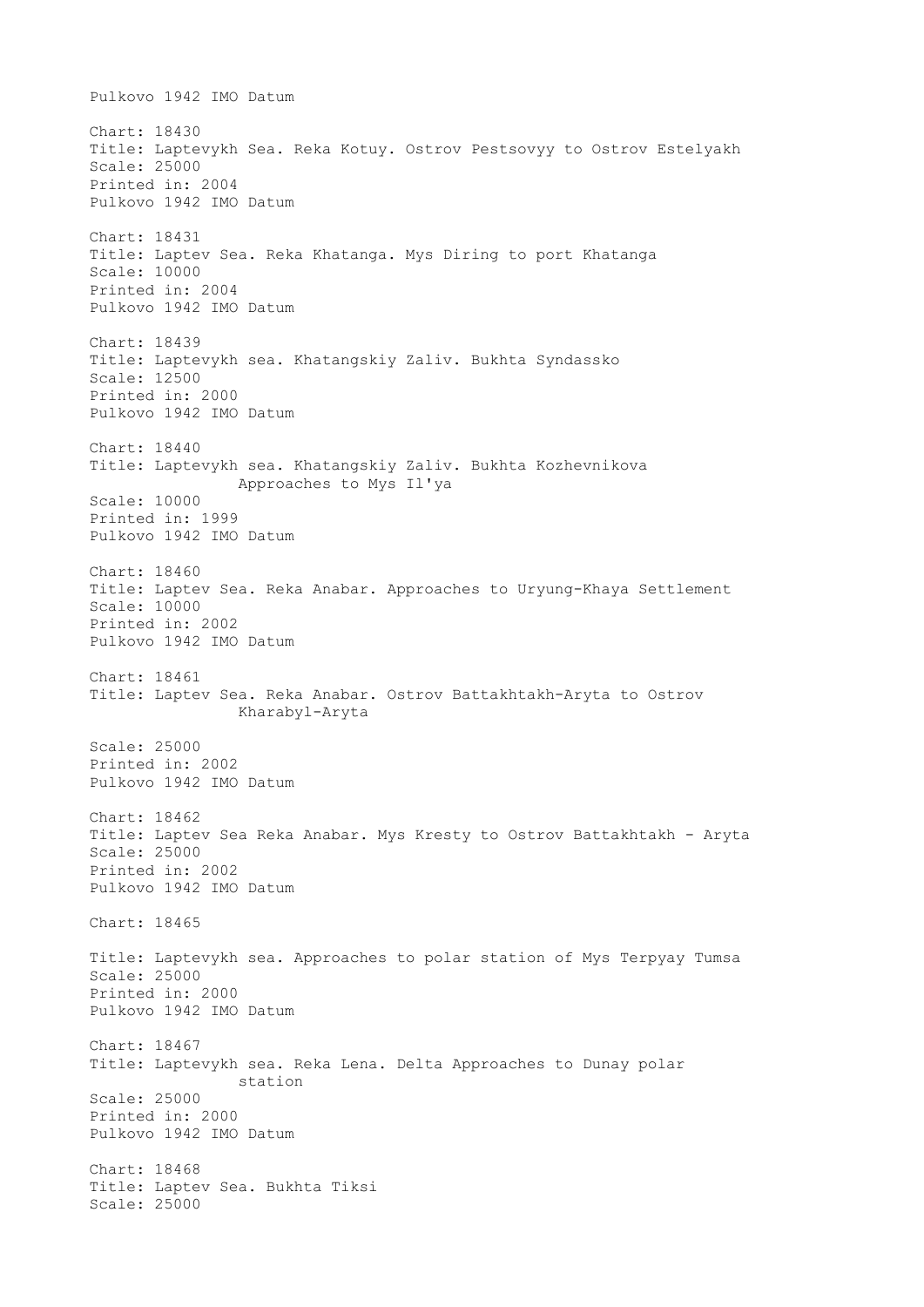Printed in: 2001 Pulkovo 1942 IMO Datum Chart: 18469 Title: Laptevykh sea. Port Tiksi. Zaliv Sogo and Zaliv Bulunkan Scale: 10000 Printed in: 1999 Pulkovo 1942 IMO Datum Chart: 18470 Title: Laptevykh sea. Bukhta Tiksi. Port of Tiksi wharves Scale: 2000 Printed in: 1995 Pulkovo 1942 IMO Datum Chart: 18473 Title: Laptevykh sea. Yanskiy Zaliv. Entrance to Guba Van'kina Scale: 25000 Printed in: 1999 Pulkovo 1942 IMO Datum Chart: 18474 Title: Laptevykh sea. Yanskiy Zaliv. Guba Van'kina Scale: 25000 Printed in: 1999 Pulkovo 1942 IMO Datum Chart: 18475 Title: Laptev Sea. Approaches to Arctic Expedition Base Scale: 25000 Printed in: 2001 Pulkovo 1942 IMO Datum Chart: 18477 Title: Laptevykh sea. Novosibirskiye Ostrova. Northern extremity of Ostrov Stolbovoy Scale: 25000 Printed in: 2000 Pulkovo 1942 IMO Datum Chart: 18480 Title: Laptevykh sea. Ostrov Kotel'nyy. Approaches to polar station Proliv Sannikova Scale: 25000 Printed in: 1996 Pulkovo 1942 IMO Datum Chart: 18481 Title: Laptevykh sea. Novosibirskiye Ostrova. Ostrov Kotel'nyy Guba Nerpich'ya Scale: 25000 Printed in: 1999 Pulkovo 1942 IMO Datum Chart: 18482 Title: Laptevykh Sea. Novosibirskiye Ostrova. Ostrov Kotel'nyy. Bukhta Temp and Approaches Scale: 25000 Printed in: 2002 Pulkovo 1942 IMO Datum Chart: 18483 Title: Laptevykh sea. Ostrov Kotel'nyy. Approaches to Ostrov Kotel'nyy polar Station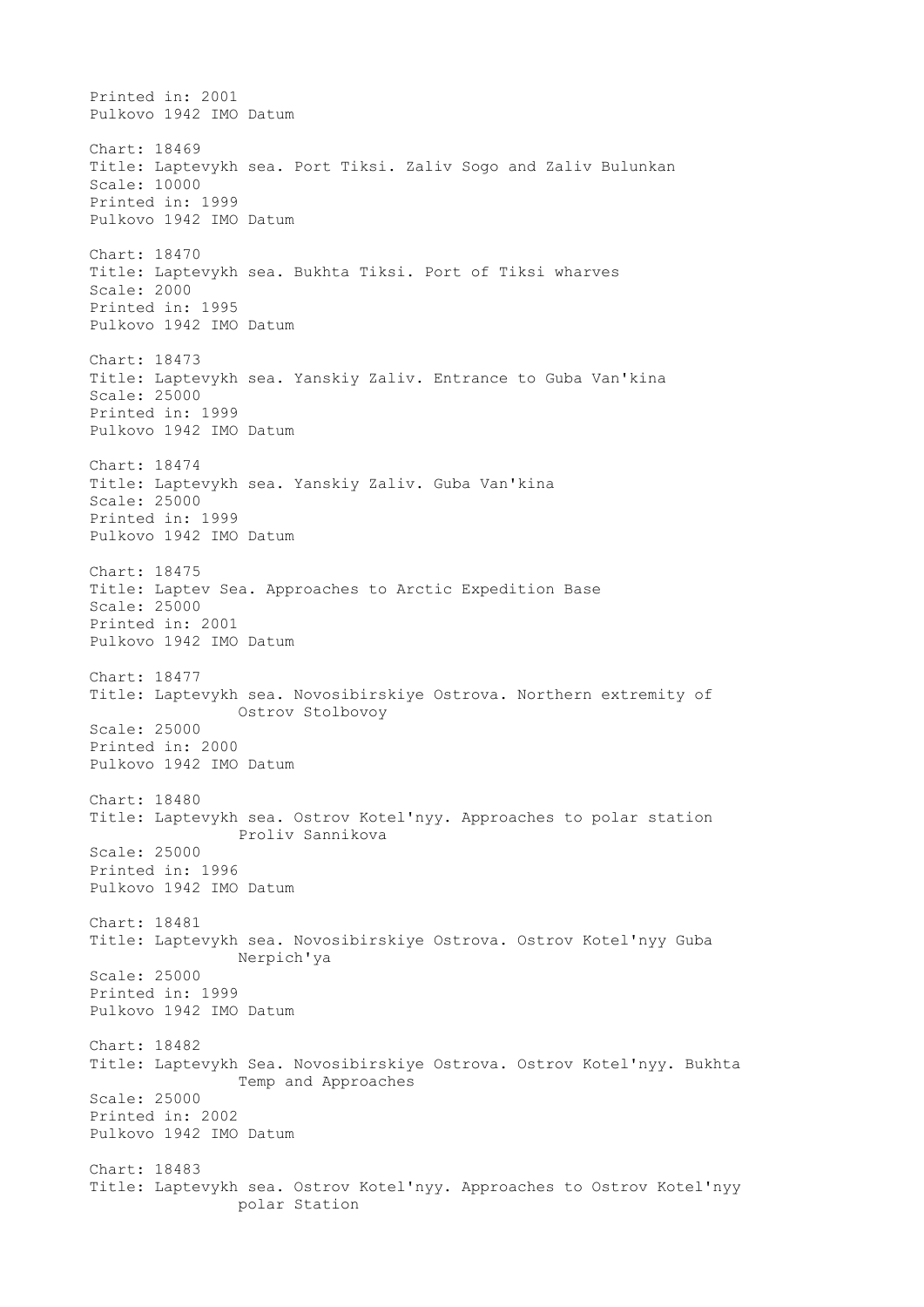Scale: 25000 Printed in: 1999 Pulkovo 1942 IMO Datum Chart: 18490 Title: East Siberian Sea. Proliv Sannikova. Approaches to Polar Station Zemlya Bunge Scale: 25000 Printed in: 2001 Pulkovo 1942 IMO Datum Chart: 19001 Title: White Sea. Onezhskiy Zaliv. Ostrov Zhizhginskiy and Approaches Scale: 10000 Printed in: 2002 Pulkovo 1942 IMO Datum Chart: 19002 Title: Anchorages of the White sea Scale: 0 Printed in: 1996 Pulkovo 1942 IMO Datum Chart: 19003 Title: White Sea. Terskiy Bereg. Reka Ponoy Mouth Scale: 10000 Printed in: 2000 Pulkovo 1942 IMO Datum Chart: 19005 Title: White Sea. Dvinskiy Zaliv. Mys Poltominka to Mys Kerets Scale: 25000 Printed in: 2003 Pulkovo 1942 IMO Datum Chart: 19006 Title: White Sea. Dvinskiy Zaliv. Mys Lopshen'gskiy to Mys Yash-Navolok (Lopshen'gskaya Measured Distance) Scale: 25000 Printed in: 2003 Pulkovo 1942 IMO Datum Chart: 19007 Title: White sea. Karel'skiy Bereg. Guba Kalgalaksha Scale: 25000 Printed in: 1994 Pulkovo 1942 IMO Datum Chart: 19008 Title: White sea. Karel'skiy Bereg. Guba Pon'goma, W part Scale: 10000 Printed in: 1994 Pulkovo 1942 IMO Datum Chart: 19009 Title: White sea. Karel'skiy Bereg. Guba Pon'goma Scale: 25000 Printed in: 1995 Pulkovo 1942 IMO Datum Chart: 19010 Title: White Sea. Onezhskiy Zaliv. Gavan' Blagopoluchiya and Approaches Scale: 5000 Printed in: 2002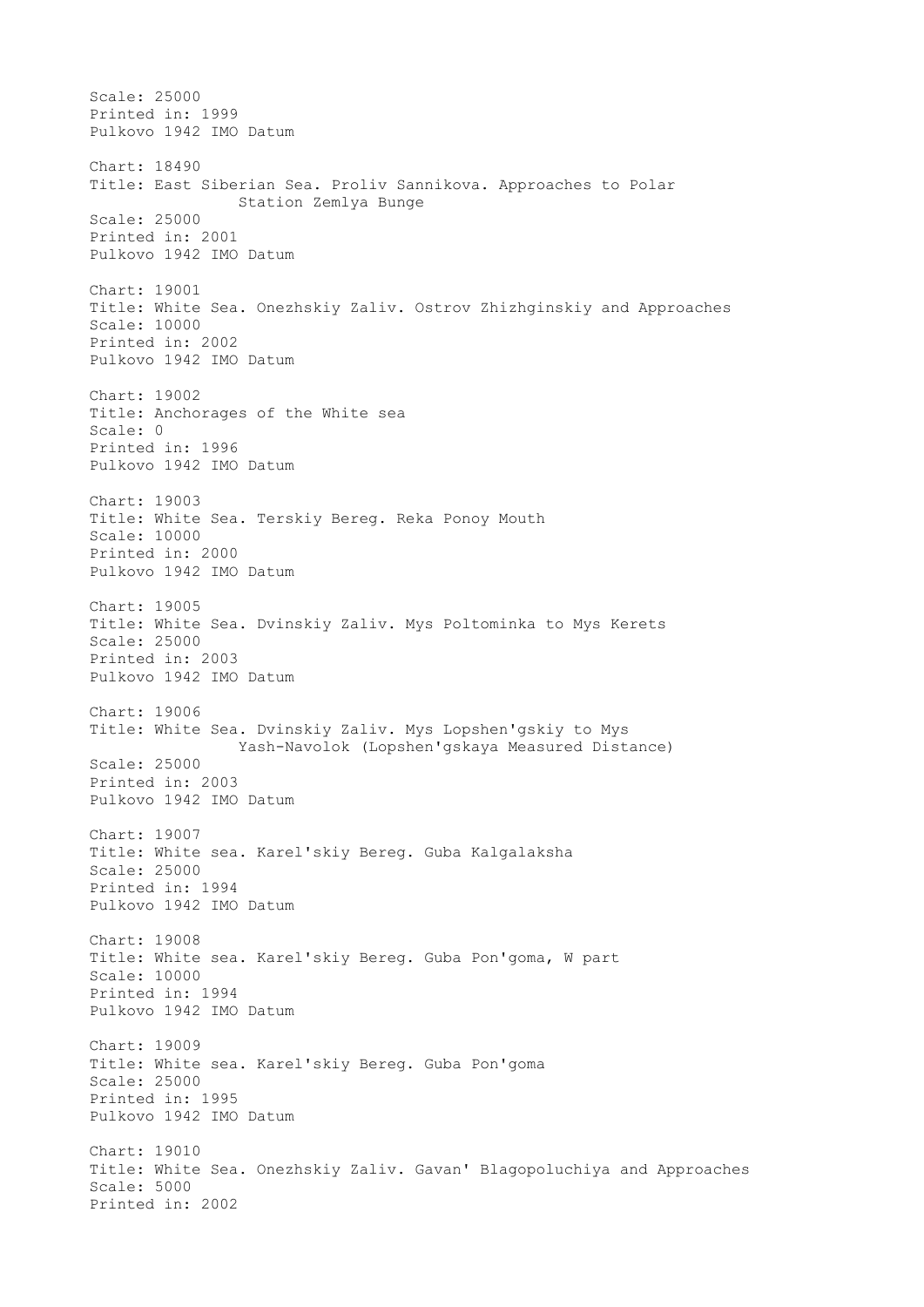Pulkovo 1942 IMO Datum Chart: 19011 Title: White Sea. Onezhskiy Zaliv. Approaches to Port Onega Scale: 25000 Printed in: 2000 Pulkovo 1942 IMO Datum Chart: 19012 Title: White Sea. Onezhskiy Zaliv. Port Onega Scale: 10000 Printed in: 1995 Pulkovo 1942 IMO Datum Chart: 19013 Title: White sea. Onezhskiy Zaliv. Approaches to Reka Purnema mouth Scale: 5000 Printed in: 1997 Pulkovo 1942 IMO Datum Chart: 19014 Title: White Sea. Onezhskiy Zaliv. Ostrov Bol'shoy Zhuzhmuy and Ostrov Malyy Zhuzhmuy Scale: 25000 Printed in: 2000 Pulkovo 1942 IMO Datum Chart: 19015 Title: White sea. Karel'skiy Bereg. Guba Gridina Scale: 10000 Printed in: 1996 Pulkovo 1942 IMO Datum Chart: 19016 Title: White Sea. Onezhskiy Zaliv. Roads of Guba Letnyaya Zolotitsa Scale: 5000 Printed in: 2006 Pulkovo 1942 IMO Datum Chart: 19017 Title: White Sea. Onezhskiy Zaliv. Approaches to Lyamtsa Settlement Scale: 5000 Printed in: 2001 Pulkovo 1942 IMO Datum Chart: 19018 Title: White Sea. Onezhskiy Zaliv. Guba Pushlakhta Scale: 5000 Printed in: 2001 Pulkovo 1942 IMO Datum Chart: 19019 Title: White Sea. Lyamitskiy Coast. Letne-Orlovskiy Lighthouse to Chesmenskiy Lighthouse Scale: 25000 Printed in: 2003 Pulkovo 1942 IMO Datum Chart: 19021 Title: White Sea. Kandalakshskiy Zaliv. Guba Por'ya Scale: 25000 Printed in: 2006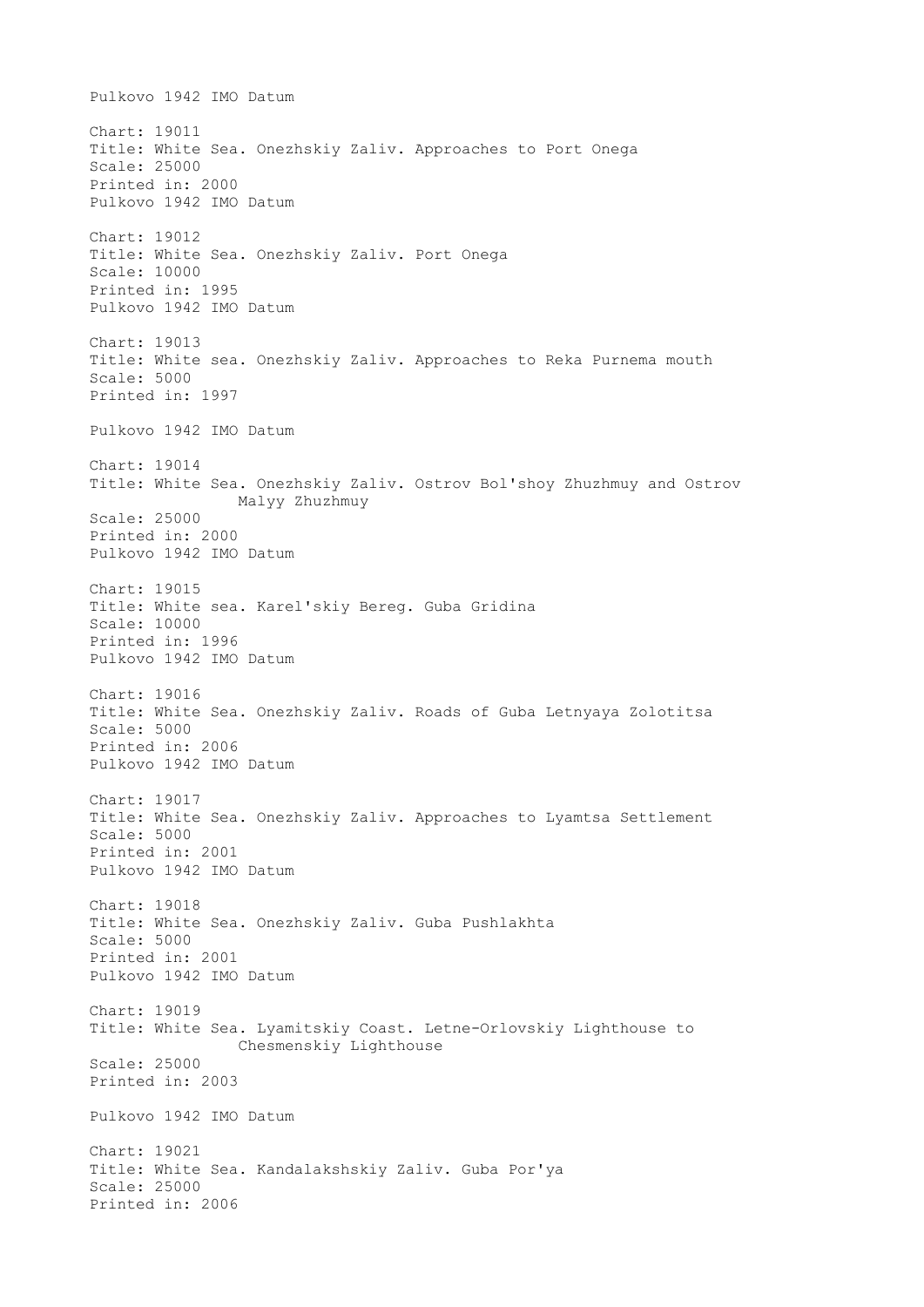Pulkovo 1942 IMO Datum Chart: 19022 Title: White Sea. Zimniy Bereg. Mouth of Reka Zimnyaya Zolotitsa and Approaches Scale: 5000 Printed in: 1992 Pulkovo 1942 IMO Datum Chart: 19023 Title: White Sea. Zimniy Bereg. Reka Ruch'i Mouth and Approaches Scale: 5000 Printed in: 2000 Pulkovo 1942 IMO Datum Chart: 19024 Title: White sea. Zimniy Bereg. Reka Mayda and approaches Scale: 10000 Printed in: 2000 Pulkovo 1942 IMO Datum Chart: 19025 Title: White Sea. Kaninskiy Bereg. Reka Shoyna Mouth Scale: 10000 Printed in: 2001 Pulkovo 1942 IMO Datum Chart: 19026 Title: White sea. Mezenskiy Zaliv. Reka Koyda mouth Scale: 10000 Printed in: 1998 Pulkovo 1942 IMO Datum Chart: 19027 Title: White sea. Mezenskiy Zaliv. Reka Nes' mouth Scale: 10000 Printed in: 1996 Pulkovo 1942 IMO Datum Chart: 19028 Title: White sea. Mezenskiy Zaliv. Ostrov Morzhovets Scale: 25000 Printed in: 2000 Pulkovo 1942 IMO Datum Chart: 19030 Title: White sea. Reka Severnaya Dvina. Port Arkhangel'sk Scale: 10000 Printed in: 1999 Pulkovo 1942 IMO Datum Chart: 19034 Title: White Sea. Onezhskiy Zaliv. Port Kem' Scale: 5000 Printed in: 2003 Pulkovo 1942 IMO Datum Chart: 19042 Title: White Sea. Kandalakshskiy Zaliv. Approaches to Kandalaksha and Vitino Scale: 25000 Printed in: 2004 Pulkovo 1942 IMO Datum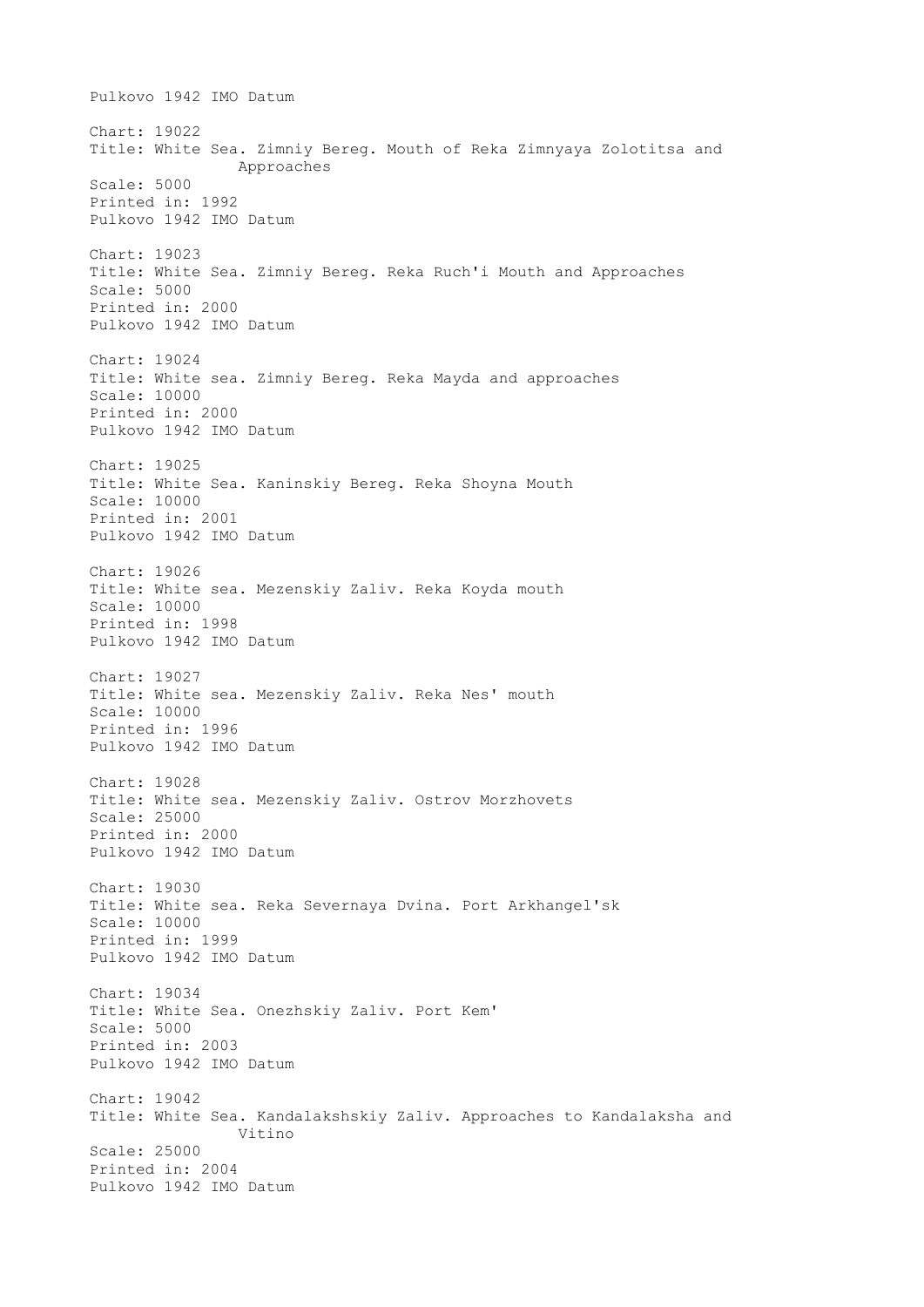Chart: 19043 Title: White Sea. Kandalakshkiy Zaliv. Guba Lupcha and Port Kandalaksha Scale: 10000 Printed in: 2004 Pulkovo 1942 IMO Datum Chart: 19044 Title: White Sea. Kandalakshskiy Zaliv. Guba Palkina and Approaches Scale: 10000 Printed in: 2004 Pulkovo 1942 IMO Datum Chart: 19045 Title: White Sea. Kandalakshskiy Zaliv. Approaches to Reka Kuzreka Scale: 25000 Printed in: 2003 Pulkovo 1942 IMO Datum Chart: 19068 Title: White Sea. Anchorages of Terskiy Bereg Scale: 0 Printed in: 2001 Pulkovo 1942 IMO Datum Chart: 19240 Title: Barents sea. Zemlya Frantsa Josifa. Ostrov Zemlya Alexandry. Zaliv Dezhneva and Bukhta Zveroboyev Scale: 0 Printed in: 1996 Pulkovo 1942 IMO Datum Chart: 19242 Title: Barents Sea. Zemlya Frantsa-Iosifa. Proliv Britanskiy Kanal. Bukhta Tikhaya and Approaches Scale: 25000 Printed in: 2000 Pulkovo 1942 IMO Datum Chart: 19244 Title: Barents sea. Zemlya Frantsa Iosifa. Heysa island. Approaches to Druzhnyy Scale: 25000 Printed in: 1994 Pulkovo 1942 IMO Datum Chart: 19302 Title: Kara sea. Shkhery Minina. Ostrov Oleniy. Bukhta Urvantseva and Bukhta Olen'ya with approaches Scale: 25000 Printed in: 2000 Pulkovo 1942 IMO Datum Chart: 19305 Title: Kara Sea. Poluostrov Taymyr. Bukhta Slyudyanaya, Eclipse Bay, Bukhta Lomonosova Scale: 25000 Printed in: 2006 Pulkovo 1942 IMO Datum Chart: 19306 Title: Kara Sea. Poluostrov Taymyr. Ostrova Baklunda to Mys Lemana Scale: 25000 Printed in: 2003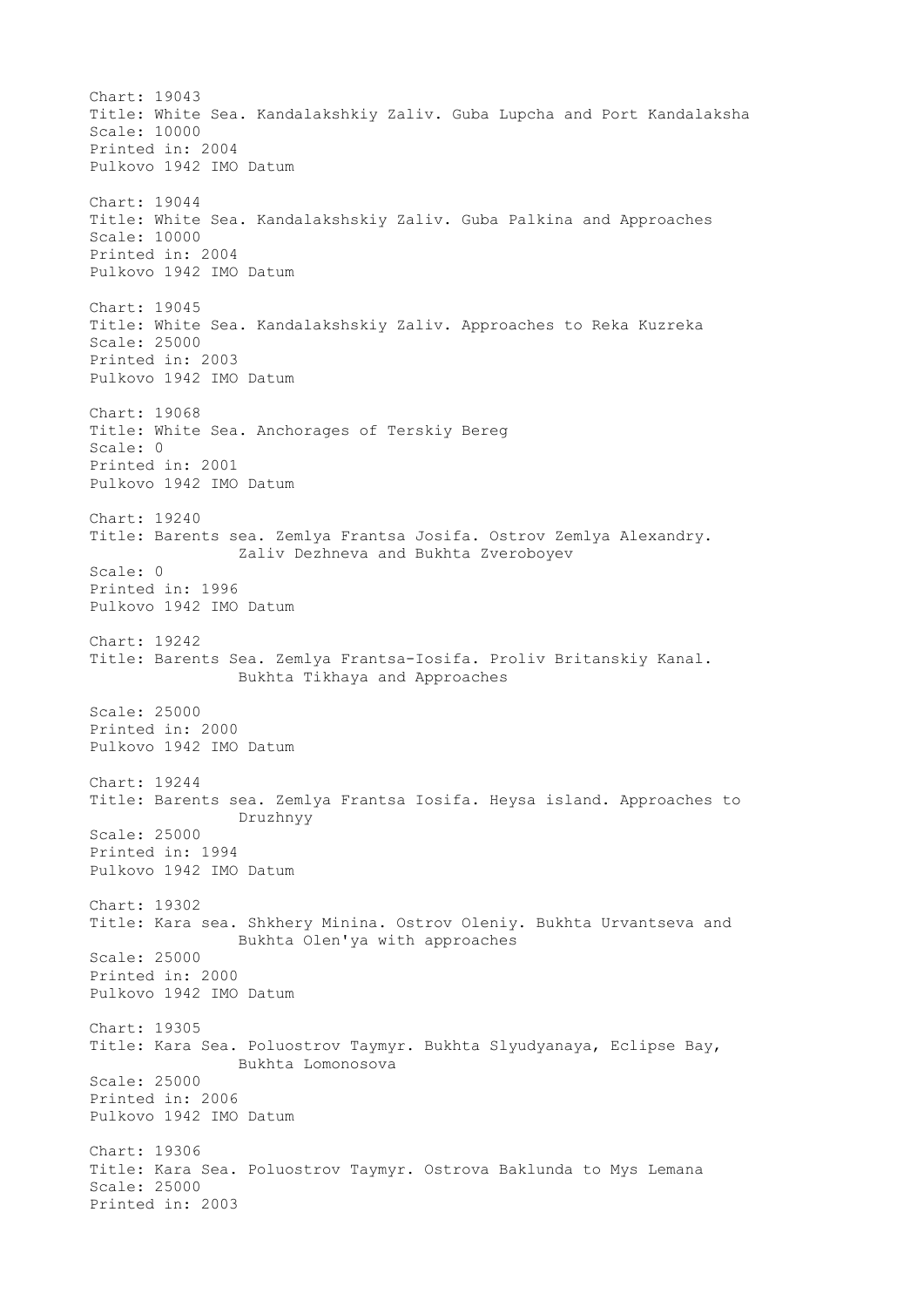Pulkovo 1942 IMO Datum Chart: 19307 Title: Kara Sea. Poluostrov Taymyr. Proliv Mushketova Scale: 25000 Printed in: 2004 Pulkovo 1942 IMO Datum Chart: 19308 Title: Kara Sea. Approaches to Polar Stations Mys Sterlegova, Ostrova Geyberga and Ostrov Isachenko Scale: 0 Printed in: 2005 Pulkovo 1942 IMO Datum Chart: 19310 Title: Kara Sea. Shkhery Minina. Proliv Leningradtsev. Bukhta Vkhodnaya with Approaches Scale: 10000 Printed in: 2004 Pulkovo 1942 IMO Datum Chart: 19314 Title: Kara sea. Proliv Vil'kitskogo. Bukhta Karavannaya and approaches Scale: 25000 Printed in: 2000 Pulkovo 1942 IMO Datum Chart: 19316 Title: Kara sea. Proliv Vi'lkitskogo. Bukhta ZhuravlЁva and Bukhta Solnechnaya Scale: 25000 Printed in: 1994 Pulkovo 1942 IMO Datum Chart: 19326 Title: Kara sea. Ostrova Izvestiy TSIK. Bukhta Polyarnik and approaches Scale: 25000 Printed in: 1995 Pulkovo 1942 IMO Datum Chart: 19327 Title: Kara sea. Ostrov Uyedineniya. Approaches to polar station of Ostrov Uyedineniya Scale: 10000 Printed in: 1995 Pulkovo 1942 IMO Datum Chart: 19329 Title: Kara Sea. Archipelag Sedova. Ostrov Golomyannyy and Approaches Scale: 10000 Printed in: 2006 Pulkovo 1942 IMO Datum Chart: 19330 Title: Kara sea. Arkhipelag Sedova. Proliv Sergeya Kameneva Scale: 10000 Printed in: 2000 Pulkovo 1942 IMO Datum Chart: 19370 Title: Kara and Laptevykh Seas. Severnaya Zemlya. Ostrov Bol'shevik. Approaches to Polar Station Mys Peschanyy Scale: 25000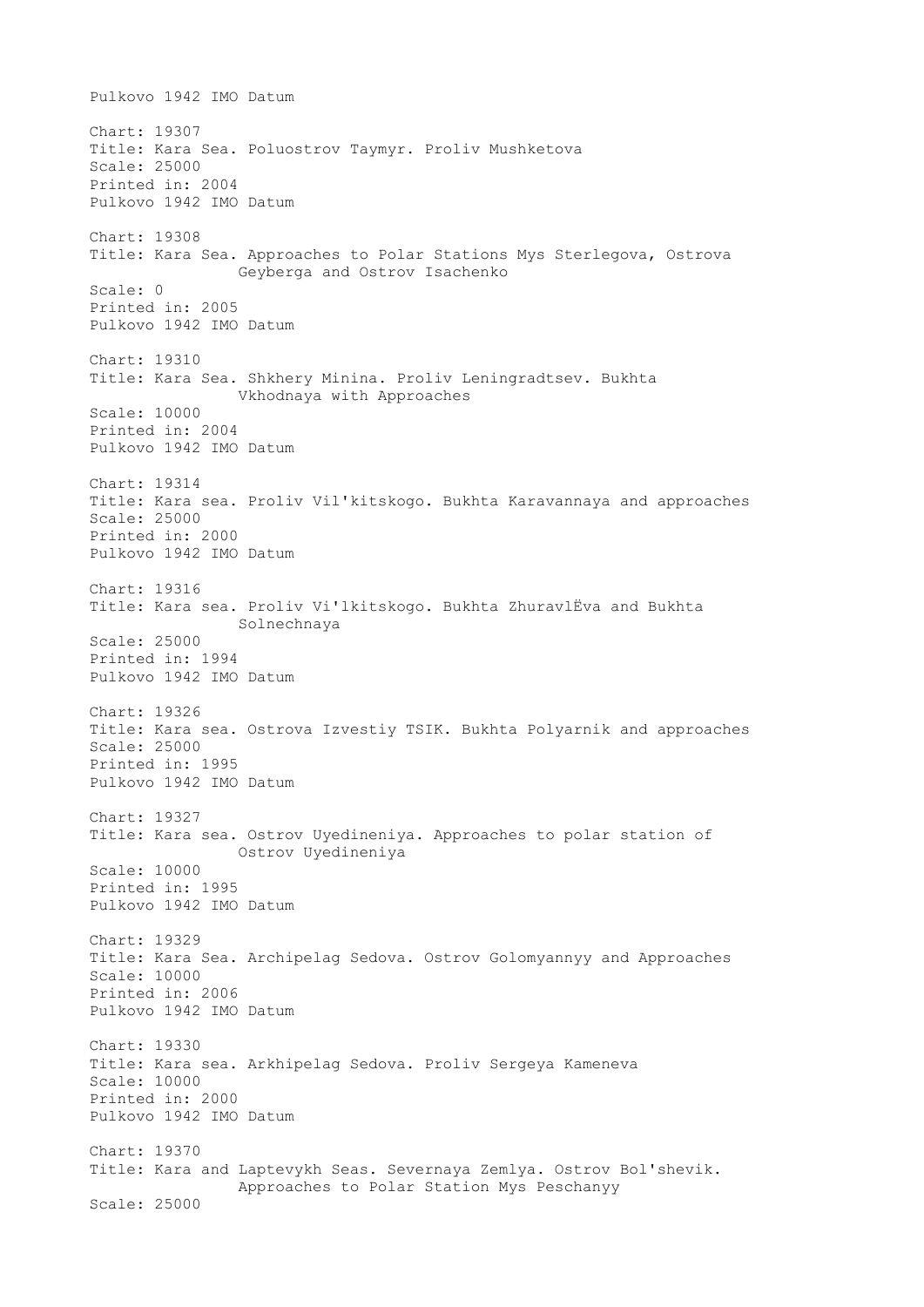Printed in: 2004 Pulkovo 1942 IMO Datum Chart: 19411 Title: East Siberian sea. Reka Kolyma. Reka Panteleikha mouth Scale: 5000 Printed in: 1995 Pulkovo 1942 IMO Datum Chart: 19412 Title: East Siberian sea. Reka Kolyma. Sea port of Zelenyy Mys Scale: 2000 Printed in: 1995 Pulkovo 1942 IMO Datum Chart: 19413 Title: East Siberian sea. Reka Kolyma. Protoka Chernousovskaya and approaches Scale: 10000 Printed in: 1997 Pulkovo 1942 IMO Datum Chart: 19415 Title: East Siberian sea. Reka Kolyma. Kamennaya Protoka Approaches to the settlement Petushki and Abrosimovskiy Perekat Scale: 10000 Printed in: 1995 Pulkovo 1942 IMO Datum Chart: 19416 Title: East Siberian Sea. Reka Kolyma. Protoka Kamennaya. Oil Terminal of Petushki Settlement Scale: 1000 Printed in: 2001 Pulkovo 1942 IMO Datum Chart: 19417 Title: East Siberian Sea. Reka Kolyma. Protoka Kamennaya. Ostrov Aspidnyy and Ostrov Parokhodnyy Scale: 10000 Printed in: 2001 Pulkovo 1942 IMO Datum Chart: 19418 Title: Reka Kolyma. Protoka Kamennaya. Perekat Sukharnyy Scale: 10000 Printed in: 2000 Pulkovo 1942 IMO Datum Chart: 19419 Title: East Siberian sea. Reka Kolyma. Protoka Poperechnaya Scale: 10000 Printed in: 2000 Pulkovo 1942 IMO Datum Chart: 19420 Title: East Siberian sea. Reka Kolyma. Bukhta Ambarchik Scale: 10000 Printed in: 1996 Pulkovo 1942 IMO Datum Chart: 19422 Title: East Siberian Sea. Ostrova Medvezh'i. Ostrov Chetyryokhstolbovoy Scale: 25000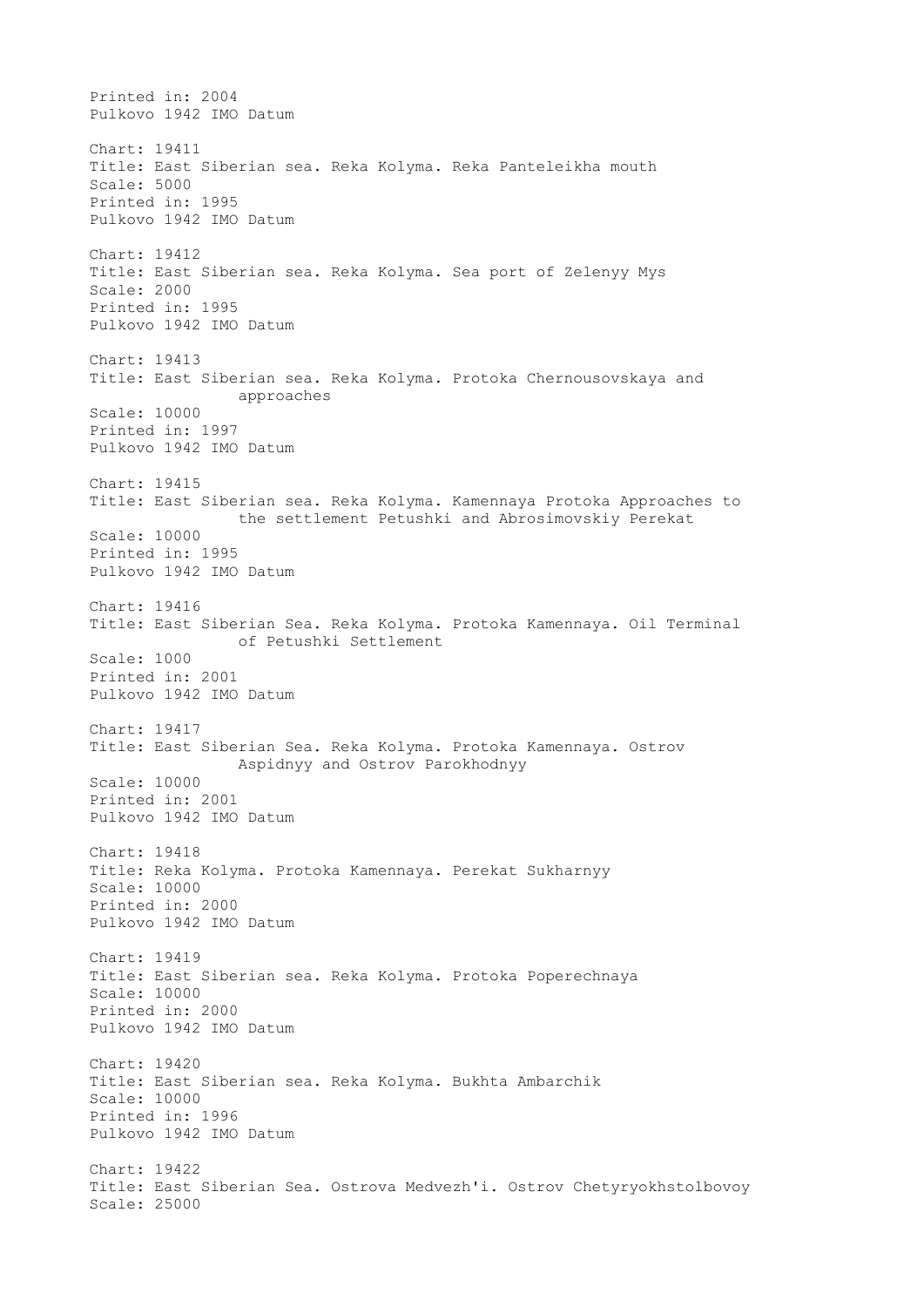Printed in: 2001 Pulkovo 1942 IMO Datum Chart: 19423 Title: East Siberian sea. Reka Kolyma. Mys Medvezhiy to Mys Obryvistyy Scale: 25000 Printed in: 1999 Pulkovo 1942 IMO Datum Chart: 19424 Title: East Siberian sea. Reka Kolyma. Kamyennaya Kolyma. Mys Obryvistyy to Kur'ishka Scale: 25000 Printed in: 1996 Pulkovo 1942 IMO Datum Chart: 19425 Title: East Siberian sea. Reka Kolyma. Protoka Kamennaya. Kur'ishka to Mys Verkhnekabachkovskiy Scale: 25000 Printed in: 1995 Pulkovo 1942 IMO Datum Chart: 19426 Title: East Siberian sea. Reka Kolyma. Protoka Kamennaya. Mys Verkhnekabachkovskiy to Mys Filippovskaya Strelka Scale: 25000 Printed in: 1995 Pulkovo 1942 IMO Datum Chart: 19427 Title: East Siberian sea. Reka Kolyma. Mys Filippovskaya Strelka to settlement of Cherskiy Scale: 25000 Printed in: 1996 Pulkovo 1942 IMO Datum Chart: 19430 Title: East Siberian sea. Approaches to Mys Baranikha Scale: 10000 Printed in: 2000 Pulkovo 1942 IMO Datum Chart: 19431 Title: Arctic Ocean. East Siberian Sea. Approaches to Polar Station Rauchua Scale: 25000 Printed in: 2000 Pulkovo 1942 IMO Datum Chart: 19433 Title: East Siberian sea. Chaunskaya Guba. Skala Kargyn to Mys Naglyoynyn Scale: 25000 Printed in: 2000 Pulkovo 1942 IMO Datum Chart: 19434 Title: East Siberian sea. Ostrov Ayon. Approaches to Ayon polar station Scale: 25000 Printed in: 2000 Pulkovo 1942 IMO Datum Chart: 19440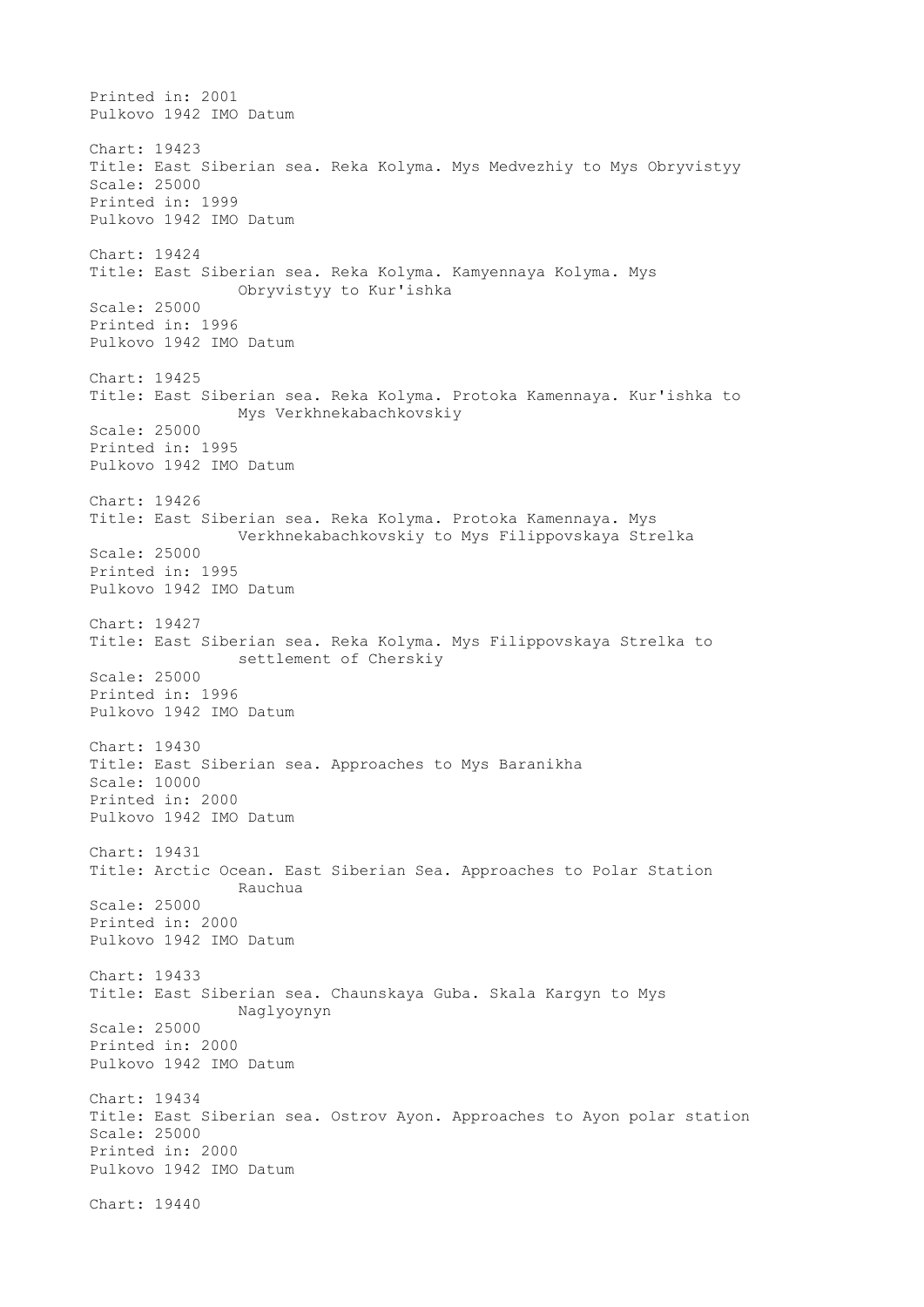Title: East Siberian sea. Chaunskaya Guba. Approaches to Proliv Malyy Chaunskiy Scale: 25000 Printed in: 2000 Pulkovo 1942 IMO Datum Chart: 19441 Title: East Siberian sea. Chaunskaya Guba. Approaches to Reka Rakvazan mouth Scale: 25000 Printed in: 2000 Pulkovo 1942 IMO Datum Chart: 19442 Title: East Siberian sea. Chaunskaya Guba. Reka Mukkuvnyan to Kargyn rocks Scale: 25000 Printed in: 2000 Pulkovo 1942 IMO Datum Chart: 19444 Title: East Siberian sea. Chaunskaya Guba. Mys Naglyoynyn to 68°56'36" parallel Scale: 25000 Printed in: 2000 Pulkovo 1942 IMO Datum Chart: 19445 Title: East Siberian Sea. Southern Part of Chaunskaya Guba. Reka Teyukuul' to Transshipment Base Kremyanka Scale: 25000 Printed in: 1994 Pulkovo 1942 IMO Datum Chart: 19447 Title: East Siberian sea. Chaunskaya Guba, S part. Reka Chaun Delta and approaches Scale: 25000 Printed in: 2000 Pulkovo 1942 IMO Datum Chart: 19448 Title: East Siberian sea. Chaunskaya Guba. Approaches to Rytkuchi settlement Scale: 10000 Printed in: 1996 Pulkovo 1942 IMO Datum Chart: 19449 Title: East Siberian sea. Chaunskaya Guba. Approaches to Reka Ichuveyem Scale: 25000 Printed in: 2000 Pulkovo 1942 IMO Datum Chart: 19450 Title: East Siberian sea. Chaunskaya Guba. Approaches to Mys Rossomashiy Scale: 25000 Printed in: 2000 Pulkovo 1942 IMO Datum Chart: 19451 Title: East Siberian sea. Chaunskaya Guba. Kosa Mlelin to Reka Teyukuul'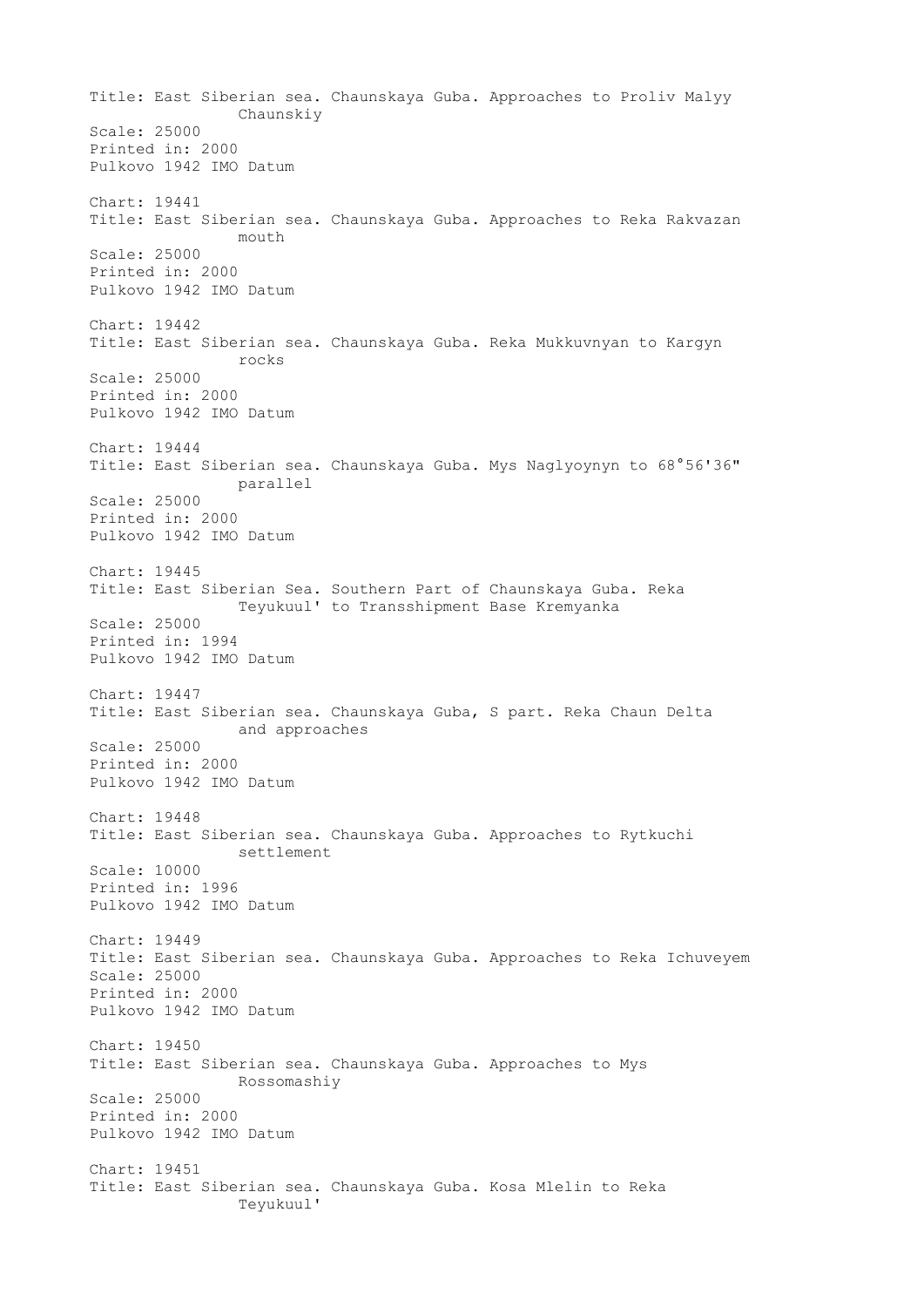Scale: 25000 Printed in: 2000 Pulkovo 1942 IMO Datum Chart: 19452 Title: East Siberian sea. Chaunskaya Guba. Zapadnyy settlement to Mys Mlelin Scale: 25000 Printed in: 2000 Pulkovo 1942 IMO Datum Chart: 19453 Title: East Siberian sea. Chaunskaya Guba. Approaches to Val'kumey settlement Scale: 25000 Printed in: 1996 Pulkovo 1942 IMO Datum Chart: 19454 Title: East Siberian sea. Chaunskaya Guba. Approaches to port of Pevek Scale: 25000 Printed in: 1994 Pulkovo 1942 IMO Datum Chart: 19455 Title: East Siberian sea. Chaunskaya Guba. Port of Pevek Scale: 10000 Printed in: 1996 Pulkovo 1942 IMO Datum Chart: 19456 Title: East Siberian sea. Chaunskaya Guba. Port of Pevek offshore berth and wharves Scale: 0 Printed in: 1995 Pulkovo 1942 IMO Datum Chart: 19457 Title: East Siberian sea. Chaunskaya Guba. Ostrov Bol'shoy Routan to Mys Yanrangay Scale: 25000 Printed in: 1996 Pulkovo 1942 IMO Datum Chart: 19458 Title: East Siberian sea. Chaunskaya Guba. Mys Yanrangay to Mys Shelagskiy Scale: 25000 Printed in: 1996 Pulkovo 1942 IMO Datum Chart: 19459 Title: Arctic ocean. East Siberian sea. Approaches to polar station Val'karkay Scale: 25000 Printed in: 2000 Pulkovo 1942 IMO Datum Chart: 19460 Title: East Siberian Sea. Approaches to Ostrov Shalaurova Scale: 25000 Printed in: 2005 Pulkovo 1942 IMO Datum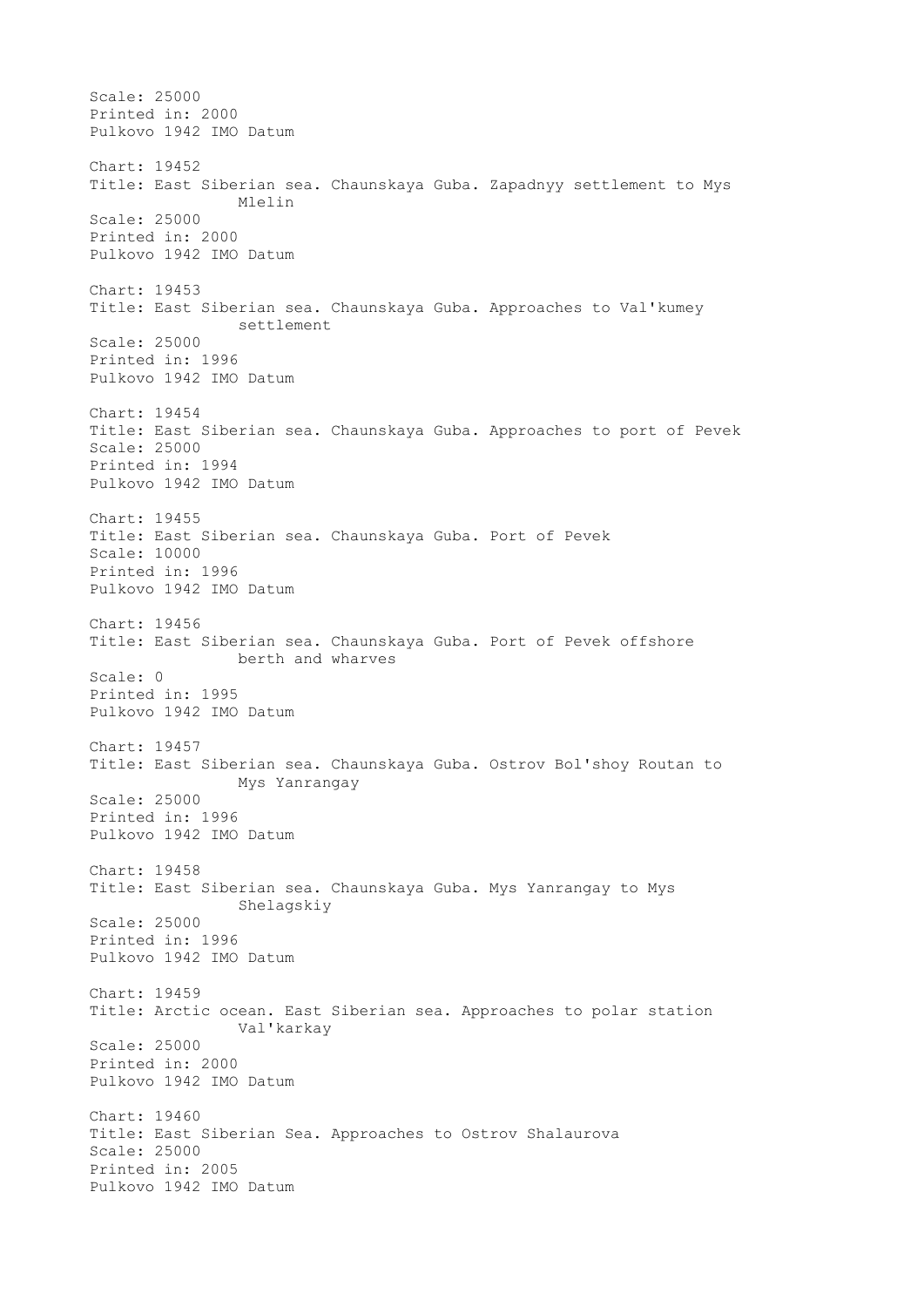Chart: 19462 Title: Arctic ocean. East Siberian sea. Approaches to Mys Billingsa polar station Scale: 25000 Printed in: 1998 Pulkovo 1942 IMO Datum Chart: 19463 Title: Chukchi sea. Proliv Longa. Laguna Pil'qykey to Laguna Rypil'gyn Scale: 25000 Printed in: 2000 Pulkovo 1942 IMO Datum Chart: 19464 Title: Chukchi sea. Proliv Longa. Laguna Rypil'gyn entrance to Rypil'gyn lightbeacon Scale: 25000 Printed in: 1999 Pulkovo 1942 IMO Datum Chart: 19465 Title: Chukchi sea. Proliv Longa. Laguna Rypil'khin and approaches Scale: 10000 Printed in: 1996 Pulkovo 1942 IMO Datum Chart: 19466 Title: Chukchi sea. Proliv Longa. Approaches to port-point Ryveyem Scale: 10000 Printed in: 1995 Pulkovo 1942 IMO Datum Chart: 19467 Title: Chukchi sea. Proliv Longa. Approaches to Laguna Kanygtokynmangky Scale: 25000 Printed in: 1998 Pulkovo 1942 IMO Datum Chart: 19468 Title: Arctic ocean. Chukchi sea. Approaches to Mys Otto Shmidta Scale: 25000 Printed in: 2000 Pulkovo 1942 IMO Datum Chart: 19469 Title: Chukchi sea. Mys Otto Shmidta Scale: 10000 Printed in: 2000 Pulkovo 1942 IMO Datum Chart: 19470 Title: Chukchi sea. Approaches to Kosa Dvukh Pilotov Scale: 25000 Printed in: 1999 Pulkovo 1942 IMO Datum Chart: 19471 Title: Arctic ocean. Chukchi sea. Approaches to polar station Vankarem (67'50'N 176°00'W) Scale: 25000 Printed in: 1995 Pulkovo 1942 IMO Datum Chart: 19472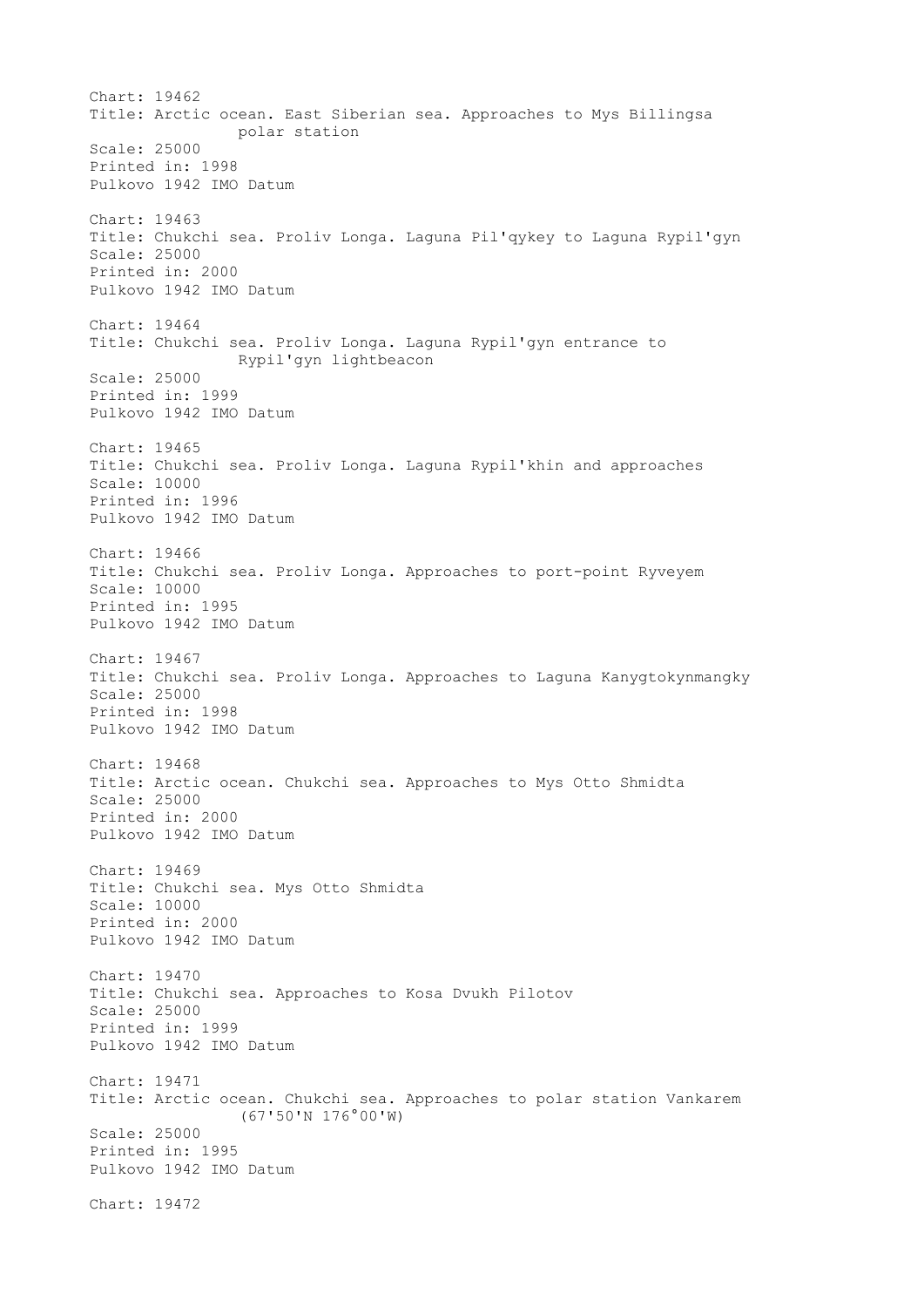Title: Chukchi Sea. Proliv Sergiyevskogo Scale: 25000 Printed in: 2001 Pulkovo 1942 IMO Datum Chart: 19475 Title: Chukchi sea. Kolyuchinskaya Guba. Reka Yekangayvaam to Kosa Ryrkalen Scale: 25000 Printed in: 2000 Pulkovo 1942 IMO Datum Chart: 19476 Title: Chukchi sea. Kolyuchinskaya Guba. Bukhta Kamak and approaches Scale: 25000 Printed in: 2000 Pulkovo 1942 IMO Datum Chart: 19477 Title: Chukchi sea. Kolyuchinskaya Guba. Approaches to Zaliv Kuetkuyym and Zaliv Yuniveemkuyym Scale: 25000 Printed in: 2000 Pulkovo 1942 IMO Datum Chart: 19478 Title: Chukchi sea. South Eastern part of Kolyuchinskaya Guba Scale: 25000 Printed in: 2000 Pulkovo 1942 IMO Datum Chart: 19479 Title: Chukchi sea. Kolyuchinskaya Guba. Approaches to Mys Epechten Scale: 25000 Printed in: 2000 Pulkovo 1942 IMO Datum Chart: 19480 Title: Chukchi sea. Kolyuchinskaya Guba. Zaliv Tasytkyn and approaches Scale: 25000 Printed in: 2000 Pulkovo 1942 IMO Datum Chart: 19481 Title: Chukchi Sea. Kolyuchinskaya Guba. Zaliv Chapatchen and Approaches Scale: 25000 Printed in: 2000 Pulkovo 1942 IMO Datum Chart: 19485 Title: Chukchi sea. Chukotskiy Poluostrov. Approaches to Neshkan settlement Scale: 25000 Printed in: 2000 Pulkovo 1942 IMO Datum Chart: 19486 Title: Arctic Ocean. Chukchi Sea. Approaches to Polar Station Mys Netten Scale: 25000 Printed in: 2001 Pulkovo 1942 IMO Datum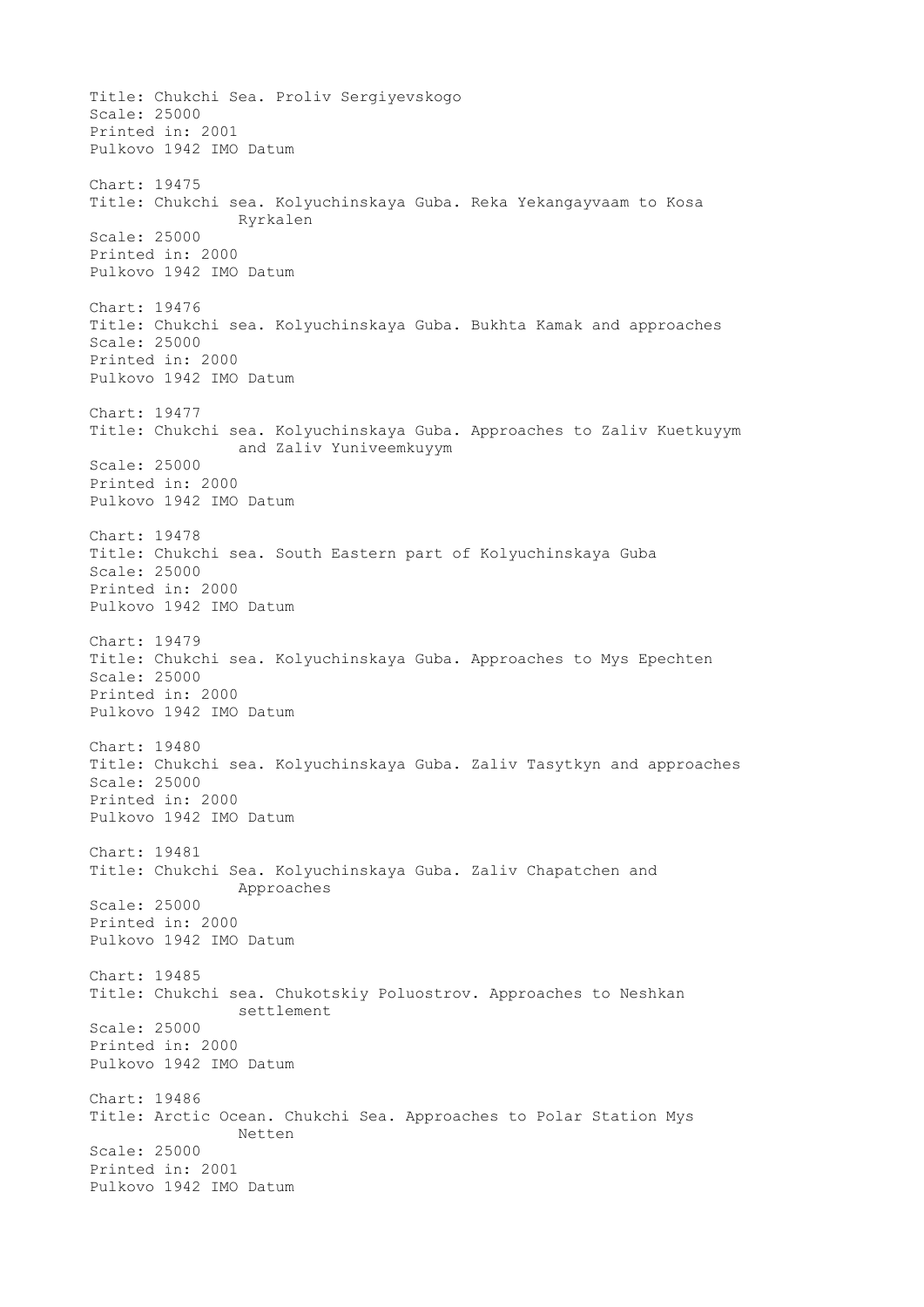Chart: 19489 Title: Bering Strait. Chukotskiy Poluostrov. Approaches to Uelen Settlement Scale: 25000 Printed in: 2001 Pulkovo 1942 IMO Datum Chart: 19490 Title: Chukchi sea. Ostrov Vrangelya. Zaliv Yuzhnyy to Laguna Popova Scale: 25000 Printed in: 1999 Pulkovo 1942 IMO Datum Chart: 19491 Title: Chukchi sea. Ostrov Vrangelya. Zaliv Krasina. Laguna Popova to Bukhta Somnitel'naya Scale: 25000 Printed in: 1999 Pulkovo 1942 IMO Datum Chart: 19492 Title: Chukchi sea. Ostrov Vrangelya. Bukhta Rodzhers and approaches Scale: 25000 Printed in: 2000 Pulkovo 1942 IMO Datum Chart: 19493 Title: Chukchi Sea. Ostrov Vrangelya. Approaches to Mys Gavai Scale: 25000 Printed in: 2001 Pulkovo 1942 IMO Datum Chart: 22020 Title: Ladozhskoye Ozero Scale: 250000 Printed in: 2005 Pulkovo 1942 IMO Datum Chart: 22030 Title: Onezhskoye Ozero Scale: 250000 Printed in: 2002 Pulkovo 1942 IMO Datum Chart: 22055 Title: Baltic Sea. South Part. Pape Lighthouse to Gulf of Gdan'sk Scale: 200000 Printed in: 2004 Pulkovo 1942 IMO Datum Chart: 22061-INT1214 Title: Baltic Sea. East Part of Gulf of Finland Scale: 250000 Printed in: 2002 Pulkovo 1942 IMO Datum Chart: 22100 Title: Baltic Sea. Southern Part. Mys Taran to Port Ustka Scale: 200000 Printed in: 2006 Pulkovo 1942 IMO Datum Chart: 23000 Title: Baltic Sea. Gulf of Finland. Sankt-Peterburg to Shepelevskiy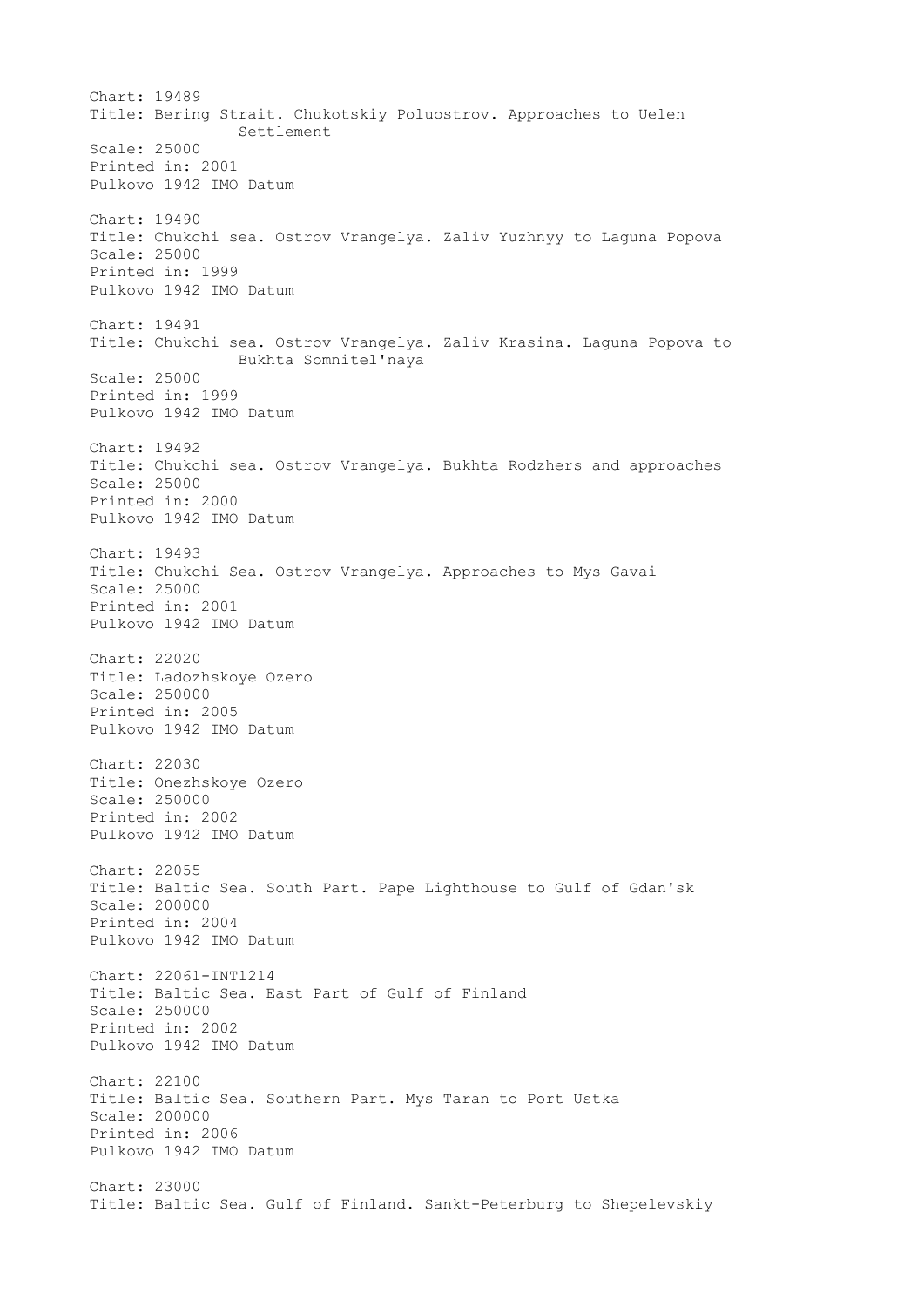Lighthouse Scale: 100000 Printed in: 2004 Pulkovo 1942 IMO Datum Chart: 23001 Title: Baltic sea. Gulf of Finland. Primorsk to Sommers lighthouse Scale: 100000 Printed in: 2002 Pulkovo 1942 IMO Datum Chart: 23004 Title: Baltic Sea. Gulf of Finland. Sommers Lighthouse to Tiiskeri (Digska#M0r) Lightbeacon Scale: 100000 Printed in: 2002 Pulkovo 1942 IMO Datum Chart: 23020 Title: Baltic Sea. Gulf of Finland. Mys Kolganpya to Ostrov Gogland Scale: 100000 Printed in: 2006 Pulkovo 1942 IMO Datum Chart: 23028 Title: Chudskoye Ozero (Lake Peipsi) and Pskovskoye Ozero Scale: 150000 Printed in: 1995 Pulkovo 1942 IMO Datum Chart: 23029 Title: Chudskoye Ozero (Peipsi) Scale: 100000 Printed in: 1994 Pulkovo 1942 IMO Datum Chart: 23030 Title: Ladozhskoye Ozero. S coast. Bukhta Petrokrepost' to Svirskaya Guba Scale: 125000 Printed in: 1999 Pulkovo 1942 IMO Datum Chart: 23031 Title: Ladozhskoye Ozero. W coast. Konevets island to Nizhniye Nikulyasy harbour Scale: 100000 Printed in: 1999 Pulkovo 1942 IMO Datum Chart: 23032 Title: Ladozhskoye Ozero. Northwestern Coast. Sortavala Town to Priozersk Town Scale: 100000 Printed in: 2005 Pulkovo 1942 IMO Datum Chart: 23033 Title: Ladozhskoye Ozero. North-Eastern coast. Mantsinsaarskiy Proliv to Proliv Khonkasalonsel'kya Scale: 100000 Printed in: 2000 Pulkovo 1942 IMO Datum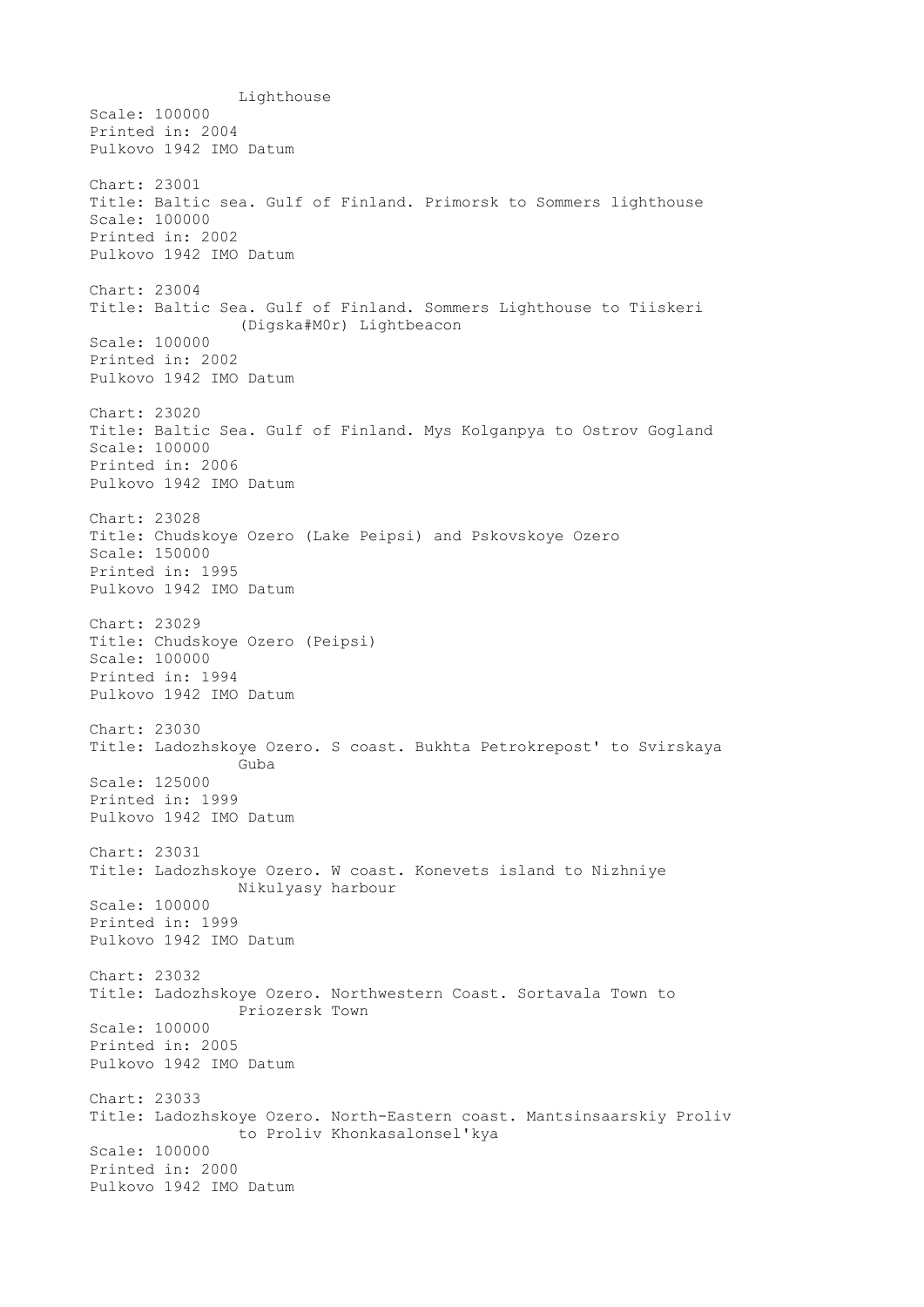Chart: 23034 Title: Ladozhskoye Ozero. East coast. Svirskaya Guba to Ostrov Lunkulansaari Scale: 100000 Printed in: 2000 Pulkovo 1942 IMO Datum Chart: 23040 Title: Onezhskoye Ozero. Southern Part. Mys Besov Nos to Voznesen'ye Settlement Scale: 100000 Printed in: 2002 Pulkovo 1942 IMO Datum Chart: 23041 Title: Onezhskoye Ozero. Middle Part. Petrozavodsk to Mys Besov Nos Scale: 100000 Printed in: 2002 Pulkovo 1942 IMO Datum Chart: 23042 Title: Onezhskoye Ozero. Central part. Zaliv Bol'shoye Onego, Zaliv Maloye Onego and Zaliv Zaonezhskiy Scale: 100000 Printed in: 1996 Pulkovo 1942 IMO Datum Chart: 23043 Title: Onezhskoye Ozero. N part. Medvezh'egorsk to Ostrov Khed Scale: 100000 Printed in: 1995 Pulkovo 1942 IMO Datum Chart: 23055 Title: Baltic Sea. South Part. Port Klaipe#M8da to Mys Taran Scale: 100000 Printed in: 2004 Pulkovo 1942 IMO Datum Chart: 23070 Title: Baltic Sea. Gulf of Finland. Narvskiy Zaliv Scale: 100000 Printed in: 2005 Pulkovo 1942 IMO Datum Chart: 23100 Title: Baltic Sea. Southern Part. Gulf of Gdan#M1sk Scale: 100000 Printed in: 2004 Pulkovo 1942 IMO Datum Chart: 25000 Title: Baltic Sea. Gulf of Finland. Sankt-Peterburg to Zelenogorsk Scale: 50000 Printed in: 2004 Pulkovo 1942 IMO Datum Chart: 25001 Title: Baltic sea. Gulf of Finland. Kronshtadt to Shepelevskiy lighthouse Scale: 50000 Printed in: 2002 Pulkovo 1942 IMO Datum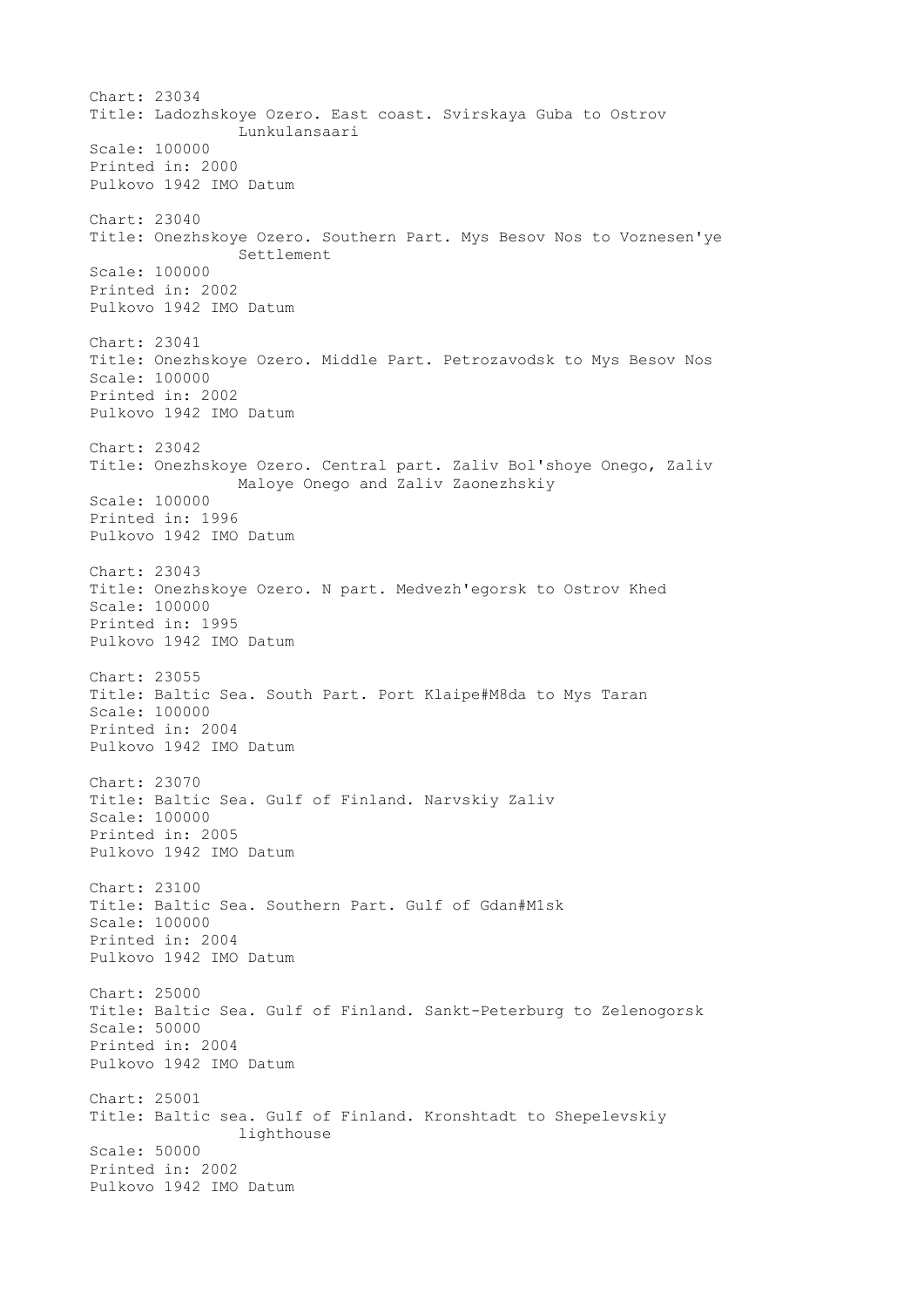Chart: 25002-INT1262 Title: Baltic Sea. Gulf of Finland. Sankt-Petersburg to Kronshtadt Scale: 25000 Printed in: 2006 Pulkovo 1942 IMO Datum Chart: 25003 Title: Baltic sea. Gulf of Finland. Mys Lisiy Nos to Zelenogorsk Scale: 25000 Printed in: 1995 Pulkovo 1942 IMO Datum Chart: 25004-INT1261 Title: Baltic Sea. Gulf of Finland. Kronshtadt to Krasnaya Gorka Scale: 25000 Printed in: 2005 Pulkovo 1942 IMO Datum Chart: 25005 Title: Baltic Sea. Gulf of Finland. Proliv B'yorkyozund to Ostrov Vysotskiy with Bukhta Klyuchevskaya Scale: 25000 Printed in: 2006 Pulkovo 1942 IMO Datum Chart: 25006 Title: Baltic sea. Gulf of Finland. Mys Krestovyy to ostrov Nerva Scale: 50000 Printed in: 1993 Datum Adindan Chart: 25007 Title: Baltic Sea. Gulf of Finland. Ostrov Kotlin and Approaches Scale: 25000 Printed in: 2005 Pulkovo 1942 IMO Datum Chart: 25008 Title: Baltic Sea. Gulf of Finland. Southern Part of Proliv B'yorkyozund Scale: 25000 Printed in: 2003 Pulkovo 1942 IMO Datum Chart: 25009 Title: Baltic Sea. Gulf of Finland. Northern Part of Proliv B'yorkyozund and Approaches to Ostrov Zapadnyy Beryozovyy and Ostrov Severnyy Beryozovyy Scale: 25000 Printed in: 2006 Pulkovo 1942 IMO Datum Chart: 25010 Title: Baltic Sea. Gulf of Finland. Poluostrov Kiperort to Mys Krestovyy Scale: 25000 Printed in: 2006 Pulkovo 1942 IMO Datum Chart: 25012 Title: Baltic Sea. Gulf of Finland. Luzhskaya Guba Scale: 25000 Printed in: 2004 Pulkovo 1942 IMO Datum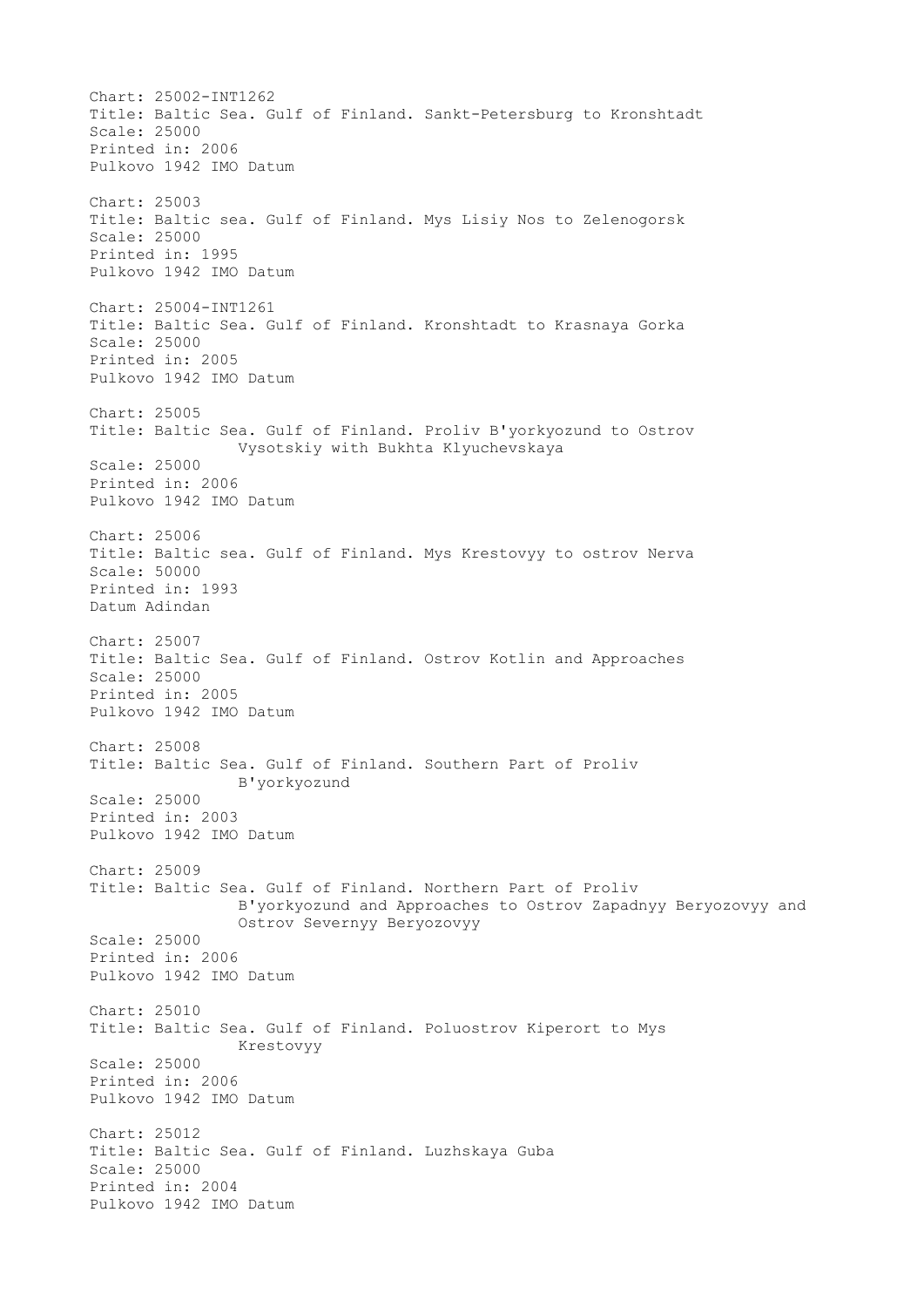Chart: 25043 Title: Baltic sea. South part. Rybachiy lighthouse to Zelenogradsk Scale: 50000 Printed in: 1995 Pulkovo 1942 IMO Datum Chart: 25044 Title: Baltic sea. South part. South part of Kurshskiy zaliv Scale: 50000 Printed in: 1993 Pulkovo 1942 IMO Datum Chart: 25045 Title: Baltic sea. South part. North part of Kurshskiy zaliv Scale: 50000 Printed in: 1993 Pulkovo 1942 IMO Datum Chart: 25049 Title: Baltic sea. South part. Mys Gvardeyskiy to Mys Taran Scale: 50000 Printed in: 1997 Pulkovo 1942 IMO Datum Chart: 25051 Title: Baltic sea. South part. Approaches to Baltiysk and Kaliningrad Scale: 50000 Printed in: 2006 Pulkovo 1942 IMO Datum Chart: 25052-INT1280 Title: Baltic Sea. Southern Part. Approaches to Kaliningradskiy Morskoy Kanal Scale: 50000 Printed in: 2002 Pulkovo 1942 IMO Datum Chart: 25053 Title: Baltic sea. Gulf of Finland. Mys Kolganpya to Stirsudden lighthouse Scale: 50000 Printed in: 2002 Pulkovo 1942 IMO Datum Chart: 25054 Title: Baltic Sea. Gulf of Finland. Ostrov Seskar to Ostrov Moshchnyy Scale: 50000 Printed in: 2003 Pulkovo 1942 IMO Datum Chart: 25055 Title: Baltic sea. Gulf of Finland. Ostrov Moshnyy to Ostrov Gogland Scale: 50000 Printed in: 2003 Pulkovo 1942 IMO Datum Chart: 25056 Title: Baltic Sea. Gulf of Finland. Ostrov Seskar to Port Primorsk Scale: 50000 Printed in: 2005 Pulkovo 1942 IMO Datum Chart: 25060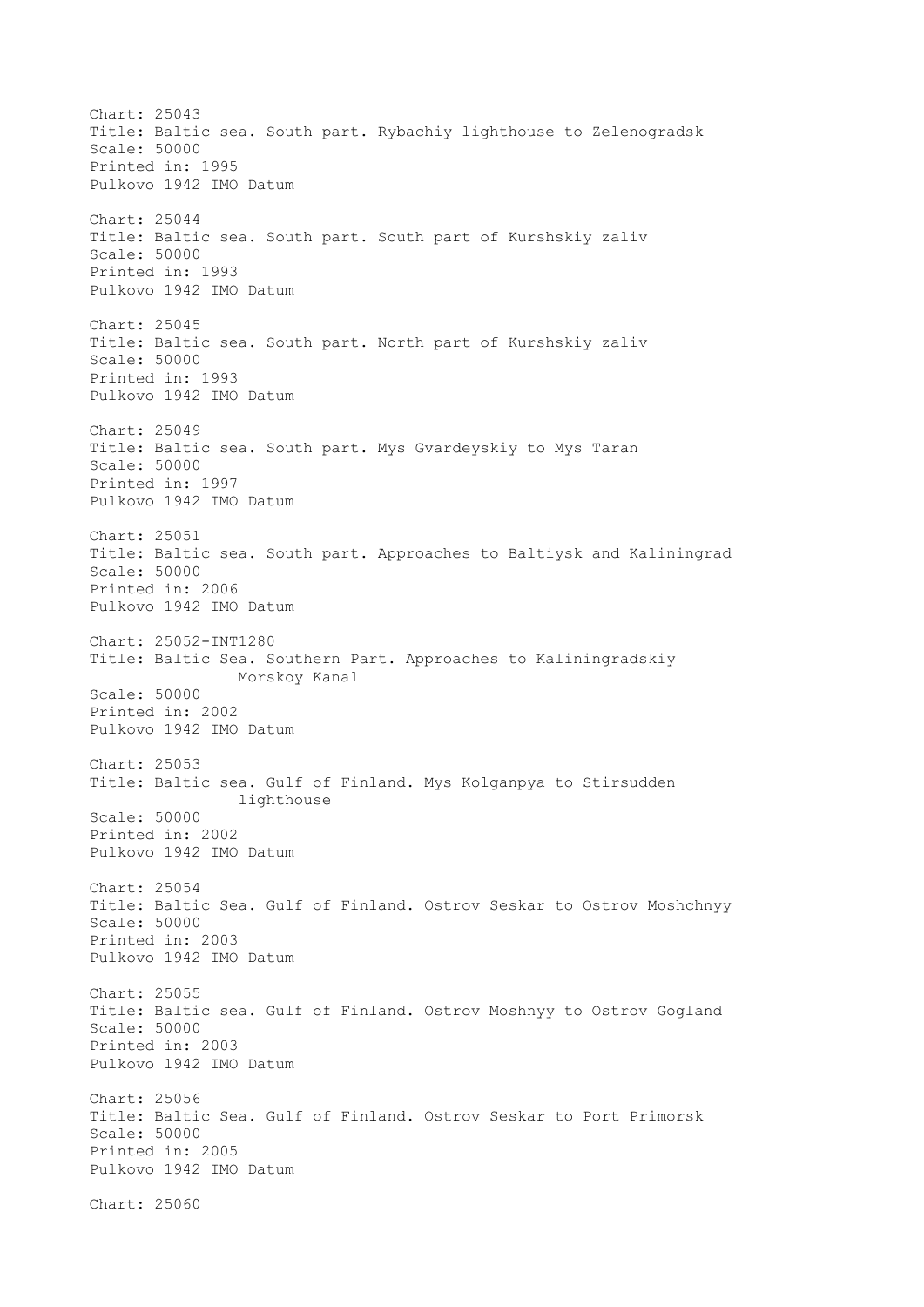Title: Onezhskoye Ozero. Southern Part. Gavan' Voznesen'ye to Reka Vytegra Mouth Scale: 50000 Printed in: 2002 Pulkovo 1942 IMO Datum Chart: 25061 Title: Onezhskoye Ozero. S part. Mys Cheynavolok to Mys Brusninskiy Scale: 50000 Printed in: 1998 Pulkovo 1942 IMO Datum Chart: 25062 Title: Onezhskoye Ozero. Middle Part. Ostrov Brusno to Ostrov Ivanovskiy Scale: 50000 Printed in: 2002 Pulkovo 1942 IMO Datum Chart: 25063 Title: Onezhskoye Ozero. Zaliv Bol'shoye Onego. Petrozavodsk to Kondopoga Scale: 50000 Printed in: 1995 Pulkovo 1942 IMO Datum Chart: 25064 Title: Ladozhskoye Ozero. SW coast. Mys Dalyokiy to Mys Mar'in Nos Scale: 50000 Printed in: 1998 Pulkovo 1942 IMO Datum Chart: 25065 Title: Onezhskoye Ozero. S part. Mys Petropavlovskiy to Mys Muromskiy Scale: 50000 Printed in: 1995 Pulkovo 1942 IMO Datum Chart: 25066 Title: Onezhskoye Ozero. Central part. Mys Muromskiy to Ostrova Shal'skiye (Gol'tsy) Scale: 50000 Printed in: 1995 Pulkovo 1942 IMO Datum Chart: 25067 Title: Lake Ladoga. S coast. Bukhta Petrokrepost' Scale: 50000 Printed in: 1996 Pulkovo 1942 IMO Datum Chart: 25068 Title: Ladozhskoye Ozero. S coast. Karedzhi lighthouse to Sukho lighthouse Scale: 50000 Printed in: 1998 Pulkovo 1942 IMO Datum Chart: 25069 Title: Ladozhskoye Ozero. S coast. Volkhovskaya Guba Scale: 50000 Printed in: 1997 Pulkovo 1942 IMO Datum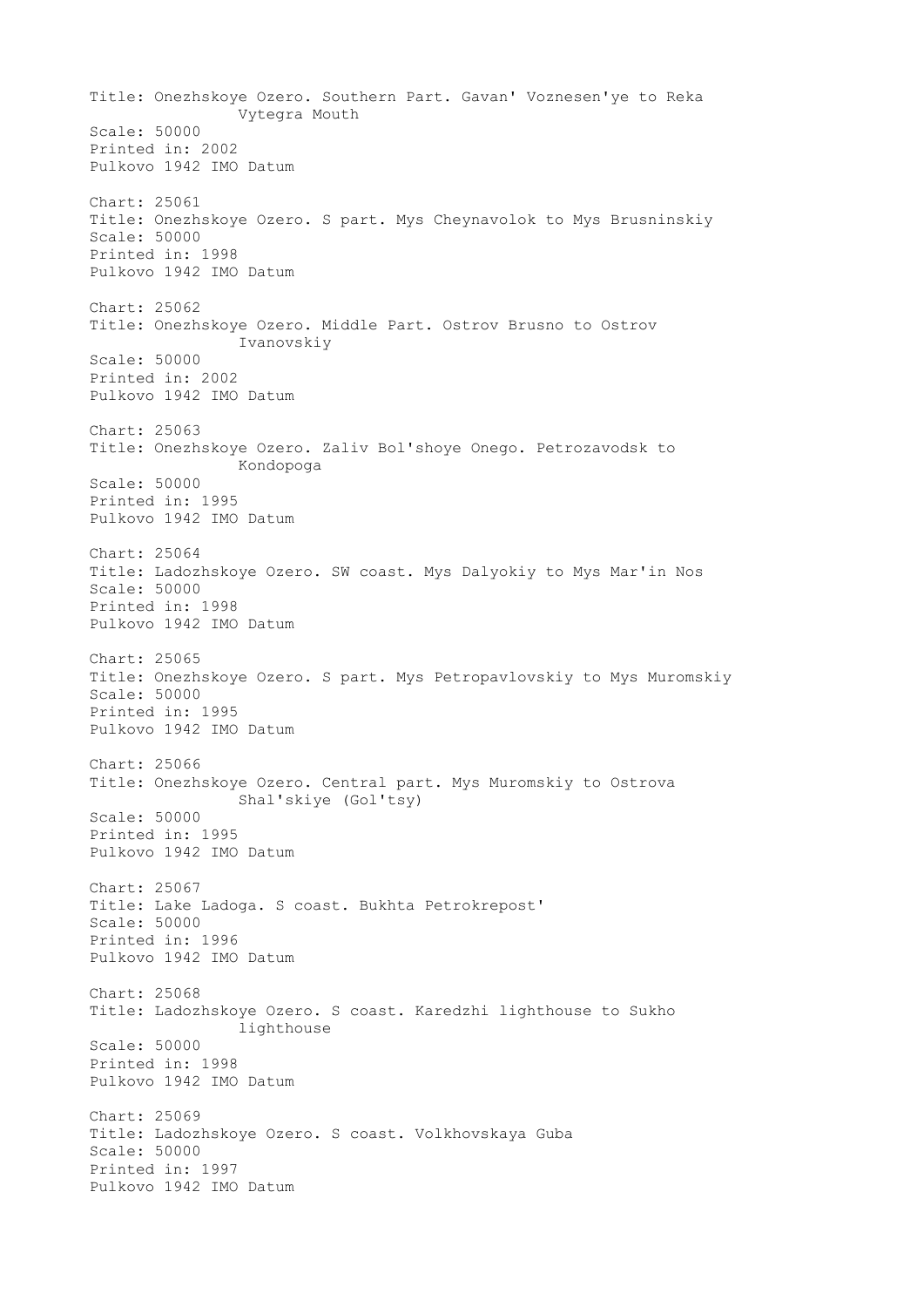Chart: 25070 Title: Ladozhskoye Ozero. E coast. Svirskaya Guba Scale: 50000 Printed in: 1998 Pulkovo 1942 IMO Datum Chart: 25071 Title: Ladozhskoye Ozero. E coast. Reka Obzha to Reka Vidlitsa Scale: 50000 Printed in: 1998 Pulkovo 1942 IMO Datum Chart: 25072 Title: Ladozhskoye Ozero. West Coast. Proliv Konevetskiy Scale: 25000 Printed in: 2002 Pulkovo 1942 IMO Datum Chart: 25073 Title: Ladozhskoye Ozero. NE coast. Pogrankondushi settlement to Mantsinsaari island Scale: 50000 Printed in: 1998 Pulkovo 1942 IMO Datum Chart: 25074 Title: Ladozhskoye Ozero. NE coast. Mantsinsaari island to Pitkyaranta Scale: 50000 Printed in: 1999 Pulkovo 1942 IMO Datum Chart: 25077 Title: Onezhskoye Ozero. East Coast. Mys Besov Nos to Mys Kochkovnavolok Scale: 25000 Printed in: 2002 Pulkovo 1942 IMO Datum Chart: 25078 Title: Onezhskoye Ozero. Zaliv Maloye Onego. Mys Kochkovnavolok to Unoyguby Scale: 25000 Printed in: 1995 Pulkovo 1942 IMO Datum Chart: 25079 Title: Onezhskoye Ozero. Zaliv Maloye Onego. Unoyguba to Mys Skala-Pertishche Scale: 25000 Printed in: 2002 Pulkovo 1942 IMO Datum Chart: 25080 Title: Onezhskoye Ozero. Zaonezhskiy Zaliv Mys. Skala-Pertishche to Ostrov Voroniy Scale: 25000 Printed in: 2002 Pulkovo 1942 IMO Datum Chart: 25081 Title: Onezhskoye Ozero. Zaonezhskiy Zaliv. Ostrov Voroniy to Ostrov Sosnovets Scale: 25000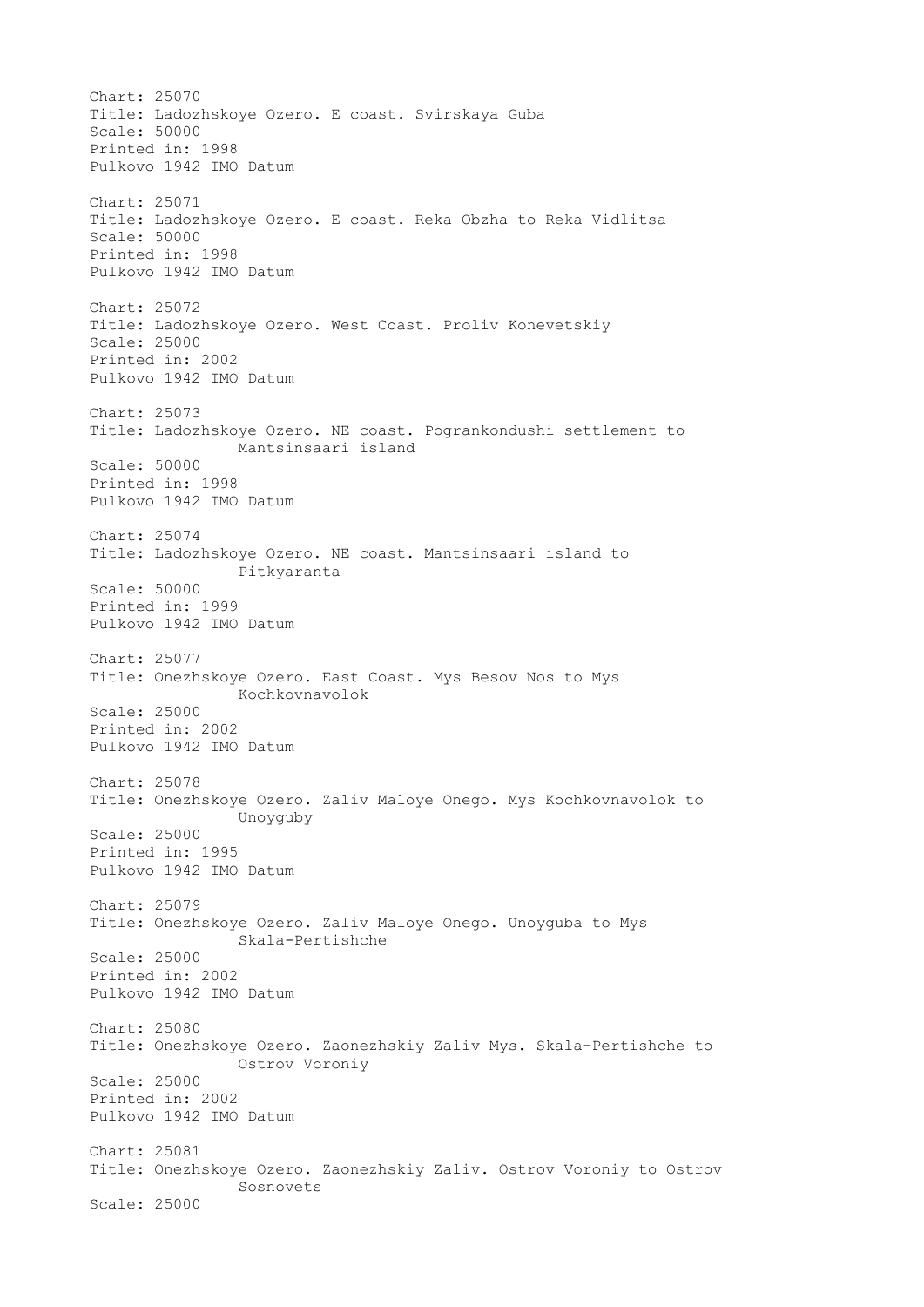Printed in: 1995 Pulkovo 1942 IMO Datum Chart: 25082 Title: Lake Onega. Zaonezhskiy zaliv. Ostrov Sosnovets to ostrov Hed Scale: 25000 Printed in: 1993 Pulkovo 1942 IMO Datum Chart: 25086 Title: Onezhskoye Ozero. Povenetskiy Zaliv. Povenetskaya Bukhta and Approaches Scale: 25000 Printed in: 2002 Pulkovo 1942 IMO Datum Chart: 25087 Title: Onezhskoye Ozero. Povenetskiy Zaliv. Guba Bol'shaya Scale: 25000 Printed in: 2002 Pulkovo 1942 IMO Datum Chart: 25089 Title: Onezhskoye Ozero. Zaliv Bol'shoye Onego. Ostrov Beryozovets to Ostrov Popov Scale: 25000 Printed in: 2002 Pulkovo 1942 IMO Datum Chart: 25090 Title: Onezhskoye Ozero. Zaliv Bol'shoye Onego. Approaches to Unitskaya Guba Scale: 25000 Printed in: 2004 Pulkovo 1942 IMO Datum Chart: 25091 Title: Lake Onega. Unitskaya Guba (61°25'N 35°45'E) Scale: 0 Printed in: 1993 Pulkovo 1942 IMO Datum Chart: 25092 Title: Onezhskoye Ozero. Kondopozhskaya Guba Scale: 25000 Printed in: 2002 Pulkovo 1942 IMO Datum Chart: 25093 Title: Onezhskoye Ozero. Approaches to Kondopozhskaya Guba Scale: 25000 Printed in: 2002 Pulkovo 1942 IMO Datum Chart: 25094 Title: Onezhskoye Ozero. Petrozavodskaya Guba Scale: 25000 Printed in: 1997 Pulkovo 1942 IMO Datum Chart: 25096 Title: Chudskoye Ozero (Peipsi). Vasknarva to Zapol'ye Scale: 50000 Printed in: 1994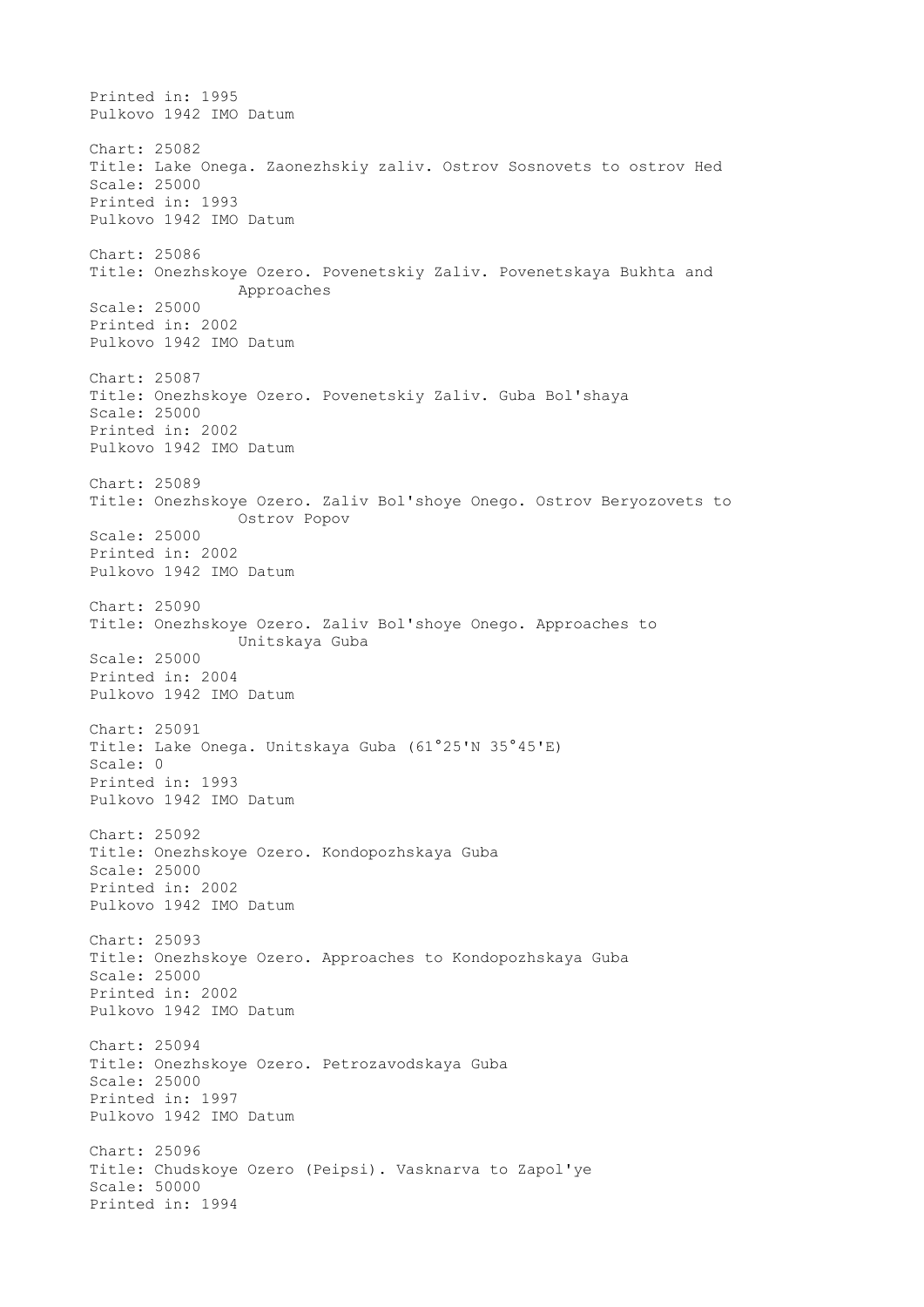Pulkovo 1942 IMO Datum Chart: 25097 Title: Chudskoye Ozero (Peipsi). Zapol'ye to Ostrov Scale: 50000 Printed in: 1994 Pulkovo 1942 IMO Datum Chart: 25098 Title: TЁploye Ozero (La#m0mmija#m0rv). Piirissaar to Ostrov Kolpina Scale: 50000 Printed in: 1994 Pulkovo 1942 IMO Datum Chart: 25099 Title: Pskovskoye Ozero Scale: 50000 Printed in: 1994 Pulkovo 1942 IMO Datum Chart: 26000 Title: Baltic Sea. Gulf of Finland. Approaches to Hamina (Frederikshamn) Scale: 50000 Printed in: 2004 Pulkovo 1942 IMO Datum Chart: 26001 Title: Baltic Sea. Gulf of Finland. Approaches to Kotka Scale: 50000 Printed in: 2004 Pulkovo 1942 IMO Datum Chart: 26002 Title: Gulf of Finland. Coast of Finland. Approaches to Port Loviisa (Lovisa) Scale: 50000 Printed in: 2006 Datum WGS 1984 Chart: 27000-INT1281 Title: Baltic Sea. South Part. Kaliningradskiy Morskoy Kanal Scale: 25000 Printed in: 2004 Pulkovo 1942 IMO Datum Chart: 27001-INT1282 Title: Baltic Sea. South Part. Port Baltiysk. Entrance to Kaliningradskiy Morskoy Kanal Scale: 5000 Printed in: 2006 Pulkovo 1942 IMO Datum Chart: 27002-INT1283 Title: Baltic Sea. South Part Scale: 0 Printed in: 2006 Pulkovo 1942 IMO Datum Chart: 27003-INT1284 Title: Baltic Sea. Southern Part. Kaliningradskiy Maritime Canal. Povorot Komsomol'skiy Scale: 5000 Printed in: 1995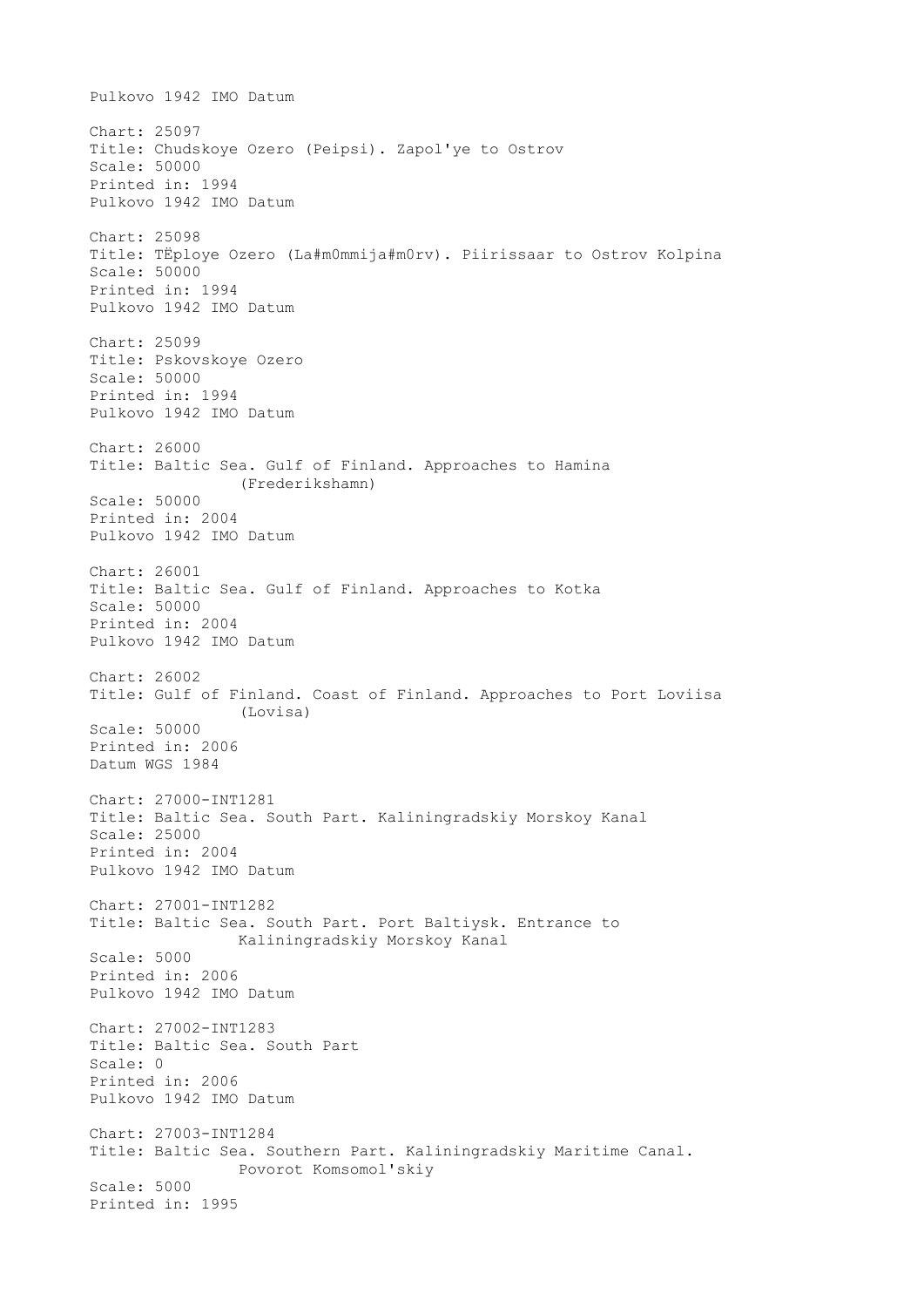Pulkovo 1942 IMO Datum Chart: 27004-INT1285 Title: Baltic Sea. South Part. Kaliningradskiy Morskoy Kanal. Povorot Izhevskiy Scale: 5000 Printed in: 2001 Pulkovo 1942 IMO Datum Chart: 27005-INT1286 Title: Baltic Sea. Southern Part. Kaliningradskiy Morskoy Kanal. Gavan' Vzmor'ye to Reka Pregolya Mouth Scale: 5000 Printed in: 1995 Pulkovo 1942 IMO Datum Chart: 27006-INT1287 Title: Baltic Sea. Southern Part. Reka Pregolya Mouth to Port Kalinigrad Scale: 5000 Printed in: 1995 Pulkovo 1942 IMO Datum Chart: 27037 Title: Baltic sea. Gulf of Finland. Approaches to the mouth of Reka Narva Scale: 25000 Printed in: 1992 Pulkovo 1942 IMO Datum Chart: 27045 Title: Gulf of Finland. Sankt-Peterburg. Reka Bol'shaya Neva. Kanonerskiy Ostrov to Dvortsovyy Most Scale: 5000 Printed in: 2004 Pulkovo 1942 IMO Datum Chart: 27046 Title: Sankt Peterburg. Reka Bol'shaya Neva. Most Leytenanta Shmidta to Liteynyy Most Scale: 5000 Printed in: 1998 Pulkovo 1942 IMO Datum Chart: 27047-INT1263 Title: Gulf of Finland. Nevskaya Guba. Morskoy Port Sankt-Peterburg Scale: 10000 Printed in: 2004 Pulkovo 1942 IMO Datum Chart: 27048 Title: Baltic Sea. Gulf of Finland. Lomonosovskaya Gavan' Scale: 2500 Printed in: 2002 Pulkovo 1942 IMO Datum Chart: 27050 Title: Gulf of Finland. Nevskaya Guba. Gavan' Strel'na and Approaches Scale: 12500 Printed in: 2006 Pulkovo 1942 IMO Datum Chart: 27066 Title: Baltic sea. Kaliningradskiy Zaliv. North part of Buchta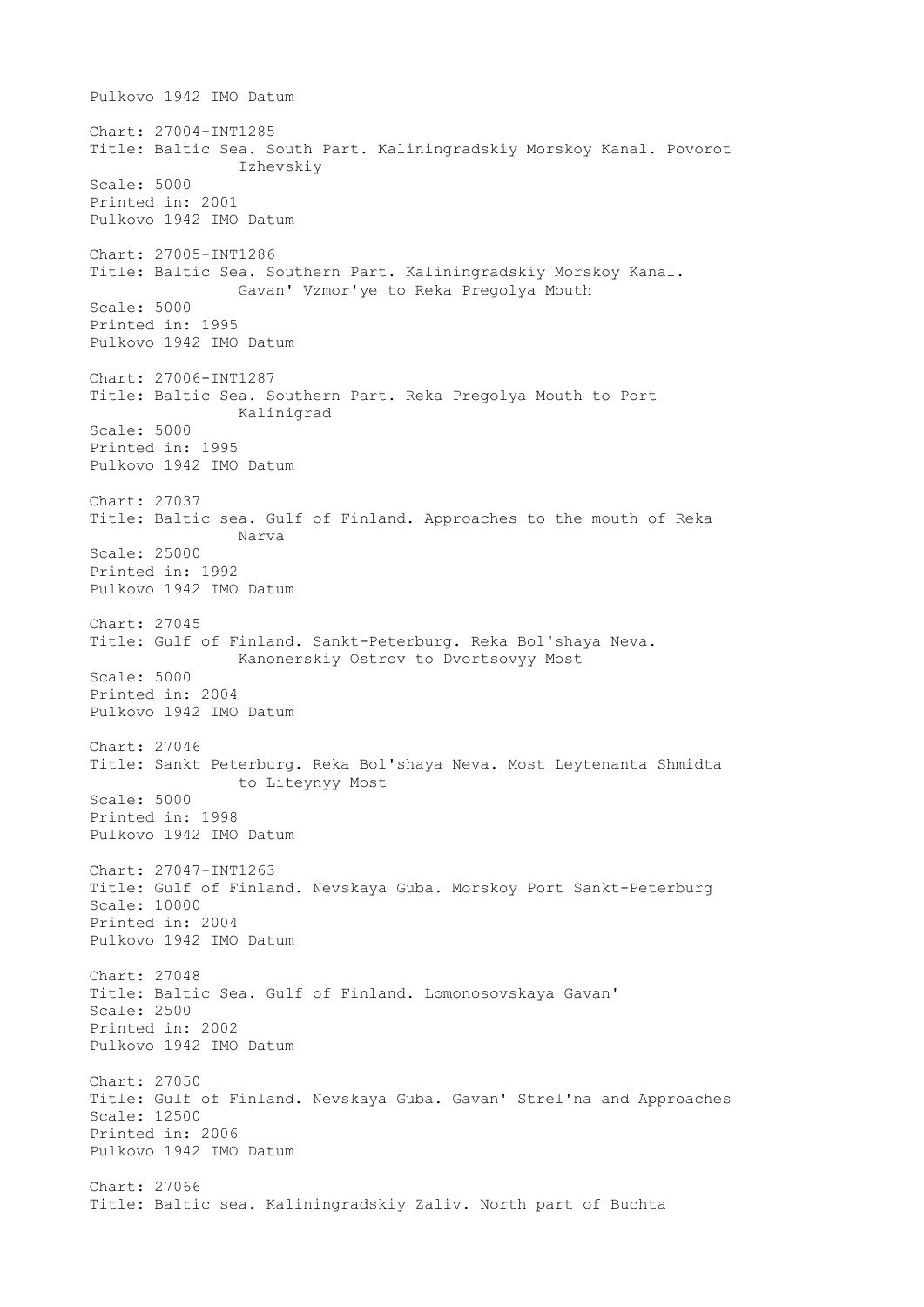Primorskaya Scale: 10000 Printed in: 1995 Pulkovo 1942 IMO Datum Chart: 27067 Title: Baltic sea. Kaliningradskiy Zaliv. S part of Bukhta Primorskaya Scale: 10000 Printed in: 1995 Pulkovo 1942 IMO Datum Chart: 27068 Title: Baltic sea. South part. Kaliningradskiy Zaliv. Gidroaviatsionnaya Gavan' Scale: 2000 Printed in: 1995 Pulkovo 1942 IMO Datum Chart: 28001 Title: Baltic Sea. Gulf of Finland. Eastern Section of the Northern Route of Flood-Defence Scale: 10000 Printed in: 2004 Pulkovo 1942 IMO Datum Chart: 28002 Title: Baltic sea. Gulf of Finland. Western section of the Northern route of flood-defence facilities Scale: 10000 Printed in: 1999 Pulkovo 1942 IMO Datum Chart: 28003 Title: Baltic sea. Gulf of Finland. Sestroretskiy Podkhodnyy Farvater Scale: 12500 Printed in: 1994 Pulkovo 1942 IMO Datum Chart: 28004 Title: Baltic Sea. Gulf of Finland. Bol'shoy Kronshtadtskiy Reyd Scale: 5000 Printed in: 2005 Pulkovo 1942 IMO Datum Chart: 28005 Title: Baltic Sea. Gulf of Finland. Malyy Kronshtadtskiy Reyd Scale: 5000 Printed in: 2005 Pulkovo 1942 IMO Datum Chart: 28006 Title: Baltic Sea. Gulf of Finland. Lomonosovskaya Gavan' to Kronshtadt Scale: 12500 Printed in: 2005 Pulkovo 1942 IMO Datum Chart: 28007-INT1257 Title: Baltic Sea. Vyborgskiy Zaliv. Approaches to Port Vysotsk and Port Vyborg Scale: 25000 Printed in: 2002 Pulkovo 1942 IMO Datum Chart: 28008-INT1258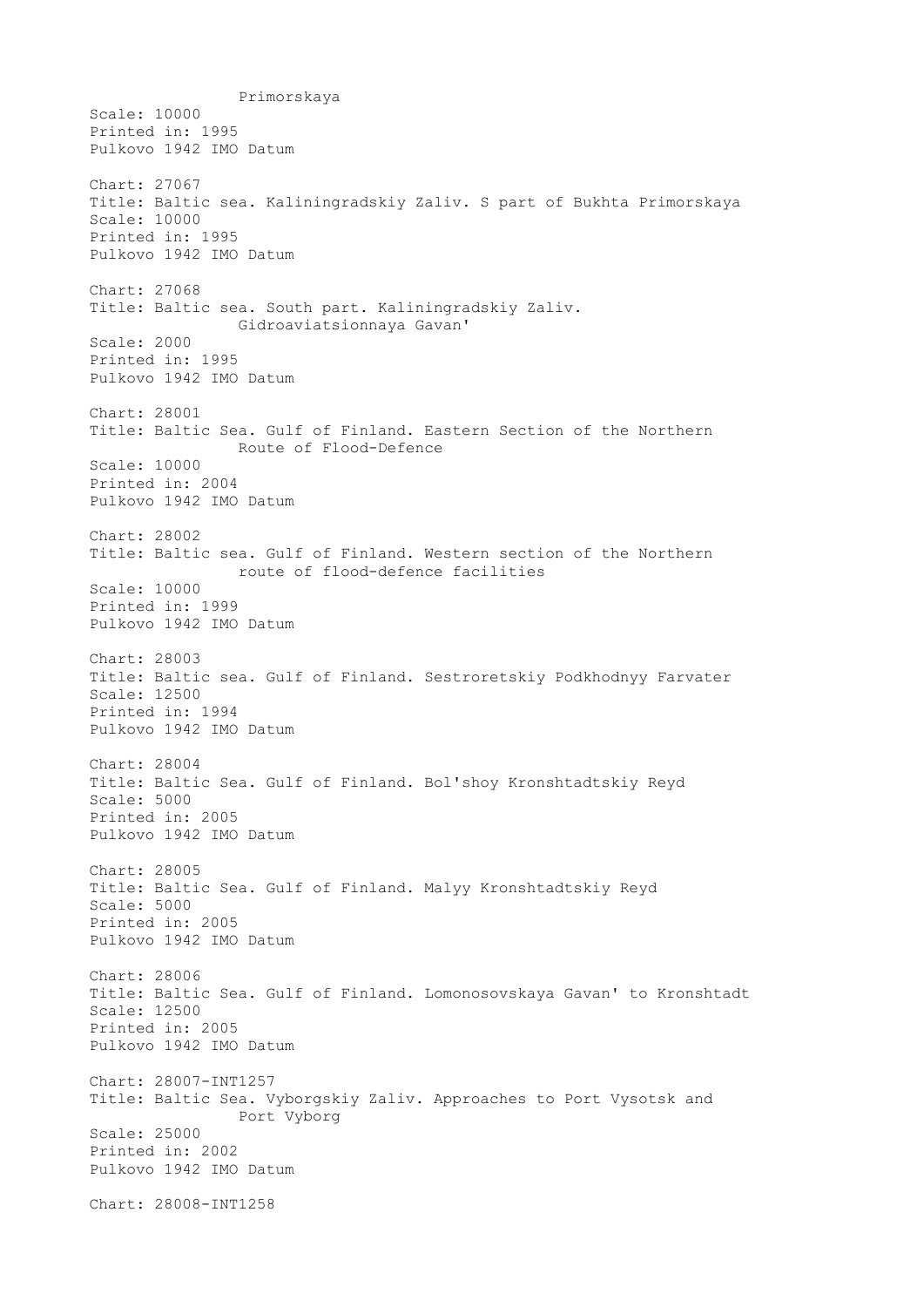Title: Baltic Sea. Gulf of Finland. Povorotnyy Lighthouse to Ostrov Malyy Vysotskiy Scale: 10000 Printed in: 2005 Pulkovo 1942 IMO Datum Chart: 28009 Title: Baltic Sea. Gulf of Finland. Bukhta Rybach'ya, New Gavan' Ruch'i and Harbour of Ostrov Bol'shoy Tyuters Scale: 0 Printed in: 2004 Pulkovo 1942 IMO Datum Chart: 28010-INT1259 Title: Baltic sea. Vyborgskiy Zaliv. Podkhodnyy Farvater of Saymenskiy Kanal. Dubovyy light-beacon to Ostrov Lavola Scale: 12500 Printed in: 2000 Pulkovo 1942 IMO Datum Chart: 28011-INT1260 Title: Baltic Sea. Vyborgskiy Zaliv. Approach Channel of Saimaa Canal. Bukhta Zashchitnaya to Brusnichnoye Lock Scale: 5000 Printed in: 1994 Pulkovo 1942 IMO Datum Chart: 28013 Title: Baltic Sea. Gulf of Finland. Narvskiy Zaliv. Reka Narova Mouth Scale: 5000 Printed in: 2004 Pulkovo 1942 IMO Datum Chart: 28014 Title: Baltic sea. Gulf of Finland. Luzhskaya. Guba Approaches to the mouth of Reka Luga Scale: 10000 Printed in: 1994 Pulkovo 1942 IMO Datum Chart: 28019 Title: Baltic sea. Gulf of Finland. Pitkyapaasskiy and Shtandart roads and approaches Scale: 25000 Printed in: 1999 Pulkovo 1942 IMO Datum Chart: 28020 Title: Baltic Sea. Gulf of Finland. Ostrov Moshchnyy and Ostrov Malyy Scale: 25000 Printed in: 1994 Pulkovo 1942 IMO Datum Chart: 28021 Title: Baltic Sea. Gulf of Finland. Ostrov Gogland Scale: 25000 Printed in: 2002 Pulkovo 1942 IMO Datum Chart: 28030 Title: Gulf of Finland. Nevskaya Guba. Reka Neva Delta Scale: 12500 Printed in: 2005 Pulkovo 1942 IMO Datum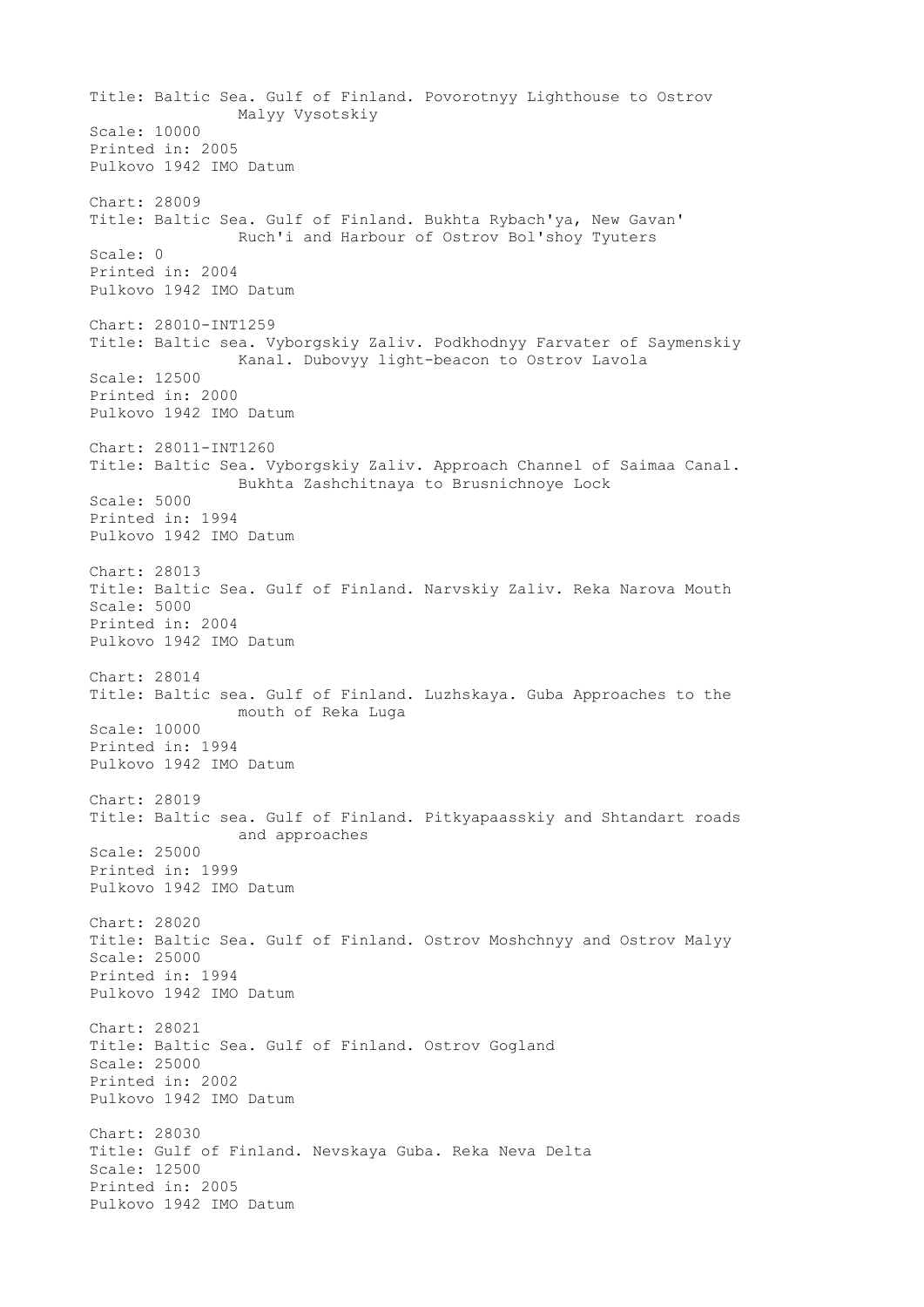Chart: 28057 Title: Baltic Sea. Gulf of Finland. Ostrov Seskar to Ostrov Malyy Scale: 25000 Printed in: 2002 Pulkovo 1942 IMO Datum Chart: 28058 Title: Baltic Sea. Gulf of Finland. Mys Krestovyy to Ostrov Bol'shoy Fiskar Scale: 25000 Printed in: 2006 Pulkovo 1942 IMO Datum Chart: 28070 Title: Ladozhskoye Ozero. Bukhta Petrokrepost'. Approaches to Shlisselburg Scale: 10000 Printed in: 2006 Pulkovo 1942 IMO Datum Chart: 28071 Title: Lake Ladoga. S coast. Bukhta Petrokrepost', W part Scale: 25000 Printed in: 1993 Pulkovo 1942 IMO Datum Chart: 28072 Title: Ladozhskoye Ozero. West coast. Reka Vuoksa and Reka Burnaya mouths Scale: 0 Printed in: 1996 Pulkovo 1942 IMO Datum Chart: 28073 Title: Ladozhskoye Ozero. North Coast. Zaliv Lekhmalakhti and Approaches Scale: 25000 Printed in: 2002 Pulkovo 1942 IMO Datum Chart: 28074 Title: Lake Ladoga. NW coast. Zaliv Naysmeri Scale: 10000 Printed in: 1993 Pulkovo 1942 IMO Datum Chart: 28075 Title: Ladozhskoye Ozero. NW coast. Haikansalmi to Rahmansaari island Scale: 25000 Printed in: 1996 Pulkovo 1942 IMO Datum Chart: 28076 Title: Ladozhskoye Ozero. NW coast. Yakimvarskiy Zaliv Scale: 10000 Printed in: 1996 Pulkovo 1942 IMO Datum Chart: 28077 Title: Ladozhskoye Ozero. East Coast. Reka Vidlitsa Mouth Scale: 10000 Printed in: 2004 Pulkovo 1942 IMO Datum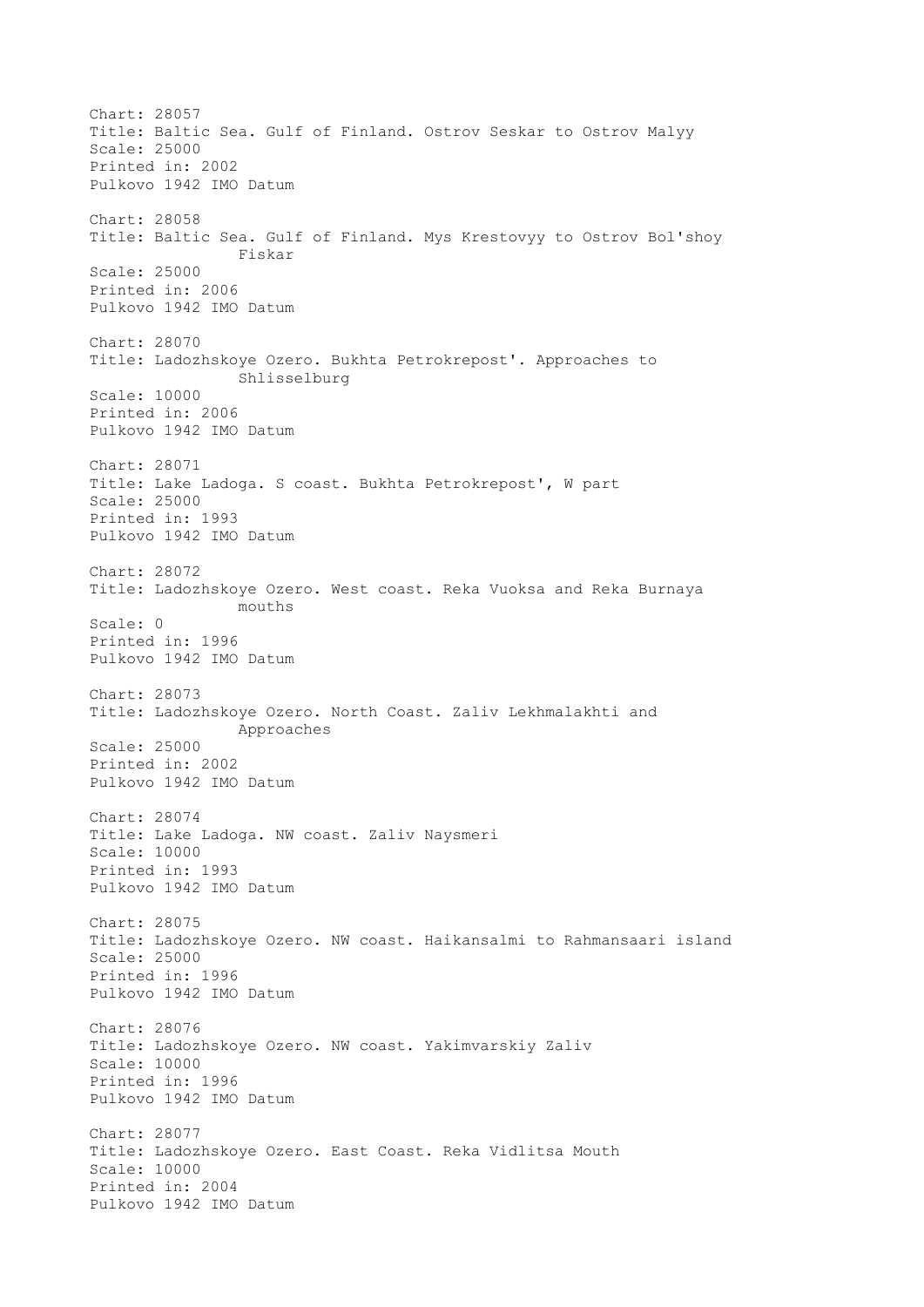Chart: 28078 Title: Ladozhskoye Ozero. East Coast. Approaches to Reka Olonka Mouth Scale: 10000 Printed in: 2004 Pulkovo 1942 IMO Datum Chart: 28079 Title: Ladozhskoye Ozero. Svirskaya Guba, S part Scale: 25000 Printed in: 1995 Pulkovo 1942 IMO Datum Chart: 28080 Title: Ladozhskoye Ozero. E coast. Bukhta Andrusovskaya and approaches Scale: 10000 Printed in: 1997 Pulkovo 1942 IMO Datum Chart: 28081 Title: Ladozhskoye Ozero. Volkhovskaya Guba. Reka Volkhov Mouth Scale: 10000 Printed in: 2004 Pulkovo 1942 IMO Datum Chart: 28082 Title: Ladozhskoye Ozero. Volkhovskaya Guba. Approaches to Reka Syas' mouth Scale: 10000 Printed in: 1996 Pulkovo 1942 IMO Datum Chart: 28083 Title: Ladozhskoye Ozero. South-East Coast. Bukhta Shuryagskaya and Approaches Scale: 25000 Printed in: 2005 Pulkovo 1942 IMO Datum Chart: 28086 Title: Onezhskoye Ozero. S part. Approaches to Svirskaya Guba Scale: 25000 Printed in: 1995 Pulkovo 1942 IMO Datum Chart: 28088 Title: Pilot chart. Saimaa canal. Brusnichnoye lock to Saimaa lake Scale: 0 Printed in: 1994 Pulkovo 1942 IMO Datum Chart: 28090-ПД-1 Title: Baltic Sea. Gulf of Gdansk. Approaches to Baltiysk Scale: 25000 Printed in: 2000 Pulkovo 1942 IMO Datum Chart: 28093 Title: Onezhskoye Ozero. Kizhskiye Shkhery. Ostrov Garnitskiy to Ostrov Yam Scale: 10000 Printed in: 2004 Pulkovo 1942 IMO Datum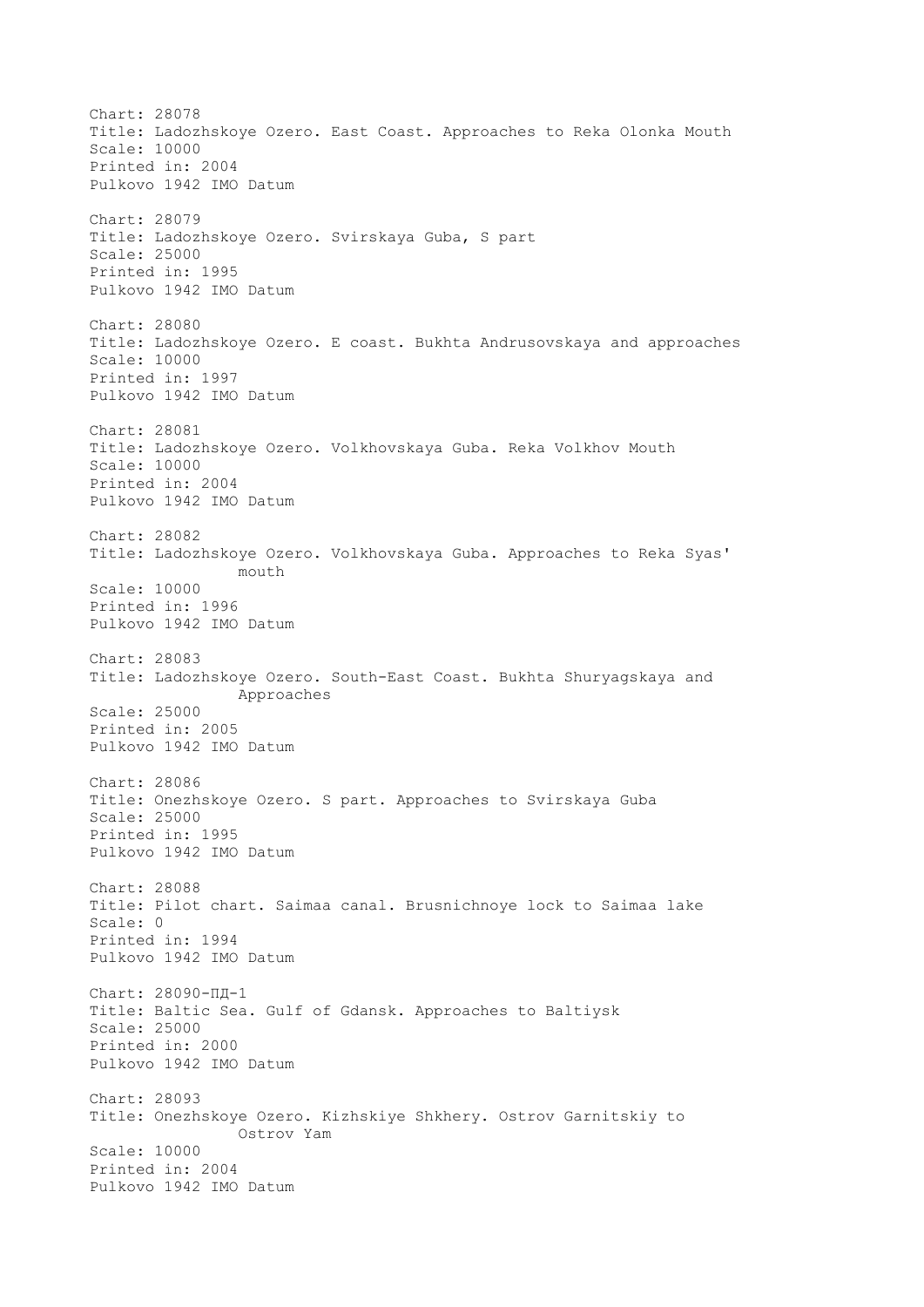Chart: 28094 Title: Onezhskoye Ozero. Kizhskiye Shkhery. Ostrov Yam to Ostrov Kizhi Scale: 10000 Printed in: 2004 Pulkovo 1942 IMO Datum Chart: 28095 Title: Onezhskoye Ozero. Kizhskiye Shkhery. Ostrov Garnitskiy to Mys Leynavolok and Guba Velikaya Scale: 0 Printed in: 2002 Pulkovo 1942 IMO Datum Chart: 28097 Title: Onezhskoye Ozero. Zaonezhskiy Zaliv. Ostrov Khed to Ostrov Sal Scale: 25000 Printed in: 1994 Pulkovo 1942 IMO Datum Chart: 28098 Title: Approach channels to Chudskoye Ozero, Teploye Ozero and Pskovskoye Ozero Scale: 0 Printed in: 1994 Pulkovo 1942 IMO Datum Chart: 32002 Title: Caspian sea. W coast. Derbent to Mys Kilyazinskaya Kosa Scale: 200000 Printed in: 1997 Pulkovo 1942 IMO Datum Chart: 32003 Title: Caspian sea. W coast. Makhachkala to Derbent Scale: 200000 Printed in: 1998 Pulkovo 1942 IMO Datum Chart: 32004 Title: Caspian sea. W coast. Mys Suyutkina Kosa to Makhachkala Scale: 200000 Printed in: 1998 Pulkovo 1942 IMO Datum Chart: 32005 Title: Caspian Sea. North-West Coast. Ostrov Chistaya Banka to Mys Suyutkina Kosa Scale: 200000 Printed in: 2004 Pulkovo 1942 IMO Datum Chart: 32006 Title: Caspian Sea. North-West Coast. Astrakhan' to Astrakhanskiy Roads Scale: 200000 Printed in: 2005 Pulkovo 1942 IMO Datum Chart: 32007 Title: Caspian sea. N coast. Kalinino settlement to Zaburun'ye settlement Scale: 200000 Printed in: 1998 Pulkovo 1942 IMO Datum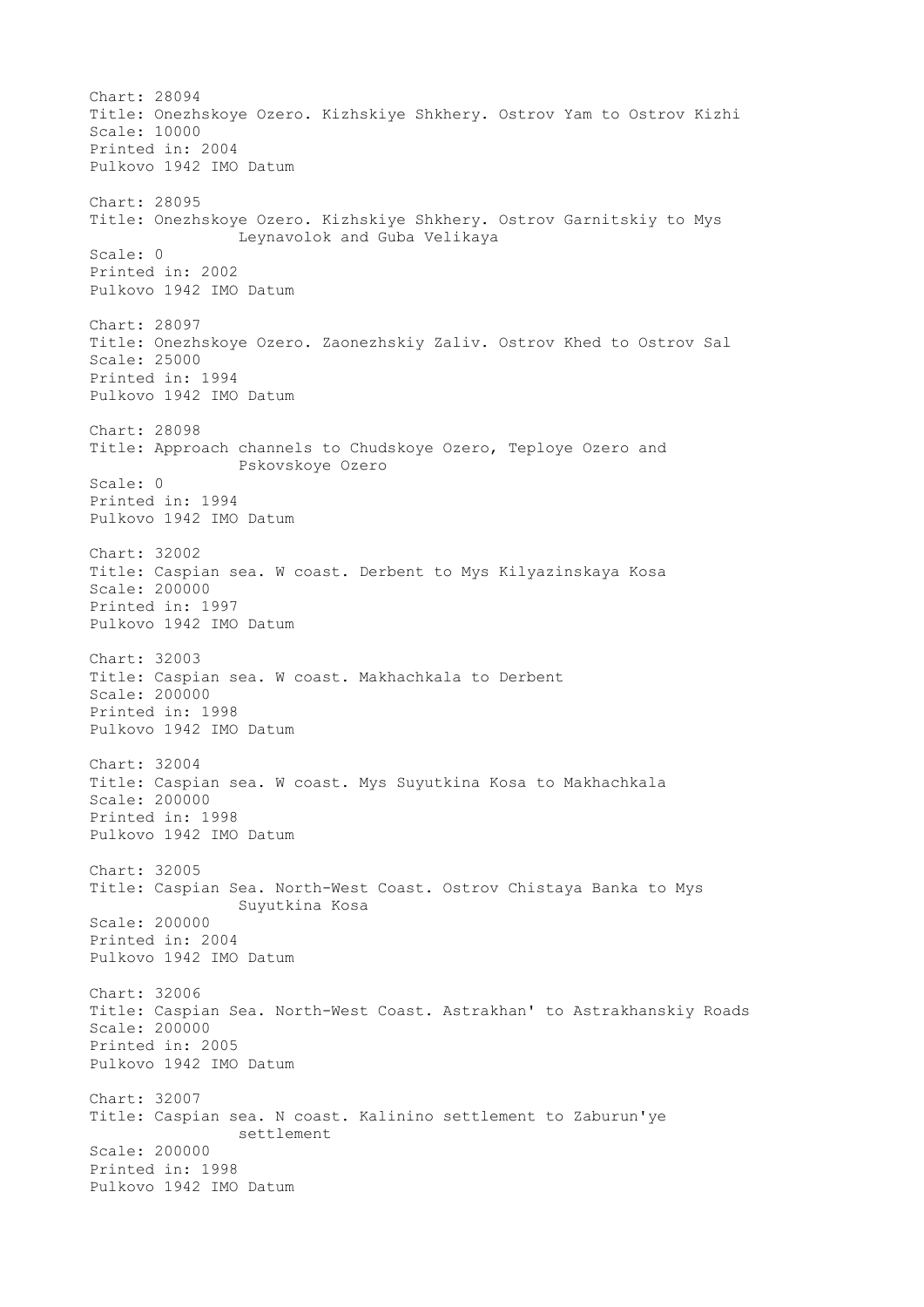Chart: 32010 Title: Caspian sea. North part. Banka Kulalinskaya to Gur'yevskiy Farvater and Mangyshlakskiy Zaliv Scale: 200000 Printed in: 1997 Pulkovo 1942 IMO Datum Chart: 32105 Title: Black Sea. Coast of the Crimea and Caucasus. Feodosiya to Anapa Scale: 200000 Printed in: 2005 Pulkovo 1942 IMO Datum Chart: 32106 Title: Black Sea. Caucasian Coast. Anapa to Tuapse Scale: 200000 Printed in: 2006 Pulkovo 1942 IMO Datum Chart: 32107 Title: Black Sea. Caucasian Coast. Port Tuapse to Mys Pitsunda Scale: 200000 Printed in: 2003 Pulkovo 1942 IMO Datum Chart: 32120 Title: West part of sea of Azov Scale: 250000 Printed in: 2000 Pulkovo 1942 IMO Datum Chart: 32121 Title: Eastern Part of Sea of Azov Scale: 250000 Printed in: 2002 Pulkovo 1942 IMO Datum Chart: 32172-INT3812 Title: Black Sea. Coast of the Crimea and Caucasus. Mys Il'i to Bukhta Vulan Scale: 300000 Printed in: 2005 Pulkovo 1942 IMO Datum Chart: 32173-INT3810 Title: Black Sea. Caucasian Coast. Bukhta Vulan to Port Ochamchira Scale: 300000 Printed in: 2004 Pulkovo 1942 IMO Datum Chart: 33009 Title: Caspian Sea. West Coast. Mys Buynak to Bukhta Sulak Scale: 100000 Printed in: 2002 Pulkovo 1942 IMO Datum Chart: 33110 Title: Black Sea and Sea of Azov. Kerchenskiy Proliv Scale: 100000 Printed in: 2004 Pulkovo 1942 IMO Datum Chart: 33111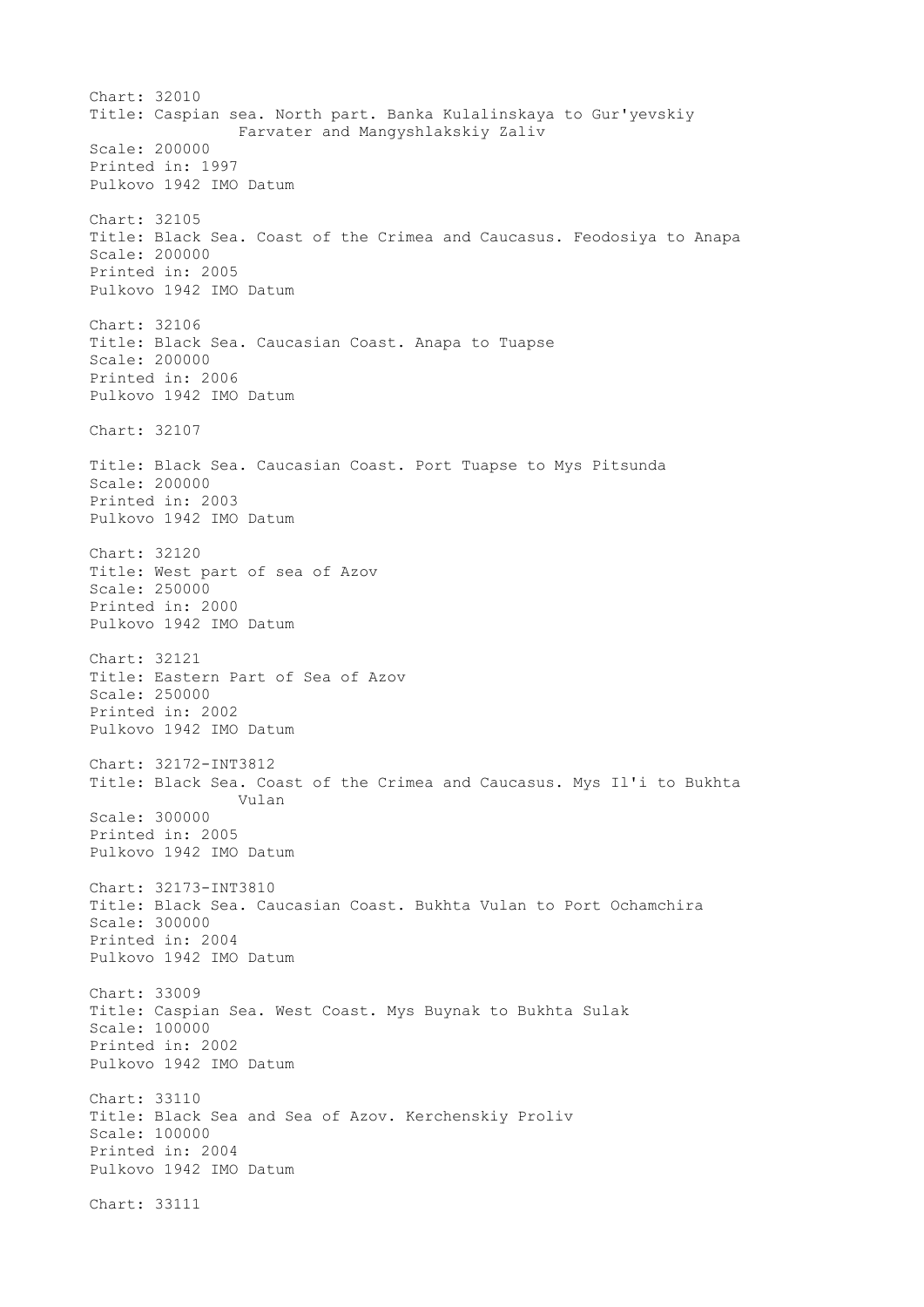Title: Black Sea. Approaches to Kerchenskiy Proliv Scale: 100000 Printed in: 2004 Pulkovo 1942 IMO Datum Chart: 33112 Title: Black Sea. Caucasian Coast. Mys Anapskiy to Mys Idokopas Scale: 100000 Printed in: 2005 Pulkovo 1942 IMO Datum Chart: 33113 Title: Black Sea. Caucasian Coast. Bukhta Gelendzhikskaya to Port Tuapse Scale: 100000 Printed in: 2004 Pulkovo 1942 IMO Datum Chart: 33114 Title: Black Sea. Caucasian Coast. Port Tuapse to Port Sochi Scale: 100000 Printed in: 2000 Pulkovo 1942 IMO Datum Chart: 33146 Title: Sea of Azov. Taganrogskiy Zaliv. Port Mariupol' to Beglitskaya Kosa Scale: 100000 Printed in: 2002 Pulkovo 1942 IMO Datum Chart: 33147 Title: Sea of Azov. Eastern Part of Taganrogskiy Zaliv Scale: 100000 Printed in: 2002 Pulkovo 1942 IMO Datum Chart: 35008 Title: Caspian Sea. West Coast. Approaches to Derbent from South Scale: 50000 Printed in: 2005 Pulkovo 1942 IMO Datum Chart: 35009 Title: Caspian Sea. West Coast. Approaches to Derbent from North Scale: 50000 Printed in: 2005 Pulkovo 1942 IMO Datum Chart: 35010 Title: Caspian sea. West coast. Approaches to Mys Bashly Scale: 25000 Printed in: 2000 Pulkovo 1942 IMO Datum Chart: 35011 Title: Caspian sea. W coast. Approaches to Novokayakent settlement Scale: 25000 Printed in: 1998 Pulkovo 1942 IMO Datum Chart: 35012 Title: Caspian sea. W coast. Approaches to Izberbash Scale: 25000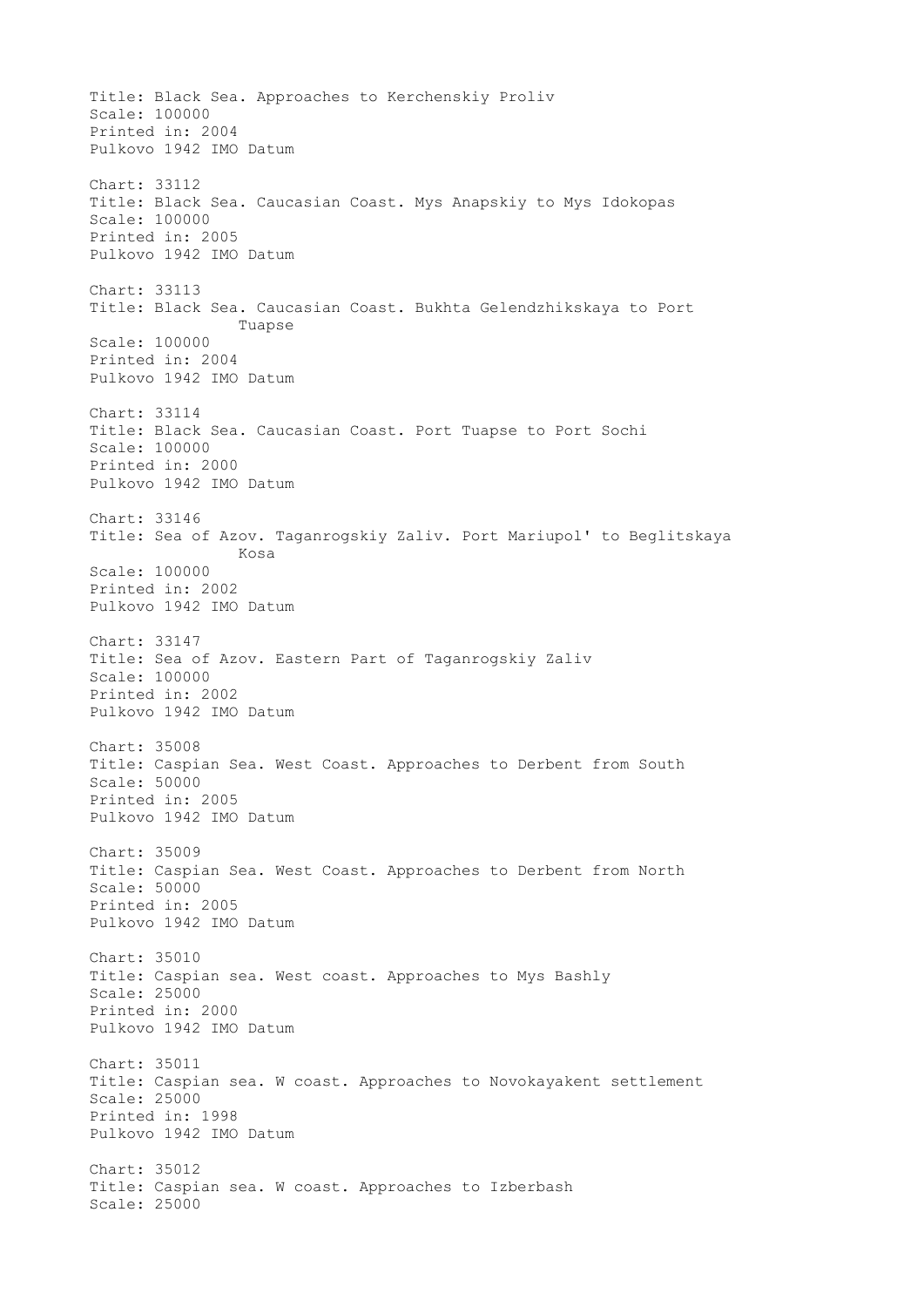Printed in: 1995 Pulkovo 1942 IMO Datum Chart: 35013 Title: Caspian sea. W coast. Approaches to settlement of Manaskent Scale: 25000 Printed in: 1996 Pulkovo 1942 IMO Datum Chart: 35014 Title: Caspian sea. West coast. Approaches to Kaspiysk Scale: 25000 Printed in: 1997 Pulkovo 1942 IMO Datum Chart: 35021 Title: Caspian Sea. Northern Part. Approaches to Ostrov Chechen' Scale: 50000 Printed in: 2001 Pulkovo 1942 IMO Datum Chart: 35022 Title: Caspian sea. N part. Agrakhanskiy Zaliv and approaches Scale: 50000 Printed in: 1996 Pulkovo 1942 IMO Datum Chart: 35023 Title: Caspian sea. N part. Astrakhanskiy Reyd, S part Scale: 50000 Printed in: 1997 Pulkovo 1942 IMO Datum Chart: 35024 Title: Caspian Sea. Northern Part. Middle Part of Astrakhanskiy Roads Scale: 50000 Printed in: 2002 Pulkovo 1942 IMO Datum Chart: 35025 Title: Caspian Sea. Northern Part of Astrakhanskiy Roads with First and Second Bends of Volgo-Caspian Channel Scale: 50000 Printed in: 2006 Pulkovo 1942 IMO Datum Chart: 35026 Title: Caspian Sea. Northern Part. Third Bend of Volgo-Caspian Channel Scale: 50000 Printed in: 2006 Pulkovo 1942 IMO Datum Chart: 35027 Title: Caspian Sea. Northern Part. Fourth Bend of Volgo-Caspian Channel Scale: 50000 Printed in: 2006 Pulkovo 1942 IMO Datum Chart: 35130 Title: Sea of Azov. Kerchenskiy Proliv Scale: 50000 Printed in: 2004 Pulkovo 1942 IMO Datum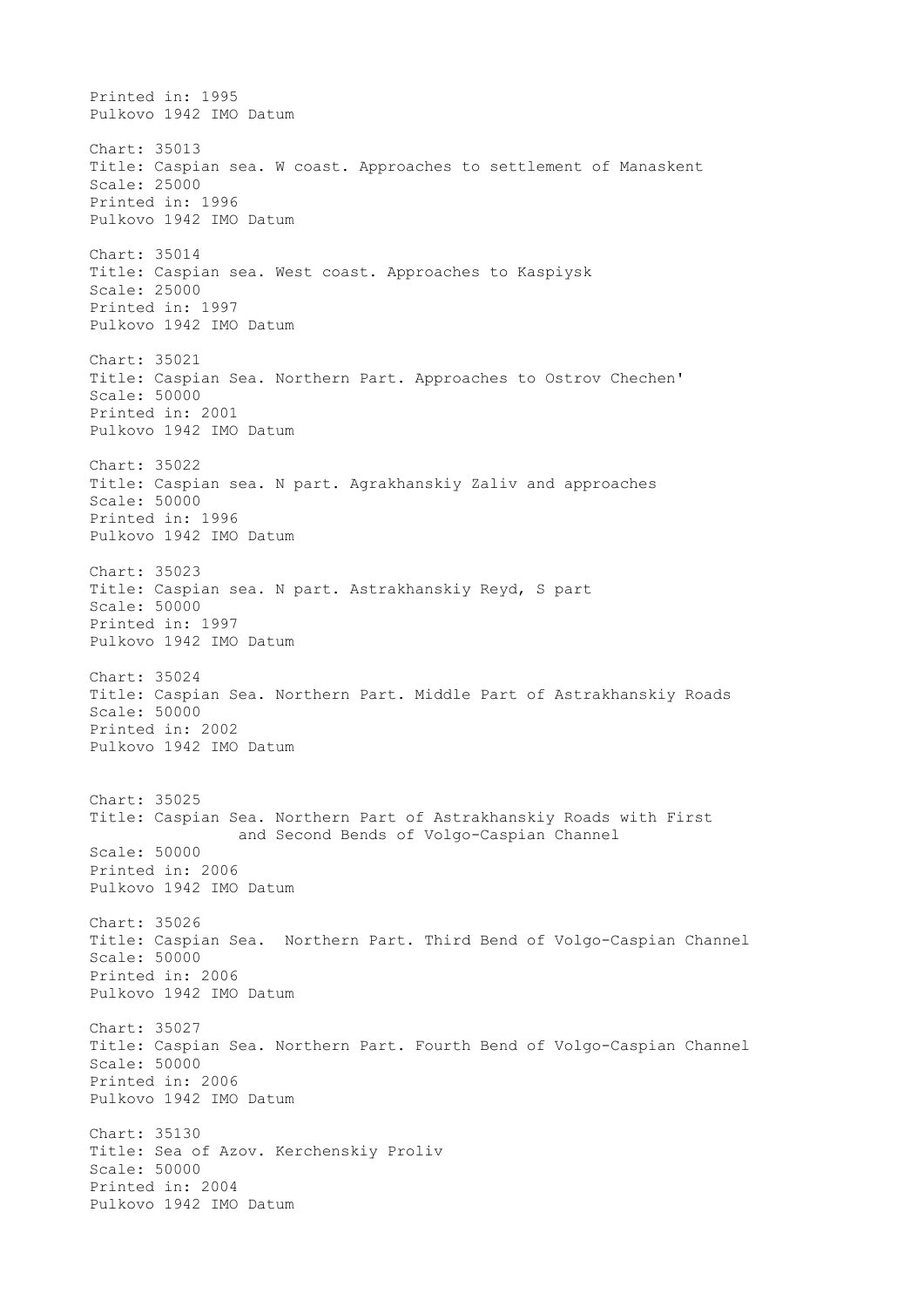Chart: 35131 Title: Black Sea. Approaches to Kerchenskiy Proliv Scale: 50000 Printed in: 2006 Pulkovo 1942 IMO Datum Chart: 35144 Title: Sea of Azov. Taganrogskiy Zaliv. Beglitskaya Kosa to Port Taganrog Scale: 50000 Printed in: 2006 Pulkovo 1942 IMO Datum Chart: 35145 Title: Sea of Azov. Taganrogskiy Zaliv. Port Taganrog to Donskiye Girla Scale: 50000 Printed in: 2002 Pulkovo 1942 IMO Datum Chart: 35146 Title: Sea of Azov. Taganrogskiy Zaliv. Approaches to Port Yeysk Scale: 50000 Printed in: 2002 Pulkovo 1942 IMO Datum Chart: 35149 Title: Sea of Azov. Yasenskiy Zaliv. Primorsko-Akhtarsk to Yasenskaya Pereprava and Beysugskiy Liman Scale: 50000 Printed in: 1995 Pulkovo 1942 IMO Datum Chart: 35153 Title: Sea of Azov. Approaches to Port Temryuk Scale: 50000 Printed in: 2006 Pulkovo 1942 IMO Datum Chart: 35154 Title: Sea of Azov. Kerchenskiy Proliv to Temryukskiy Lighthouse Scale: 50000 Printed in: 2001 Pulkovo 1942 IMO Datum Chart: 35155 Title: Sea of Azov. Taganrogskiy Zaliv. Bezymyannaya Kosa to Beglitskaya Kosa Scale: 50000 Printed in: 2001 Pulkovo 1942 IMO Datum Chart: 35156-INT3880 Title: Black Sea. Caucasian Coast. Approaches to Novorossiysk and Gelendzhik Scale: 50000 Printed in: 2004 Pulkovo 1942 IMO Datum Chart: 35157 Title: Black Sea. Caucasian Coast. Port Novorossiysk Scale: 25000 Printed in: 2002 Pulkovo 1942 IMO Datum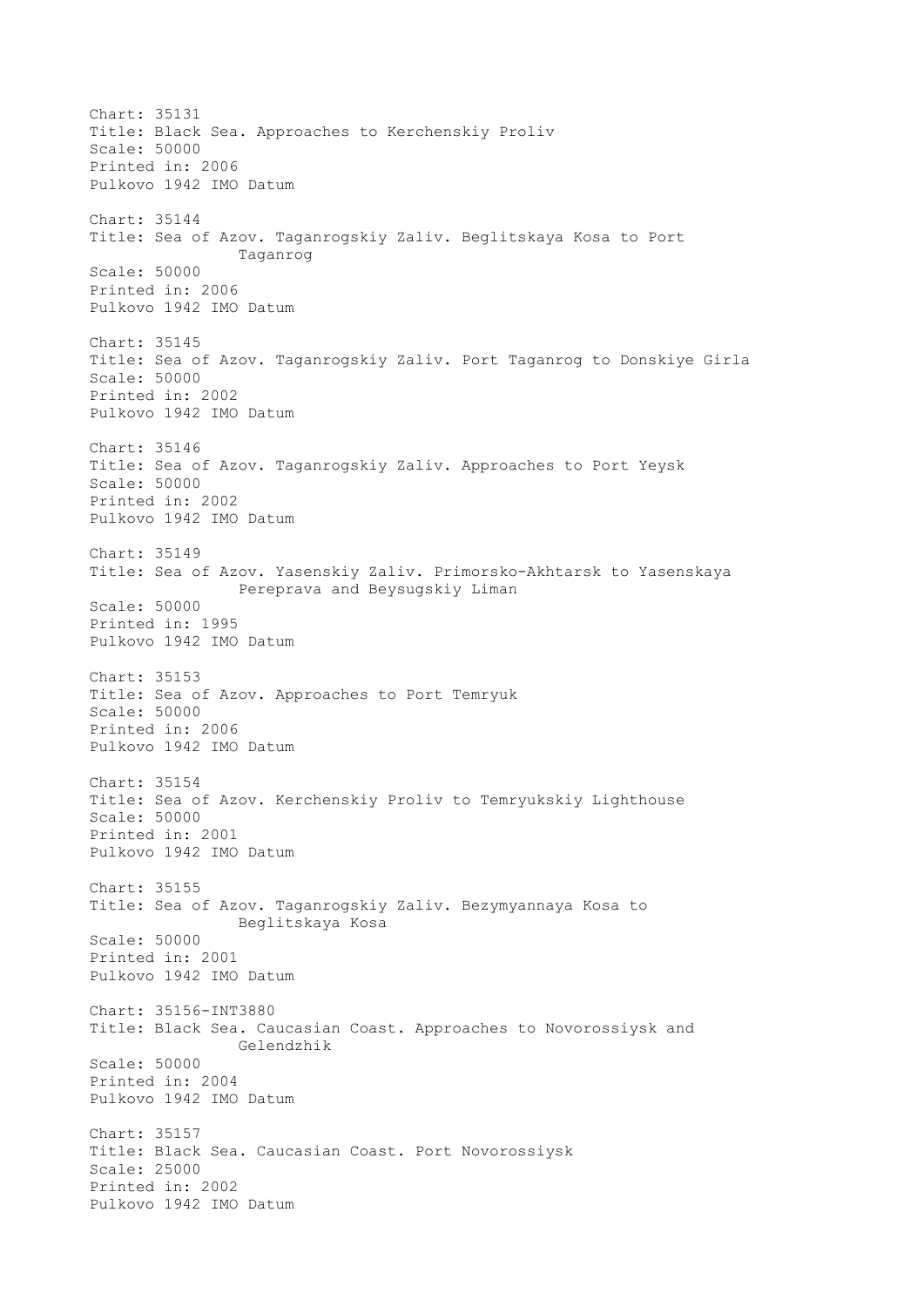Chart: 35160-INT3879 Title: Black Sea. Caucasian Coast. Port Tuapse and Approaches Scale: 50000 Printed in: 2006 Pulkovo 1942 IMO Datum Chart: 35163 Title: Black Sea. Caucasian Coast. Port Sochi and Reyd Adler and Approaches Scale: 50000 Printed in: 2001 Pulkovo 1942 IMO Datum Chart: 35164 Title: Black Sea. Caucasian Coast. Reyd Adler to Reka Bzyb' Scale: 50000 Printed in: 2005 Pulkovo 1942 IMO Datum Chart: 38008 Title: Caspian Sea. West Coast. Derbentskiy Roads Scale: 25000 Printed in: 2005 Pulkovo 1942 IMO Datum Chart: 38015 Title: Caspian sea. West coast. Port Makhachkala and approaches Scale: 25000 Printed in: 2000 Pulkovo 1942 IMO Datum Chart: 38016 Title: Caspian sea. West coast. Bukhta Sulak and approaches Scale: 25000 Printed in: 1997 Pulkovo 1942 IMO Datum Chart: 38137 Title: Sea of Azov. Kerchenskiy Proliv. Mys Akhilleon to Mys Yenikale Scale: 25000 Printed in: 2001 Pulkovo 1942 IMO Datum Chart: 38140 Title: Sea of Azov. Kerchenskiy Proliv. Tamanskiy Zaliv Scale: 25000 Printed in: 2001 Pulkovo 1942 IMO Datum Chart: 38160 Title: Sea of Azov. Taganrogskiy Zaliv. Port Taganrog and port Yeysk Scale: 0 Printed in: 2000 Pulkovo 1942 IMO Datum Chart: 38164 Title: Sea of Azov. Yasenskiy zaliv. Portpunkt Primorsko-Akhtarsk Scale: 10000 Printed in: 1993 Pulkovo 1942 IMO Datum Chart: 38166 Title: Black sea. Caucasian coast. Mys Panagiya to Yantarnyy lighthouse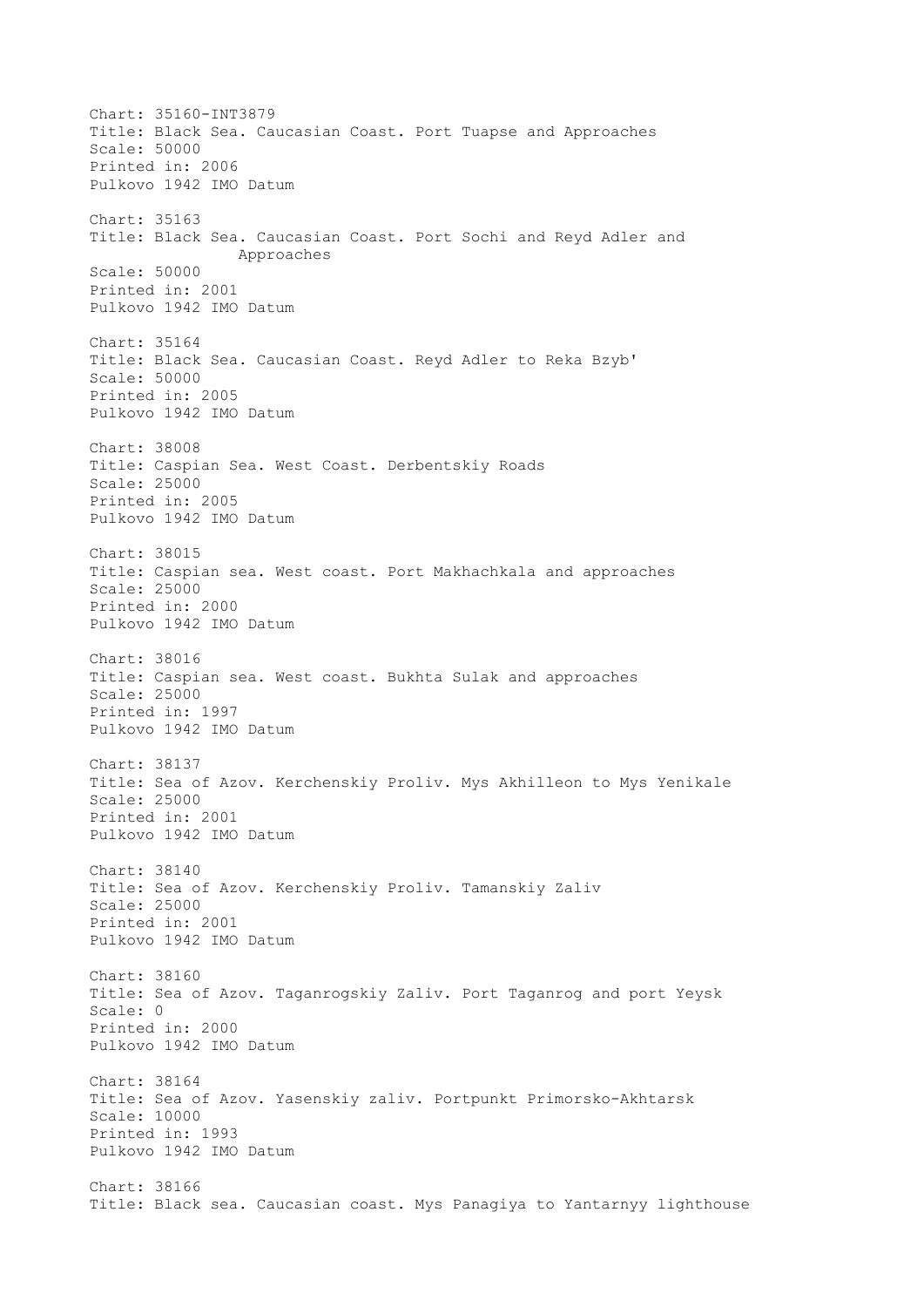Scale: 25000 Printed in: 1998 Pulkovo 1942 IMO Datum Chart: 38167 Title: Black sea. Caucasian coast. Yantarnyy lighthouse to Kubanskiy light-beacon Scale: 25000 Printed in: 1998 Pulkovo 1942 IMO Datum Chart: 38168 Title: Black Sea. Caucasian Coast. Approaches to Port Anapa Scale: 25000 Printed in: 2001 Pulkovo 1942 IMO Datum Chart: 38169 Title: Sea of Azov. Southern Coast Port Temryuk Scale: 10000 Printed in: 2005 Pulkovo 1942 IMO Datum Chart: 38170 Title: Black sea. Caucasian coast. Anapskiy Reyd and anchorages at Mys Utrish Scale: 0 Printed in: 1997 Pulkovo 1942 IMO Datum Chart: 38171 Title: Black sea. Caucasian coast. Bukhta Rybatskaya (Golubaya), Bukhta Gelendzhikskaya, Bukhta Vulan and Reka Mezyb mouth Scale: 0 Printed in: 1999 Pulkovo 1942 IMO Datum Chart: 38172-INT3881 Title: Black Sea. Caucasian Coast. North Part of Port Novorossiysk Scale: 10000 Printed in: 2006 Pulkovo 1942 IMO Datum Chart: 38173 Title: Black sea. Caucasian coast. Mys Malyy Utrish (Utrishenok) Scale: 10000 Printed in: 1997 Pulkovo 1942 IMO Datum Chart: 38174 Title: Black Sea. Caucasian Coast. Piers of Port Novorossiysk Scale: 5000 Printed in: 2004 Pulkovo 1942 IMO Datum Chart: 38175 Title: Black Sea. Caucasian Coast. Bukhtas Dzhubga and Tenginskaya Scale: 10000 Printed in: 2003 Pulkovo 1942 IMO Datum Chart: 38176 Title: Black Sea. Caucasian Coast. Oil Terminal of Port Novorossiysk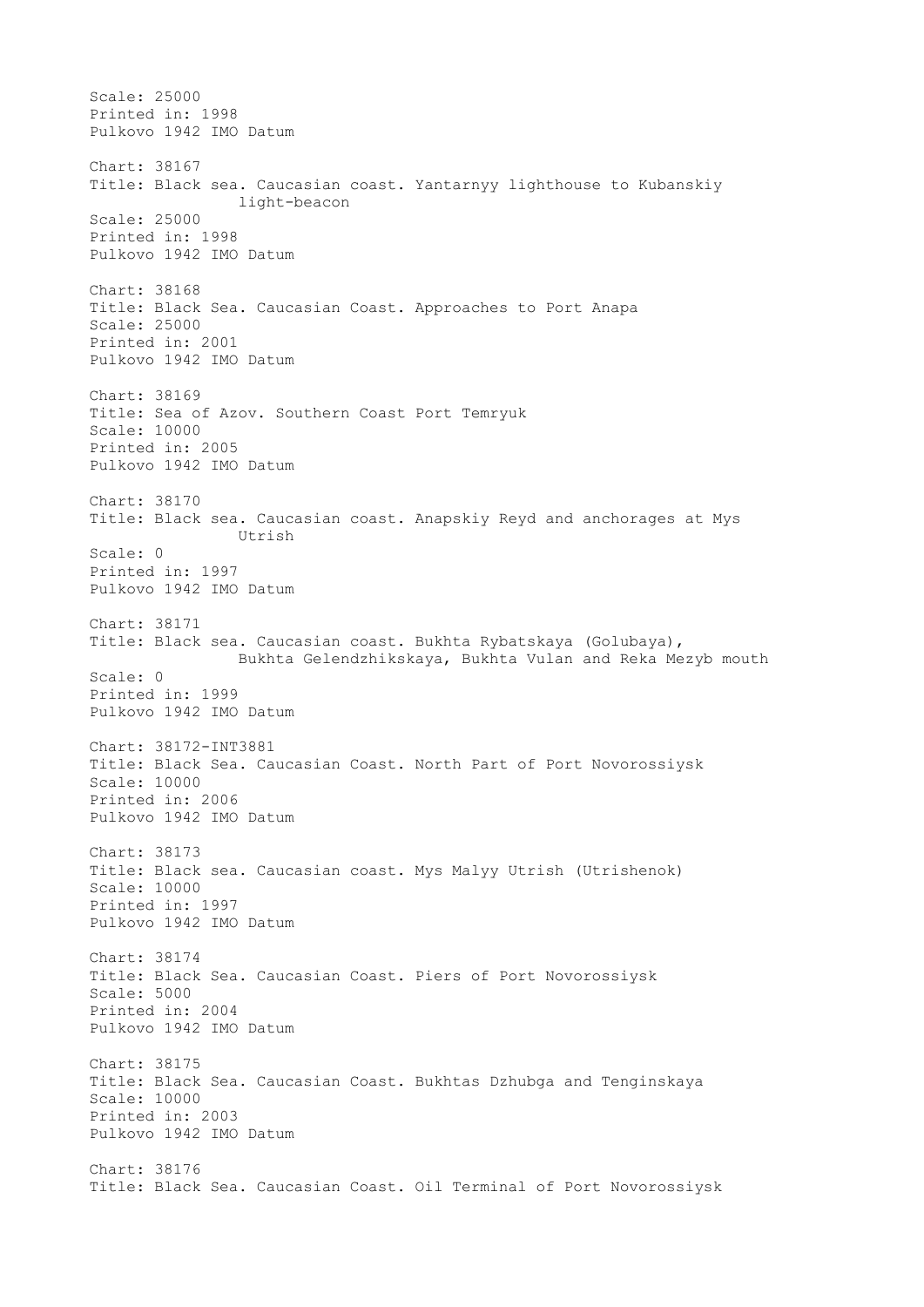Scale: 12500 Printed in: 2003 Pulkovo 1942 IMO Datum Chart: 38181 Title: Sea of Azov. Kerchenskiy Proliv. Approaches to Kerch' Scale: 25000 Printed in: 2005 Pulkovo 1942 IMO Datum Chart: 62100 Title: Sea of Okhotsk and Sea of Japan. Proliv Laperuza and Approaches Scale: 250000 Printed in: 2005 Pulkovo 1942 IMO Datum Chart: 62176 Title: Sea of Okhotsk. Ostrov Sakhalin. Zaliv Pil'tun to Mys Elizavety Scale: 250000 Printed in: 1998 Pulkovo 1942 IMO Datum Chart: 62177 Title: Sea of Okhotsk. Sakhalinskiy Zaliv Scale: 250000 Printed in: 2005 Pulkovo 1942 IMO Datum Chart: 62178 Title: Sea of Okhotsk. North-West coast. Zaliv Aleksandry, Zaliv Akademii and Zaliv Tugurskiy Scale: 250000 Printed in: 1986 Pulkovo 1942 IMO Datum Chart: 62179 Title: Sea of Okhotsk. North-West coast. Bol'shoy Dugandzha to Mys Borisova and Ostrov Feklistova and Ostrov Bol'shoy Shantar Scale: 250000 Printed in: 1986 Pulkovo 1942 IMO Datum Chart: 62180 Title: Sea of Okhotsk. NW coast. Ostrov Bol'shoy Shantar to Zaliv Aldoma Scale: 250000 Printed in: 1996 Pulkovo 1942 IMO Datum Chart: 62181 Title: Sea of Okhotsk. North-West coast. Mys Vneshniy to Mys Enken Scale: 250000 Printed in: 1985 Pulkovo 1942 IMO Datum Chart: 62182 Title: Sea of Okhotsk. NW coast. Mys Enken to Reka Ul'ya mouth Scale: 250000 Printed in: 1995 Pulkovo 1942 IMO Datum Chart: 62183 Title: Sea of Okhotsk. North-West Coast. Mys Nizkiy to Reka Ul'beya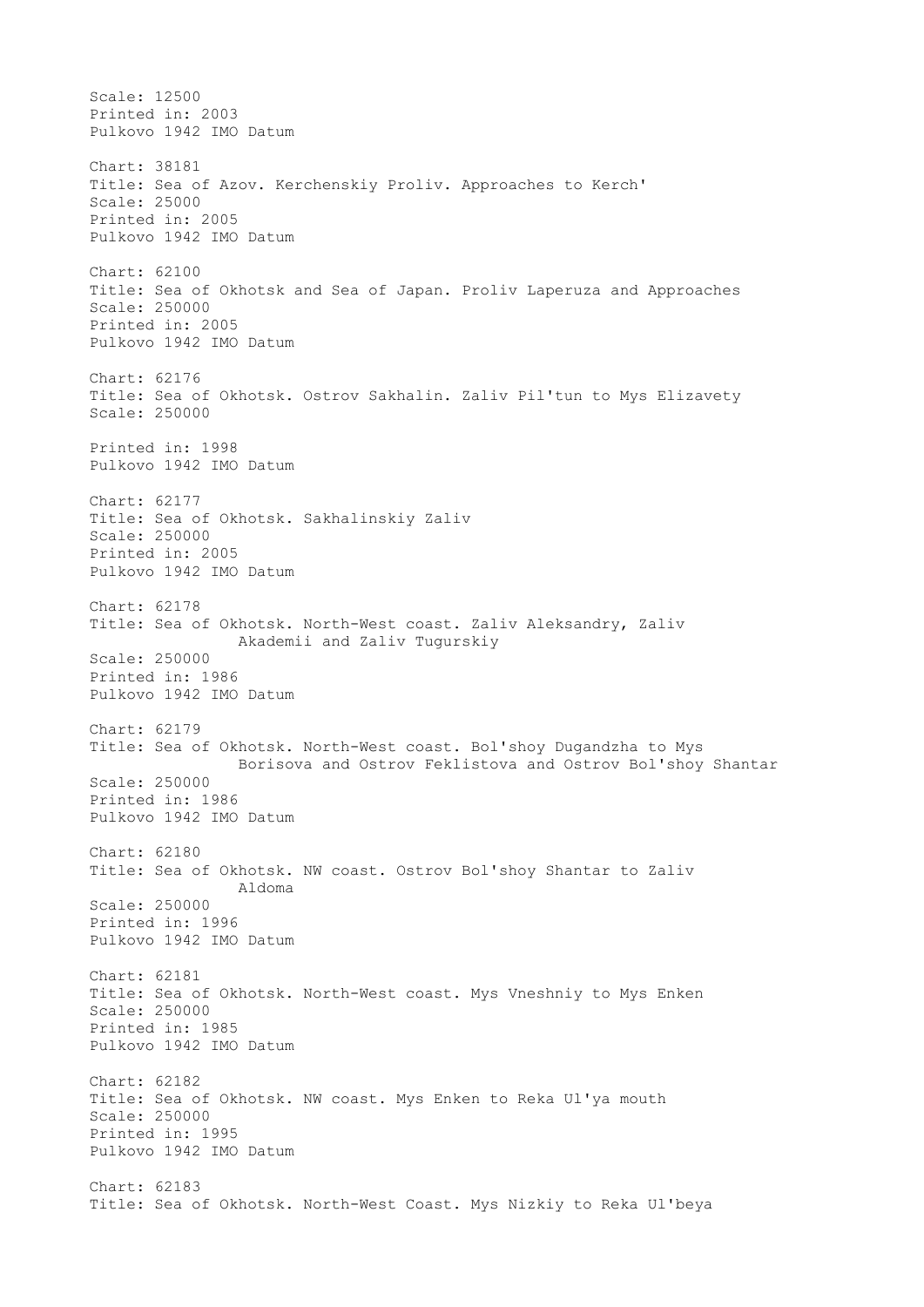Scale: 250000 Printed in: 2006 Pulkovo 1942 IMO Datum Chart: 62184 Title: Sea of Okhotsk. North coast. Reka Ul'beya mouth to Mys Izmailova Scale: 250000 Printed in: 1990 Pulkovo 1942 IMO Datum Chart: 62185 Title: Sea of Okhotsk. North coast. Mys Izmailova to Reka Yana Scale: 250000 Printed in: 1989 Pulkovo 1942 IMO Datum Chart: 62186 Title: Sea of Okhotsk. North Coast. Tauyskaya Guba Scale: 250000 Printed in: 2006 Pulkovo 1942 IMO Datum Chart: 62187 Title: Sea of Okhotsk. North Coast. Ostrov Zav'yalova to Mys Evreinova Scale: 250000 Printed in: 2003 Pulkovo 1942 IMO Datum Chart: 62188 Title: Sea of Okhotsk. North Coast. Mys Yevreinova to Mys Tolstoy Scale: 250000 Printed in: 2000 Pulkovo 1942 IMO Datum Chart: 62189 Title: Sea of Okhotsk. Zaliv Shelikhova. Mys Babushkina to Mys Iretskiy Scale: 250000 Printed in: 1995 Pulkovo 1942 IMO Datum Chart: 62190 Title: Sea of Okhotsk. Zaliv Shelikhova. Mys Iretskiy to Mys Dyryavyy Scale: 250000 Printed in: 1997 Pulkovo 1942 IMO Datum Chart: 62191 Title: Sea of Okhotsk. Zaliv Shelikhova. Mys Ostrovnoy to Mys Tavatumskiy Scale: 250000 Printed in: 1994 Pulkovo 1942 IMO Datum Chart: 62192 Title: Sea of Okhotsk. Zaliv Shelikhova. Mys Tavatumskiy to Mys Taygonos Scale: 250000 Printed in: 2001 Pulkovo 1942 IMO Datum Chart: 62193 Title: Sea of Okhotsk. West coast of Poluostrov Kamchatka. Mys Pensepel' to Reka Voyampolka (Matyoraya)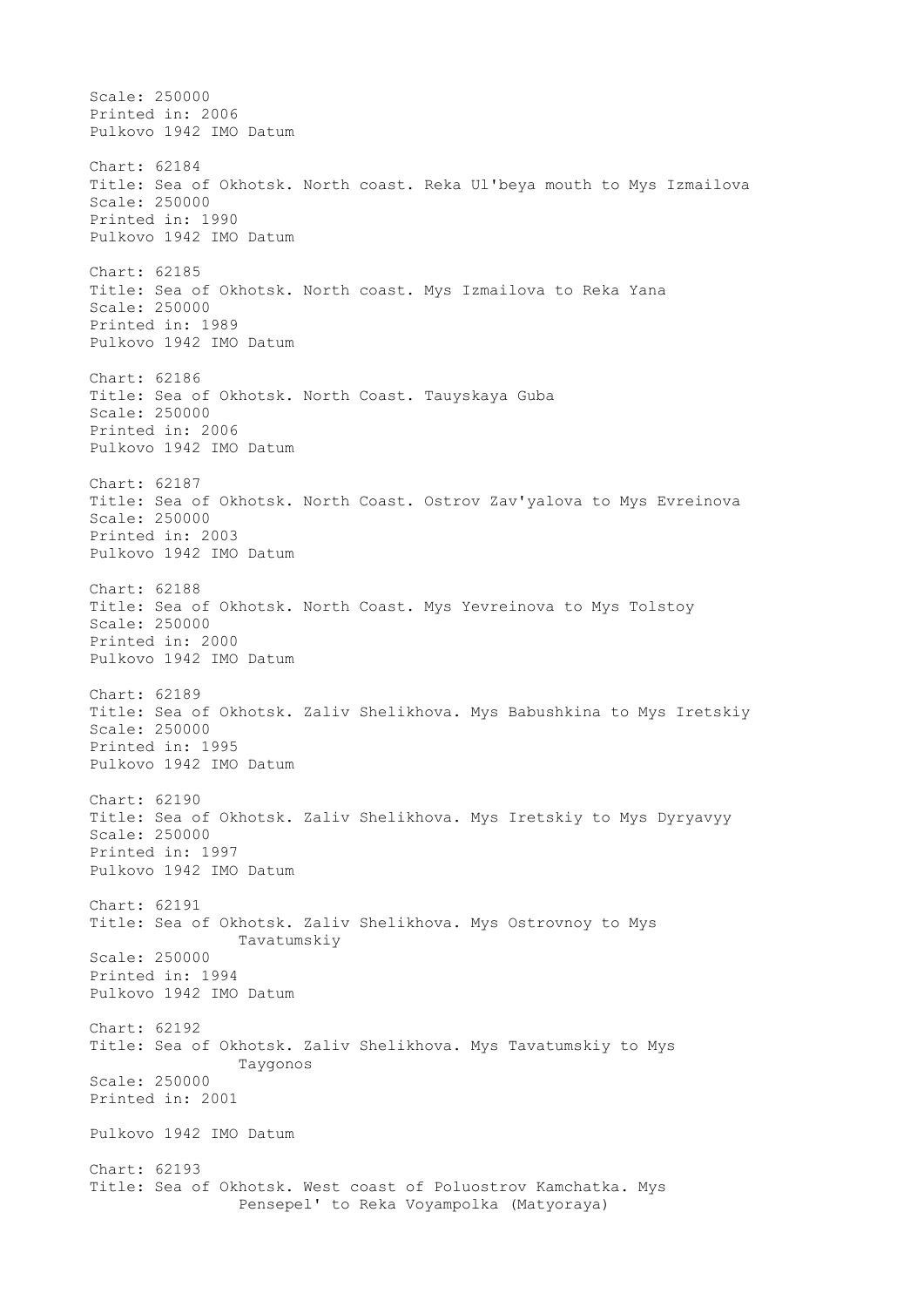Scale: 250000 Printed in: 1989 Pulkovo 1942 IMO Datum Chart: 62194 Title: Sea of Okhotsk. Poluostrov Kamchatka, W coast. Mys Yuzhnyy to Reka Voyampolka (Matyoraya) Scale: 250000 Printed in: 1997 Pulkovo 1942 IMO Datum Chart: 62195 Title: Sea of Okhotsk. West coast of Poluostrov Kamchatka. Reka Moroshechnaya mouth to Mys Utkholokskiy Scale: 250000 Printed in: 1991 Pulkovo 1942 IMO Datum Chart: 62196 Title: Sea of Okhotsk. Coast of Kamchatka. Reka Krutogorova mouth to Reka Moroshechnaya mouth Scale: 250000 Printed in: 1989 Pulkovo 1942 IMO Datum Chart: 62197 Title: Sea of Okhotsk. Poluostrov Kamchatka Coast. Reka Kikhchik Mouth to Reka Krutogorova Mouth Scale: 250000 Printed in: 2006 Pulkovo 1942 IMO Datum Chart: 62198 Title: Sea of Okhotsk. Poluostrov Kamchatka Coast. Reka Ozyornaya Mouth to Reka Kikhchik Mouth Scale: 250000 Printed in: 2006 Pulkovo 1942 IMO Datum Chart: 62199 Title: Sea of Okhotsk. Amurskiy Liman Scale: 250000 Printed in: 2006 Pulkovo 1942 IMO Datum Chart: 62271 Title: Sea of Okhotsk. Hokkaido. Esasi Ko to Nemuro Strait Scale: 250000 Printed in: 2005 Datum WGS 1984 Chart: 62272 Title: Sea of Okhotsk. Hokkaido to Ostrov Iturup Scale: 250000 Printed in: 2005 Datum WGS 1984 Chart: 62273 Title: Sea of Okhotsk. Kuril'skiye Ostrova. Ostrov Iturup and Ostrov Urup Scale: 250000 Printed in: 1990 Pulkovo 1942 IMO Datum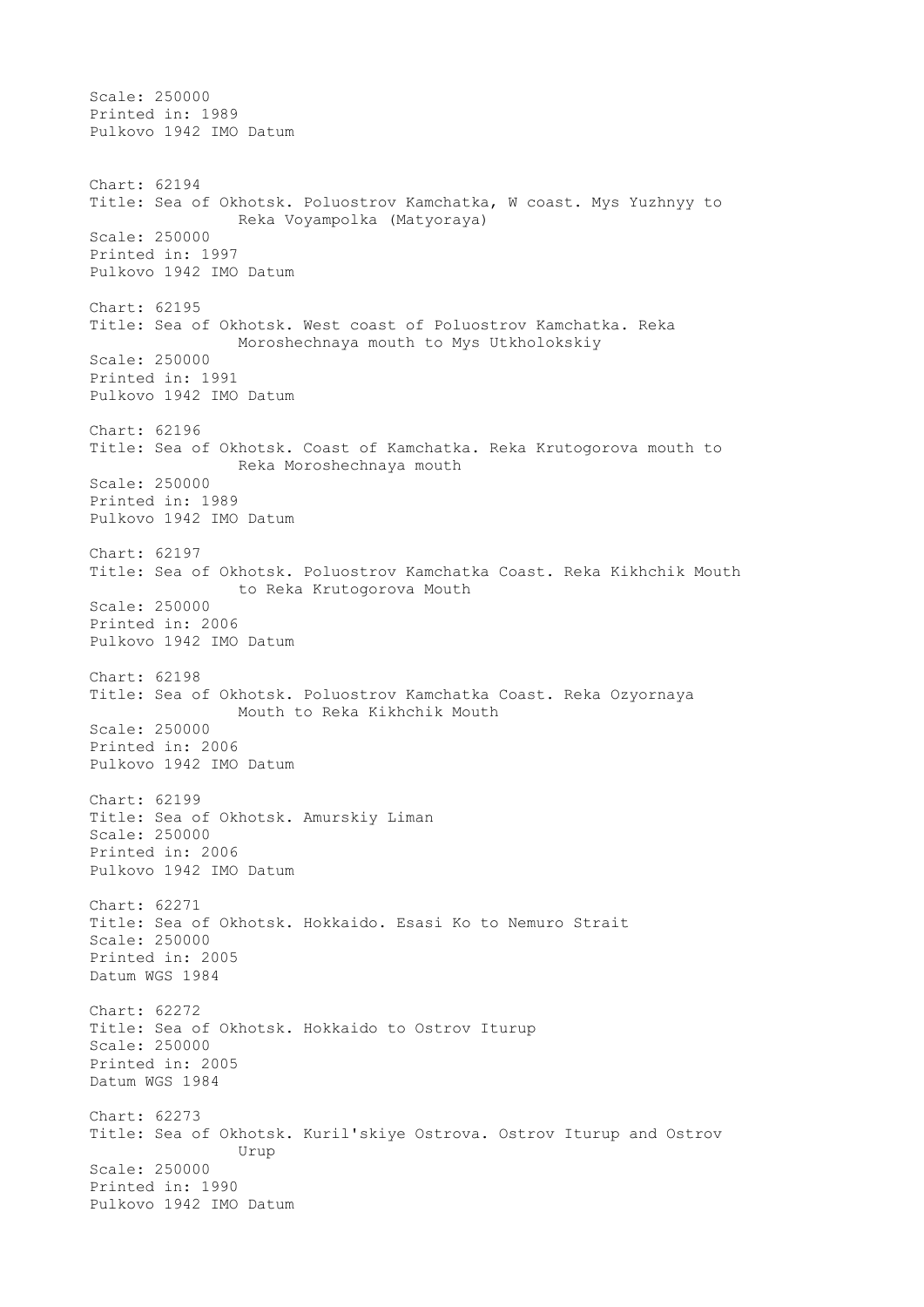Chart: 62274 Title: Sea of Okhotsk. Kuril islands. Ostrov Urup to Ostrov Simushir Scale: 250000 Printed in: 2002 Pulkovo 1942 IMO Datum Chart: 62275 Title: Sea of Okhotsk. Kuril'skiye Ostrova. Ostrov Simushir to Ostrov Shiashkotan Scale: 250000 Printed in: 1998 Pulkovo 1942 IMO Datum Chart: 62276 Title: Sea of Okhotsk. Kuril'skiye Ostrova. Ostrov Shiashkotan to Ostrov Paramushir Scale: 250000 Printed in: 2003 Pulkovo 1942 IMO Datum Chart: 62277 Title: Sea of Okhotsk. Kuril'skiye Ostrova. Ostrov Onekotan to Mys Lopatka Scale: 250000 Printed in: 2004 Pulkovo 1942 IMO Datum Chart: 62278 Title: Pacific Ocean. Southern part of Poluostrov Kamchatka Scale: 250000 Printed in: 1989 Pulkovo 1942 IMO Datum Chart: 62279 Title: Pacific Ocean. East Coast of Poluostrov Kamchatka. Mys Krestovyy to Mys Shipunskiy Scale: 250000 Printed in: 2002 Pulkovo 1942 IMO Datum Chart: 62280 Title: Pacific Ocean. East Coast of Poluostrov Kamchatka. Kronotskiy Zaliv Scale: 250000 Printed in: 2002 Pulkovo 1942 IMO Datum Chart: 62281 Title: Pacific Ocean. Coast of Kamchatka. Kamchatskiy Zaliv Scale: 250000 Printed in: 1987 Pulkovo 1942 IMO Datum Chart: 62282 Title: Pacific Ocean. Bering Sea. Komandorskiye Ostrova Scale: 250000 Printed in: 1981 Pulkovo 1942 IMO Datum Chart: 62283 Title: Bering Sea. East coast of Poluostrov Kamchatka. Mys Kamchatskiy to Mys Nachikinskiy Scale: 250000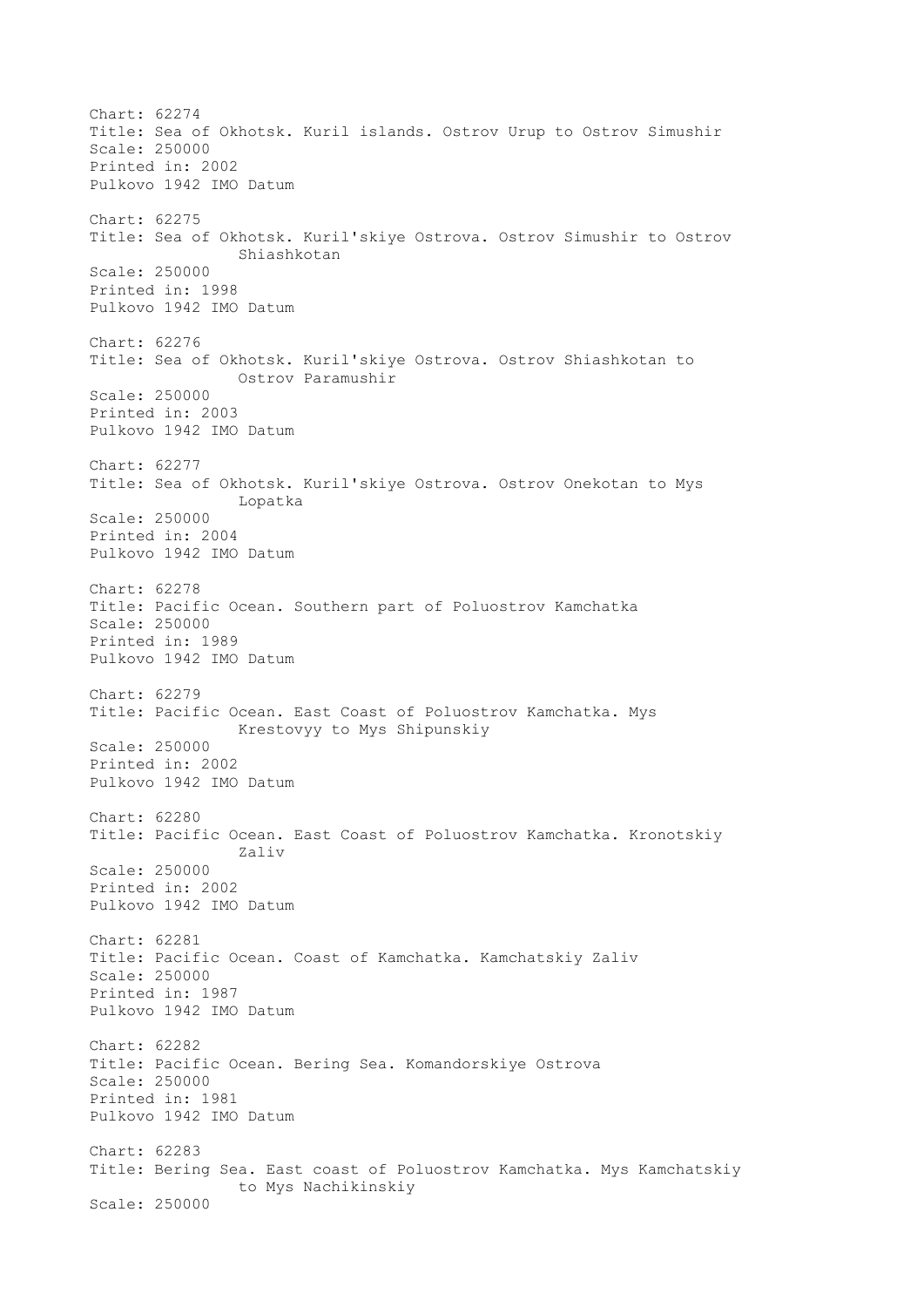Printed in: 1986 Pulkovo 1942 IMO Datum Chart: 62284 Title: Bering Sea. East coast of Poluostrov Kamchatka. Southern part of Karaginskiy Zaliv Scale: 250000 Printed in: 2003 Pulkovo 1942 IMO Datum Chart: 62285 Title: Bering Sea. Poluostrov Kamchatka, East Coast. Karaginskiy Zaliv, North Part Scale: 250000 Printed in: 2006 Pulkovo 1942 IMO Datum Chart: 62286 Title: Bering Sea. North-West Coast. Olyutorskiy Zaliv Scale: 250000 Printed in: 2006 Pulkovo 1942 IMO Datum Chart: 62287 Title: Bering Sea. North-West Coast. Mys Olyutorskiy to Bukhta Natalii Scale: 250000 Printed in: 2000 Pulkovo 1942 IMO Datum Chart: 62288 Title: Bering sea. NW coast. Burkta Natalii to Mys Khatyrka Scale: 250000 Printed in: 1997 Pulkovo 1942 IMO Datum Chart: 62289 Title: Bering sea. NW coast. Mys Khatyrka to Mys Navarin Scale: 250000 Printed in: 1993 Pulkovo 1942 IMO Datum Chart: 62290 Title: Bering Sea. Anadyrskiy Zaliv. Mys Navarin to Laguna Keyngypilgyn Scale: 250000 Printed in: 2006 Pulkovo 1942 IMO Datum Chart: 62291 Title: Bering Sea. Anadyrskiy Zaliv. Laguna Keyngypilgyn to Mys Nizkiy and Anadyrskiy Liman Scale: 250000 Printed in: 2006 Pulkovo 1942 IMO Datum Chart: 62292 Title: Bering Sea. Anadyrskiy Zaliv. Zaliv Kresta Scale: 250000 Printed in: 2006 Pulkovo 1942 IMO Datum Chart: 62293 Title: Bering Sea. Chukotskiy Poluostrov. Zaliv Kresta to Mys Beringa Scale: 250000 Printed in: 2001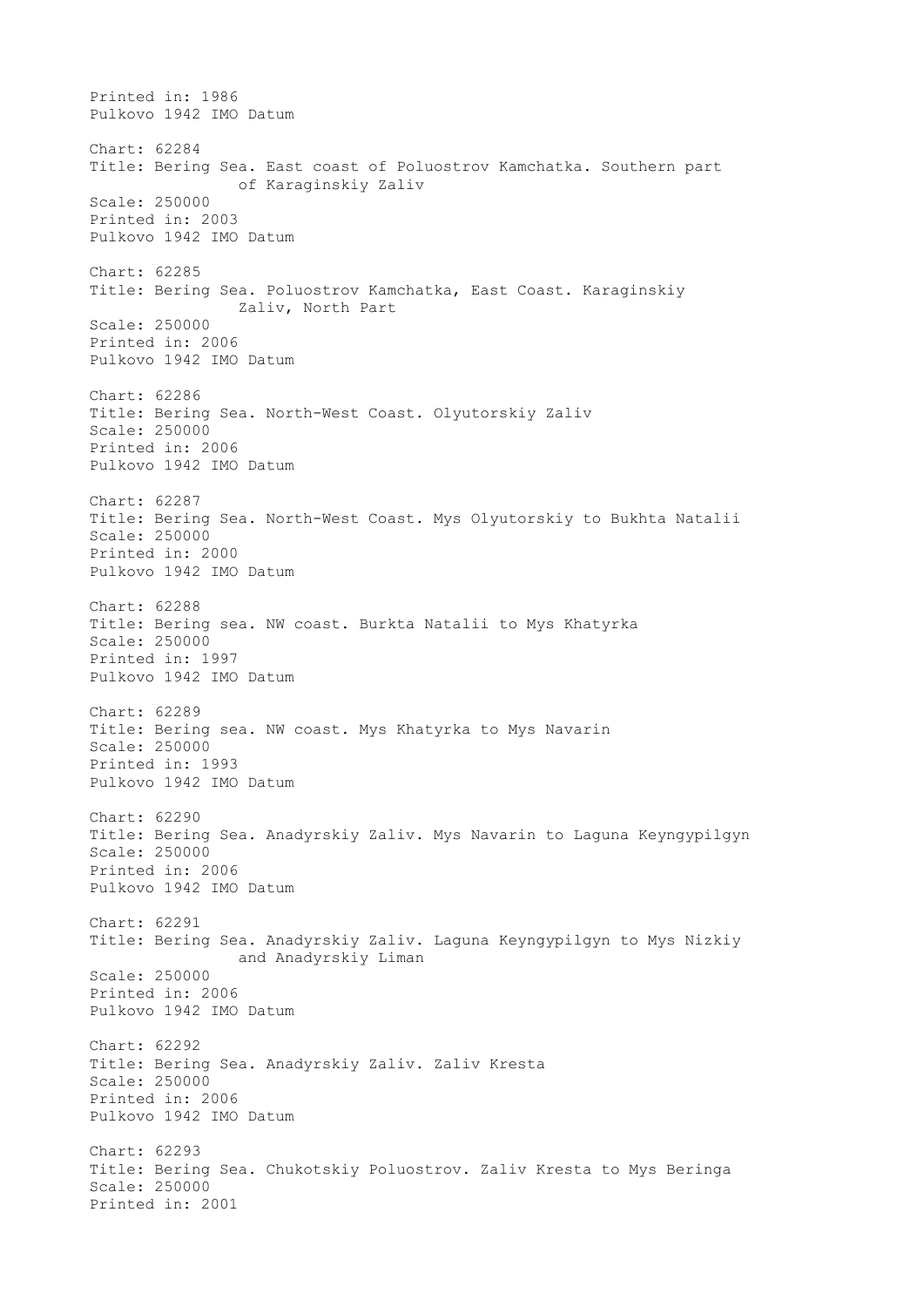Pulkovo 1942 IMO Datum Chart: 62294 Title: Bering Sea. Poluostrov Chukotskiy. Mys Beringa to Bukhta Provideniya Scale: 250000 Printed in: 2003 Pulkovo 1942 IMO Datum Chart: 62295 Title: Bering Sea. Chukotskiy Poluostrov. Mys Yakun to Mys Mertensa and St. Lawrence Island Scale: 250000 Printed in: 1994 Pulkovo 1942 IMO Datum Chart: 62296 Title: Bering Sea. Chukotskiy Poluostrov. Mys Chaplin to Zaliv Lavrentiya Scale: 250000 Printed in: 2000 Pulkovo 1942 IMO Datum Chart: 62297 Title: Bering sea. N part. Bering strait Scale: 250000 Printed in: 1995 Pulkovo 1942 IMO Datum Chart: 63000 Title: Sea of Japan. Zaliv Petra Velikogo. Reka Tumannaya to Mys Bryusa Scale: 100000 Printed in: 1998 Pulkovo 1942 IMO Datum Chart: 63001 Title: Sea of Japan. Zaliv Petra Velikogo. Vladivostok to Ostrov Askol'd Scale: 100000 Printed in: 2000 Pulkovo 1942 IMO Datum Chart: 63002 Title: Sea of Japan. Zaliv Petra Velikogo. Amurskiy Zaliv and Ussuriyskiy Zaliv Scale: 100000 Printed in: 1996 Pulkovo 1942 IMO Datum Chart: 63003 Title: Sea of Japan. Zaliv Petra Velikogo. Ostrov Askol'd to Mys Likhachyova Scale: 100000 Printed in: 2000 Pulkovo 1942 IMO Datum Chart: 63004 Title: Japan sea. North-West coast. Zaliv Nakhodka to Bukhta Sokolovskaya Scale: 100000 Printed in: 2000 Pulkovo 1942 IMO Datum Chart: 63005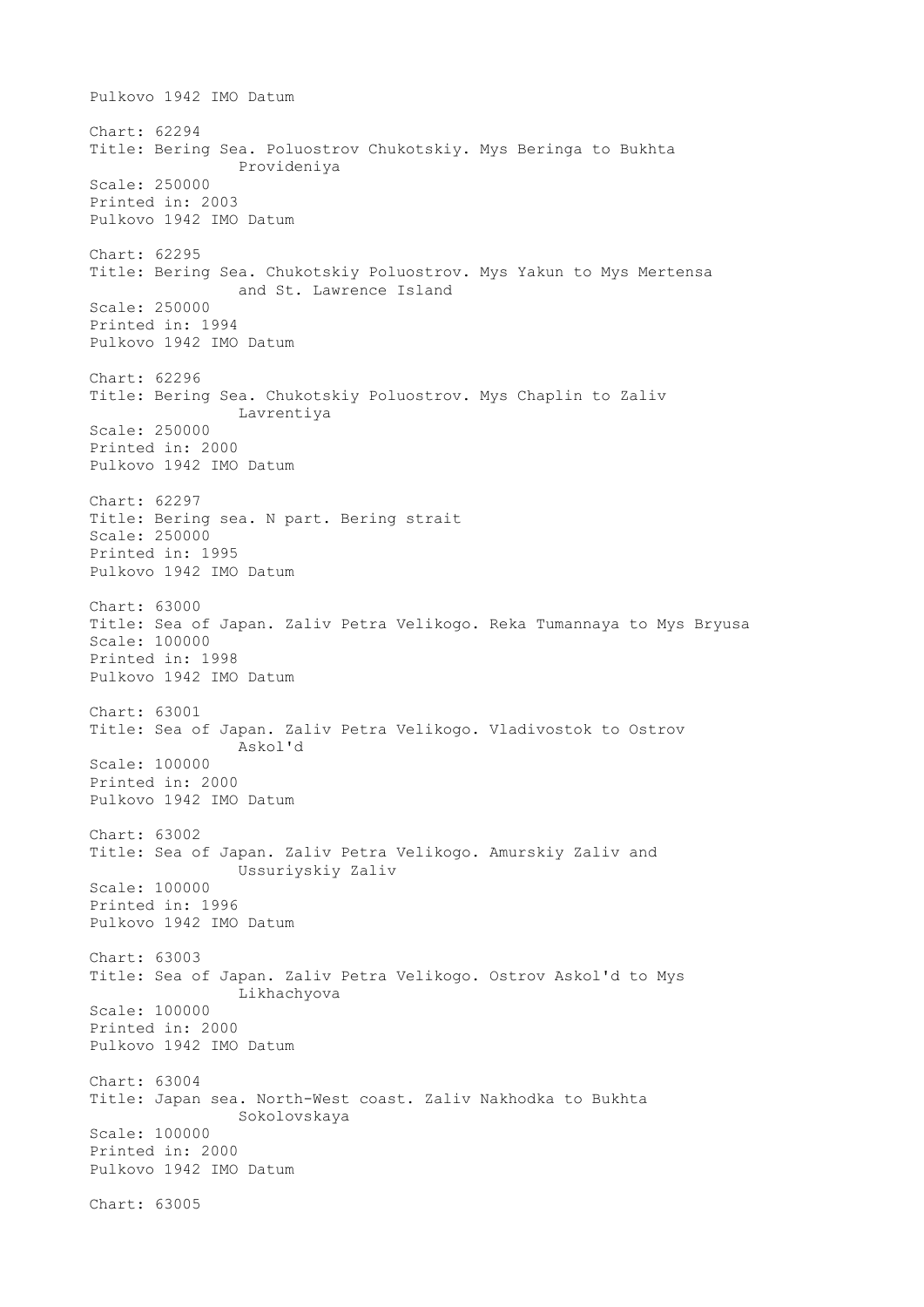Title: Sea of Japan. North-West Coast. Bukhta Sokolovskaya to Bukhta Chernoruch'ye Scale: 100000 Printed in: 2000 Pulkovo 1942 IMO Datum Chart: 63006 Title: Sea of Japan. North-West Coast. Bukhta Chernoruch'ye to Mys Nizmennyy Scale: 100000 Printed in: 2000 Pulkovo 1942 IMO Datum Chart: 63007 Title: Sea of Japan. North-West Coast. Mys Nizmennyy to Zaliv Vladimira Scale: 100000 Printed in: 2000 Pulkovo 1942 IMO Datum Chart: 63008 Title: Sea of Japan. NW coast. Zaliv Vladimira to Zaliv Oprichnik Scale: 100000 Printed in: 1998 Pulkovo 1942 IMO Datum Chart: 63009 Title: Sea of Japan. North-West Coast. Mys Brinera to Mys Yegorova Scale: 100000 Printed in: 2000 Pulkovo 1942 IMO Datum Chart: 63010 Title: Japan sea. North-West coast. Mys Yegorova to Bukhta Shtormovaya Scale: 100000 Printed in: 2000 Pulkovo 1942 IMO Datum Chart: 63011 Title: Sea of Japan. West Coast. Bukhta Shtormovaya to Mys Brusnichnyy Scale: 100000 Printed in: 2001 Pulkovo 1942 IMO Datum Chart: 63012 Title: Sea of Japan. Tatarskiy Proliv. Mys Brusnichnyy to Mys Sosunova Scale: 100000 Printed in: 2001 Pulkovo 1942 IMO Datum Chart: 63013 Title: Sea of Japan. Tatarskiy Proliv. Mys Sosunova to Reka Venyukovka Scale: 100000 Printed in: 2001 Pulkovo 1942 IMO Datum Chart: 63014 Title: Sea of Japan. Tatarskiy Proliv. Reka Toropygina to Mys Ptichiy Scale: 100000 Printed in: 2001 Pulkovo 1942 IMO Datum Chart: 63015 Title: Sea of Japan. Tatarskiy proliv. Mys Ptichiy to mys Buna. Scale: 100000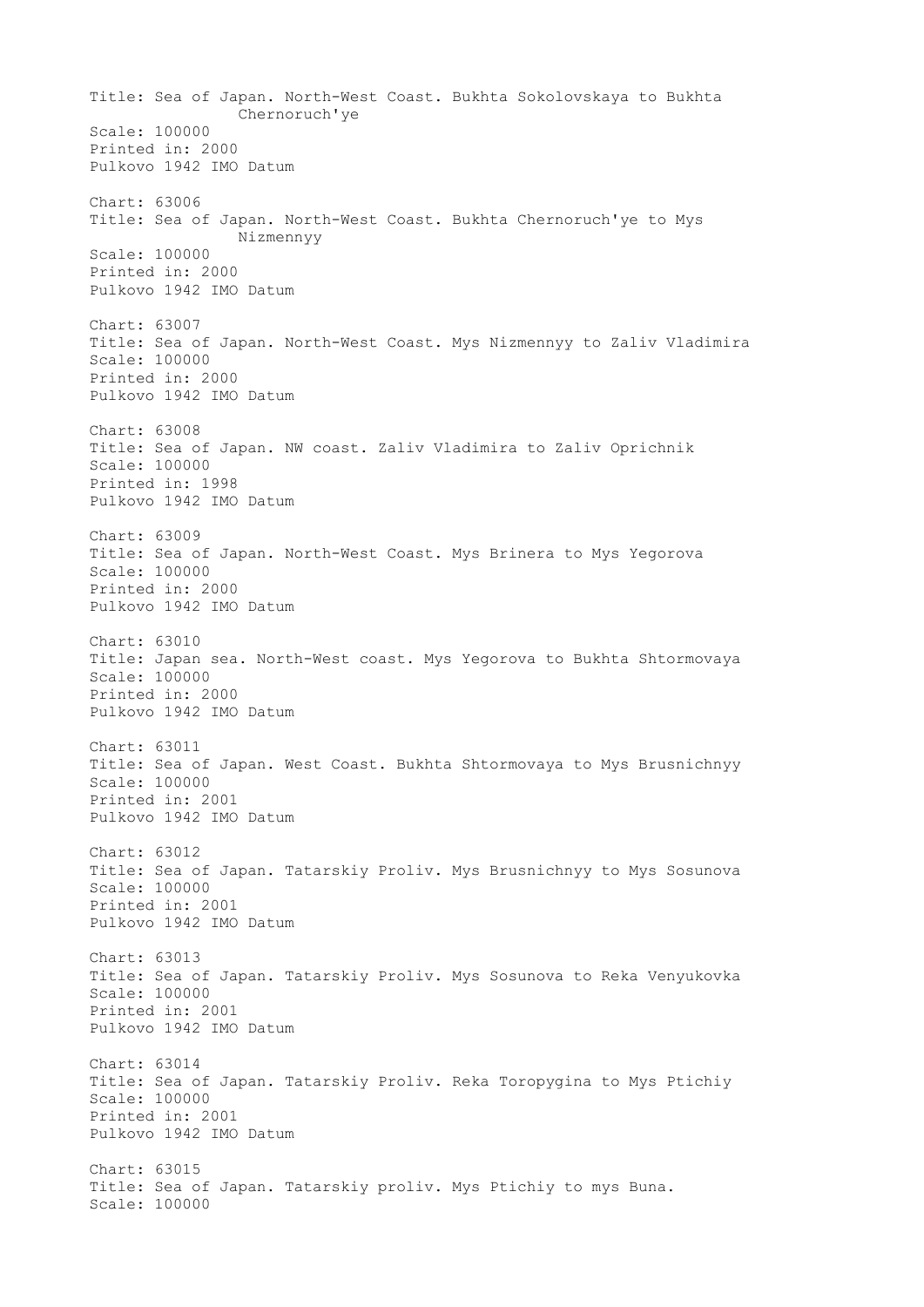Printed in: 2001 Pulkovo 1942 IMO Datum Chart: 63016 Title: Sea of Japan. Tatarskiy Proliv. Mys Krestovozdvizhenskiy to Mys Andreya Scale: 100000 Printed in: 2001 Pulkovo 1942 IMO Datum Chart: 63017 Title: Sea of Japan. Tatarskiy Proliv. Mys Andreya to Mys Namshuka Scale: 100000 Printed in: 2001 Pulkovo 1942 IMO Datum Chart: 63018 Title: Sea of Japan. Tatarskiy Proliv. Mys Namshuka to Reyd Syurkum Scale: 100000 Printed in: 2001 Pulkovo 1942 IMO Datum Chart: 63019 Title: Sea of Japan. Tatarskiy Proliv. Reyd Syurkum to Mys Khoy Scale: 100000 Printed in: 2001 Pulkovo 1942 IMO Datum Chart: 63020 Title: Sea of Japan. Tatarskiy Proliv. Mys Khoy to Mys Sushcheva Scale: 100000 Printed in: 2001 Pulkovo 1942 IMO Datum Chart: 63024 Title: Sea of Japan. Tatarskiy Proliv. Ostrov Sakhalin. Reyd Aleksandrovskiy to Zaliv Viakhtu Scale: 100000 Printed in: 2002 Pulkovo 1942 IMO Datum Chart: 63025 Title: Sea of Japan. Tatarskiy Proliv. Ostrov Sakhalin. Mys Aspit tp Mys Zhonkiyer Scale: 100000 Printed in: 2002 Pulkovo 1942 IMO Datum Chart: 63026 Title: Sea of Japan. Tatarskiy Proliv. Ostrov Sakhalin. Mys Zhukovskogo to Mys Kitousi Scale: 100000 Printed in: 2002 Pulkovo 1942 IMO Datum Chart: 62027 Title: Sea of Japan. Coast of Japan. Koyama Misaki to Fukuoka Wan Scale: 200000 Printed in: 2003 Datum WGS 1984 Chart: 62028 Title: Sea of Japan. Southern Part of Korea Strait. Western and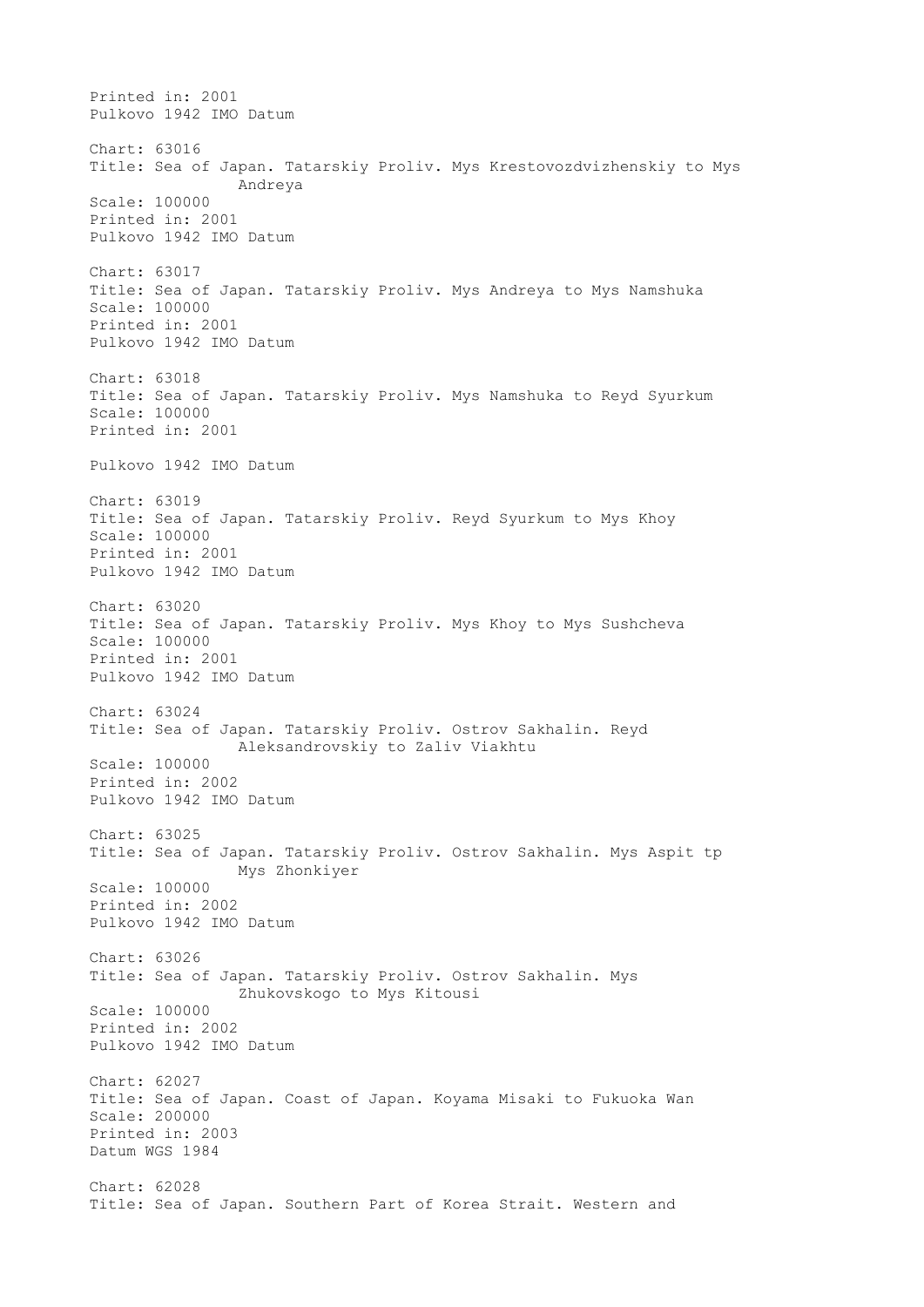Eastern Channels Scale: 200000 Printed in: 2006 Datum WGS 1984 Chart: 63029 Title: Sea of Japan. Tatarskiy Proliv. Ostrov Sakhalin. Port Kholmsk to Reyd Tomari Scale: 100000 Printed in: 2003 Pulkovo 1942 IMO Datum Chart: 63030 Title: Sea of Japan. Tatarskiy Proliv. Ostrov Sakhalin. Port Kholmsk to Ostrov Moneron Scale: 100000 Printed in: 2003 Pulkovo 1942 IMO Datum Chart: 63031 Title: Sea of Japan. Tatarskiy Proliv. Ostrov Sakhalin. Ostrov Moneron to Mys Kril'on Scale: 100000 Printed in: 2003 Pulkovo 1942 IMO Datum Chart: 63100 Title: Sea of Japan and Sea of Okhotsk. La Pe#M1rouse Strait Scale: 100000 Printed in: 2003 Pulkovo 1942 IMO Datum Chart: 63101 Title: Sea of Okhotsk. Ostrov Sakhalin. Southern Part of Zaliv Aniva Scale: 100000 Printed in: 2001 Pulkovo 1942 IMO Datum Chart: 63102 Title: Sea of Okhotsk. Ostrov Sakhalin. Northern Part of Zaliv Aniva Scale: 100000 Printed in: 1992 Pulkovo 1942 IMO Datum Chart: 63103 Title: Sea of Okhotsk. Ostrov Sakhalin. Tonino Anivskiy Poluostrov, S part Scale: 100000 Printed in: 1997 Pulkovo 1942 IMO Datum Chart: 63104 Title: Sea of Okhotsk. Ostrov Sakhalin. Mys Levenorna to Mys Ostryy Scale: 100000 Printed in: 1999 Pulkovo 1942 IMO Datum Chart: 63105 Title: Sea of Okhotsk. Ostrov Sakhalin. Mys Ostryy to Mys Tikhiy Scale: 100000 Printed in: 2000 Pulkovo 1942 IMO Datum Chart: 63106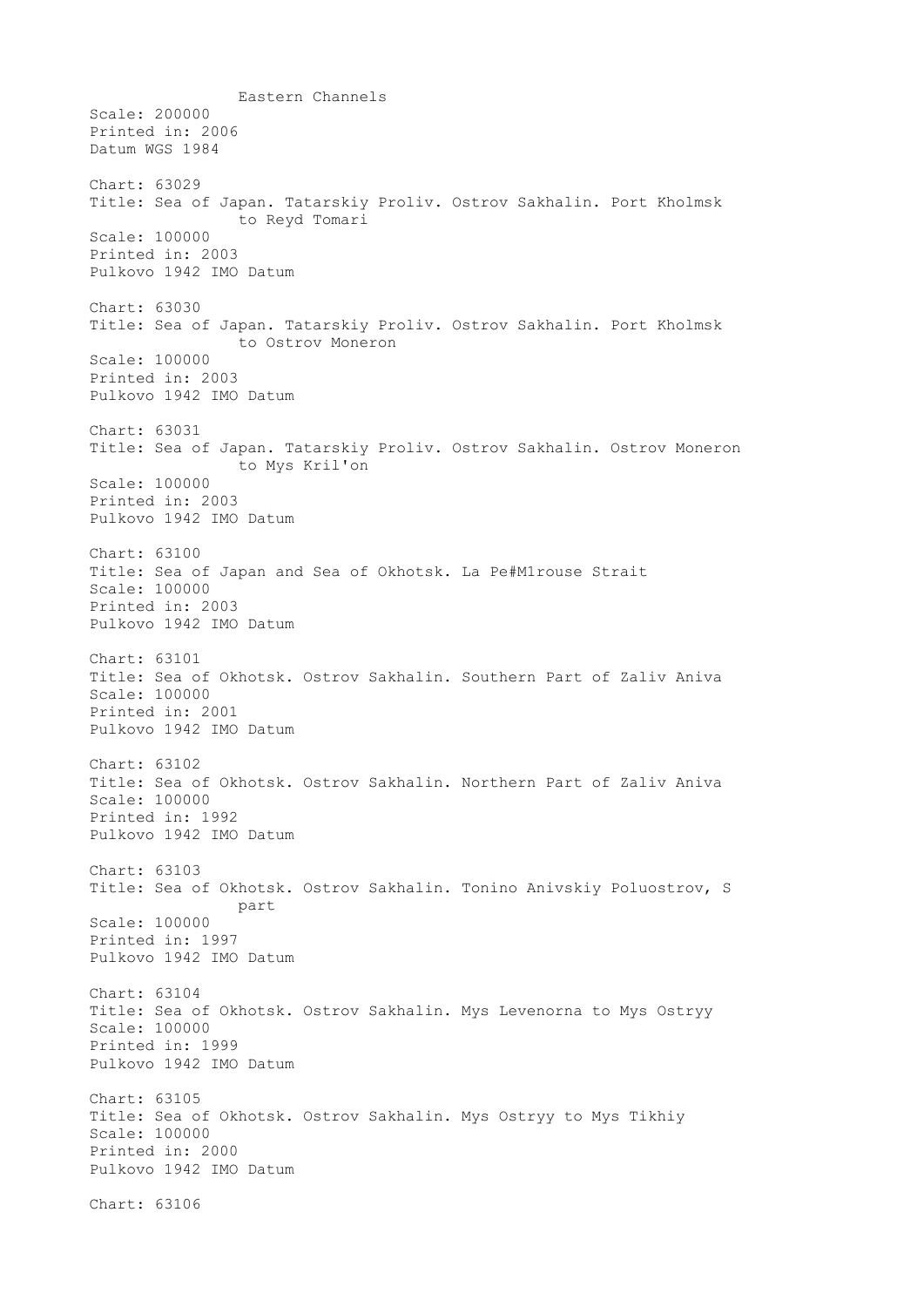Title: Sea of Okhotsk. Ostrov Sakhalin. Mys Tikhiy to Reka Nituy Scale: 100000 Printed in: 1997 Pulkovo 1942 IMO Datum Chart: 63107 Title: Sea of Okhotsk. Ostrov Sakhalin. Zaliv Terpeniya Scale: 100000 Printed in: 1984 Pulkovo 1942 IMO Datum Chart: 63108 Title: Sea of Okhotsk. Ostrov Sakhalin. Poluostrov Terpeniya Scale: 100000 Printed in: 1983 Pulkovo 1942 IMO Datum Chart: 63109 Title: Sea of Okhotsk. Ostrov Sakhalin. Mys Povorotnyy to Mys Bellinsgauzena Scale: 100000 Printed in: 2001 Pulkovo 1942 IMO Datum Chart: 63110 Title: Sea of Okhotsk. Ostrov Sakhalin. Reka Nerpich'ya Mouth to Reka Langeri Mouth Scale: 100000 Printed in: 2001 Pulkovo 1942 IMO Datum Chart: 63111 Title: Sea of Okhotsk. Ostrov Sakhalin. Reka Langeri to Reka Kongi Scale: 100000 Printed in: 2001 Pulkovo 1942 IMO Datum Chart: 63112 Title: Sea of Okhotsk. Ostrov Sakhalin. Lun'skiy Zaliv to Proliv Anuchina Scale: 100000 Printed in: 1997 Pulkovo 1942 IMO Datum Chart: 63113 Title: Sea of Okhotsk. Ostrov Sakhalin. Zaliv Nyyskiy to Zaliv Chayvo Scale: 100000 Printed in: 2001 Pulkovo 1942 IMO Datum Chart: 63114 Title: Sea of Okhotsk. Ostrov Sakhalin. Approaches to Zaliv Pil'tun Scale: 100000 Printed in: 2001 Pulkovo 1942 IMO Datum Chart: 63115 Title: Sea of Okhotsk. Ostrov Sakhalin. Zaliv Odoptu to Mys Levenshterna Scale: 100000 Printed in: 2001 Pulkovo 1942 IMO Datum Chart: 63116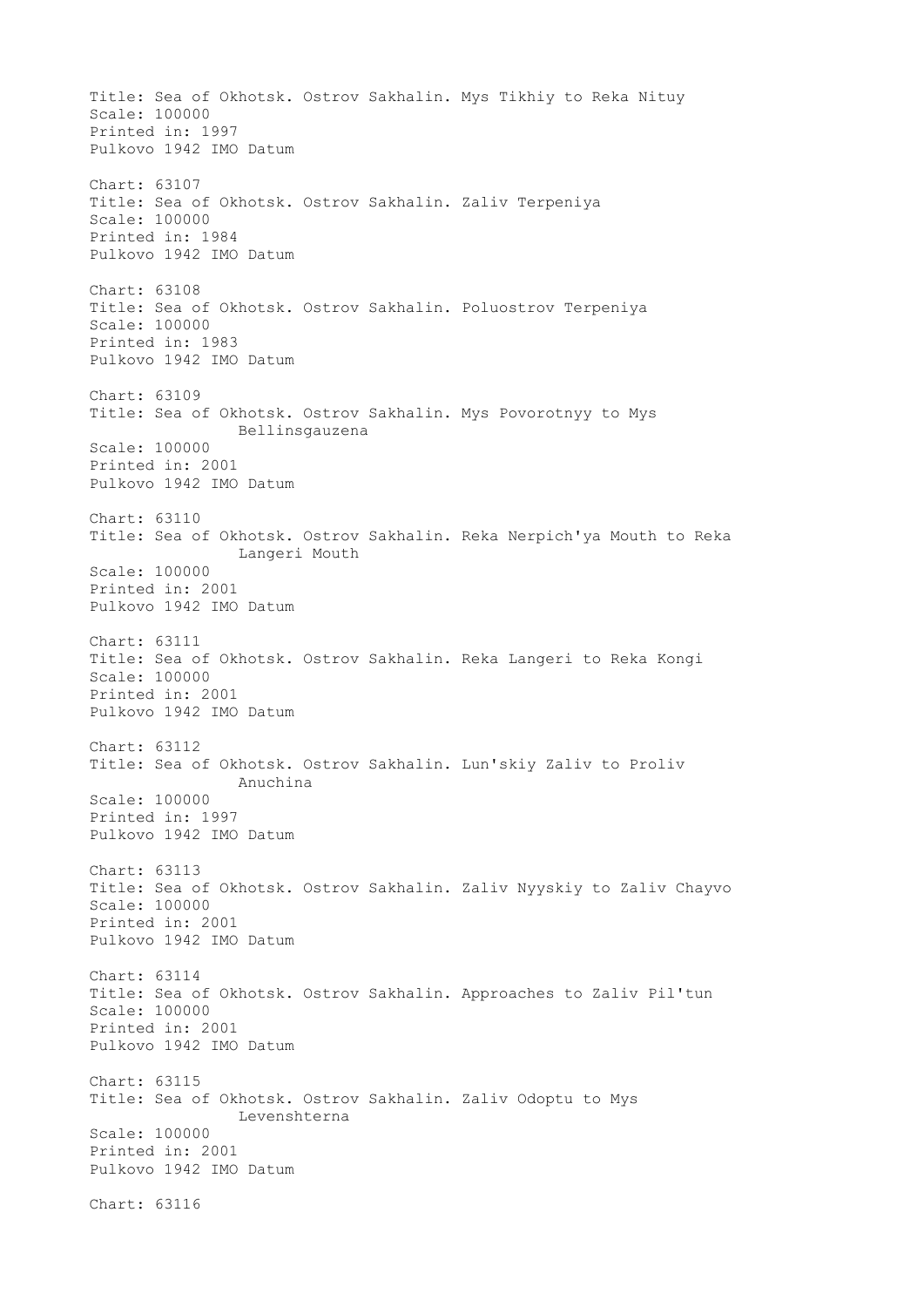Title: Sea of Okhotsk. Sakhalin island. Levenstern point to Mariya point Scale: 100000 Printed in: 1997 Pulkovo 1942 IMO Datum Chart: 63117 Title: Sea of Okhotsk. Ostrov Sakhalin. Mys Yelizavety to Mys Sypuchiy (Mayam Raf) Scale: 100000 Printed in: 2001 Pulkovo 1942 IMO Datum Chart: 63118 Title: Sea of Okhotsk. Ostrov Sakhalin. East Part of Sakhalinskiy Zaliv Scale: 100000 Printed in: 2001 Pulkovo 1942 IMO Datum Chart: 63119 Title: Sea of Okhotsk. Sakhalinskiy Proliv. Ostrov Chkalov to Mys Litke Scale: 100000 Printed in: 1991 Pulkovo 1942 IMO Datum Chart: 63120 Title: Sea of Okhotsk. Sakhalinskiy Zaliv. Mys Litke to Ostrov Reyneke Scale: 100000 Printed in: 2003 Pulkovo 1942 IMO Datum Chart: 63121 Title: Sea of Okhotsk. North-West Coast. Zaliv Aleksandry Scale: 100000 Printed in: 2004 Pulkovo 1942 IMO Datum Chart: 63122 Title: Sea of Okhotsk. West Coast. Zaliv Akademii, North Part Scale: 100000 Printed in: 2004 Pulkovo 1942 IMO Datum Chart: 63123 Title: Sea of Okhotsk. Zaliv Akademii. Zaliv Nikolaya Scale: 100000 Printed in: 2003 Pulkovo 1942 IMO Datum Chart: 63124 Title: Sea of Okhotsk. Zaliv Akademii. Ul'banskiy Zaliv Scale: 100000 Printed in: 2004 Pulkovo 1942 IMO Datum Chart: 63125 Title: Sea of Okhotsk. West Coast. Tugurskiy Zaliv Scale: 100000 Printed in: 2005 Pulkovo 1942 IMO Datum Chart: 63128 Title: Sea of Okhotsk. Shantarskiye Ostrova. Ostrov Prokof'yeva to Ostrov Feklistova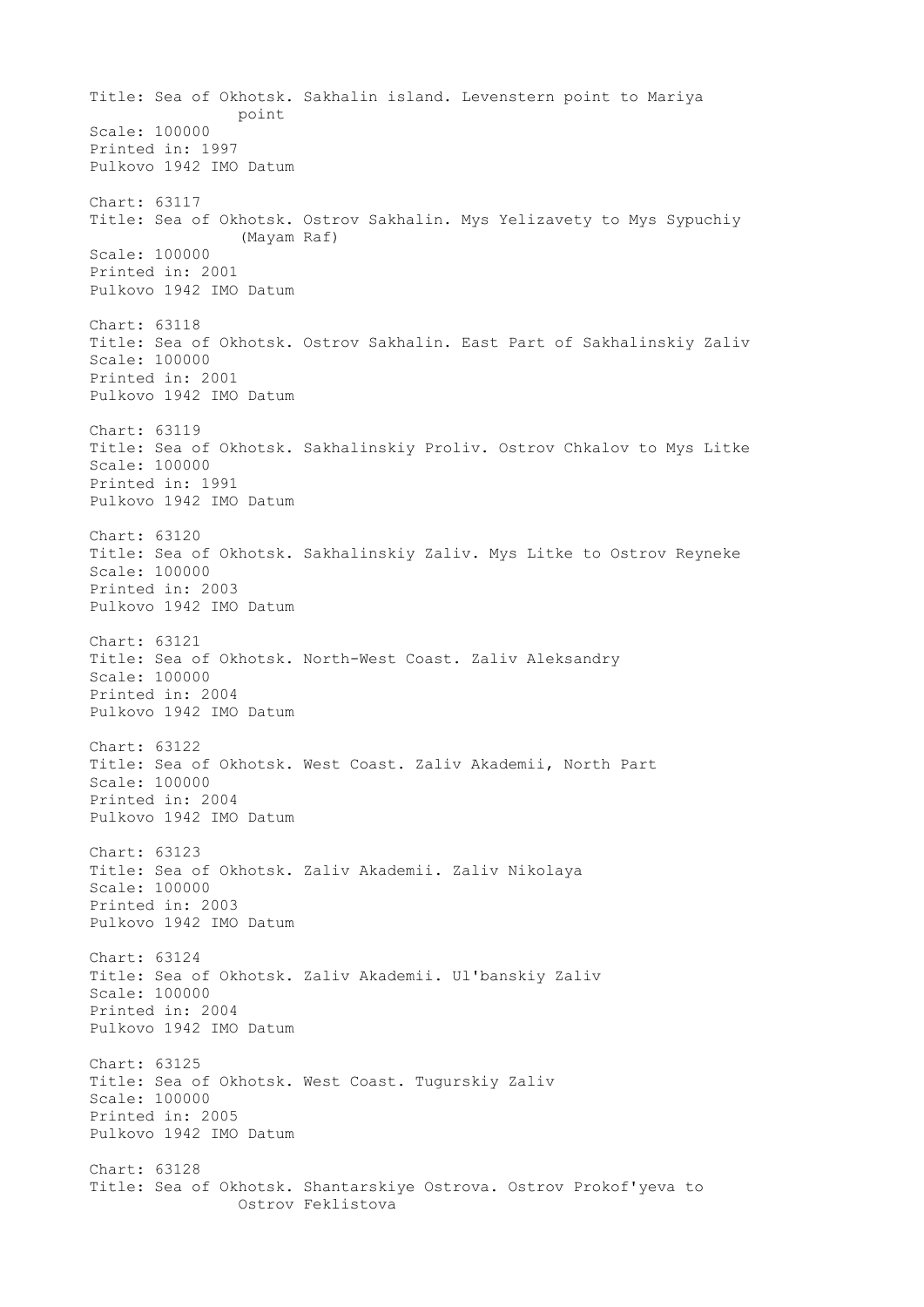Scale: 100000 Printed in: 1998 Pulkovo 1942 IMO Datum Chart: 63146 Title: Sea of Okhotsk. Tauyskaya Guba. Ostrov Spafar'yeva to Tauysk Scale: 100000 Printed in: 1991 Pulkovo 1942 IMO Datum Chart: 63147 Title: Sea of Okhotsk. Tauyskaya Guba. East Part of Amakhtonskiy Zaliv Scale: 100000 Printed in: 2003 Pulkovo 1942 IMO Datum Chart: 63148 Title: Sea of Okhotsk. Tauyskaya Guba. Bukhta Nagayeva to Mys Taran and Ostrov Zav'alova Scale: 100000 Printed in: 2003 Pulkovo 1942 IMO Datum Chart: 63149 Title: Sea of Okhotsk. Tauyskaya Guba. Mys Nyuklya to Mys Taran and Zaliv Odyan Scale: 100000 Printed in: 2003 Pulkovo 1942 IMO Datum Chart: 63151 Title: Sea of Okhotsk. Ostrov Iony Scale: 100000 Printed in: 1986 Pulkovo 1942 IMO Datum Chart: 63167 Title: Sea of Okhotsk. Amurskiy Liman. Southern Part Scale: 100000 Printed in: 2004 Pulkovo 1942 IMO Datum Chart: 63168 Title: Sea of Okhotsk. Amurskiy Liman, Middle Part Scale: 100000 Printed in: 2004 Pulkovo 1942 IMO Datum Chart: 63169 Title: Sea of Okhotsk. Amurskiy Liman, North Part. Reka Amur from the Mouth to Port Mago Scale: 100000 Printed in: 2004 Pulkovo 1942 IMO Datum Chart: 63203 Title: Sea of Okhotsk. Kuril'skiye Ostrova. Proliv Kunashirskiy Scale: 100000 Printed in: 1997 Pulkovo 1942 IMO Datum Chart: 63204 Title: Pacific Ocean. Hokkaido and Malaya Kuril'skaya Gryada. Hamanaka Wa to Ostrov Polonskogo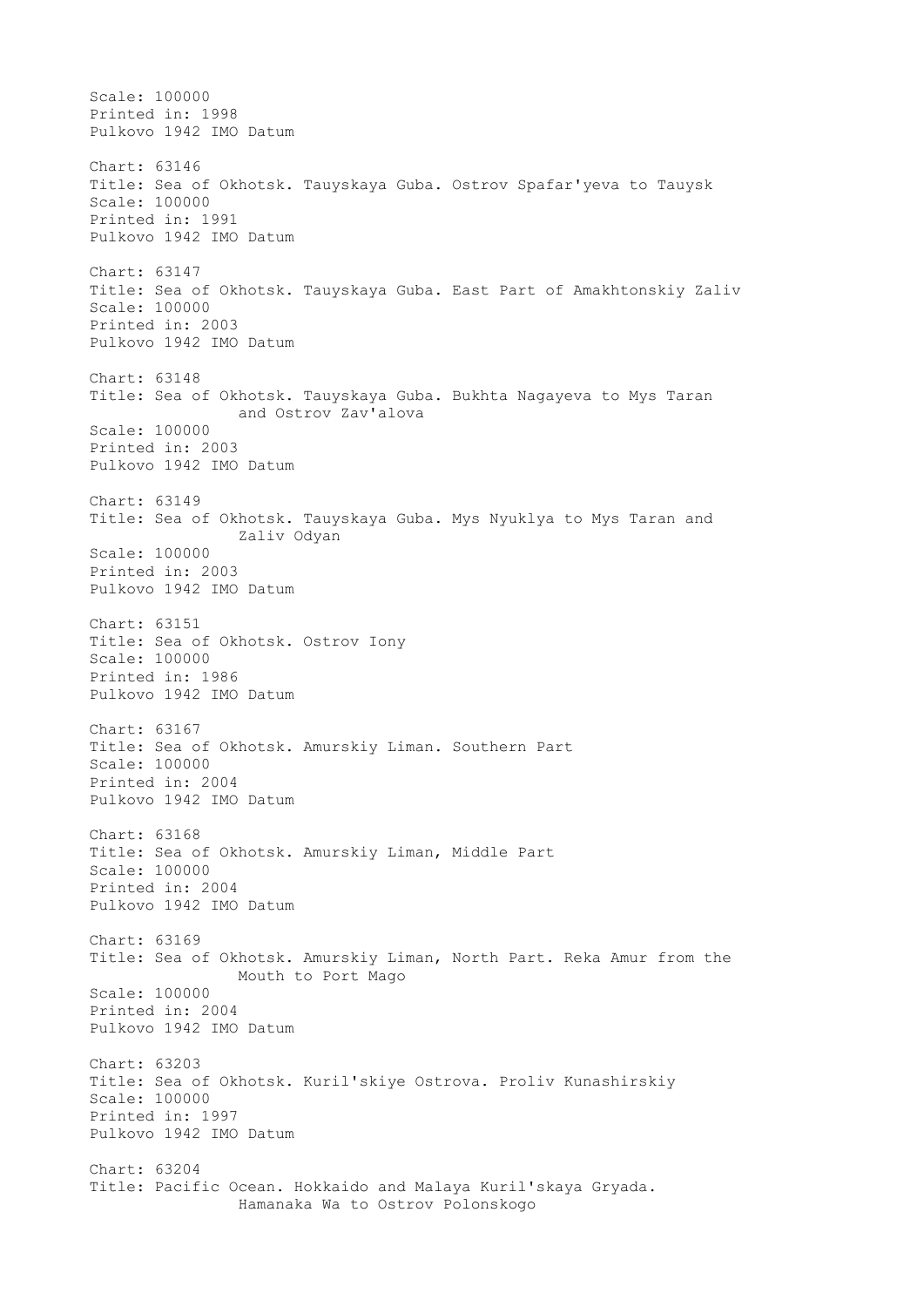Scale: 100000 Printed in: 1991 Pulkovo 1942 IMO Datum Chart: 63205 Title: Pacific Ocean. Malaya Kuril'skaya Gryada. Ostrov Yuriy to Ostrov Shikotan (Shpanberga) Scale: 100000 Printed in: 2005 Pulkovo 1942 IMO Datum Chart: 63206 Title: Sea of Okhotsk. Kuril'skiye Ostrova. North-eastern Part of Ostrov Kunashir and Proliv Yekateriny Scale: 100000 Printed in: 1988 Pulkovo 1942 IMO Datum Chart: 63207 Title: Sea of Okhotsk. Kuril'skiye Ostrova. Ostrov Iturup, South Part Scale: 100000 Printed in: 2001 Pulkovo 1942 IMO Datum Chart: 63208 Title: Sea of Okhotsk. Kuril'skiye Ostrova. Ostrov Iturup. Mys Beshenyy to Mys Drakon Scale: 100000 Printed in: 2003 Pulkovo 1942 IMO Datum Chart: 63209 Title: Sea of Okhotsk. Kuril'skiye Ostrova. Northern Part of Ostrov Iturup and Proliv Friza Scale: 100000 Printed in: 2003 Pulkovo 1942 IMO Datum Chart: 64210 Title: Bering Sea. Karaginskiy Zaliv. South-East Part of Ostrov Karaginskiy Scale: 100000 Printed in: 2003 Pulkovo 1942 IMO Datum Chart: 63211 Title: Sea of Okhotsk. Kuril'skiye Ostrova. Southern Part of Ostrov Urup Scale: 100000 Printed in: 2001 Pulkovo 1942 IMO Datum Chart: 63212 Title: Sea of Okhotsk. Kuril'skiye Ostrova. Northern Part of Ostrov Urup and Ostrova Chyornyye Brat'ya Scale: 100000 Printed in: 2001 Pulkovo 1942 IMO Datum Chart: 63213 Title: Sea of Okhotsk. Kuril'skiye Ostrova. Ostrov Urup to Ostrov Simushir Scale: 100000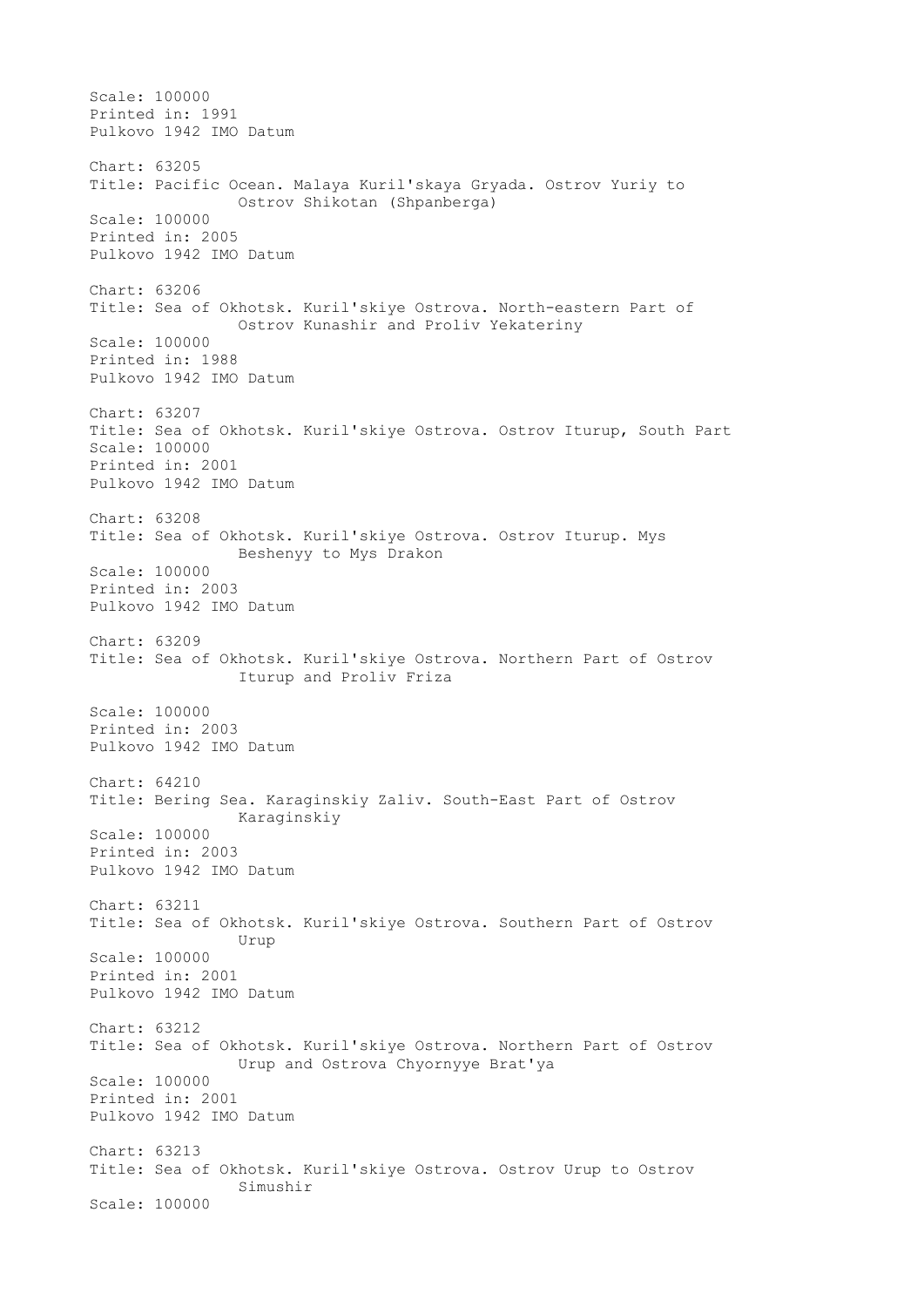Printed in: 2001 Pulkovo 1942 IMO Datum Chart: 63214 Title: Sea of Okhotsk. Kuril'skiye Ostrova. Ostrov Simushir Scale: 100000 Printed in: 1988 Pulkovo 1942 IMO Datum Chart: 63215 Title: Sea of Okhotsk. Kuril'skiye Ostrova. Ostrov Simushir to Ostrov Rasshua Scale: 100000 Printed in: 2001 Pulkovo 1942 IMO Datum Chart: 64216 Title: Bering Sea. Olyutorskiy Zaliv. Mys Tavukhin to Laguna Srednyaya Scale: 100000 Printed in: 2003 Pulkovo 1942 IMO Datum Chart: 63217 Title: Sea of Okhotsk. Kuril'skiye Ostrova. Proliv Kruzenshterna Scale: 100000 Printed in: 2002 Pulkovo 1942 IMO Datum Chart: 63218 Title: Sea of Okhotsk. Kuril'skiye Ostrova. Ostrov Shiashkotan and Ostrov Kharimkotan Scale: 100000 Printed in: 2002 Pulkovo 1942 IMO Datum Chart: 63219 Title: Sea of Okhotsk. Kuril'skiye Ostrova. Ostrov Onekotan and Ostrov Kharimkotan Scale: 100000 Printed in: 2001 Pulkovo 1942 IMO Datum Chart: 63220 Title: Sea of Okhotsk. Kuril'skiye Ostrova. Chetvyortyy Kuril'skiy Proliv Scale: 100000 Printed in: 1989 Pulkovo 1942 IMO Datum Chart: 63221 Title: Sea of Okhotsk. Kuril'skiye Ostrova. South Part of Ostrov Paramushir Scale: 100000 Printed in: 2002 Pulkovo 1942 IMO Datum Chart: 63222 Title: Sea of Okhotsk. Kuril'skiye Ostrova. North Part of Ostrov Paramushir and Ostrov Shumshu, Ostrov Atlasova Scale: 100000 Printed in: 2002 Pulkovo 1942 IMO Datum Chart: 63223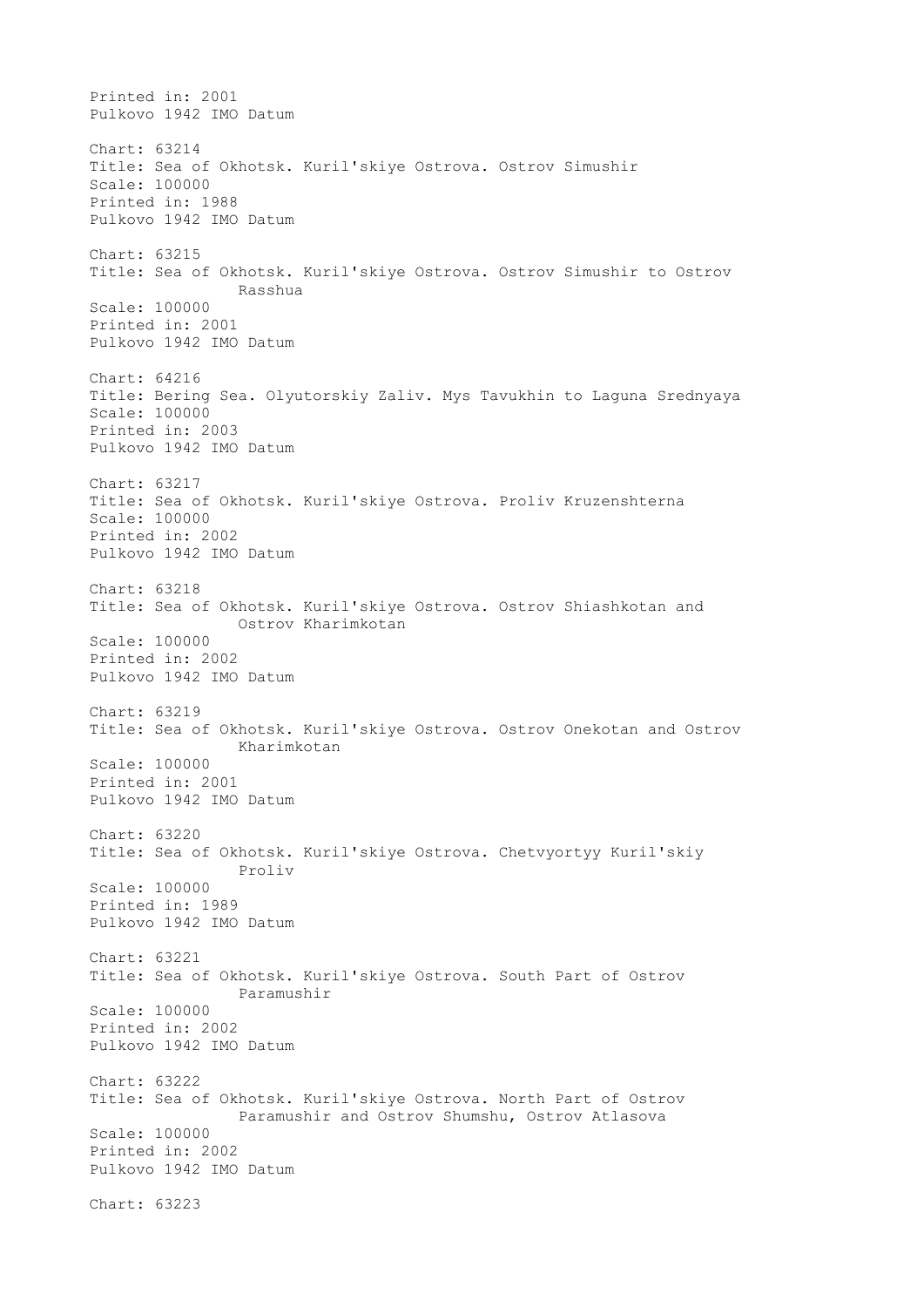Title: Pacific Ocean. Poluostrov Kamchatka, South Part Scale: 100000 Printed in: 2002 Pulkovo 1942 IMO Datum Chart: 63224 Title: Pasific Ocean. East Coast of Poluostrov Kamchatka. Mys Senyavina to Mys Krestovyy Scale: 100000 Printed in: 2002 Pulkovo 1942 IMO Datum Chart: 63225 Title: Pacific Ocean. East Coast of Poluostrov Kamchatka. Mys Krestovyy to Mys Piramidnyy Scale: 100000 Printed in: 2002 Pulkovo 1942 IMO Datum Chart: 63226 Title: Pacific Ocean. East Coast of Poluostrov Kamchatka. Mys Povorotnyy to Reka Polovinka with Avachinskaya Guba Scale: 100000 Printed in: 2002 Pulkovo 1942 IMO Datum Chart: 63227 Title: Pacific Ocean. East Coast of Poluostrov Kamchatka. Mys Mayachnyy to Mys Shipunskiy Scale: 100000 Printed in: 2001 Pulkovo 1942 IMO Datum Chart: 63228 Title: Pacific Ocean. East Coast of Poluostrov Kamchatka. Bukhta Bechevinskaya to Mys Zhupanova Scale: 100000 Printed in: 2001 Pulkovo 1942 IMO Datum Chart: 63229 Title: Pacific Ocean. East Coast of Poluostrov Kamchatka. Mys Zhupanova to Reka Kronotskaya Scale: 100000 Printed in: 2001 Pulkovo 1942 IMO Datum Chart: 63230 Title: Pacific Ocean. East Coast of Poluostrov Kamchatka. Reka Kronotskaya to Mys Kronotskiy Scale: 100000 Printed in: 2001 Pulkovo 1942 IMO Datum Chart: 63231 Title: Pacific Ocean. Coast of Poluostrov Kamchatka. South Part of Kamchatskiy Zaliv Scale: 100000 Printed in: 2002 Pulkovo 1942 IMO Datum Chart: 63232 Title: Pacific Ocean. Coast of Poluostrov Kamchatka. North Part of Kamchatskiy Zaliv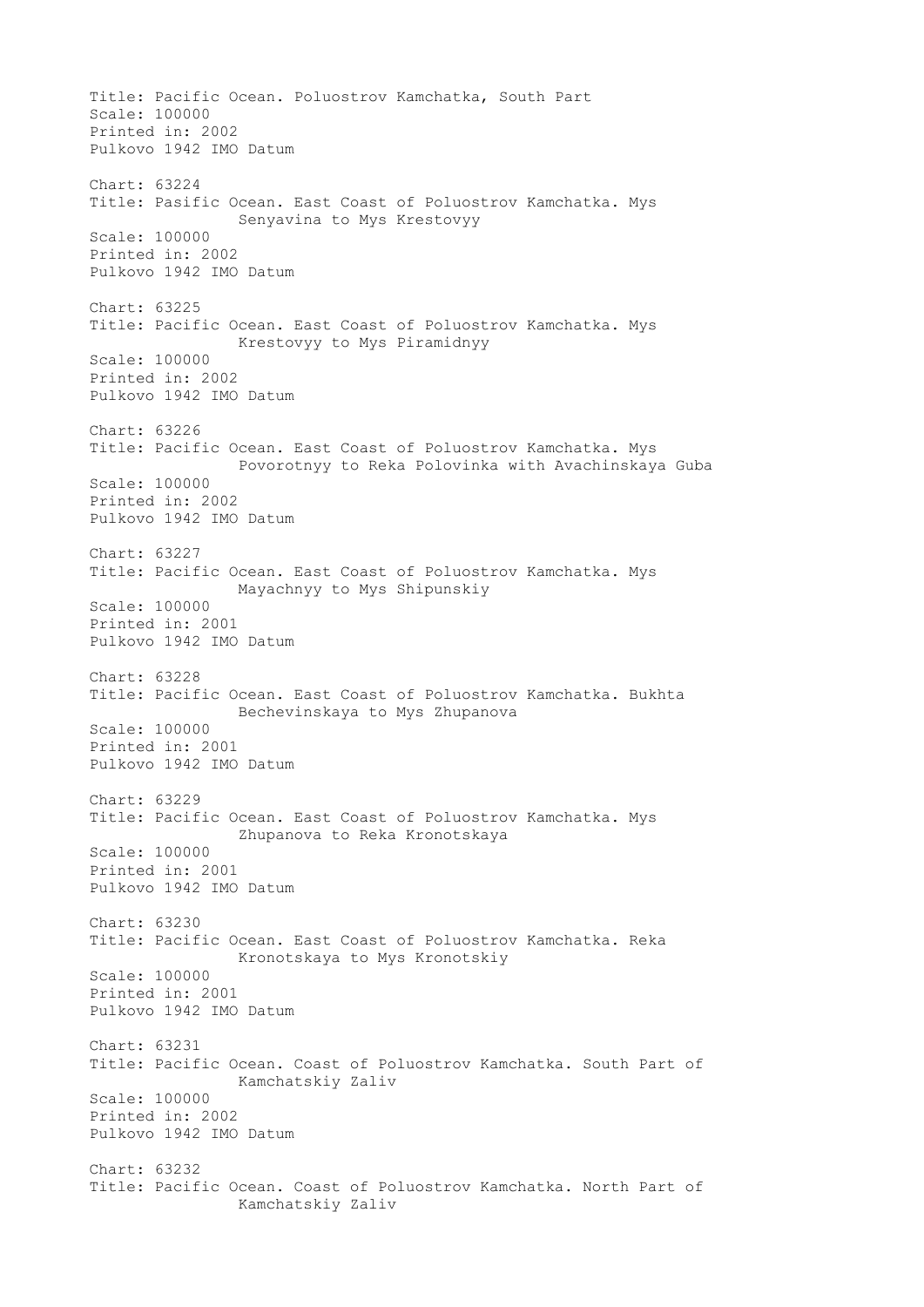Scale: 100000 Printed in: 2002 Pulkovo 1942 IMO Datum Chart: 64101 Title: Sea of Okhotsk. North Coast. Zaliv Babushkina Scale: 100000 Printed in: 1994 Pulkovo 1942 IMO Datum Chart: 64104 Title: Sea of Okhotsk. Zaliv Shelikhova. Mys Yapon to Mys Iretski Scale: 100000 Printed in: 1986 Pulkovo 1942 IMO Datum Chart: 64109 Title: Sea of Okhotsk. Zaliv Shelikhova. Mys Gorka to Mys Opasnyy Scale: 100000 Printed in: 2006 Pulkovo 1942 IMO Datum Chart: 64110 Title: Sea of Okhotsk. Penzhinskiy Zaliv (Shelikhova). Mys Opasnyy to Mys Karkhalamskiy Scale: 100000 Printed in: 1967 Pulkovo 1942 IMO Datum Chart: 64111 Title: Sea of Okhotsk. Penzhinskiy Zaliv (Shelikhova). Gizhiginskaya Guba. Ostrov Morskaya Matuga to Reka Gizhiga Mouth Scale: 100000 Printed in: 1967 Pulkovo 1942 IMO Datum Chart: 64112 Title: Sea of Okhotsk. Zaliv Shelikhova. Ostrov Glinyanyy to Mys Telanskiy Scale: 100000 Printed in: 1991 Pulkovo 1942 IMO Datum Chart: 64113 Title: Sea of Okhotsk. Zaliv Shelikhova. Mys Telanskiy to Mys Taygonos Scale: 100000 Printed in: 1997 Pulkovo 1942 IMO Datum Chart: 64114 Title: Sea of Okhotsk. Penzhinskaya Guba. Mys Povorotnyy to Mys Nablyudeniy Scale: 100000 Printed in: 2001 Pulkovo 1942 IMO Datum Chart: 64115 Title: Sea of Okhotsk. Penzhinskaya Guba. Mys Nabkyudeniy to Mys Naklonnyy Scale: 100000 Printed in: 1986 Pulkovo 1942 IMO Datum Chart: 64116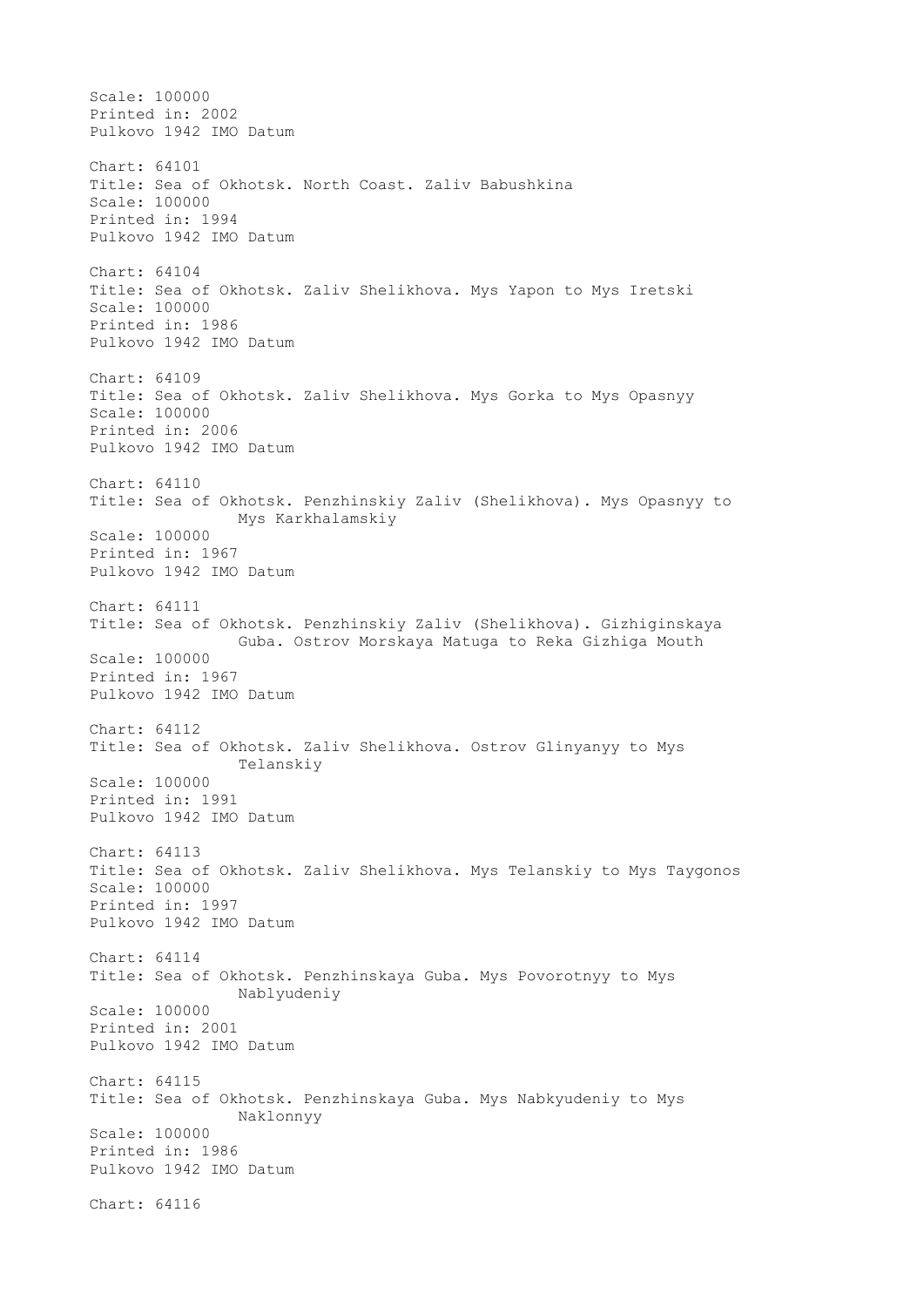Title: Sea of Okhotsk. Penzhinskaya Guba. Mys Naklonnyy to Mys Yelistratova Scale: 100000 Printed in: 1967 Pulkovo 1942 IMO Datum Chart: 64118 Title: Sea of Okhotsk. Penzhinskaya Guba. Mys Nottatey to Mys Yelistratova Scale: 100000 Printed in: 1967 Pulkovo 1942 IMO Datum Chart: 64119 Title: Sea of Okhotsk. Penzhinskaya Guba Throat Scale: 100000 Printed in: 1967 Pulkovo 1942 IMO Datum Chart: 64120 Title: Sea of Okhotsk. Penzhinskaya Guba. Zaliv Aypina to Mys Valizhgen Scale: 100000 Printed in: 1967 Pulkovo 1942 IMO Datum Chart: 64121 Title: Sea of Okhotsk. Penzhinskaya Guba. Mys Valizhgen to Reka Tylkhoy Scale: 100000 Printed in: 1967 Pulkovo 1942 IMO Datum Chart: 64122 Title: Sea of Okhotsk. Head of Penzhinskaya Guba Scale: 100000 Printed in: 1997 Pulkovo 1942 IMO Datum Chart: 64127 Title: Sea of Okhotsk. West Coast. Poluostrov Kamchatka. Mys Kakhtaninskiy to Reka In'chegitun Scale: 100000 Printed in: 1991 Pulkovo 1942 IMO Datum Chart: 64128 Title: Sea of Okhotsk. Coast of Kamchatka. Reka Etalona to Mys Kakhtaninskiy Scale: 100000 Printed in: 1967 Pulkovo 1942 IMO Datum Chart: 64129 Title: Sea of Okhotsk. Coast of Poluostrov Kamchatka. Mys Omgon to Mys Kamatyan Scale: 100000 Printed in: 2003 Pulkovo 1942 IMO Datum Chart: 64130 Title: Sea of Okhotsk. West Coast of Poluostrov Kamchatka. Mys Yuzhnyy to Mys Omgon Scale: 100000 Printed in: 1986 Pulkovo 1942 IMO Datum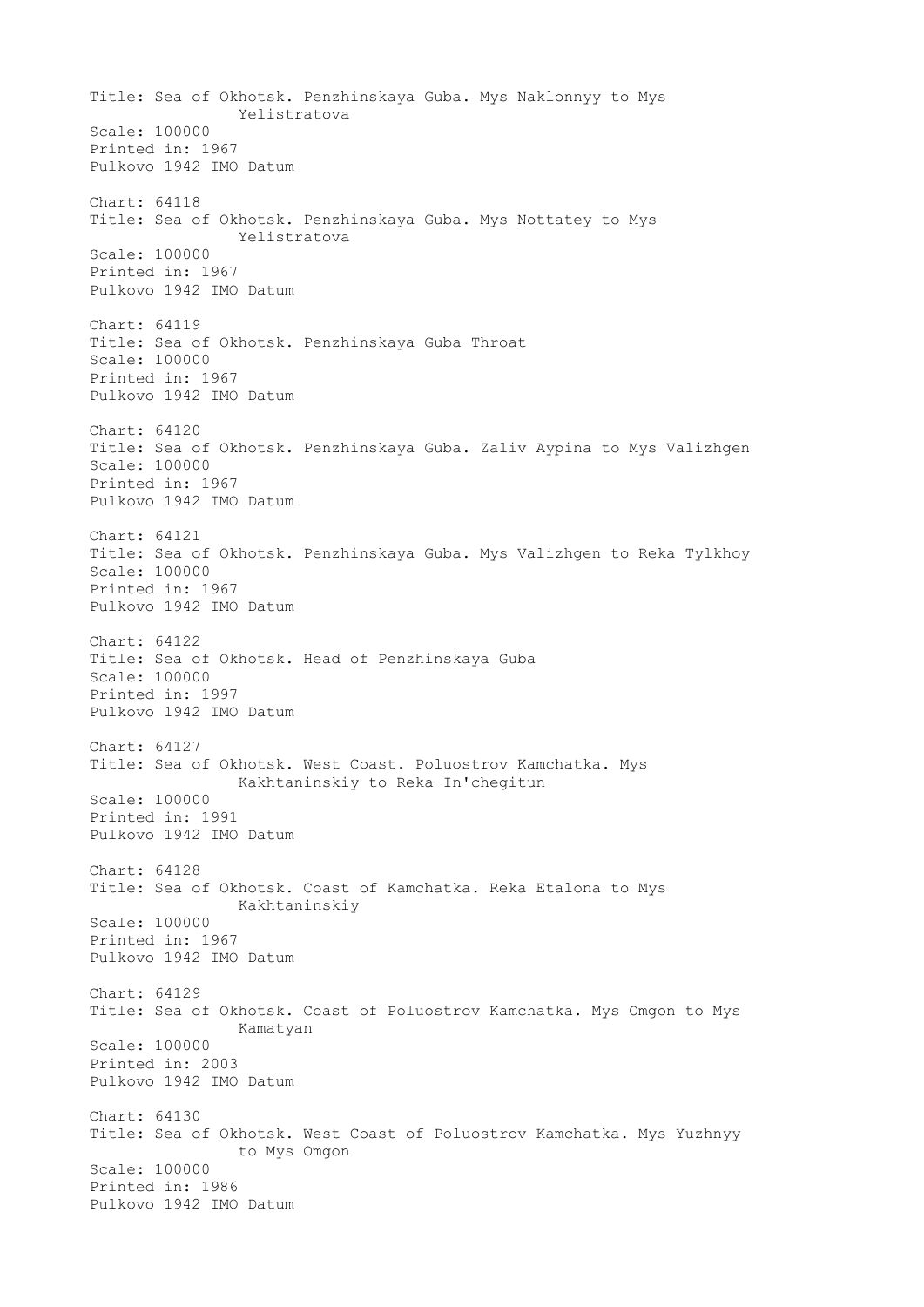Chart: 64131 Title: Sea of Okhotsk. West Coast of Poluostrov Kamchatka. Mys Khayryuzova to Mys Yuzhnyy Scale: 100000 Printed in: 1991 Pulkovo 1942 IMO Datum Chart: 64132 Title: Sea of Okhotsk. Poluostrov Kamchatka, West Coast. From Parallel of Latitude 56°29'N to Ostrov Ptichiy Scale: 100000 Printed in: 2003 Pulkovo 1942 IMO Datum Chart: 64133 Title: Sea of Okhotsk. Poluostrov Kamchatka, West Coast. From Reka Kisun Mouth to Parallel of Latitude 56°33'N Scale: 100000 Printed in: 2003 Pulkovo 1942 IMO Datum Chart: 64134 Title: Sea of Okhotsk. Poluostrov Kamchatka, West Coast. Reka Oblukovina Mouth to Reka Kisun Mouth Tsurugi Saki to Tsumeki Saki Scale: 100000 Printed in: 2003 Pulkovo 1942 IMO Datum Chart: 64135 Title: Sea of Okhotsk. Poluostrov Kamchatka, West Coast. Reka Bryumka Mouth to Reka Oblukovina Mouth Scale: 100000 Printed in: 2003 Pulkovo 1942 IMO Datum Chart: 64136 Title: Sea of Okhotsk. Poluostrov Kamchatka Coast. Reka Kekhta Mouth to Reka Bryumka Mouth Scale: 100000 Printed in: 2006 Pulkovo 1942 IMO Datum Chart: 64137 Title: Sea of Okhotsk. Poluostrov Kamchatka Coast. Reka Utka to Reka Kekhta Scale: 100000 Printed in: 2004 Pulkovo 1942 IMO Datum Chart: 64138 Title: Sea of Okhotsk. Poluostrov Kamchatka Coast. Bol'sheretsk Settlement to Reka Utka Scale: 100000 Printed in: 2004 Pulkovo 1942 IMO Datum Chart: 64139 Title: Sea of Okhotsk. Poluostrov Kamchatka Coast. Reka Yavina to Parallel of Latitude 52°20'N Scale: 100000 Printed in: 2003 Pulkovo 1942 IMO Datum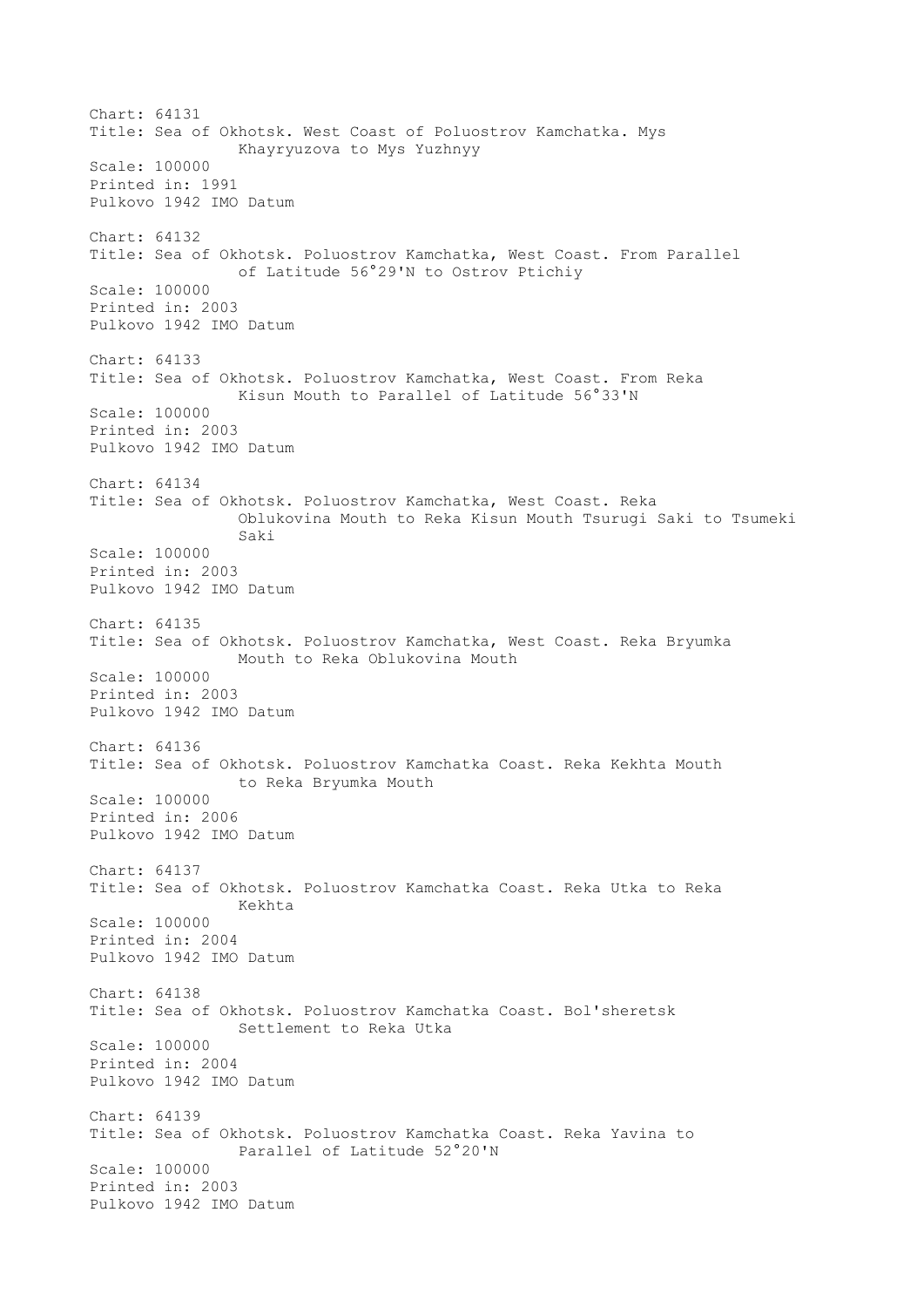Chart: 64140 Title: Sea of Okhotsk. Coast of Poluostrov Kamchatka. Mys Lopatka to Reka Yavina Scale: 100000 Printed in: 2004 Pulkovo 1942 IMO Datum Chart: 64200 Title: Bering Sea. Komandorskiye Ostrova. Ostrov Mednyy Scale: 100000 Printed in: 2000 Pulkovo 1942 IMO Datum Chart: 64201 Title: Bering Sea. Komandorskiye Ostrova. Southern Part of Ostrov Beringa Scale: 100000 Printed in: 1986 Pulkovo 1942 IMO Datum Chart: 64202 Title: Bering Sea. Komandorskiye Ostrova. Northern Part of Ostrov Beringa Scale: 100000 Printed in: 1990 Pulkovo 1942 IMO Datum Chart: 64204 Title: Pacific ocean. Coast of Poluostrov Kamchatka. Reka Kamchatka mouth to Mys Afrika Scale: 100000 Printed in: 1999 Pulkovo 1942 IMO Datum Chart: 64305 Title: Pacific Ocean. South Coast of Hokkaido. Muroran Ko to Tomakomai **Kongress of the Kongress of the Kongress of the Kongress of the Kongress of the Kongress of the Kongress of th** Scale: 100000 Printed in: 2003 Datum WGS 1984 Chart: 64206 Title: Bering Sea. Coast of Poluostrov Kamchatka. Mys Tupoy to Mys Nizkiy Scale: 100000 Printed in: 2002 Pulkovo 1942 IMO Datum Chart: 64207 Title: Bering Sea. Karaginskiy Zaliv. Mys Ozyornyy to Mys Krasheninnikova Scale: 100000 Printed in: 2003 Pulkovo 1942 IMO Datum Chart: 64208 Title: Bering Sea. Karaginskiy Zaliv. Mys Nachikinskiy to reka Pankara (Ivashka) Scale: 100000 Printed in: 1987 Pulkovo 1942 IMO Datum Chart: 64209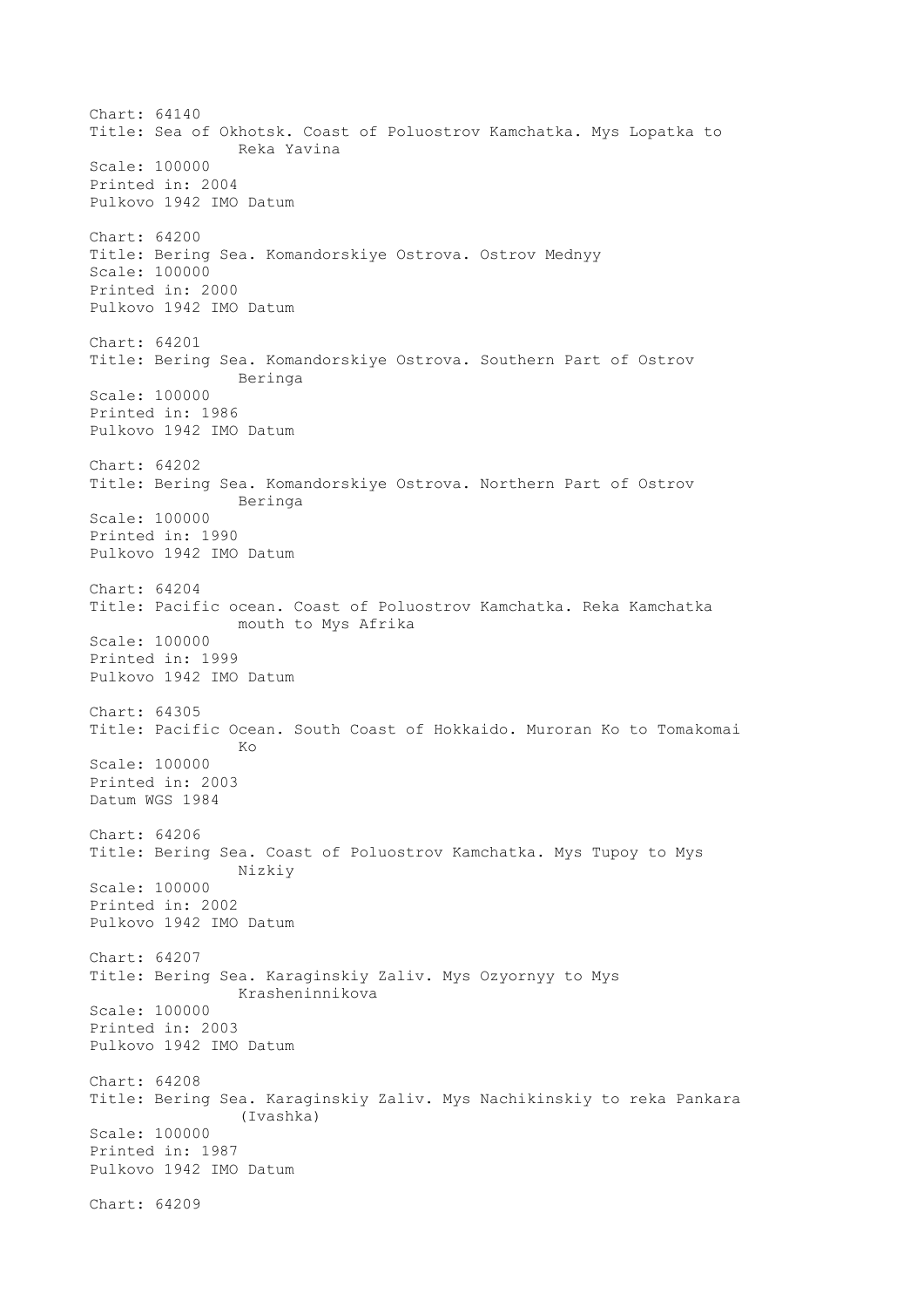Title: Bering Sea. Karaginskiy Zaliv. Proliv Litke, Middle Part Scale: 100000 Printed in: 2003 Pulkovo 1942 IMO Datum Chart: 64210 Title: Bering Sea. Karaginskiy Zaliv. South-East Part of Ostrov Karaginskiy Scale: 100000 Printed in: 2003 Pulkovo 1942 IMO Datum Chart: 64211 Title: Bering Sea. Karaginskiy Zaliv. Bukhta Karaga to Mys Paklan Scale: 100000 Printed in: 2002 Pulkovo 1942 IMO Datum Chart: 64212 Title: Bering Sea. Karaginskiy Zaliv. Ostrov Karaginskiy to Mys Il'pinskiy Scale: 100000 Printed in: 2004 Pulkovo 1942 IMO Datum Chart: 64213 Title: Bering Sea. Karaginskiy Zaliv. Mys Paklan to Mys Il'pinskiy Scale: 100000 Printed in: 1988 Pulkovo 1942 IMO Datum Chart: 64214 Title: Bering Sea. Karaginskiy Zaliv. Southern Part of Zaliv Korfa Scale: 100000 Printed in: 1999 Pulkovo 1942 IMO Datum Chart: 64215 Title: Bering Sea. Karaginskiy Zaliv. Northern Part of Zaliv Korfa Scale: 100000 Printed in: 1995 Pulkovo 1942 IMO Datum Chart: 64216 Title: Bering Sea. Olyutorskiy Zaliv. Mys Tavukhin to Laguna Srednyaya Scale: 100000 Printed in: 2003 Pulkovo 1942 IMO Datum Chart: 64217 Title: Bering Sea. Olyutorskiy Zaliv. Laguna Srednyaya to Mys Kreshchyonnyy Ognyom Scale: 100000 Printed in: 2003 Pulkovo 1942 IMO Datum Chart: 64218 Title: Bering Sea. Olyutorskiy Zaliv. Mys Kreshchyonnyy Ognyom to Mys Anana Scale: 100000 Printed in: 2003 Pulkovo 1942 IMO Datum Chart: 64219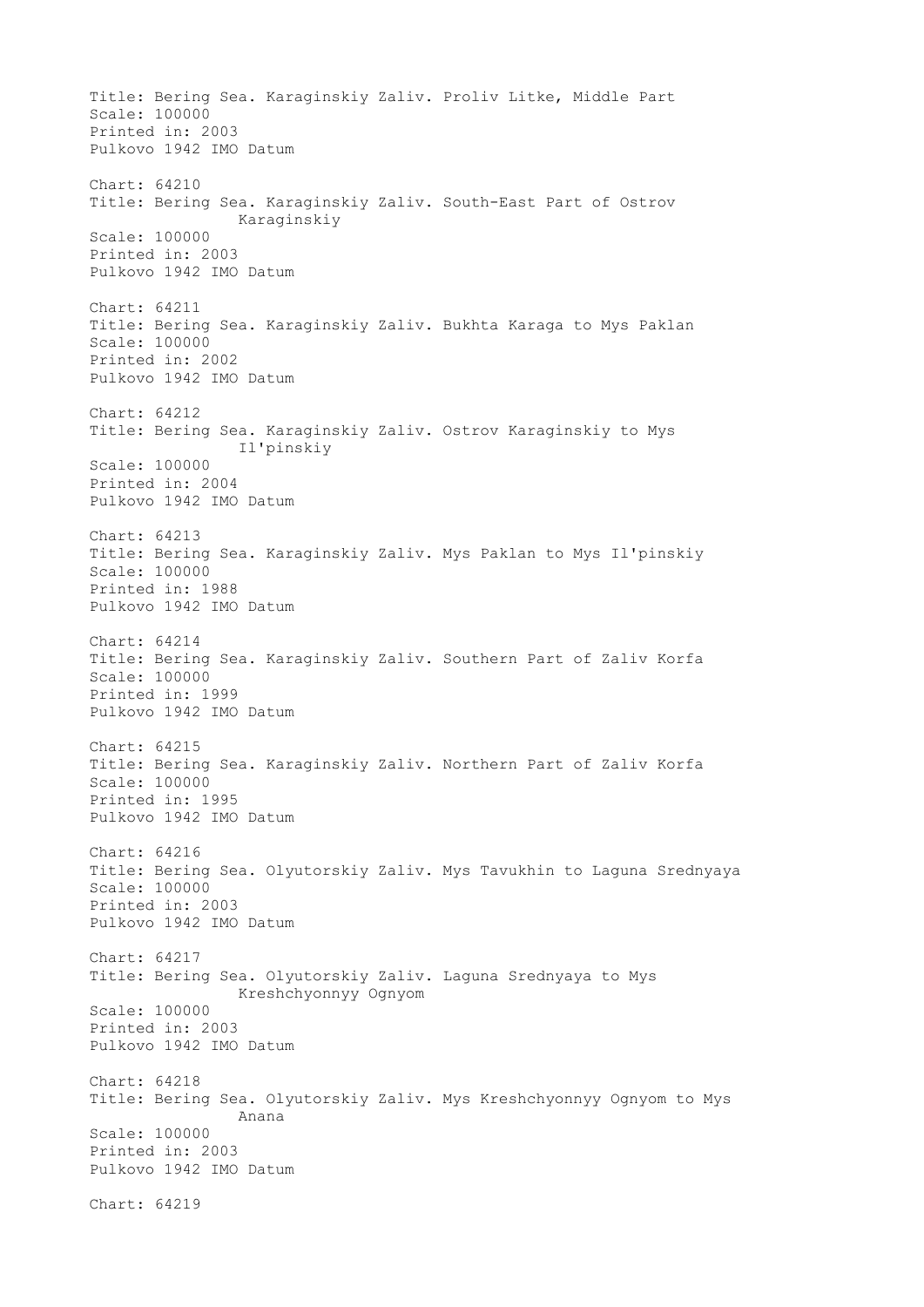Title: Bering Sea. North-West Coast. South Part of Poluostrov Olyutorskiy Scale: 100000 Printed in: 2002 Pulkovo 1942 IMO Datum Chart: 64220 Title: Bering Sea. North-West Coast. Mys Olyutorskiy to Mys Tyomnyy Scale: 100000 Printed in: 2002 Pulkovo 1942 IMO Datum Chart: 64221 Title: Bering Sea. North-West Coast. Mys Tyomnyy to Bukhta Glubokaya Scale: 100000 Printed in: 2002 Pulkovo 1942 IMO Datum Chart: 64222 Title: Bering Sea. North-West Coast. Mys Vitgenshteyna to Mys Skladchatyy Scale: 100000 Printed in: 2002 Pulkovo 1942 IMO Datum Chart: 64223 Title: Bering Sea. North-West Coast. Mys Skladchatyy to Laguna Opuka Scale: 100000 Printed in: 2002 Pulkovo 1942 IMO Datum Chart: 64224 Title: Bering Sea. North-West Coast. Mys Nizkiy to Mouth of Reka Khatyrka Scale: 100000 Printed in: 2002 Pulkovo 1942 IMO Datum Chart: 64225 Title: Bering Sea. North-West Coast. Mys Khatyrka to Mys Khayidin Scale: 100000 Printed in: 2002 Pulkovo 1942 IMO Datum Chart: 64226 Title: Bering Sea. North-West Coast. Mys Khayidin to Mouths Reka Mayna and Reka Pilgyn Scale: 100000 Printed in: 2002 Pulkovo 1942 IMO Datum Chart: 64227 Title: Bering Sea. North-West Coast. Mouths of Reka Mayna and Reka Pilgyn to Reka Pika Scale: 100000 Printed in: 2002 Pulkovo 1942 IMO Datum Chart: 64228 Title: Bering Sea. North-West Coast. Reka Pika to Mys Navarin Scale: 100000 Printed in: 2002 Pulkovo 1942 IMO Datum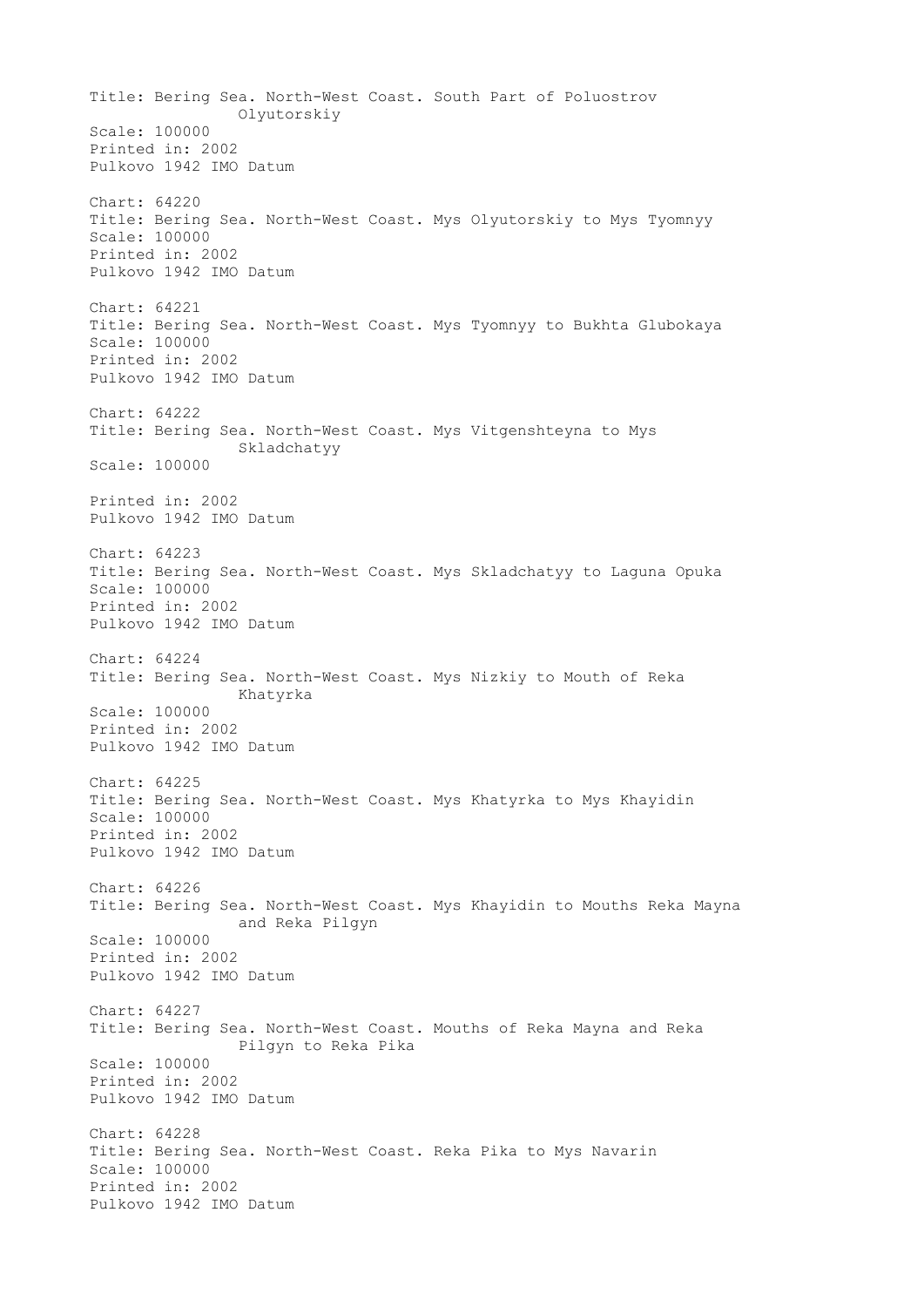Chart: 64229 Title: Bering Sea. Anadyrskiy Zaliv. Mys Navarin to Mys Korobitsyna Scale: 100000 Printed in: 2002 Pulkovo 1942 IMO Datum Chart: 64230 Title: Bering Sea. Anadyrskiy Zaliv. Port Beringovskiy Approaches Scale: 100000 Printed in: 2005 Pulkovo 1942 IMO Datum Chart: 64231 Title: Bering Sea. Anadyrskiy Zaliv. Laguna Yuzhnaya to Reka Elyanto Scale: 100000 Printed in: 2005 Pulkovo 1942 IMO Datum Chart: 64232 Title: Bering Sea. Anadyrskiy Zaliv. Laguna Tymna to Mys Geka Scale: 100000 Printed in: 2005 Pulkovo 1942 IMO Datum Chart: 64233 Title: Bering sea. Anadyrskiy Zaliv. Anadyrskiy Liman Scale: 100000 Printed in: 1999 Pulkovo 1942 IMO Datum Chart: 64234 Title: Bering Sea. Anadyrskiy Zaliv. Peka Anadyr' Throat and Zaliv Onemen Scale: 100000 Printed in: 2003 Pulkovo 1942 IMO Datum Chart: 64235 Title: Bering Sea. Anadyrskiy Zaliv. Mys Geka to Mys Nizkiy Scale: 100000 Printed in: 2005 Pulkovo 1942 IMO Datum Chart: 64236 Title: Bering Sea. Anadyrskiy Zaliv. Mys Nizkiy to Mys Povorotnyy Scale: 100000 Printed in: 2005 Pulkovo 1942 IMO Datum Chart: 64237 Title: Bering sea. Anadyrskiy Zaliv. Mys Povorotnyy to Zaliv Kresta Scale: 100000 Printed in: 1998 Pulkovo 1942 IMO Datum Chart: 64238 Title: Bering sea. Anadyrskiy Zaliv. Zaliv Kresta, S part Scale: 100000 Printed in: 1998 Pulkovo 1942 IMO Datum Chart: 64239 Title: Bering Sea. Anadyrskiy Zaliv. Northern Part of Zaliv Kresta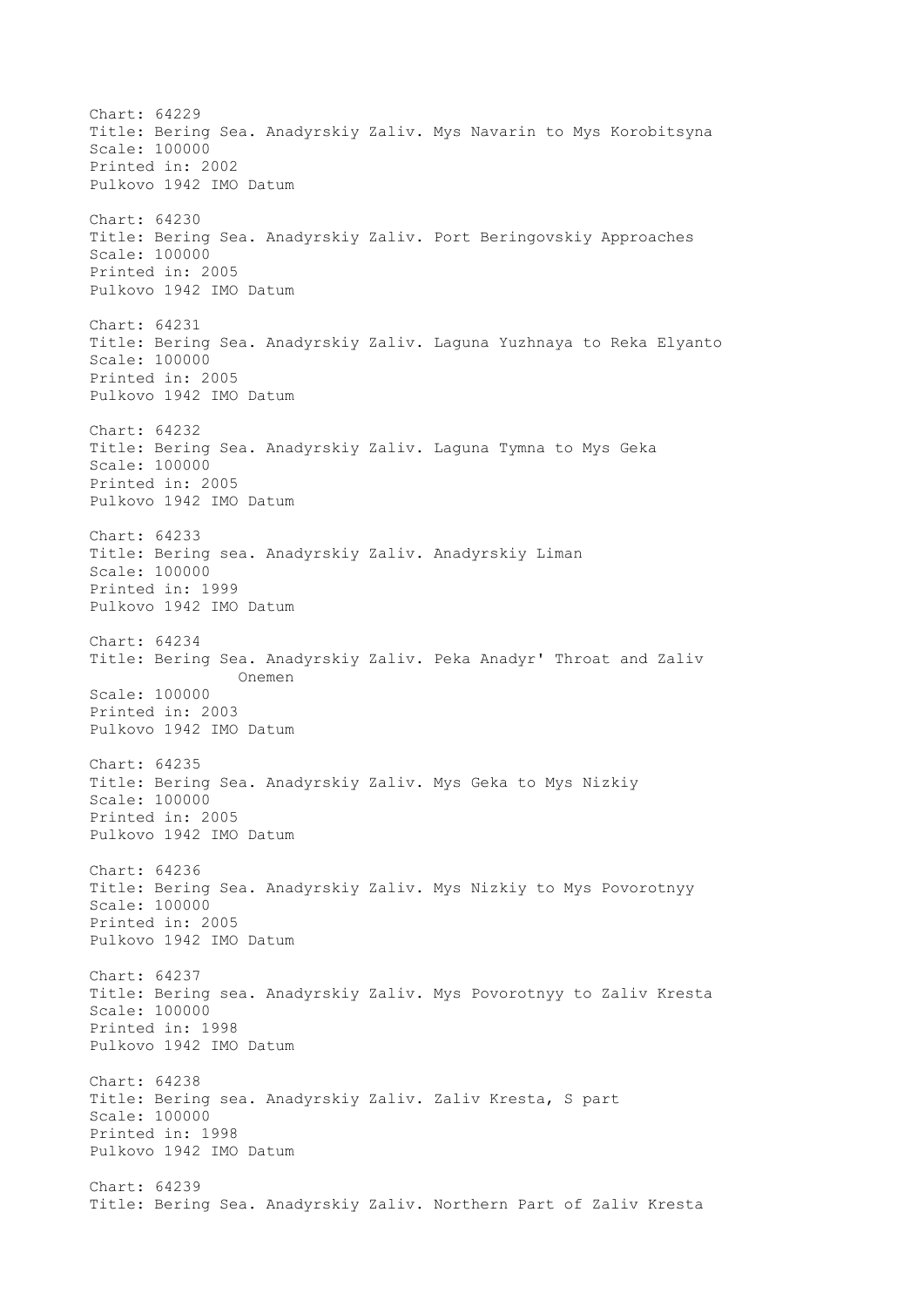Scale: 100000 Printed in: 2000 Pulkovo 1942 IMO Datum Chart: 64240 Title: Bering Sea. Anadyrskiy Zaliv. Ostrov Kosa-Meechkyn Scale: 100000 Printed in: 2003 Pulkovo 1942 IMO Datum Chart: 64241 Title: Bering Sea. Chukotskiy Poluostrov. From Ostrov Kosa-Meechkyn to Mys Chirikov Scale: 100000 Printed in: 2003 Pulkovo 1942 IMO Datum Chart: 64242 Title: Bering Sea. Poluostrov Chukotskiy. Mys Chirikova to Bukhta Preobrazheniya Scale: 100000 Printed in: 2002 Pulkovo 1942 IMO Datum Chart: 64243 Title: Bering Sea. Chukotskiy Poluostrov. Bukhta Preobrazheniya to Mys Zelyonyy Scale: 100000 Printed in: 2002 Pulkovo 1942 IMO Datum Chart: 64244 Title: Bering Sea. Poluostrov Chukotskiy. Mys Zelyonyy to Bukhta Provideniya Scale: 100000 Printed in: 2003 Pulkovo 1942 IMO Datum Chart: 64245 Title: Bering sea. Chukotskiy Poluostrov. Bukhta Provideniya to Mys Mertensa Scale: 100000 Printed in: 1997 Pulkovo 1942 IMO Datum Chart: 64246 Title: Bering Sea. Chukotskiy Poluostrov. Proliv Senyavina Scale: 100000 Printed in: 2004 Pulkovo 1942 IMO Datum Chart: 64247 Title: Bering Sea. Chukotskiy Poluostrov. Ostrov Arakamchechen to Mechigmenskiy Zaliv Scale: 100000 Printed in: 2005 Pulkovo 1942 IMO Datum Chart: 64248 Title: Bering sea. Poluostrov Chukotskiy. Mechigmenskiy Zaliv Scale: 100000 Printed in: 2000 Pulkovo 1942 IMO Datum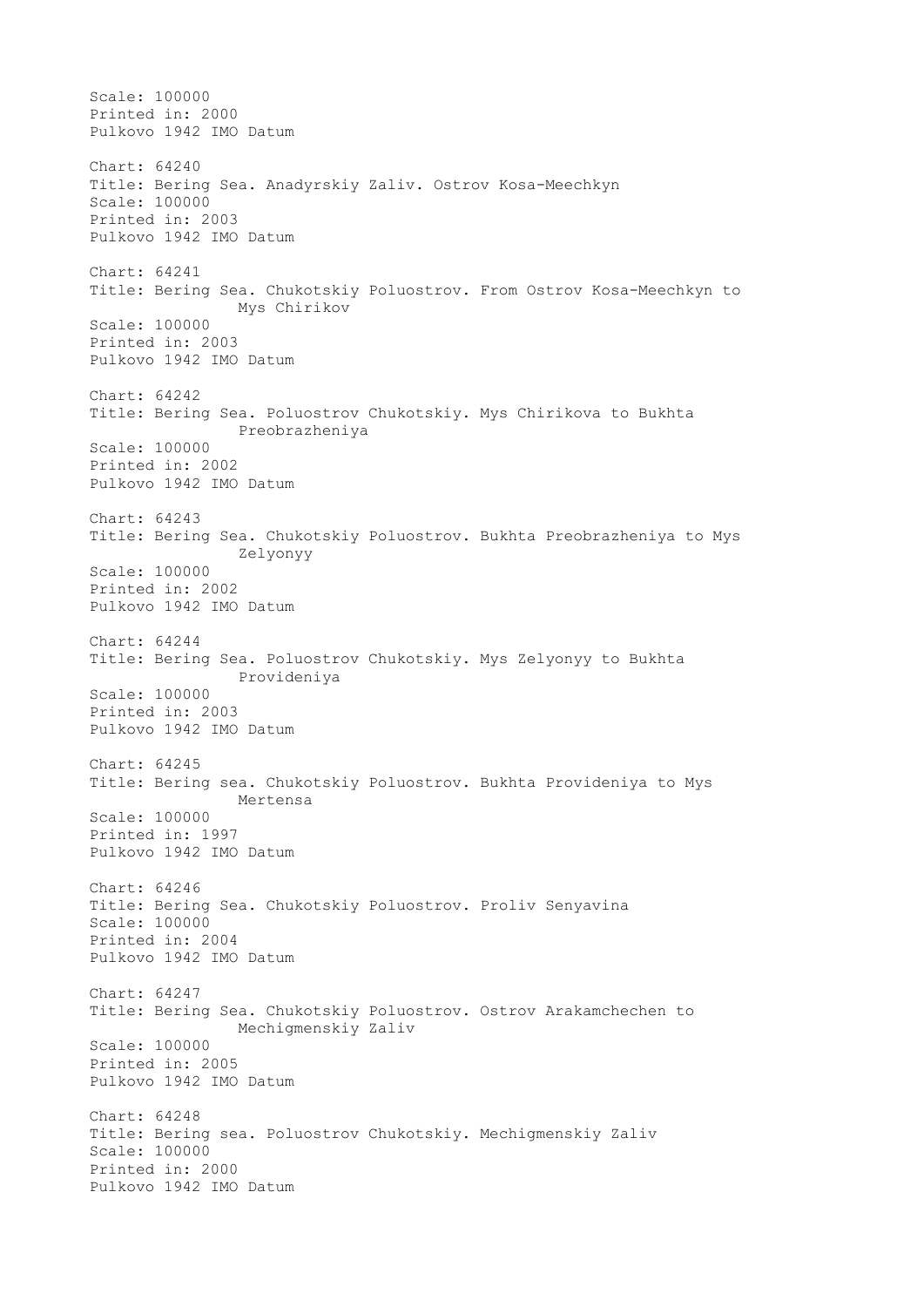Chart: 64249 Title: Bering sea. Chukotskiy Poluostrov. Mechigmenskaya Guba Scale: 100000 Printed in: 1999 Pulkovo 1942 IMO Datum Chart: 64250 Title: Bering sea. Chukotskiy Poluostrov. Mechigmenskiy Zaliv to Mys Litke and Zaliv Lavrentiya Scale: 100000 Printed in: 1999 Pulkovo 1942 IMO Datum Chart: 64251 Title: Bering Sea. Chukotskiy Poluostrov. Mys Nunyamo to Mys Dezhnyova and Ostrov Ratmanova Scale: 100000 Printed in: 2001 Pulkovo 1942 IMO Datum Chart: 65000 Title: Sea of Japan. Zaliv Petra Velikogo. Zaliv Pos'yeta Scale: 50000 Printed in: 2004 Pulkovo 1942 IMO Datum Chart: 65001 Title: Sea of Japan. Zaliv Petra Velikogo. Mys Gamova to Mys Bryusa Scale: 50000 Printed in: 2001 Pulkovo 1942 IMO Datum Chart: 65004 Title: Sea of Japan. Zaliv Petra Velikogo. Amurskiy Zaliv, N part Scale: 50000 Printed in: 1998 Pulkovo 1942 IMO Datum Chart: 65005 Title: Sea of Japan. Zaliv Petra Velikogo. Ussuriyskiy Zaliv, N part Scale: 50000 Printed in: 1998 Pulkovo 1942 IMO Datum Chart: 65007 Title: Sea of Japan. Zaliv Petra Velikogo. Ussuriyskiy Zaliv, South Part Scale: 50000 Printed in: 2003 Pulkovo 1942 IMO Datum Chart: 65009 Title: Sea of Japan. Zaliv Petra Velikogo. Zaliv Vostok Scale: 25000 Printed in: 2000 Pulkovo 1942 IMO Datum Chart: 65010 Title: Japan sea. Zaliv Petra Velikogo. Zaliv Nakhodka Scale: 25000 Printed in: 2000 Pulkovo 1942 IMO Datum Chart: 65011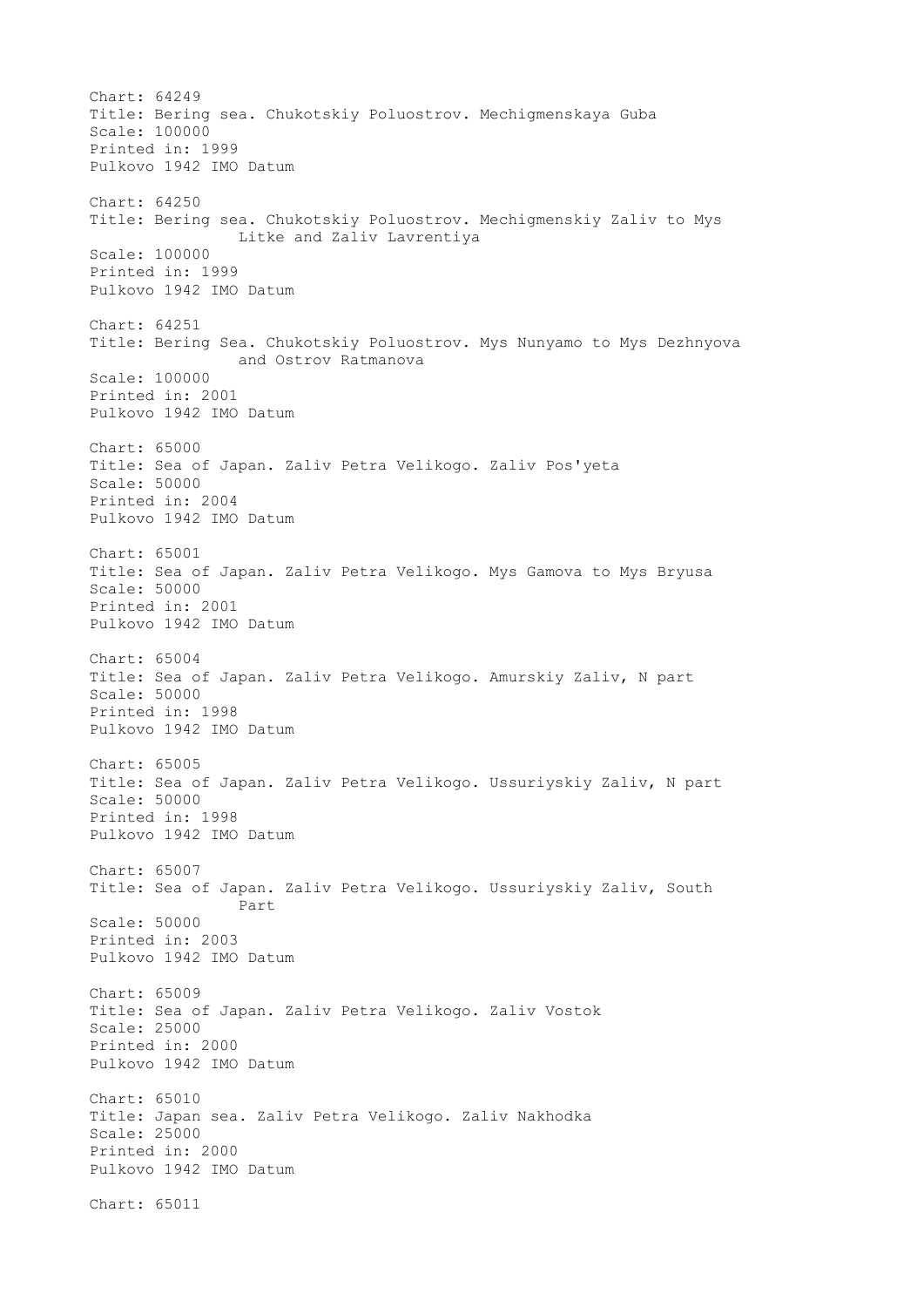Title: Sea of Japan. North-West Coast. Approaches to Zaliv Vostok and Zaliv Nakhodka Scale: 50000 Printed in: 2003 Pulkovo 1942 IMO Datum Chart: 65013 Title: Sea of Japan. North-West Coast. Mys Zelyonyy to Mys Ostrovnoy Scale: 50000 Printed in: 2003 Pulkovo 1942 IMO Datum Chart: 65018 Title: Japan Sea. North-West Coast. Approaches to Bukhta Kit and Bukhta Valentina Scale: 50000 Printed in: 2002 Pulkovo 1942 IMO Datum Chart: 65020 Title: Sea of Japan. North-West Coast. Approaches to Mys Nizmennyy Scale: 25000 Printed in: 2002 Pulkovo 1942 IMO Datum Chart: 65023 Title: Sea of Japan. NW coast. Mys Chernaya Skala to Mys Groznyy Scale: 50000 Printed in: 1998 Pulkovo 1942 IMO Datum Chart: 65024 Title: Sea of Japan. North-West Coast. Zaliv Rynda and Approaches Scale: 50000 Printed in: 2003 Pulkovo 1942 IMO Datum Chart: 65036 Title: Sea of Japan. Tatarskiy Proliv. West Coast. Bukhta Andreya to Mys Khadzhi Scale: 50000 Printed in: 2003 Pulkovo 1942 IMO Datum Chart: 65040 Title: Sea of Japan. Tatarskiy Proliv. West Coast. Mys Khadzhi to Mys Datta and Zaliv Sovetskaya Gavan' Scale: 50000 Printed in: 2002 Pulkovo 1942 IMO Datum Chart: 65041 Title: Sea of Japan. Tatarskiy Proliv. West Coast. Mys Datta to Mys Boena and Bukhta Mosolova Scale: 0 Printed in: 2003 Pulkovo 1942 IMO Datum Chart: 65048 Title: Tatarskiy Proliv. Ostrov Sakhalin. Approaches to Port Aleksandrovsk- Sakhalinskiy Scale: 50000 Printed in: 1987 Pulkovo 1942 IMO Datum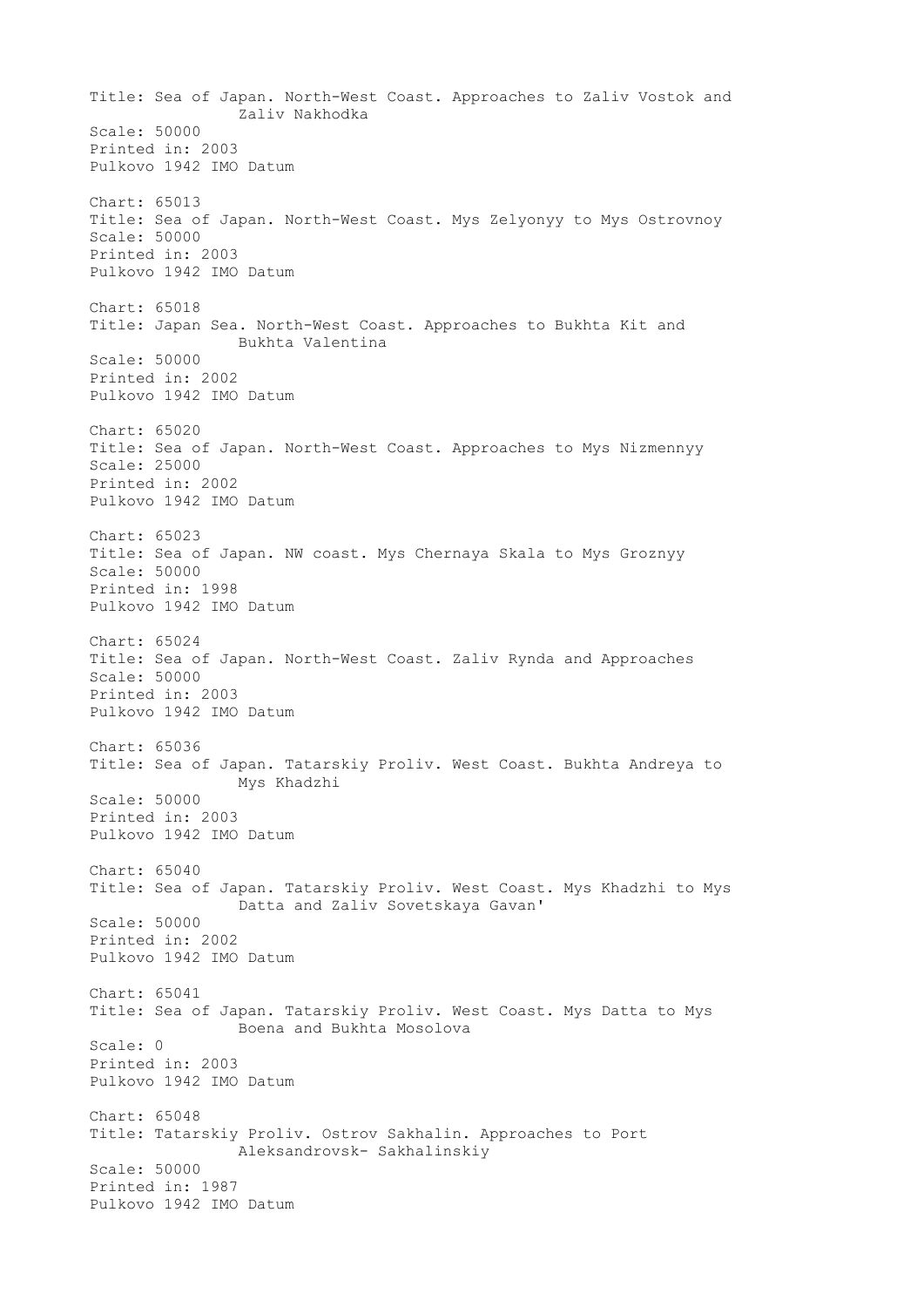Chart: 65060 Title: Sea of Japan. Tatarskiy Proliv. Bukhta Mosolova to Mys Davydova with Zaliv Chikhachyova Scale: 50000 Printed in: 2002 Pulkovo 1942 IMO Datum Chart: 65090 Title: Sea of Japan. Tatarskiy Proliv. Ostrov Sakhalin. Port Kholmsk, Approaches Scale: 50000 Printed in: 2003 Pulkovo 1942 IMO Datum Chart: 65093 Title: Sea of Japan. Ostrov Moneron Scale: 50000 Printed in: 1985 Pulkovo 1942 IMO Datum Chart: 65101 Title: Sea of Okhotsk. La Perouse Strait. Ostrov Sakhalin. Approaches to Mys Kril'on Scale: 50000 Printed in: 1989 Pulkovo 1942 IMO Datum Chart: 65126 Title: Sea of Okhotsk. Ostrov Sakhalin. Approaches to Zaliv Chayvo Scale: 50000 Printed in: 1991 Pulkovo 1942 IMO Datum Chart: 65128 Title: Sea of Okhotsk. Ostrov Sakhalin. Zaliv Pil'tun Approaches Scale: 50000 Printed in: 2005 Pulkovo 1942 IMO Datum Chart: 65135 Title: Sea of Okhotsk. Sakhalinskiy Zaliv. Zaliv Baykal Scale: 50000 Printed in: 1992 Pulkovo 1942 IMO Datum Chart: 65136 Title: Sea of Okhotsk. Sakhalinskiy Zaliv. Approaches to Port Moskal'vo Scale: 25000 Printed in: 2001 Pulkovo 1942 IMO Datum Chart: 65138 Title: Sea of Okhotsk. Sakhalinskiy Zaliv. Northern entrance to Amurskiy Liman Scale: 50000 Printed in: 1999 Pulkovo 1942 IMO Datum Chart: 65139 Title: Sea of Okhotsk. Amurskiy Liman. Mys Petakh to Mys Menshikova Scale: 50000 Printed in: 1999 Pulkovo 1942 IMO Datum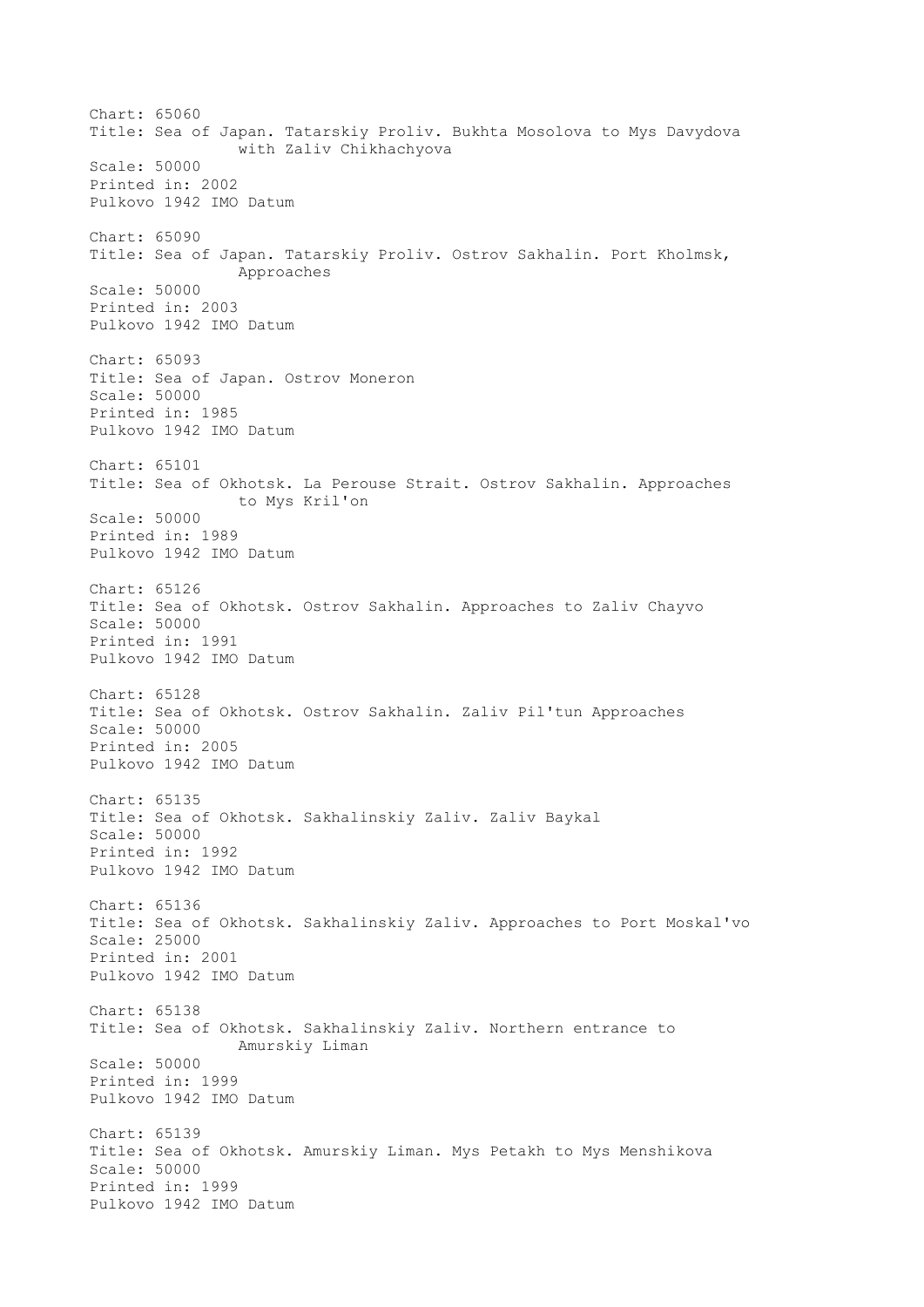Chart: 65140 Title: Sea of Okhotsk. Amurskiy Liman. Mys Sabakh to Mys Ozerpakh Scale: 50000 Printed in: 1999 Pulkovo 1942 IMO Datum Chart: 65141 Title: Sea of Okhotsk. Amurskiy Liman. Reka Amur. Mys Pronge to Nikolayevsk-na- Amure Scale: 50000 Printed in: 1999 Pulkovo 1942 IMO Datum Chart: 65142 Title: Sea of Okhotsk. Amurskiy Liman. Ostrova Chastyye to Mys Sabakh Scale: 50000 Printed in: 2006 Pulkovo 1942 IMO Datum Chart: 65143 Title: Sea of Okhotsk. Amurskiy Liman. Mys Lazareva to Ostrova Chastyye Scale: 50000 Printed in: 2006 Pulkovo 1942 IMO Datum Chart: 65144 Title: Sea of Okhotsk. Amurskiy Liman. Proliv Nevel'skogo Scale: 50000 Printed in: 1999 Pulkovo 1942 IMO Datum Chart: 65145 Title: Sea of Okhotsk. South entrance to Amurskiy Liman Scale: 50000 Printed in: 1999 Pulkovo 1942 IMO Datum Chart: 65149 Title: Sea of Okhotsk. West Coast. South-West Part of Ul'banskiy Zaliv Scale: 50000 Printed in: 2004 Pulkovo 1942 IMO Datum Chart: 65150 Title: Sea of Okhotsk. West Coast. Southern Part of Tugurskiy Zaliv Scale: 50000 Printed in: 1990 Pulkovo 1942 IMO Datum Chart: 65196 Title: Sea of Okhotsk. Tauyskaya Guba. Bukhta Nagayeva Scale: 25000 Printed in: 2001 Pulkovo 1942 IMO Datum Chart: 65198 Title: Sea of Okhotsk. Tauyskaya Guba. Zaliv Odyan Scale: 50000 Printed in: 1999 Pulkovo 1942 IMO Datum Chart: 65212 Title: Pacific Ocean. Hokkaido and Malaya Kuril'skaya Gryada. Proliv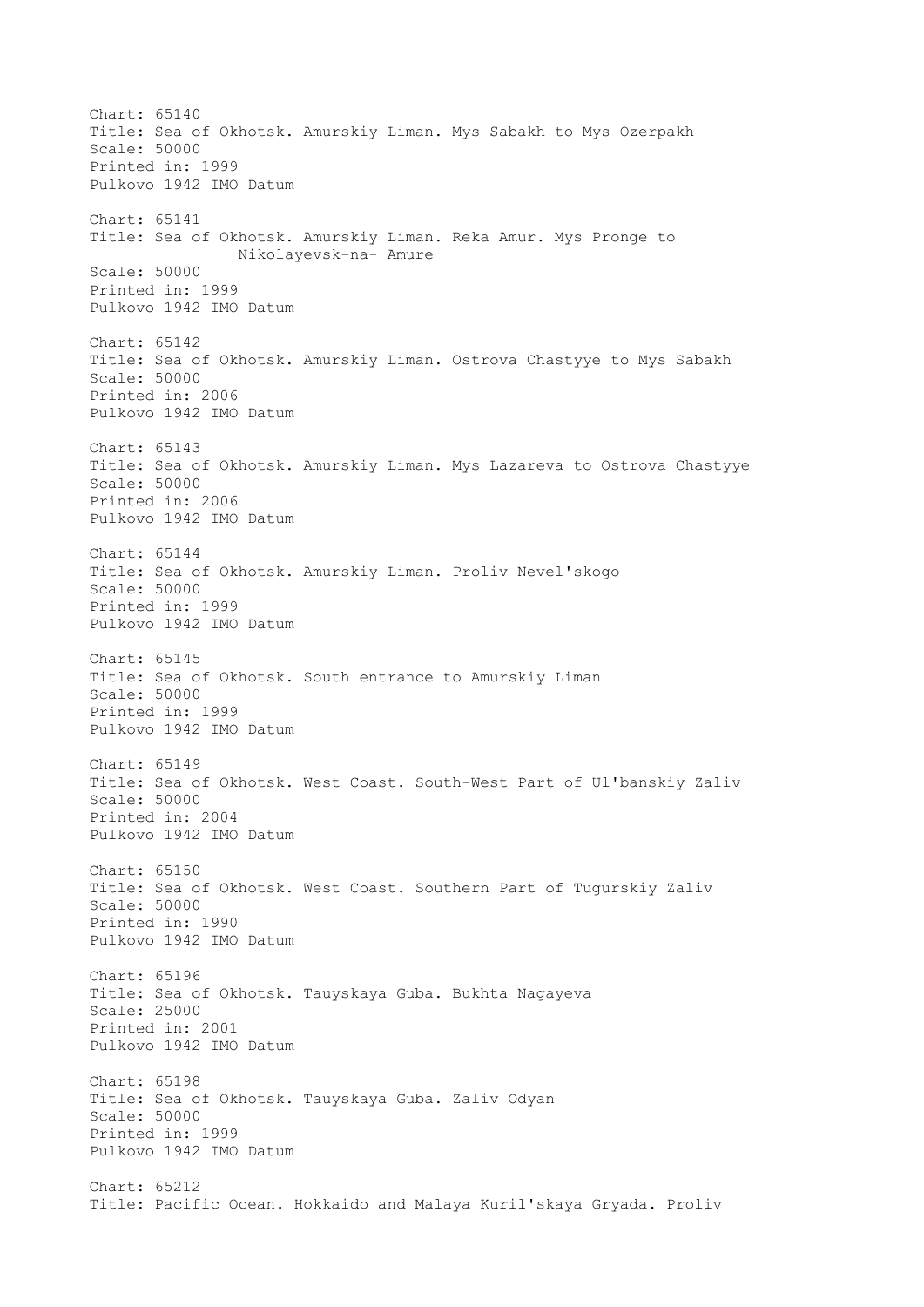Sovetskiy, Proliv Tanfil'yeva and Proliv Voyeykova Scale: 50000 Printed in: 1986 Pulkovo 1942 IMO Datum Chart: 65229 Title: Sea of Okhotsk. Kuril'skiye Ostrova. Ostrov Iturup. Zaliv Prostor Scale: 50000 Printed in: 1992 Pulkovo 1942 IMO Datum Chart: 65265 Title: Sea of Okhotsk. Kuril'skiye Ostrova. Vtoroy Kuril'skiy Proliv Scale: 25000 Printed in: 2005 Pulkovo 1942 IMO Datum Chart: 65266 Title: Sea of Okhotsk. Kuril'skiye Ostrova. Pervyy Kuril'skiy Proliv and Vtoroy Kuril'skiy Proliv Scale: 50000 Printed in: 1991 Pulkovo 1942 IMO Datum Chart: 65280 Title: Pacific Ocean. Coast of Poluostrov Kamchatka. Avachinckaya Guba and Approaches Scale: 50000 Printed in: 2005 Pulkovo 1942 IMO Datum Chart: 65281 Title: Pacific Ocean. Coast of Poluostrov Kamchatka. Mys Mayachnyy to Mys Nalychyova Scale: 50000 Printed in: 2004 Pulkovo 1942 IMO Datum Chart: 65290 Title: Pacific Ocean. Kamchatka Coast. Mouth of Reka Zhupanova and Bukhta Ol'ga. Mouth of Reka Zhupanova Scale: 0 Printed in: 2002 Pulkovo 1942 IMO Datum Chart: 65296 Title: Pacific ocean. Kamchatskiy Zaliv. Approaches to Ust'-Kamchatsk Scale: 50000 Printed in: 1995 Pulkovo 1942 IMO Datum Chart: 66100 Title: Sea of Okhotsk. North Coast. Zaliv Zabiyaka Scale: 50000 Printed in: 1986 Pulkovo 1942 IMO Datum Chart: 66125 Title: Sea of Okhotsk. Zaliv Shelikhova. Nayakhanskaya Guba and Varkhalamskaya Guba Scale: 50000 Printed in: 1985 Pulkovo 1942 IMO Datum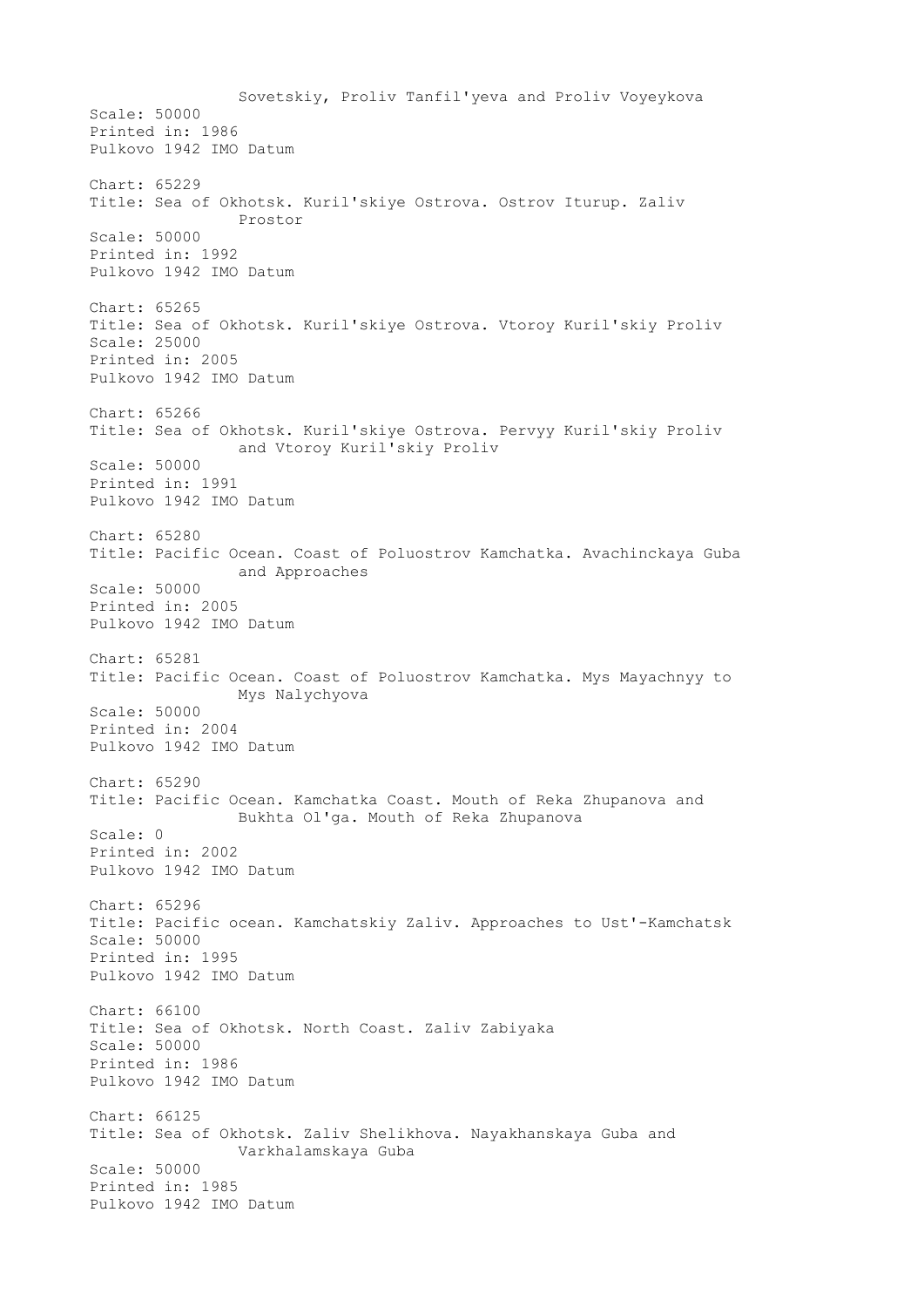Chart: 66127 Title: Sea of Okhotsk. Penzhinskiy (Shelikhova) Zaliv. Head of Gizhiginskaya Guba Scale: 50000 Printed in: 1981 Pulkovo 1942 IMO Datum Chart: 66132 Title: Sea of Okhotsk. Zaliv Shelikhova. Guba Vnutrennyaya Scale: 50000 Printed in: 1997 Pulkovo 1942 IMO Datum Chart: 66142 Title: Sea of Okhotsk. Penzhinskaya Guba. Rekinnikskaya Guba Scale: 50000 Printed in: 1965 Pulkovo 1942 IMO Datum Chart: 66147 Title: Sea of Okhotsk. Penzhinskaya Guba. Mys Elistratova to the parallel 61°40'N Scale: 50000 Printed in: 1999 Pulkovo 1942 IMO Datum Chart: 66151 Title: Sea of Okhotsk. Penzhinskaya Guba. Approaches to Shestakovo Settlemen Scale: 25000 Printed in: 1967 Pulkovo 1942 IMO Datum Chart: 66152 Title: Sea of Okhotsk. Penzhinskaya Guba. Ostrov Ornochka to Mys Krayniy Scale: 25000 Printed in: 1967 Pulkovo 1942 IMO Datum Chart: 66153 Title: Sea of Okhotsk. Penzhinskaya Guba. Approaches to Reka Penzhina Mouth and Reka Talovka Mouth Scale: 25000 Printed in: 1967 Pulkovo 1942 IMO Datum Chart: 66170 Title: Sea of Okhotsk. Coast of Kamchatka. Penzhinskiy (Shelikhova) Zaliv. Approaches to Reka Lesnaya Mouth and Reka Voyampolka (Matyoraya) Mouth Scale: 0 Printed in: 1967 Pulkovo 1942 IMO Datum Chart: 66172 Title: Sea of Okhotsk. West Coast of Poluostrov Kamchatka. Approaches to Reka Tagil' Mouth Scale: 25000 Printed in: 1987 Pulkovo 1942 IMO Datum Chart: 66177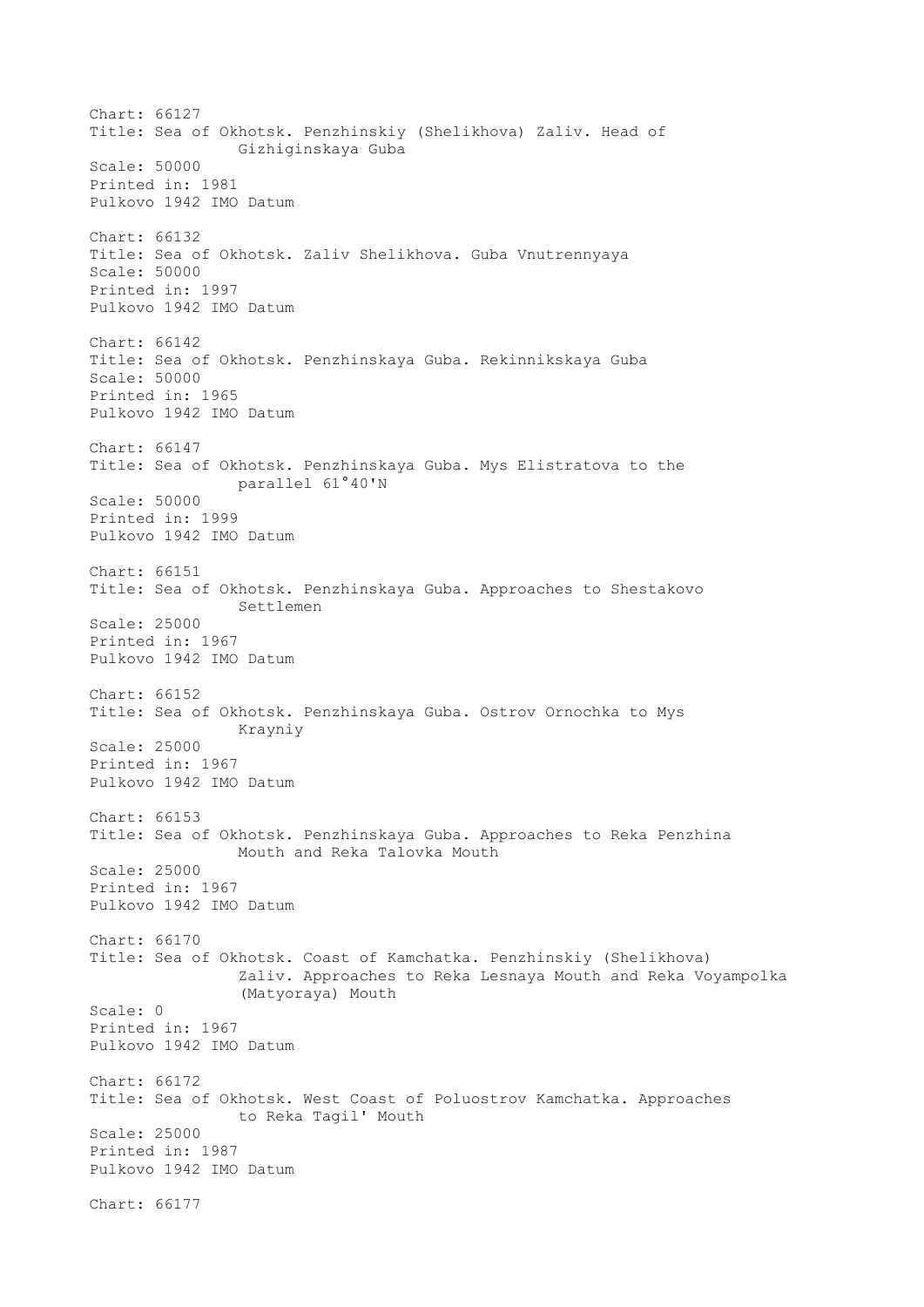Title: Sea of Okhotsk. Poluostrov Kamchatka, W coast. Reka Khel'eveyem to Mys Yuzhnyy Scale: 50000 Printed in: 1997 Pulkovo 1942 IMO Datum Chart: 66180 Title: Sea of Okhotsk. Coast of Kamchatka. Approach to Reka Khayryuzova Mouth Scale: 25000 Printed in: 1980 Pulkovo 1942 IMO Datum Chart: 66190 Title: Sea of Okhotsk. Coast of Kamchatka. Approaches to Reka Bol'shaya Vorovskaya Mouth Scale: 25000 Printed in: 1979 Pulkovo 1942 IMO Datum Chart: 66195 Title: Sea of Okhotsk. West Coast of Poluostrov Kamchatka. Approaches to Reka Bol'shaya Scale: 25000 Printed in: 1985 Pulkovo 1942 IMO Datum Chart: 66220 Title: Bering sea. Karaginskiy Zaliv. Ostrov Karaginskiy, S part Scale: 50000 Printed in: 1999 Pulkovo 1942 IMO Datum Chart: 66224 Title: Bering Sea. Karaginskiy Zaliv. Bays in Proliv Litke Scale: 0 Printed in: 1994 Pulkovo 1942 IMO Datum Chart: 66245 Title: Bering Sea. North-West Coast. Bukhta Anastasii Scale: 50000 Printed in: 1985 Pulkovo 1942 IMO Datum Chart: 66246 Title: Bering sea. NW coast. Dezhnev and Linglingkuyym bays Scale: 50000 Printed in: 1996 Pulkovo 1942 IMO Datum Chart: 66258 Title: Bering Sea. Anadyrskiy Zaliv. Bukhta Gavriila Approaches Scale: 50000 Printed in: 2005 Pulkovo 1942 IMO Datum Chart: 66260 Title: Bering sea. Anadyrskiy Zaliv. Bukhta Ugol'naya including Laguna Lakhtina Scale: 25000 Printed in: 1998 Pulkovo 1942 IMO Datum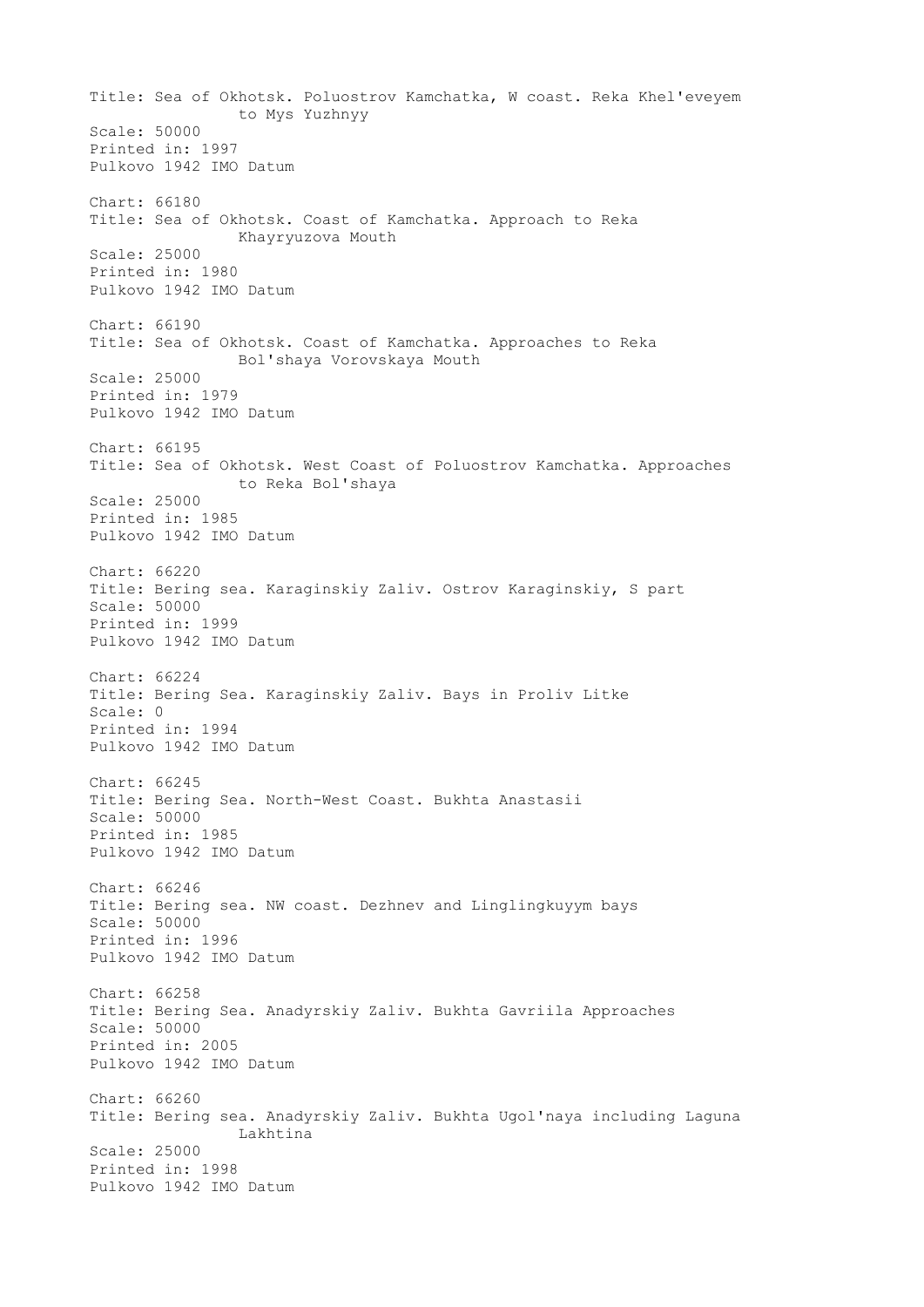Chart: 66264 Title: Bering sea. Anadyrskiy Liman. Mys Aleksandra to Mys Salomatova Scale: 50000 Printed in: 1998 Pulkovo 1942 IMO Datum Chart: 66265 Title: Bering Sea. Anadyrskiy Zaliv. Reka Anadyr' Throat and Eastern Part of Zaliv Onemen Scale: 50000 Printed in: 1989 Pulkovo 1942 IMO Datum Chart: 66266 Title: Bering Sea. Anadyrskiy Zaliv. Western Part of Zaliv Onemen Scale: 50000 Printed in: 1990 Pulkovo 1942 IMO Datum Chart: 66267 Title: Bering Sea. Anadyrskiy Zaliv. Anadyrskiy Liman East Part Scale: 50000 Printed in: 2005 Pulkovo 1942 IMO Datum Chart: 66288 Title: Bering sea. Chukotskiy Poluostrov. Bukhta Provideniya Scale: 50000 Printed in: 1997 Pulkovo 1942 IMO Datum Chart: 66289 Title: Bering sea. Chukotskiy Poluostrov. Bukhta Tkachen (Butakova) Scale: 25000 Printed in: 1997 Pulkovo 1942 IMO Datum Chart: 68000 Title: Sea of Japan. Zaliv Petra Velikogo. Bukhta Novgorodskaya Scale: 15000 Printed in: 2005 Pulkovo 1942 IMO Datum Chart: 68001 Title: Sea of Japan. Zaliv Petra Velikogo. Ostrov Sibiryakova to Mys Kupriyanova and Slavyanskiy Zaliv Scale: 25000 Printed in: 1998 Pulkovo 1942 IMO Datum Chart: 68002 Title: Sea of Japan. Zaliv Petra Velikogo Scale: 5000 Printed in: 1999 Pulkovo 1942 IMO Datum Chart: 68003 Title: Zaliv Petra Velikogo. Slavyanskiy Zaliv Bays: Scale: 0 Printed in: 2005 Pulkovo 1942 IMO Datum Chart: 68004 Title: Sea of Japan. Amurskiy Zaliv. Port Vladivostok Approaches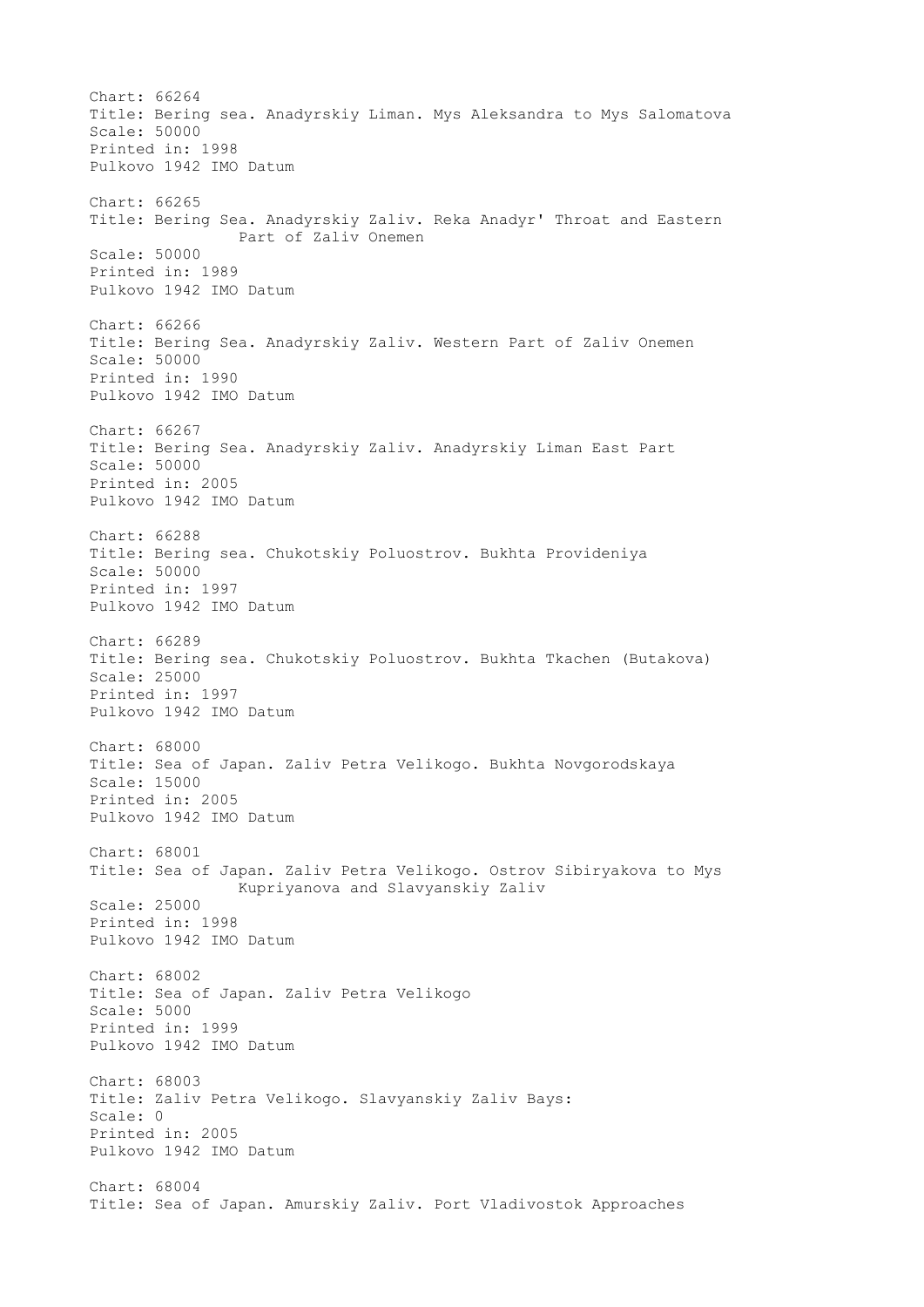Scale: 25000 Printed in: 2004 Pulkovo 1942 IMO Datum Chart: 68005 Title: Sea of Japan. Zaliv Petra Velikogo. Bukhta Zolotoy Rog and Bukhta Diomid Scale: 6000 Printed in: 1999 Pulkovo 1942 IMO Datum Chart: 68006 Title: Sea of Japan. Zaliv Petra Velikogo. Port Vladivostok and Approaches Scale: 25000 Printed in: 2004 Pulkovo 1942 IMO Datum Chart: 68007 Title: Bays on North-West Coast of Sea of Japan Scale: 0 Printed in: 1992 Pulkovo 1942 IMO Datum Chart: 68009 Title: Zaliv Petra Velikogo. Zaliv Nakhodka. Bukhta Novitskogo and Approaches Scale: 10000 Printed in: 2006 Pulkovo 1942 IMO Datum Chart: 68011 Title: Sea of Japan. Zaliv Petra Velikogo. Zaliv Nakhodka. Port Nakhodka Scale: 5000 Printed in: 2003 Pulkovo 1942 IMO Datum Chart: 68012 Title: Sea of Japan. Zaliv Petra Velikogo Straits and Bukhta Narva Scale: 0 Printed in: 2004 Pulkovo 1942 IMO Datum Chart: 68013 Title: Sea of Japan. Zaliv Nakhodka. Port Vostochnyy Port Scale: 5000 Printed in: 2005 Pulkovo 1942 IMO Datum Chart: 68014 Title: Sea of Japan. North-West Coast. Bukhta Kaplunova, Bukhta Melkovodnaya and Bukhta Kiyevka Scale: 15000 Printed in: 2004 Pulkovo 1942 IMO Datum Chart: 68015 Title: Sea of Japan. North-West Coast. Bukhta Sokolovskaya and Bukhta Preobrazheniya Scale: 10000 Printed in: 2002 Pulkovo 1942 IMO Datum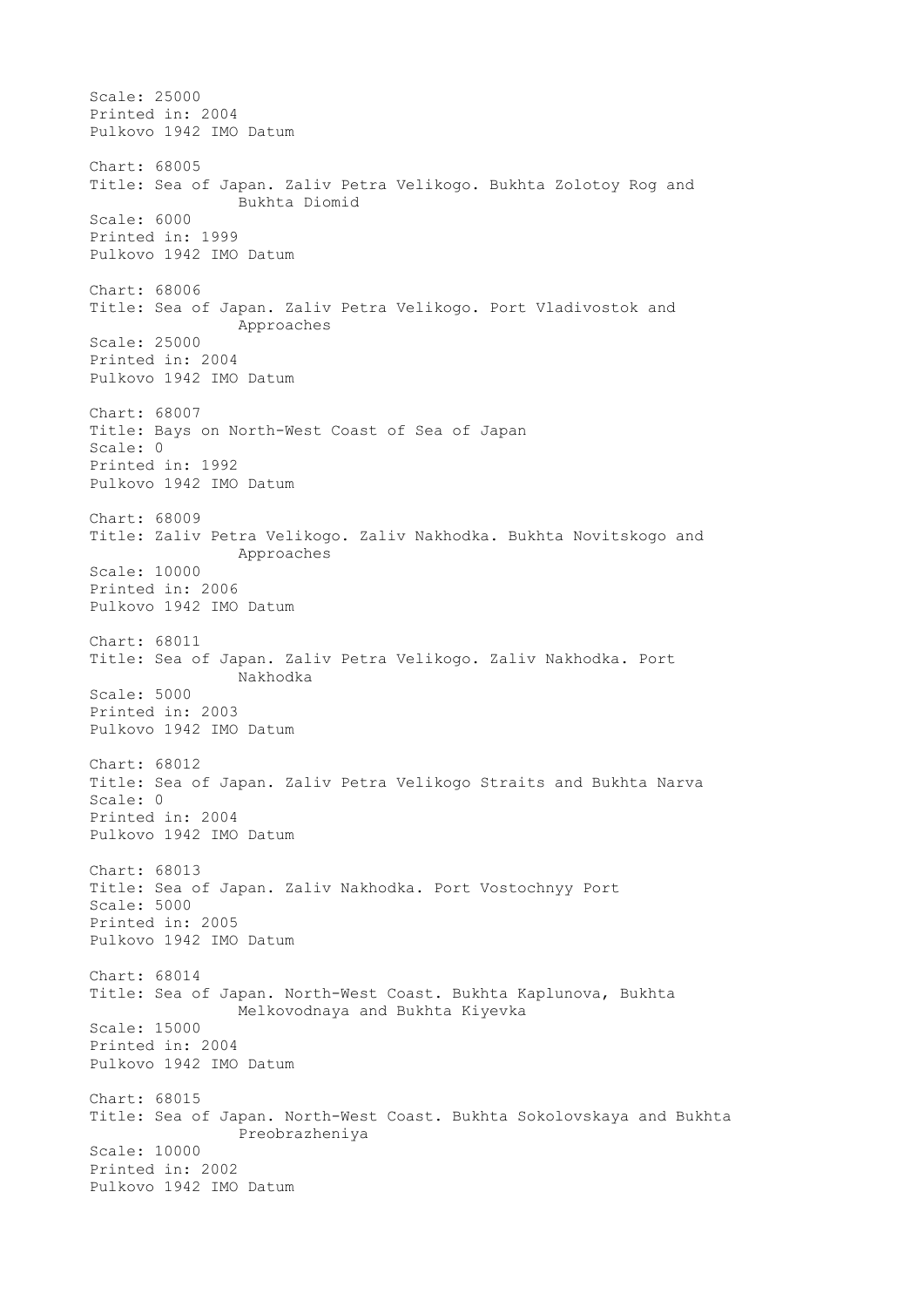Chart: 68016 Title: Sea of Japan. North-West Coast. Bukhta Krakovka, Bukhta Uspeniya and Bukhta Tsukanovoy Scale: 0 Printed in: 2003 Pulkovo 1942 IMO Datum Chart: 68017 Title: Sea of Japan. Nort-West Coast. Mys Peschanyy Approaches and Bukhta Neprimethaya Scale: 0 Printed in: 2003 Pulkovo 1942 IMO Datum Chart: 68018 Title: Japan Sea. North-West Coast. Bukhta Kit and Valentina Scale: 0 Printed in: 2002 Pulkovo 1942 IMO Datum Chart: 68020 Title: Sea of Japan. Plans of bays on North-Western coast Scale: 0 Printed in: 1999 Pulkovo 1942 IMO Datum Chart: 68021 Title: Sea of Japan. North-West Coast. Zaliv Ol'gi Scale: 15000 Printed in: 2003 Pulkovo 1942 IMO Datum Chart: 68022 Title: Sea of Japan. Zaliv Ol'gi. Reka Avvakumovka Mouth Scale: 5000 Printed in: 2004 Pulkovo 1942 IMO Datum Chart: 68023 Title: Sea of Japan. Zaliv Ol'gi. Gavan' Tikhaya Pristan' Scale: 5000 Printed in: 2003 Pulkovo 1942 IMO Datum Chart: 68024 Title: Sea of Japan. Zaliv Petra Velikogo. Ussuriyskiy Zaliv Plans of Bays Scale: 0 Printed in: 2002 Pulkovo 1942 IMO Datum Chart: 68026 Title: Sea of Japan. Zaliv Petra Velikogo. Bukhta Vostok and Bukhta Koz'mina Scale: 0 Printed in: 2002 Pulkovo 1942 IMO Datum Chart: 68027 Title: Sea of Japan. North-West Coast. Zaliv Rynda Scale: 25000 Printed in: 2005 Pulkovo 1942 IMO Datum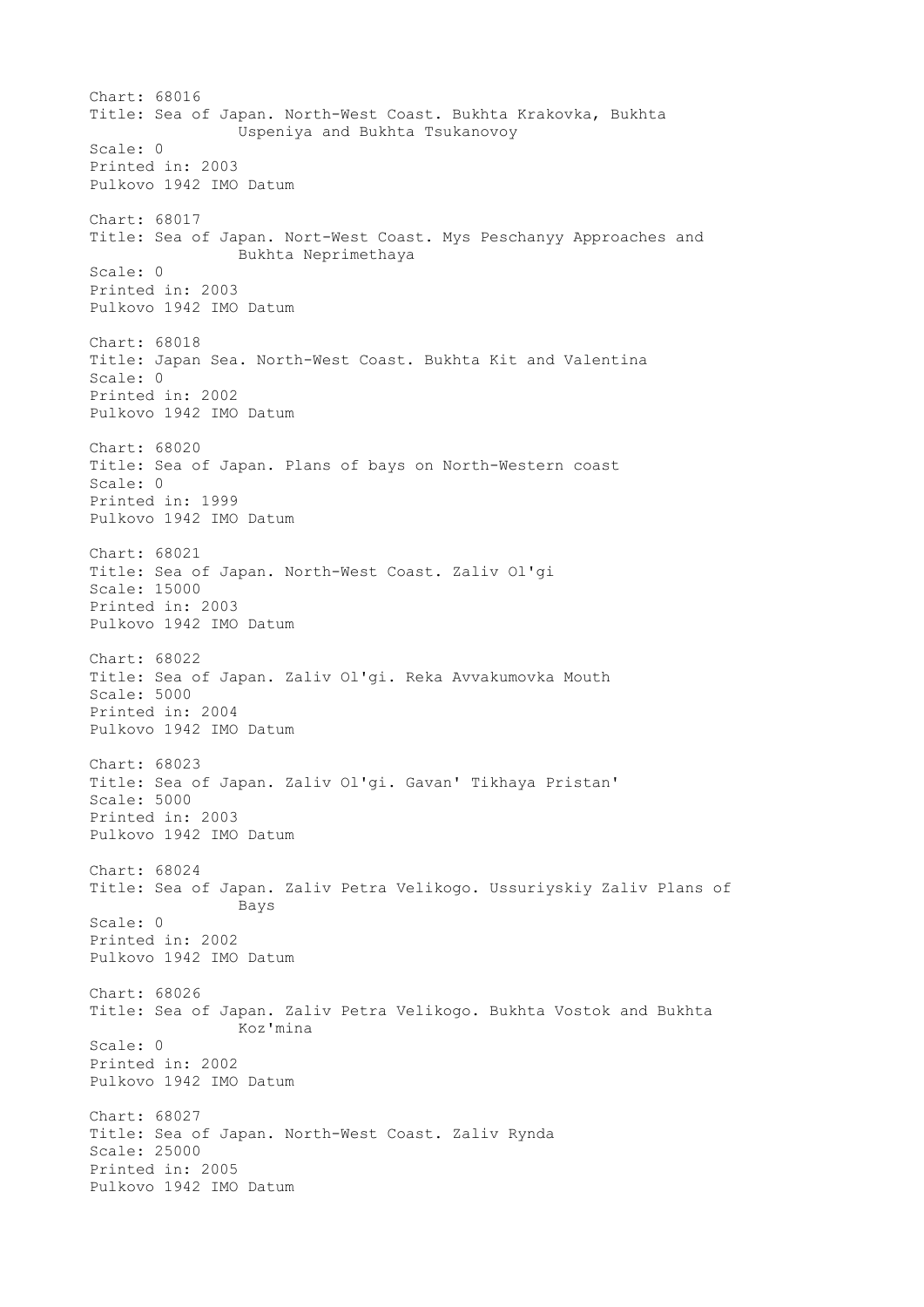Chart: 68028 Title: Sea of Japan. North-West Coast. Zaliv Vladimira Scale: 15000 Printed in: 2004 Pulkovo 1942 IMO Datum Chart: 68029 Title: Bukhty of North-West Coast of Sea of Japan Scale: 0 Printed in: 2001 Pulkovo 1942 IMO Datum Chart: 68030 Title: Sea of Japan. Anchorages of North-West Coast Scale: 0 Printed in: 1997 Pulkovo 1942 IMO Datum Chart: 68031 Title: Sea of Japan. Zaliv Vladimira. Bays Scale: 0 Printed in: 2003 Pulkovo 1942 IMO Datum Chart: 68033 Title: Sea of Japan. North-West Coast. Bays and Lakes Plans Scale: 0 Printed in: 2004 Pulkovo 1942 IMO Datum Chart: 68036 Title: Sea of Japan. Zaliv Petra Velikogo. Approaches to Mys Gamova Scale: 25000 Printed in: 2001 Pulkovo 1942 IMO Datum Chart: 68037 Title: Zaliv Petra Velikogo. Zaliv Pos'yeta. Port Zarubino Scale: 10000 Printed in: 2002 Pulkovo 1942 IMO Datum Chart: 68038 Title: Tatarskiy Proliv. West Coast. Bukhta Andreya and Bukhta Innokentiya Scale: 10000 Printed in: 1995 Pulkovo 1942 IMO Datum Chart: 68039 Title: Sea of Japan. North-West Coast Bays Scale: 0 Printed in: 2003 Pulkovo 1942 IMO Datum Chart: 68042 Title: Sea of Japan. Zaliv Petra Velikogo. Bukhta Sivuch'ya to Bukhta Reyd Pallada and Ostrov Furugel'ma Scale: 25000 Printed in: 2004 Pulkovo 1942 IMO Datum Chart: 68045 Title: Tatarskiy Proliv. West Coast. Reka Svetlaya Mouth and Approaches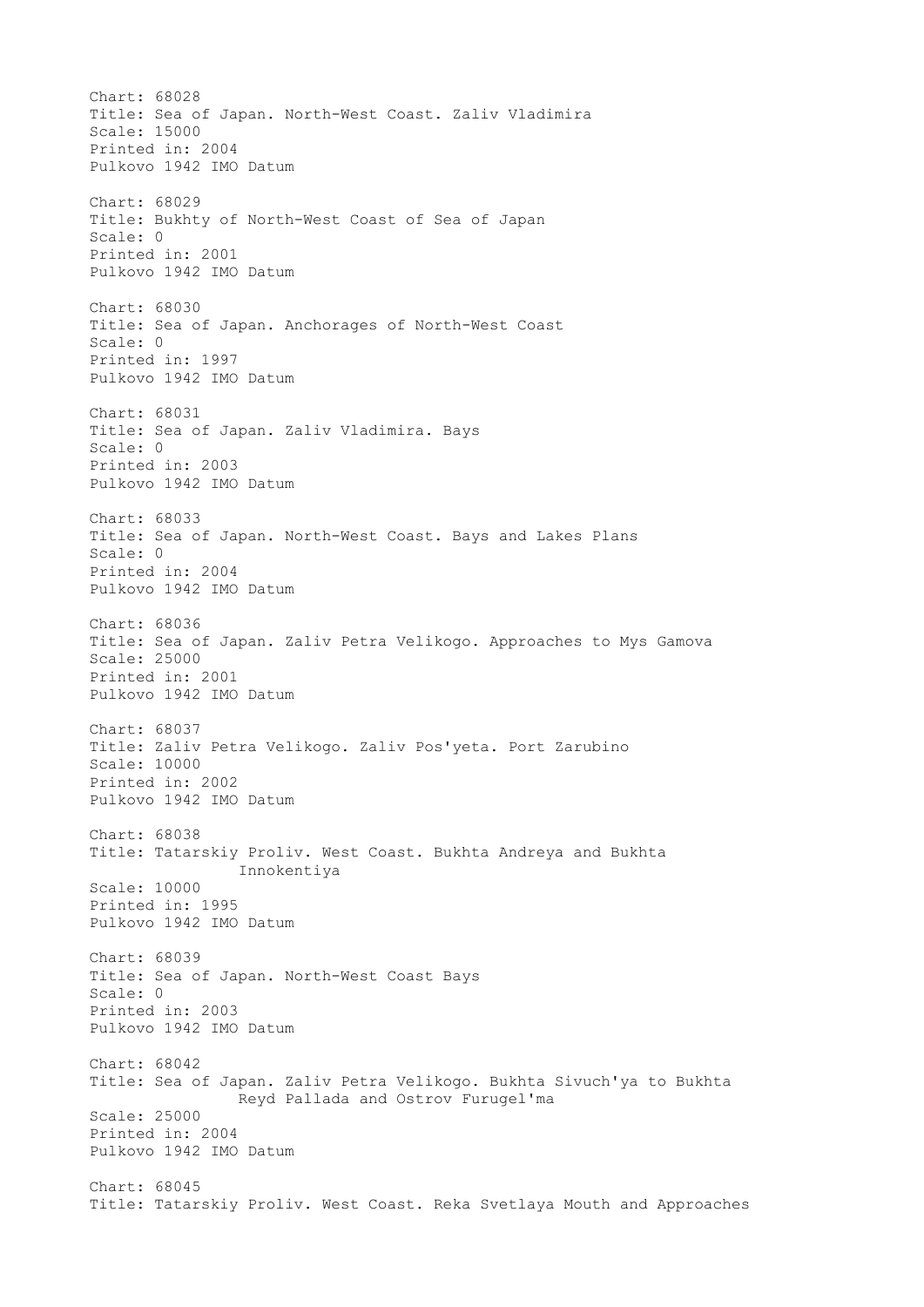Scale: 25000 Printed in: 2006 Pulkovo 1942 IMO Datum Chart: 68046 Title: Tatarskiy Proliv. West Coast. Port Vanino and Bukhta Muchke Scale: 10000 Printed in: 2003 Pulkovo 1942 IMO Datum Chart: 68048 Title: Tatarskiy Proliv. Ostrov Sakhalin. Reyd Boshnyakovo, Reyd Khoye and Port Uglegorsk Scale: 0 Printed in: 2001 Pulkovo 1942 IMO Datum Chart: 68051 Title: Tatarskiy Proliv. W coast. Bukhta Datta and Reka Tumnin. From the mouth to Ostrov Golochevskiy Scale: 0 Printed in: 1996 Pulkovo 1942 IMO Datum Chart: 68052 Title: Tatarskiy Proliv. West Coast. Port Sovetskaya Gavan' Scale: 10000 Printed in: 1999 Pulkovo 1942 IMO Datum Chart: 68053 Title: Sea of Japan. Tatarskiy Proliv. Mys Muchukey-Dua to Mys Datta Scale: 25000 Printed in: 2002 Pulkovo 1942 IMO Datum Chart: 68054 Title: Sea of Japan. Tatarskiy Proliv. West Coast Bays. Bukhta Situan and Bukhta Scale: 0 Printed in: 2004 Pulkovo 1942 IMO Datum Chart: 68055 Title: Tatarskiy Proliv. Zaliv Sovetskaya Gavan'. Bukhta Kuriksha, Bukhta Okocha and Bukhta Egge Scale: 5000 Printed in: 2005 Pulkovo 1942 IMO Datum Chart: 68060 Title: Tatarskiy Proliv. W coast. Zaliv Chikhachyova Scale: 15000 Printed in: 1998 Pulkovo 1942 IMO Datum Chart: 68061 Title: Sea of Japan. Tatarskiy Proliv. Mys Lazareva. Port and Approaches to Bukhta Tabo Scale: 0 Printed in: 2004 Pulkovo 1942 IMO Datum Chart: 68081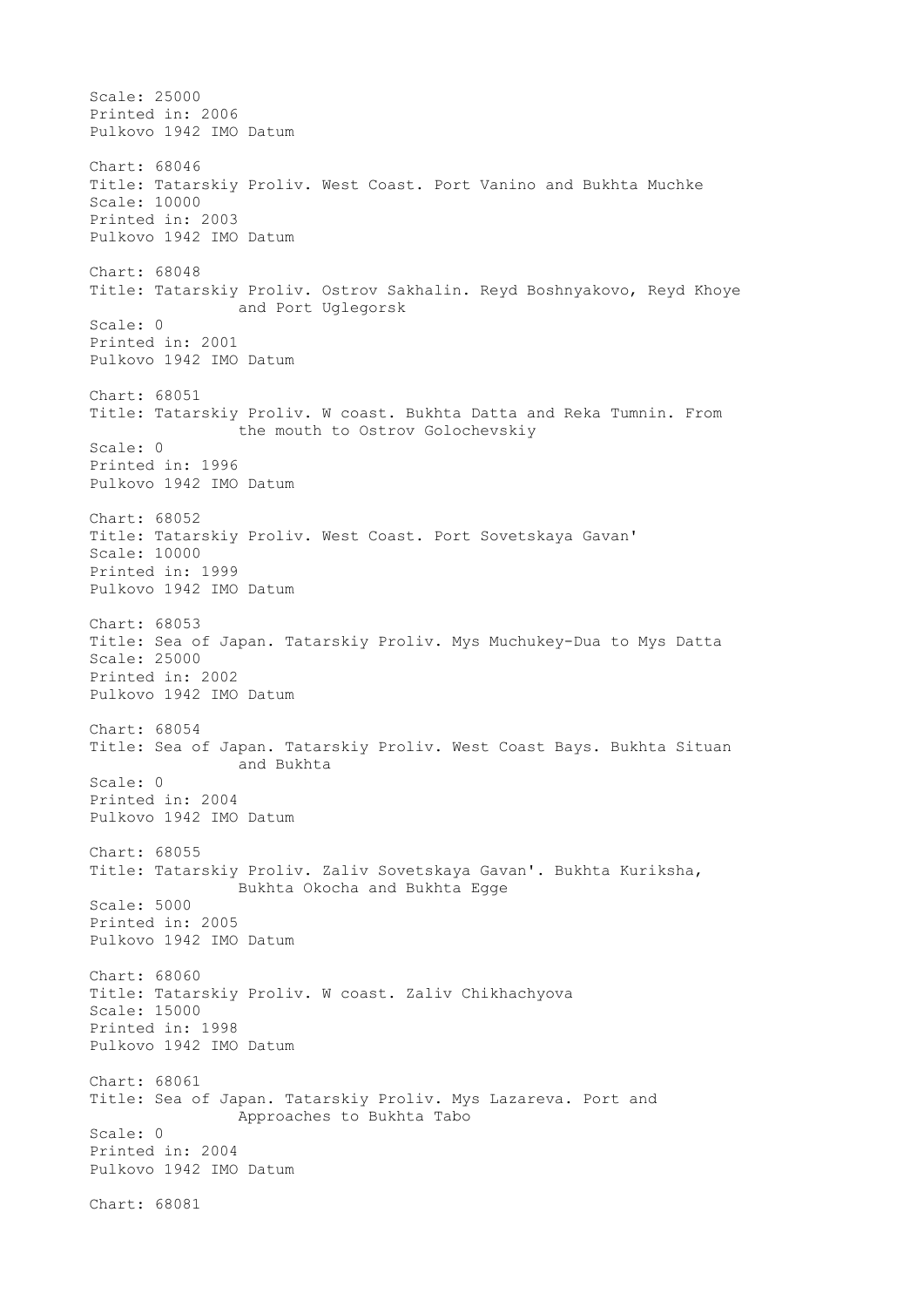Title: Tatarskiy Proliv. Ostrov Sakhalin. Ports and roads of Ostrov Sakhalin, West Coast Scale: 0 Printed in: 1985 Pulkovo 1942 IMO Datum Chart: 68083 Title: Sea of Japan. Tatarskiy Proliv. Ostrov Sakhalin Bays and Roads: Scale: 0 Printed in: 2005 Pulkovo 1942 IMO Datum Chart: 68084 Title: Sea of Japan. Tatarskiy Proliv. Ostrov Sakhalin Roads Scale: 0 Printed in: 2001 Pulkovo 1942 IMO Datum Chart: 68087 Title: Tatarskiy Proliv. Ostrov Sakhalin. Western Coast Roadsteads Scale: 0 Printed in: 2002 Pulkovo 1942 IMO Datum Chart: 68090 Title: Sea of Japan. Tatarskiy Proliv. Bukhta Chuprova and Reyd Yablochnyy Scale: 0 Printed in: 1986 Pulkovo 1942 IMO Datum Chart: 68100 Title: Sea of Okhotsk. Ostrov Sakhalin. Port Korsakov. Inner Aquatorium Scale: 2000 Printed in: 2006 Pulkovo 1942 IMO Datum Chart: 68102 Title: Sea of Okhotsk. Ostrov Sakhalin. Zaliv Aniva. Port Korsakov Scale: 5000 Printed in: 2006 Pulkovo 1942 IMO Datum Chart: 68104 Title: Sea of Okhotsk. Ostrov Sakhalin. Laguna Busse Scale: 15000 Printed in: 1997 Pulkovo 1942 IMO Datum Chart: 68105 Title: Sea of Okhotsk. Zaliv Aniva. Reka Lyutoga Mouth and Chibisanskiy Roadstead: Scale: 0 Printed in: 2006 Pulkovo 1942 IMO Datum Chart: 68106 Title: Sea of Okhotsk. Ostrov Sakhalin. Laguna Busse Entrance Scale: 5000 Printed in: 2005 Pulkovo 1942 IMO Datum Chart: 68112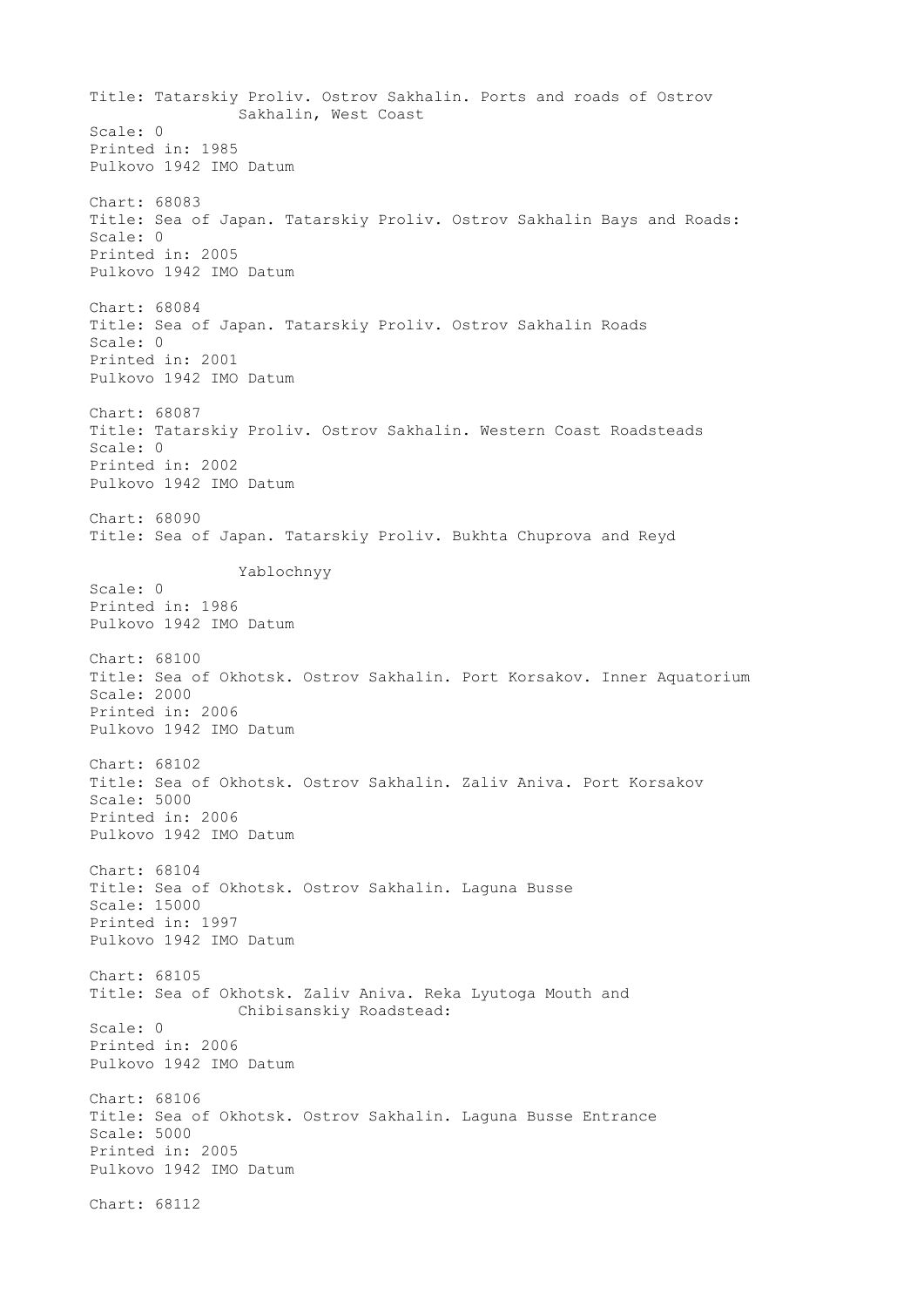Title: Sea of Okhotsk. Ostrov Sakhalin. Reyd Makarov, Kovsh Vostochnyy and Kovsh Vzmor'ye Scale: 0 Printed in: 1987 Pulkovo 1942 IMO Datum Chart: 68114 Title: Sea of Okhotsk. Ostrov Sakhalin. Reyd Poronaysk Scale: 10000 Printed in: 1986 Pulkovo 1942 IMO Datum Chart: 68124 Title: Sea of Okhotsk. Ostrov Sakhalin. Approach to Nabil'skiy Zaliv and Proliv Aslanbegova Scale: 25000 Printed in: 1991 Pulkovo 1942 IMO Datum Chart: 68125 Title: Sea of Okhotsk. Ostrov Sakhalin. Southern Part of Zaliv Nyyskiy and Reka Tym'. Reka Tym' Mouth to Nogliki Settlement Scale: 10000 Printed in: 1987 Pulkovo 1942 IMO Datum Chart: 68136 Title: Sea of Okhotsk. Ostrov Sakhalin. Zaliv Urkt and Approaches to Port Moskal'vo Scale: 10000 Printed in: 2002 Pulkovo 1942 IMO Datum Chart: 68137 Title: Sea of Okhotsk. Sakhalinskiy Zaliv. Zapadnyy Prokhod to Zaliv Baykal Scale: 25000 Printed in: 2004 Pulkovo 1942 IMO Datum Chart: 68162 Title: Sea of Okhotsk. Tugurskiy Zaliv. Guba Asman Scale: 25000 Printed in: 1987 Pulkovo 1942 IMO Datum Chart: 68167 Title: Sea of Okhotsk. Amurskiy Liman. Prokhod Lazareva Scale: 25000 Printed in: 2004 Pulkovo 1942 IMO Datum Chart: 68168 Title: Reka Amur. Mys Vasse to Port Nikolayevsk-na-Amure Scale: 25000 Printed in: 2004 Pulkovo 1942 IMO Datum Chart: 68169 Title: Reka Amur. Ports Nikolayevsk-na-Amure, Mago and Bukhta Kakinskaya Scale: 0 Printed in: 2003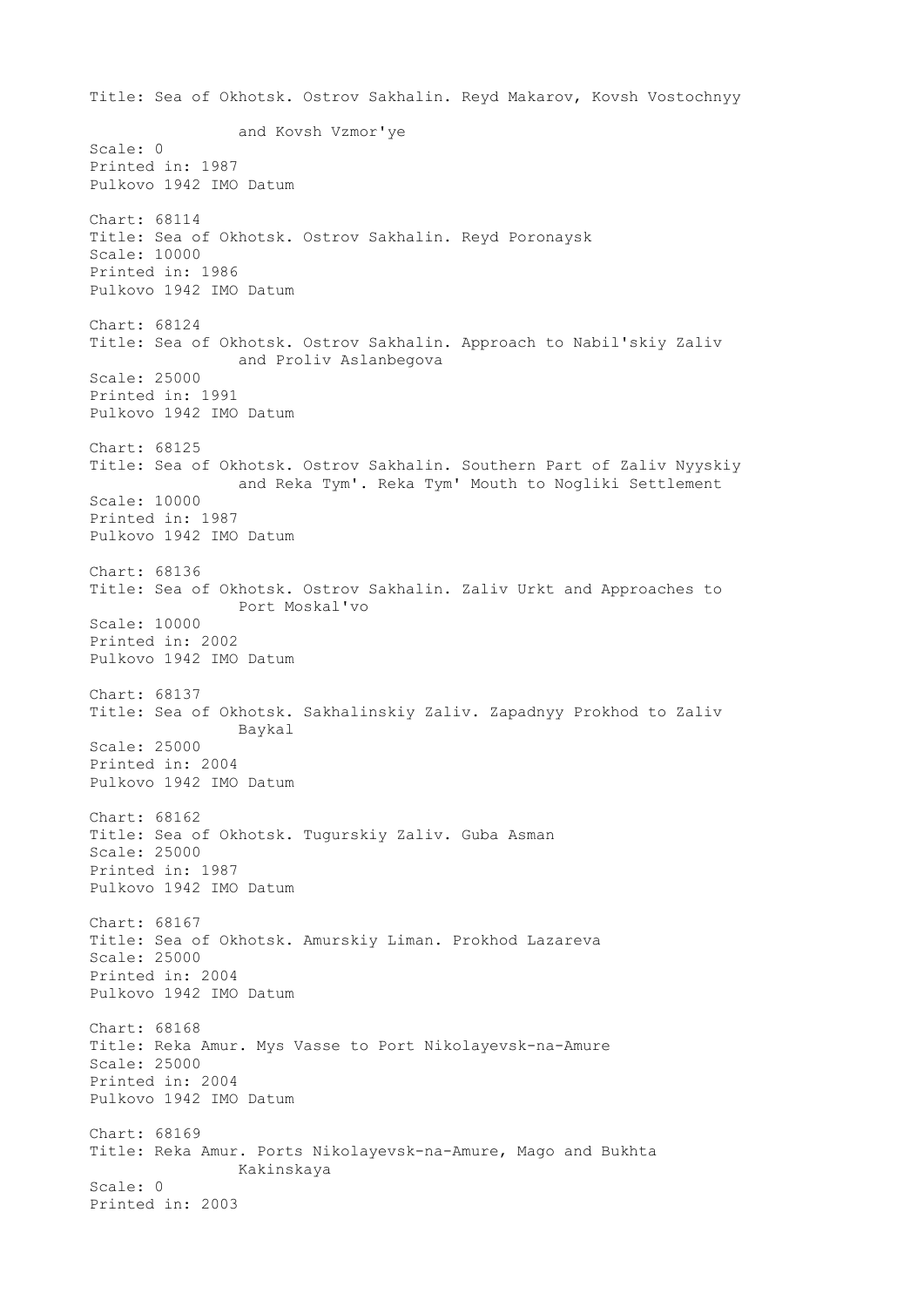Pulkovo 1942 IMO Datum Chart: 68170 Title: Sea of Okhotsk. North-West Coast. Zaliv Aldoma Scale: 15000 Printed in: 1992 Pulkovo 1942 IMO Datum Chart: 68172 Title: Sea of Okhotsk. North-West Coast. Bukhta Ayanskaya and Zaliv Fyodora and Zaliv Feodota Scale: 0 Printed in: 1986 Pulkovo 1942 IMO Datum Chart: 68180 Title: Sea of Okhotsk. North Coast. Reka Ul'ya and Reka Okhota Mouths Scale: 0 Printed in: 1987 Pulkovo 1942 IMO Datum Chart: 68181 Title: Sea of Okhotsk. Northern Part. Okhotskiy Roads and Reka Kukhtuy Mouth Scale: 10000 Printed in: 1987 Pulkovo 1942 IMO Datum Chart: 68184 Title: Sea of Okhotsk. North Coast. Inskiy Roads Scale: 10000 Printed in: 1982 Pulkovo 1942 IMO Datum Chart: 68186 Title: Sea of Okhotsk. Northern Part. Yeyrineyskaya Guba Scale: 25000 Printed in: 1990 Pulkovo 1942 IMO Datum Chart: 68192 Title: Sea of Okhotsk. Tauyskaya Guba. Bukhta Beringa and Reka Tauy and Reka Yana Mouths Scale: 0 Printed in: 2003 Pulkovo 1942 IMO Datum Chart: 68195 Title: Sea of Okhotsk. Tauyskaya Guba. Reka Arman' Mouth Scale: 10000 Printed in: 1990 Pulkovo 1942 IMO Datum Chart: 68196 Title: Sea of Okhotsk. Reka Palana Mouth and Bukhta Gertnera Scale: 0 Printed in: 2005 Pulkovo 1942 IMO Datum Chart: 68197 Title: Sea of Okhotsk. Bukhta Vesyolaya North Part and Bukhta Rassvet Scale: 0 Printed in: 2006 Pulkovo 1942 IMO Datum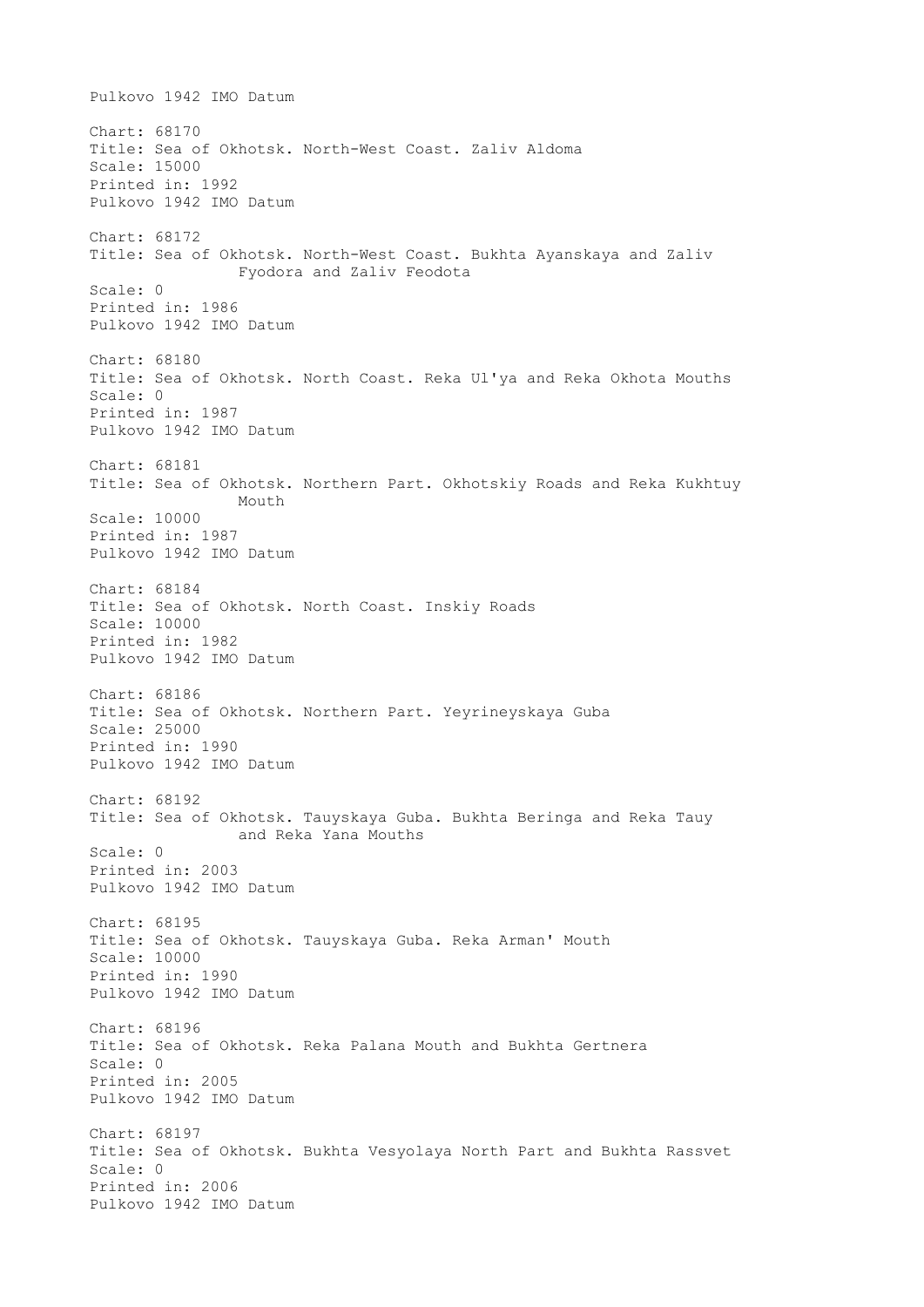Chart: 68198 Title: Sea of Okhotsk. Tauyskaya Guba. Ol'skiy Reyd Scale: 15000 Printed in: 1983 Pulkovo 1942 IMO Datum Chart: 68214 Title: Sea of Okhotsk. Kuril'skiye Ostrova. Ostrov Shikotan (Shpanberga). Bukhta Gorobets and Bukhta Krabovaya Scale: 5000 Printed in: 2001 Pulkovo 1942 IMO Datum Chart: 68215 Title: Sea of Okhotsk. Kuril'skiye Ostrova. Bays of Ostrov Shikotan (Shpanberga) and Ostrov Kunashir Scale: 0 Printed in: 2002 Pulkovo 1942 IMO Datum Chart: 68218 Title: Sea of Okhotsk. Kuril'skiye Ostrova. Ostrov Shikotan (Shpanberga). Approaches to Bukhta Krabovaya and Bukhta Malokuril'skaya Scale: 25000 Printed in: 2001 Pulkovo 1942 IMO Datum Chart: 68220 Title: Sea of Okhotsk. Kuril'skiye Ostrova. Ostrov Kunashir. Approaches to Bukhta Dokuchayeva and Reyd Tofitskiy Scale: 0 Printed in: 1988 Pulkovo 1942 IMO Datum Chart: 68221 Title: Sea of Okhotsk. Kuril'skiye Ostrova. Ostrov Iturup. Zaliv Dobroye Nachalo Scale: 25000 Printed in: 1992 Pulkovo 1942 IMO Datum Chart: 68223 Title: Sea of Okhotsk. Kuril'skiye Ostrova. Ostrov Iturup. Zaliv Odesskiy and Bukhta Dobrynina, Bukhta Sentyabr'skaya and Bukhta Sof'ya Scale: 0 Printed in: 2002 Pulkovo 1942 IMO Datum Chart: 68225 Title: Sea of Okhotsk. Kuril'skiye Ostrova. Ostrov Iturup. Zaliv Kitovyy and Kuril'skiy Zaliv Scale: 10000 Printed in: 2003 Pulkovo 1942 IMO Datum Chart: 68227 Title: Sea of Okhotsk. Kuril'skiye Ostrova. Ostrov Iturup. Western Part of Zaliv Prostor Scale: 25000 Printed in: 2003 Pulkovo 1942 IMO Datum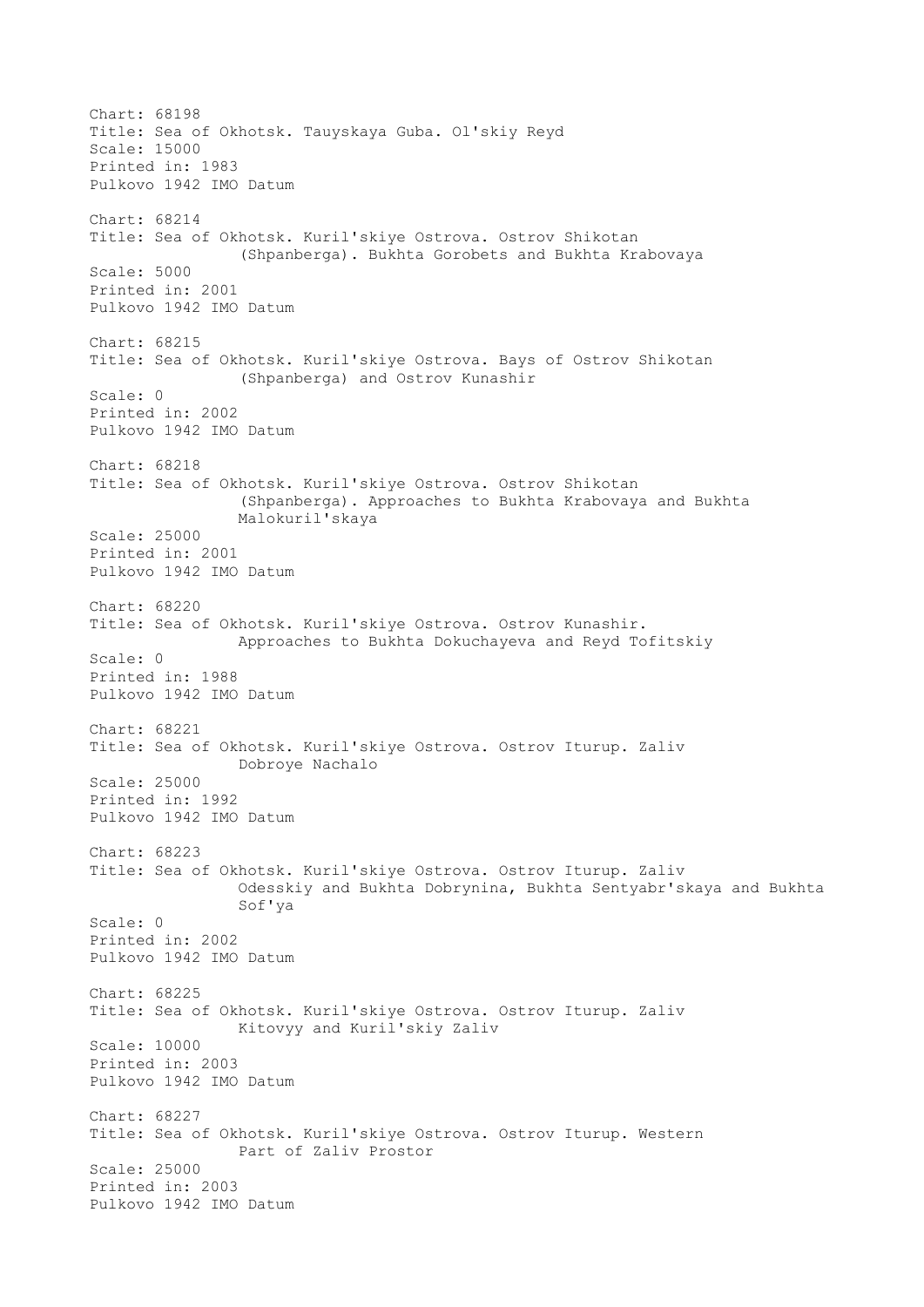Chart: 68229 Title: Okhotsk Sea. Kuril'skiye Ostrova. Ostrov Iturup. Eastern Part of Zaliv Prostor Scale: 25000 Printed in: 2002 Pulkovo 1942 IMO Datum Chart: 68231 Title: Sea of Okhotsk. Kuril'skiye Ostrova. Bukhta Medvezh'ya and Bukhta Dvoynaya Scale: 0 Printed in: 2002 Pulkovo 1942 IMO Datum Chart: 68232 Title: Sea of Okhotsk. Kuril'skiye Ostrova. Ostrov Iturup. Zaliv Kasatka Scale: 15000 Printed in: 2002 Pulkovo 1942 IMO Datum Chart: 68254 Title: Sea of Okhotsk. Kuril'skiye Ostrova. Bukhty and Zalivy Scale: 0 Printed in: 2003 Pulkovo 1942 IMO Datum Chart: 68257 Title: Sea of Okhotsk. Kuril'skiye Ostrova. Ostrov Iturup and Ostrov Kharimkotan Bays and Gulfs Scale: 0 Printed in: 2005 Pulkovo 1942 IMO Datum Chart: 68260 Title: Sea of Okhotsk. Kuril'skiye Ostrova. Ostrov Paramushir. Zaliv Vasil'yeva Scale: 25000 Printed in: 1997 Pulkovo 1942 IMO Datum Chart: 68268 Title: Pacific Ocean. Coast of Poluostrov Kamchatka. Mys Zhyoltyy Approaches Scale: 25000 Printed in: 2004 Pulkovo 1942 IMO Datum Chart: 68271 Title: Pacific Ocean. Kamchatka Coast. Bukhta Asacha and Approaches to Mys Kruglyy Scale: 0 Printed in: 2005 Pulkovo 1942 IMO Datum Chart: 68272 Title: Pacific Ocean. Coast of Kamchatka. Bukhta Listvenichnaya Scale: 15000 Printed in: 1994 Pulkovo 1942 IMO Datum Chart: 68275 Title: Pacific Ocean. Coast of Kamchatka. Bukhta Russkaya and Bukhta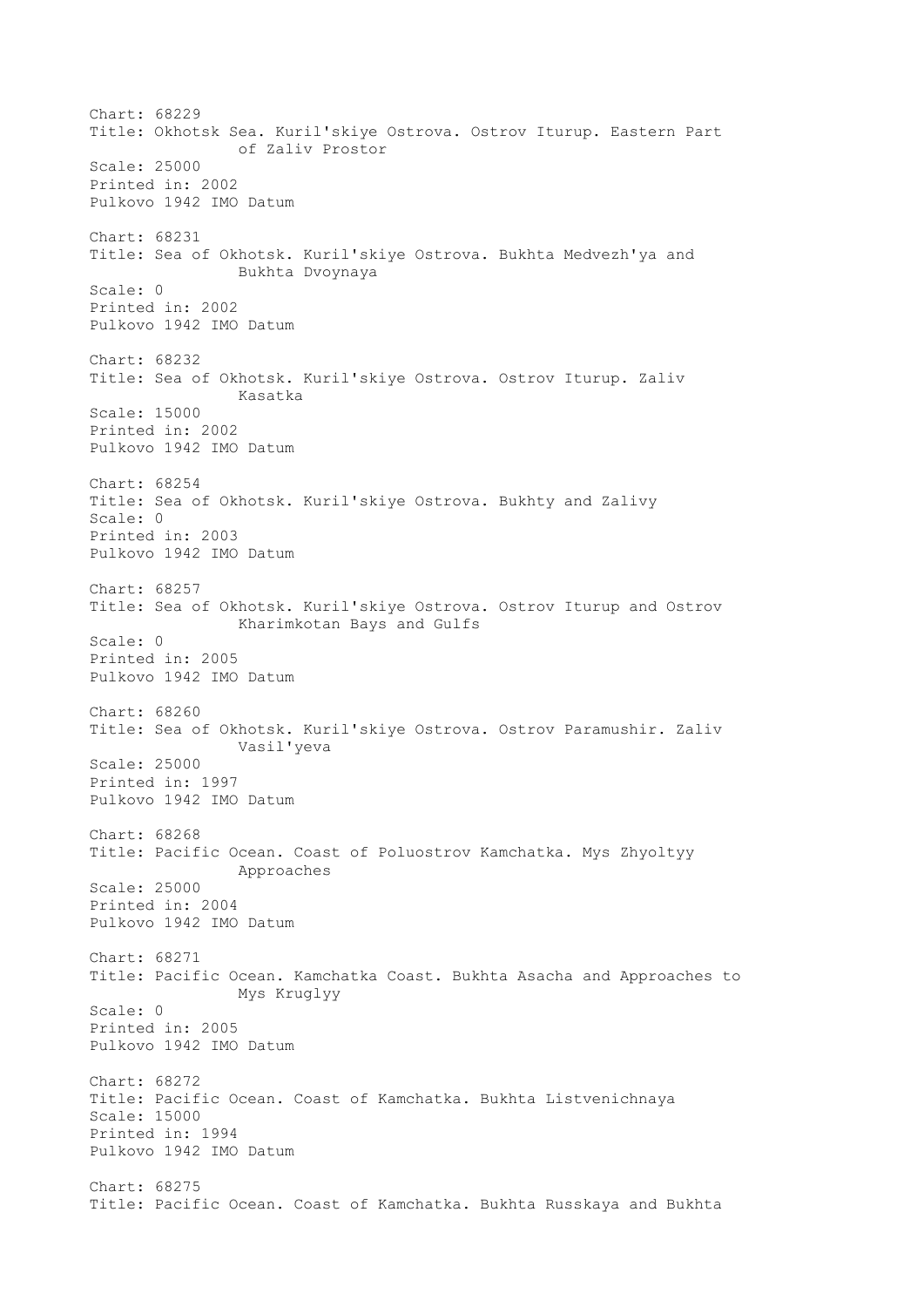Tikhirka Scale: 15000 Printed in: 1985 Pulkovo 1942 IMO Datum Chart: 68277 Title: Pacific Ocean. Coast of Kamchatka and Avachinskaya Guba. Bukhta Zavoyko Scale: 5000 Printed in: 2005 Pulkovo 1942 IMO Datum Chart: 68279 Title: Pacific Ocean. East Coast of Poluostrov Kamchatka. Throat of Avachinskaya Guba Scale: 15000 Printed in: 2002 Pulkovo 1942 IMO Datum Chart: 68280 Title: Pacific ocean. East coast of Poluostrov Kamchatka. Avachinskaya Cuba Scale: 25000 Printed in: 2000 Pulkovo 1942 IMO Datum Chart: 68281 Title: Pacific Ocean. Avachinskaya Guba. Port Petropavlovsk-Kamchatskiy (53°00'24"N 158°38'48"E) Scale: 2000 Printed in: 2003 Pulkovo 1942 IMO Datum Chart: 68283 Title: Pacific Ocean. Avachinskaya Guba. Bukhta Rakovaya Scale: 5000 Printed in: 2005 Pulkovo 1942 IMO Datum Chart: 68284 Title: Pacific ocean. Poluostrov Kamchatka, E coast. Bukhta Morzhovaya Scale: 15000 Printed in: 1997 Pulkovo 1942 IMO Datum Chart: 68285 Title: Pacific Ocean. Poluostrov Kamchatka. Bukhta Bol'shaya Medvezhka Scale: 15000 Printed in: 2004 Pulkovo 1942 IMO Datum Chart: 68296 Title: Pacific Ocean. Kamchatskiy Zaliv. Reka Kamchatka Mouth Scale: 25000 Printed in: 1987 Pulkovo 1942 IMO Datum Chart: 68297 Title: Pacific Ocean. Kamchatskiy Zaliv. Reka Kamchatka Mouth. Ust'-Kamchatsk to Mys Pogodnyy Scale: 10000 Printed in: 1991 Pulkovo 1942 IMO Datum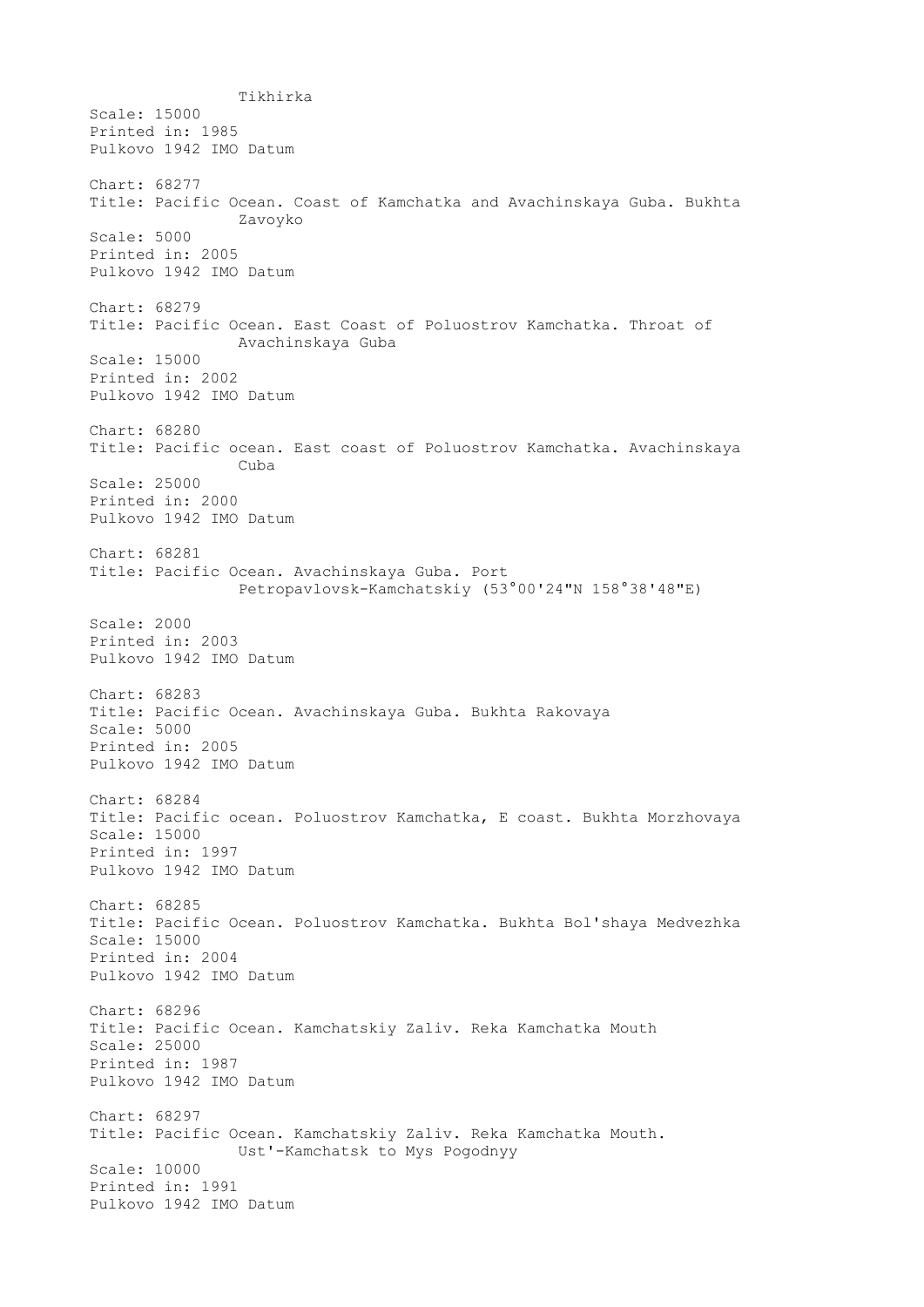Chart: 69102 Title: Sea of Okhotsk. North Coast. Zaliv Shkiperov, Zaliv Udacha and Bukhta Astronomicheskaya Scale: 0 Printed in: 1980 Pulkovo 1942 IMO Datum Chart: 69153 Title: Sea of Okhotsk. Penzhinskaya Guba. Anchorage at Ust'-Penzhino Settlement Scale: 10000 Printed in: 1967 Pulkovo 1942 IMO Datum Chart: 69185 Title: Sea of Okhotsk. Coast of Kamchatka. Reka Icha Mouth Scale: 10000 Printed in: 1978 Pulkovo 1942 IMO Datum Chart: 69187 Title: Sea of Okhotsk. Poluostrov Kamchatka Coast. Reka Krutogorova and Reka Sopochnaya Mouth Scale: 0 Printed in: 2006 Pulkovo 1942 IMO Datum Chart: 69189 Title: Sea of Okhotsk. West Coast of Poluostrov Kamchatka. Lagoon of Reka Bol'shaya Vorovskaya. From parallel 54°14' to parallel 54°27' Scale: 10000 Printed in: 1993 Pulkovo 1942 IMO Datum Chart: 69190 Title: Sea of Okhotsk. Coast of Kamchatka. Lagoon of Reka Bol'shaya Vorovskaya. Reka Kuzhakhten (Konedechik) Mouth to parallel 54°22' Scale: 10000 Printed in: 1969 Pulkovo 1942 IMO Datum Chart: 69191 Title: Sea of Okhotsk. West Coast of Poluostrov Kamchatka. Laguna Bol'shaya Vorovskaya. From parallel 54°14' to the Reka Kuzhakhten (Konedechik) Mouth Scale: 10000 Printed in: 1993 Pulkovo 1942 IMO Datum Chart: 69192 Title: Sea of Okhotsk. Coast of Kamchatka. Laguna Bol'shaya Vorovskaya. Reka Unushka Mouth to parallel 54°13' Scale: 10000 Printed in: 1979 Pulkovo 1942 IMO Datum Chart: 69193 Title: Sea of Okhotsk. Coast of Kamchatka. Reka Kikhchik Mouth and Reka Kolpakova Mouth Scale: 0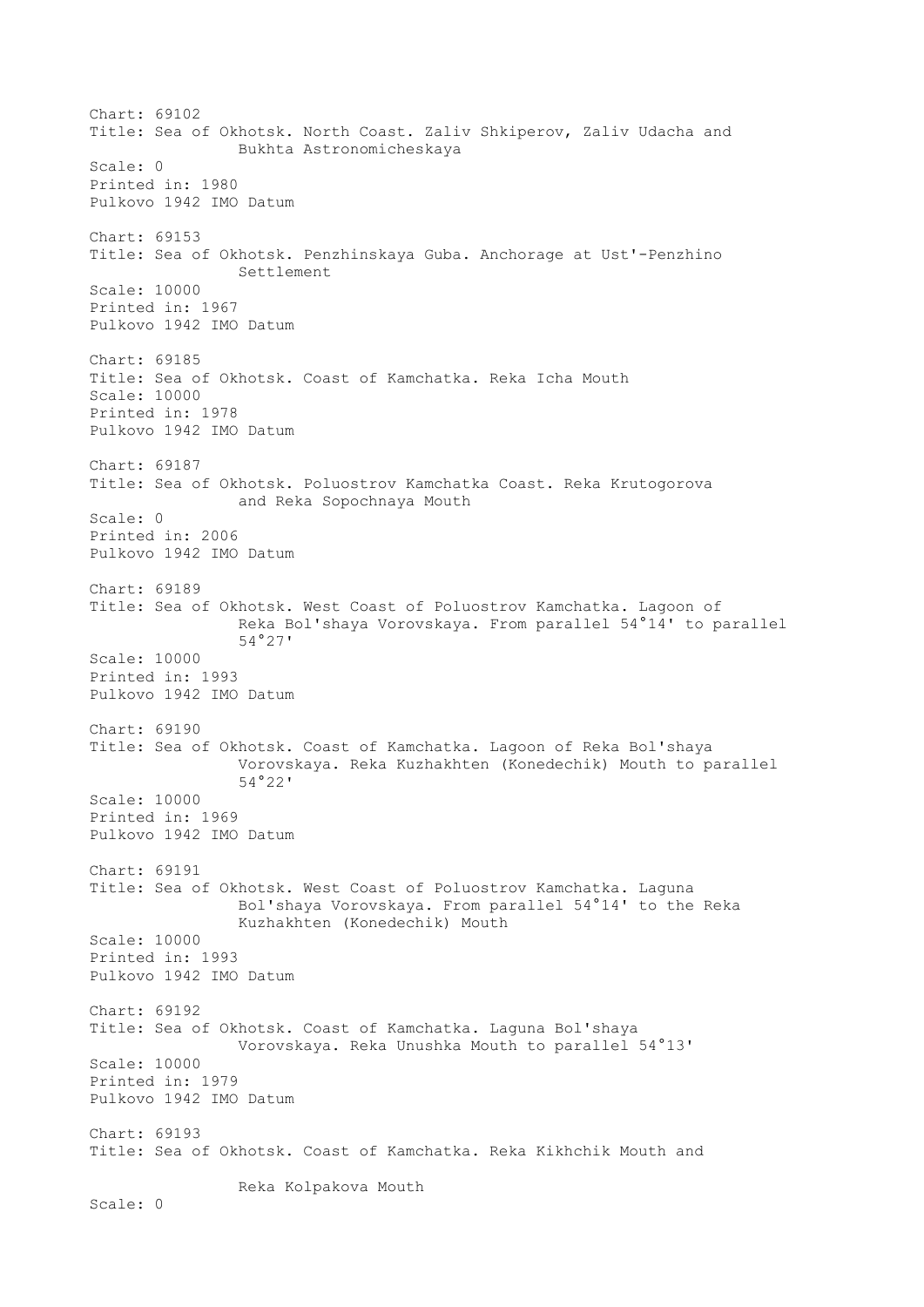Printed in: 1993 Pulkovo 1942 IMO Datum Chart: 69195 Title: Sea of Okhotsk. West Coast of Poluostrov Kamchatka. Area of Reka Bol'shaya Mouth Scale: 10000 Printed in: 1984 Pulkovo 1942 IMO Datum Chart: 69196 Title: Sea of Okhotsk. Coast of Kamchatka. Area of Reka Bol'shaya Mouth. Pervaya Rechka to parallel 52 42' Scale: 10000 Printed in: 1986 Pulkovo 1942 IMO Datum Chart: 69197 Title: Sea of Okhotsk. Coast of Kamchatka. Area of Reka Bol'shaya Mouth. Vtoraya Rechka to Pervaya Rechka Scale: 10000 Printed in: 1984 Pulkovo 1942 IMO Datum Chart: 69198 Title: Sea of Okhotsk. Coast of Kamchatka. Area of Reka Bol'shaya Mouth. From parallel 52 31' to Vtoraya Rechka Scale: 10000 Printed in: 1986 Pulkovo 1942 IMO Datum Chart: 69199 Title: Sea of Okhotsk. Coast of Kamchatka. Reka Ozyornaya Mouth and Reka Opala Mouth Scale: 0 Printed in: 1979 Pulkovo 1942 IMO Datum Chart: 69200 Title: Bering Sea. Komandorskiye Ostrova. Bays of Ostrov Mednyy Scale: 0 Printed in: 1986 Pulkovo 1942 IMO Datum Chart: 69202 Title: Bering Sea. Komandorskiye Ostrova. Plans of Bays and Roadsteads of Ostrov Beringa Scale: 0 Printed in: 1986 Pulkovo 1942 IMO Datum Chart: 69204 Title: Bering Sea. Komandorskiye Ostrova. Nikol'skiy Reyd Scale: 10000 Printed in: 1967 Pulkovo 1942 IMO Datum Chart: 69230 Title: Bering Sea. Zaliv Korfa. Gavan' Skrytaya, Gavan' Sibir' and Gavan' Skobeleva Scale: 25000 Printed in: 1990 Pulkovo 1942 IMO Datum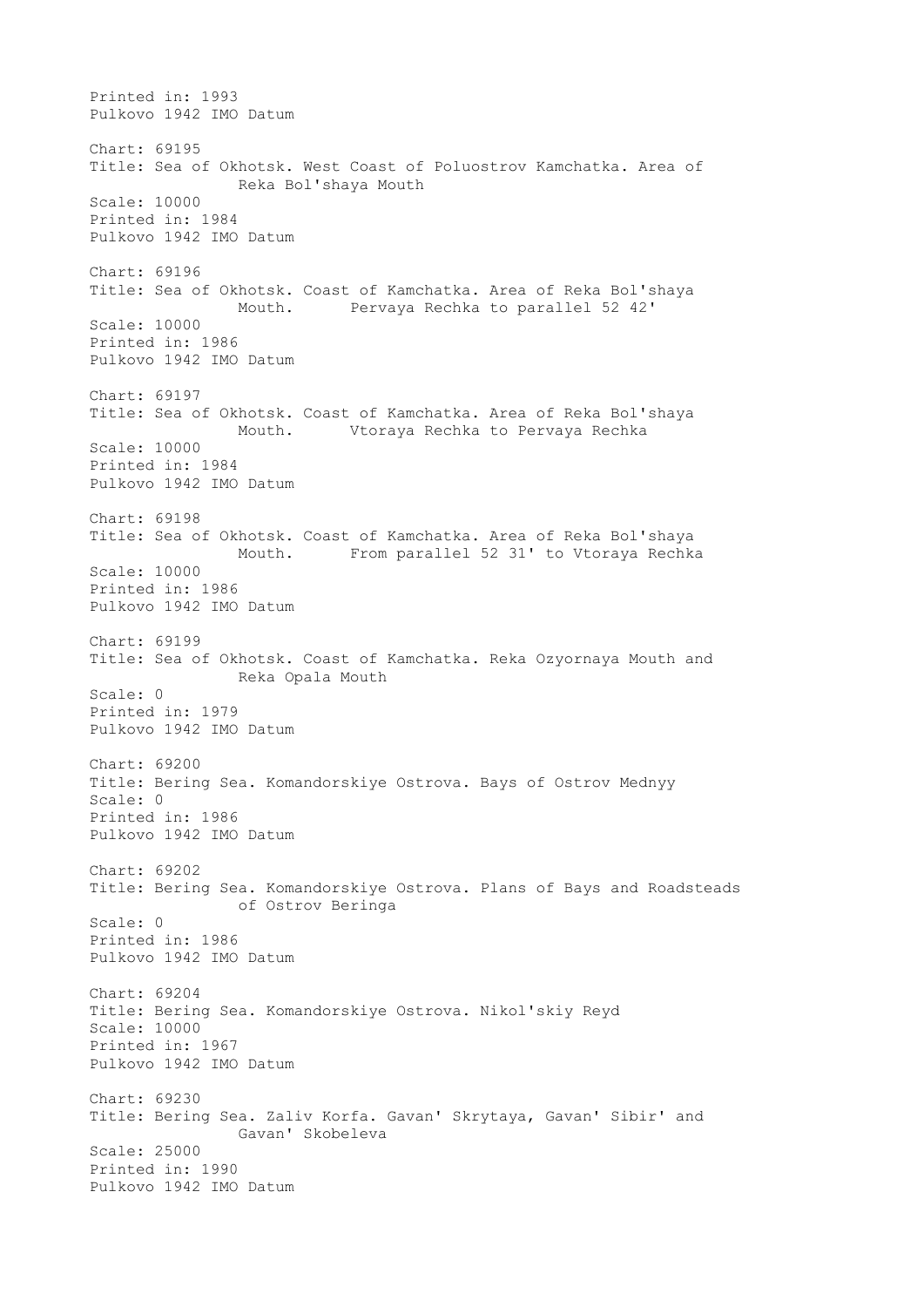Chart: 69234 Title: Bering Sea. Zaliv Olyutorskiy. Bukhta Lavrova Scale: 25000 Printed in: 1988 Pulkovo 1942 IMO Datum Chart: 69236 Title: Reka Apuka Mouth, Reka Pakhacha Mouth and Bukhta Yuzhnaya-Glubokaya. Scale: 0 Printed in: 1987 Pulkovo 1942 IMO Datum Chart: 69240 Title: Plans of bays on the NW coast of Bering sea Scale: 0 Printed in: 1998 Pulkovo 1942 IMO Datum Chart: 69242 Title: Bering sea. NW coast. Bukhta Glubokaya Scale: 25000 Printed in: 1999 Pulkovo 1942 IMO Datum Chart: 69244 Title: Bering Sea. North-West Coast. Bukhta Petra, Bukhta Pavla and Bukhta Natalii Scale: 25000 Printed in: 1999 Pulkovo 1942 IMO Datum Chart: 69265 Title: Bering Sea. Anadyrskiy Liman. Mys Russkiy to Mys Nikolaya Scale: 25000 Printed in: 2002 Pulkovo 1942 IMO Datum Chart: 69266 Title: Bering Sea. Anadyrskiy Liman. Mys Salomatova to Pervaya Rechka Scale: 25000 Printed in: 2002 Pulkovo 1942 IMO Datum Chart: 69267 Title: Bering Sea. Anadyrskiy Liman. Reka Anadyr' Approach Scale: 25000 Printed in: 2004 Pulkovo 1942 IMO Datum Chart: 69269 Title: Bering Sea. Anadyrskiy Zaliv. Zaliv Onemen, East Part Scale: 25000 Printed in: 2006 Pulkovo 1942 IMO Datum Chart: 69270 Title: Bering Sea. Anadyrskiy Zaliv. Zaliv Onemen, West Part Scale: 25000 Printed in: 2006 Pulkovo 1942 IMO Datum Chart: 69278 Title: Bering sea. Anadyrskiy Zaliv. Bukhta Etelkuyym and Bukhta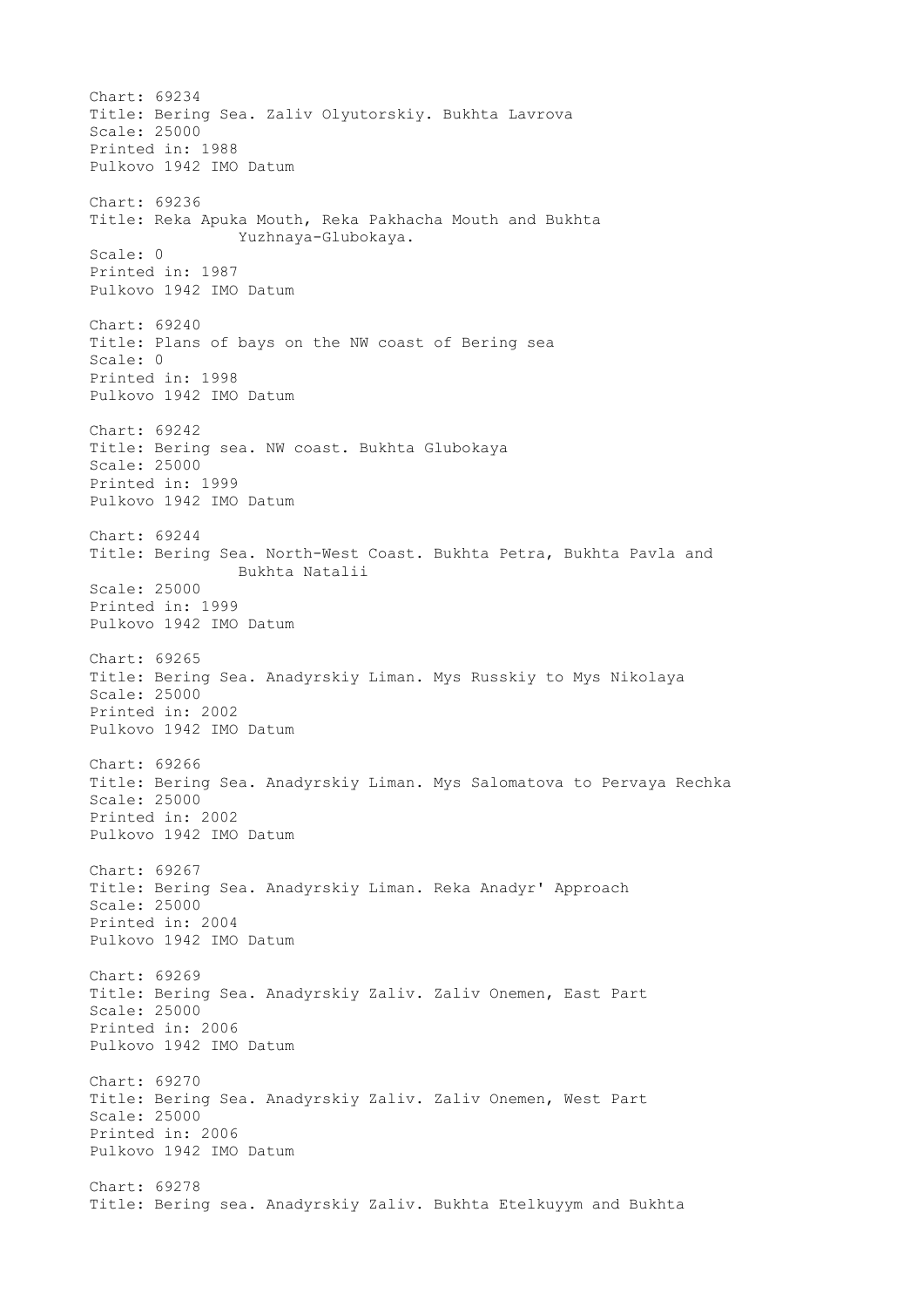Egvekinot Scale: 25000 Printed in: 1998 Pulkovo 1942 IMO Datum Chart: 69279 Title: Bering Sea. Anadyrskiy Zaliv. Bukhta Egvekinot Scale: 10000 Printed in: 1997 Pulkovo 1942 IMO Datum Chart: 69283 Title: Bering Sea. Anadyrskiy Zaliv. Bukhta Preobrazheniya and Bukhta Ruddera Scale: 0 Printed in: 2002 Pulkovo 1942 IMO Datum Chart: 69287 Title: Bering Sea. Chukotskiy Poluostrov. Bukhta Komsomol'skaya Scale: 10000 Printed in: 2005 Pulkovo 1942 IMO Datum Chart: 69288 Title: Bering Sea. Chukotskiy Poluostrov. Southern Part of Bukhta Provideniya Scale: 25000 Printed in: 2001 Pulkovo 1942 IMO Datum Chart: 69289 Title: Bering Sea. Chukotskiy Poluostrov. Approaches to Mys Chaplina Scale: 25000 Printed in: 2004 Pulkovo 1942 IMO Datum Chart: 69290 Title: Bering sea. Poluostrov Chukotskiy. Proliv Senyavina. Approaches to Yanrakinot Scale: 25000 Printed in: 1995 Pulkovo 1942 IMO Datum Chart: 69292 Title: Bering sea. Chukotskiy Poluostrov. Mechigmenskiy Zaliv. Approaches to Lorino and entrance to Mechigmenskaya Guba Scale: 25000 Printed in: 1999 Pulkovo 1942 IMO Datum Chart: 69293 Title: Bering Strait. Zaliv Lavrentiya. Approaches to Lavrentiya Settlement Scale: 10000 Printed in: 2005 Pulkovo 1942 IMO Datum Chart: 69295 Title: Bering Sea. Chukotskiy Poluostrov. Approaches to Zaliv Lavrentiya Scale: 25000 Printed in: 1997 Pulkovo 1942 IMO Datum